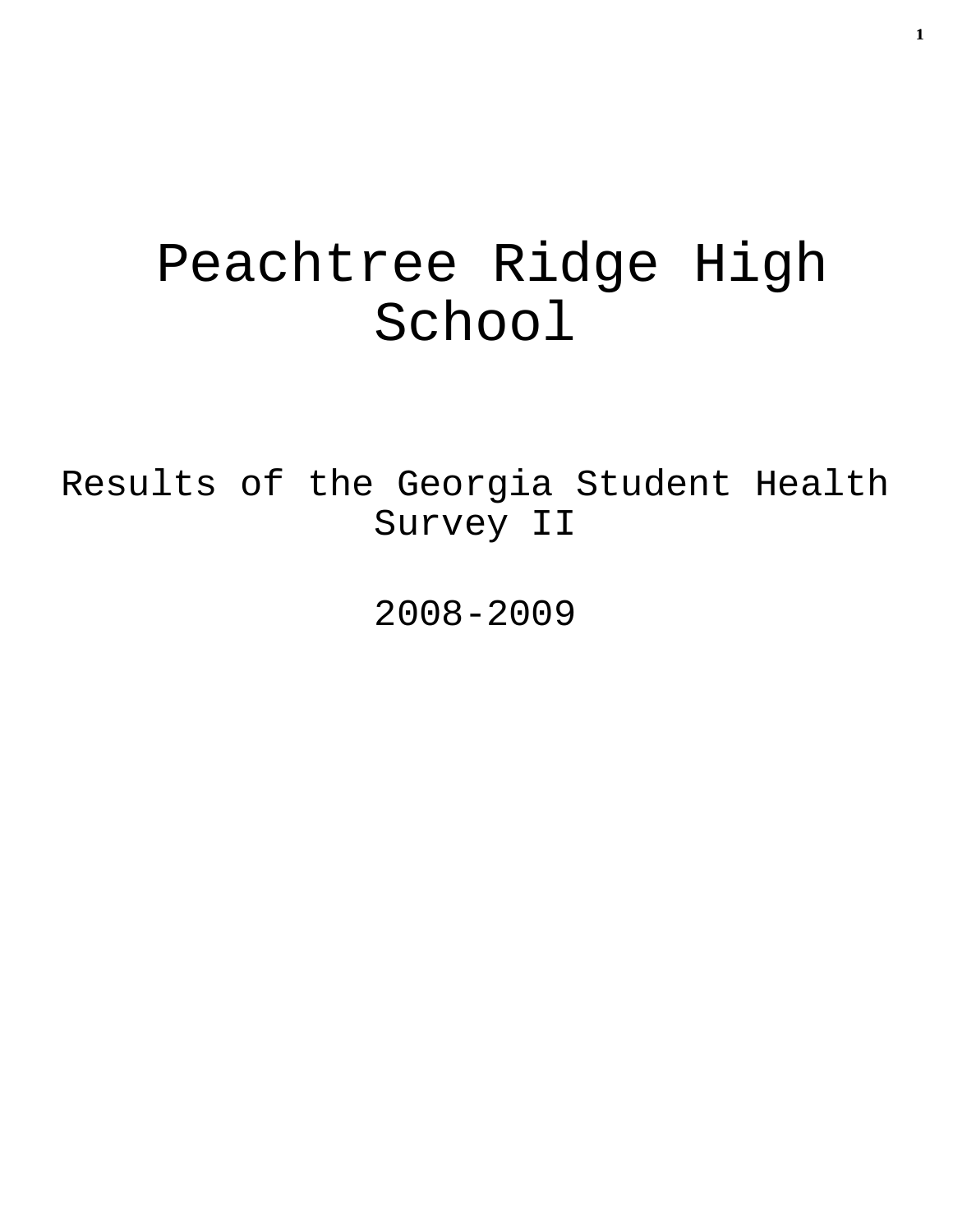# *Demographics* **2**

| Grade                    |     |  |  |  |
|--------------------------|-----|--|--|--|
| <b>Grade   Frequency</b> |     |  |  |  |
| 10                       | 153 |  |  |  |
| 12                       | 273 |  |  |  |

| <b>Frequency</b> | <b>Table of Gender by Grade</b> |              |              |              |  |
|------------------|---------------------------------|--------------|--------------|--------------|--|
| <b>Col Pct</b>   |                                 | Grade(Grade) |              |              |  |
|                  | Gender(Gender)                  | <b>10</b>    | 12           | <b>Total</b> |  |
|                  | <b>Female</b>                   | 74<br>48.37  | 152<br>55.68 | 226          |  |
|                  | <b>Male</b>                     | 79<br>51.63  | 121<br>44.32 | 200          |  |
|                  | <b>Total</b>                    | 153          | 273          | 426          |  |

| <b>Frequency</b><br>Col Pct |
|-----------------------------|

| <b>Table of Ethnicity by Grade</b> |              |              |              |  |  |  |
|------------------------------------|--------------|--------------|--------------|--|--|--|
|                                    | Grade(Grade) |              |              |  |  |  |
| <b>Ethnicity</b> (Ethnicity)       | 10           | 12           | <b>Total</b> |  |  |  |
| <b>Black</b>                       | 35<br>22.88  | 46<br>16.85  | 81           |  |  |  |
| <b>Hispanic</b>                    | 20<br>13.07  | 14<br>5.13   | 34           |  |  |  |
| White                              | 51<br>33.33  | 131<br>47.99 | 182          |  |  |  |
| <b>Asian</b>                       | 32<br>20.92  | 62<br>22.71  | 94           |  |  |  |
| <b>Other</b>                       | 15<br>9.80   | 20<br>7.33   | 35           |  |  |  |
| <b>Total</b>                       | 153          | 273          | 426          |  |  |  |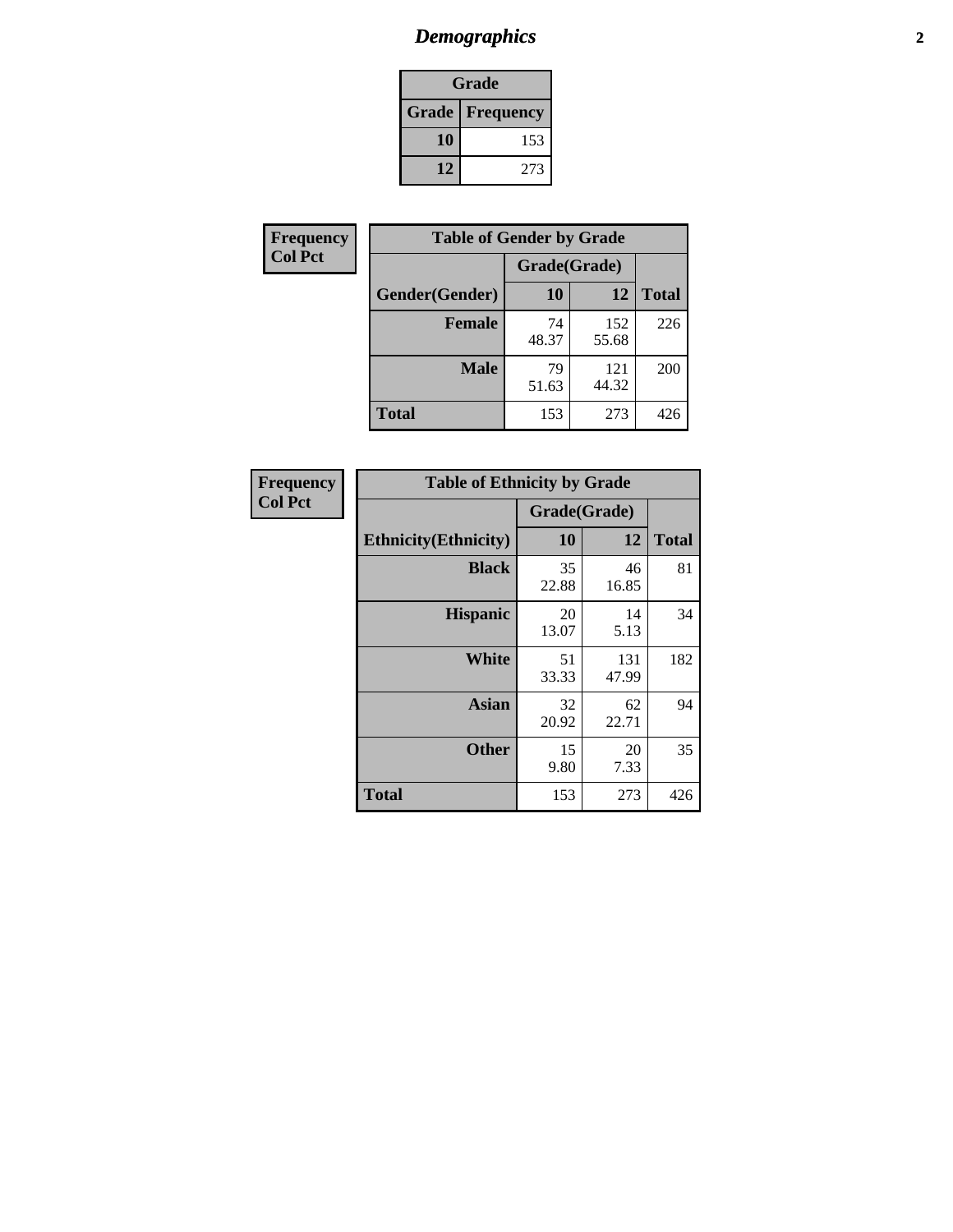### *Title IV, Part A, Schedule A* **3** *Goal 1: Ensure that all schools are drug-free Baseline Data: Year 2008-2009 Prevalence of Drug Use*

| Frequency<br><b>Col Pct</b> | <b>Table of AlcoholAlt by Grade</b> |              |              |              |  |
|-----------------------------|-------------------------------------|--------------|--------------|--------------|--|
|                             | AlcoholAlt(Alcohol                  | Grade(Grade) |              |              |  |
|                             | use, past 30 days)                  | <b>10</b>    | 12           | <b>Total</b> |  |
|                             | <b>Yes</b>                          | 22<br>14.38  | 89<br>32.60  | 111          |  |
|                             | N <sub>0</sub>                      | 131<br>85.62 | 184<br>67.40 | 315          |  |
|                             | Total                               | 153          | 273          | 426          |  |

| Frequency<br><b>Col Pct</b> | <b>Table of TobaccoAny by Grade</b> |              |              |              |  |  |
|-----------------------------|-------------------------------------|--------------|--------------|--------------|--|--|
|                             | TobaccoAny(Tobacco                  | Grade(Grade) |              |              |  |  |
|                             | use, past 30 days)                  | 10           | 12           | <b>Total</b> |  |  |
|                             | <b>Yes</b>                          | 24<br>15.69  | 53<br>19.41  | 77           |  |  |
|                             | N <sub>0</sub>                      | 129<br>84.31 | 220<br>80.59 | 349          |  |  |
|                             | <b>Total</b>                        | 153          | 273          | 426          |  |  |

| Frequency<br><b>Col Pct</b> | <b>Table of MarijuanaAlt by Grade</b> |              |              |              |  |
|-----------------------------|---------------------------------------|--------------|--------------|--------------|--|
|                             | MarijuanaAlt(Marijuana                | Grade(Grade) |              |              |  |
|                             | use, past 30 days)                    | 10           | 12           | <b>Total</b> |  |
|                             | Yes                                   | 19<br>12.42  | 42<br>15.38  | 61           |  |
|                             | N <sub>0</sub>                        | 134<br>87.58 | 231<br>84.62 | 365          |  |
|                             | <b>Total</b>                          | 153          | 273          | 426          |  |

| Frequency      | <b>Table of OtherDrugAny by Grade</b>  |              |              |              |  |  |
|----------------|----------------------------------------|--------------|--------------|--------------|--|--|
| <b>Col Pct</b> | <b>OtherDrugAny(Other</b><br>drug use, | Grade(Grade) |              |              |  |  |
|                | past 30 days)                          | 10           | 12           | <b>Total</b> |  |  |
|                | Yes                                    | 8<br>5.23    | 20<br>7.33   | 28           |  |  |
|                | N <sub>0</sub>                         | 145<br>94.77 | 253<br>92.67 | 398          |  |  |
|                | <b>Total</b>                           | 153          | 273          | 426          |  |  |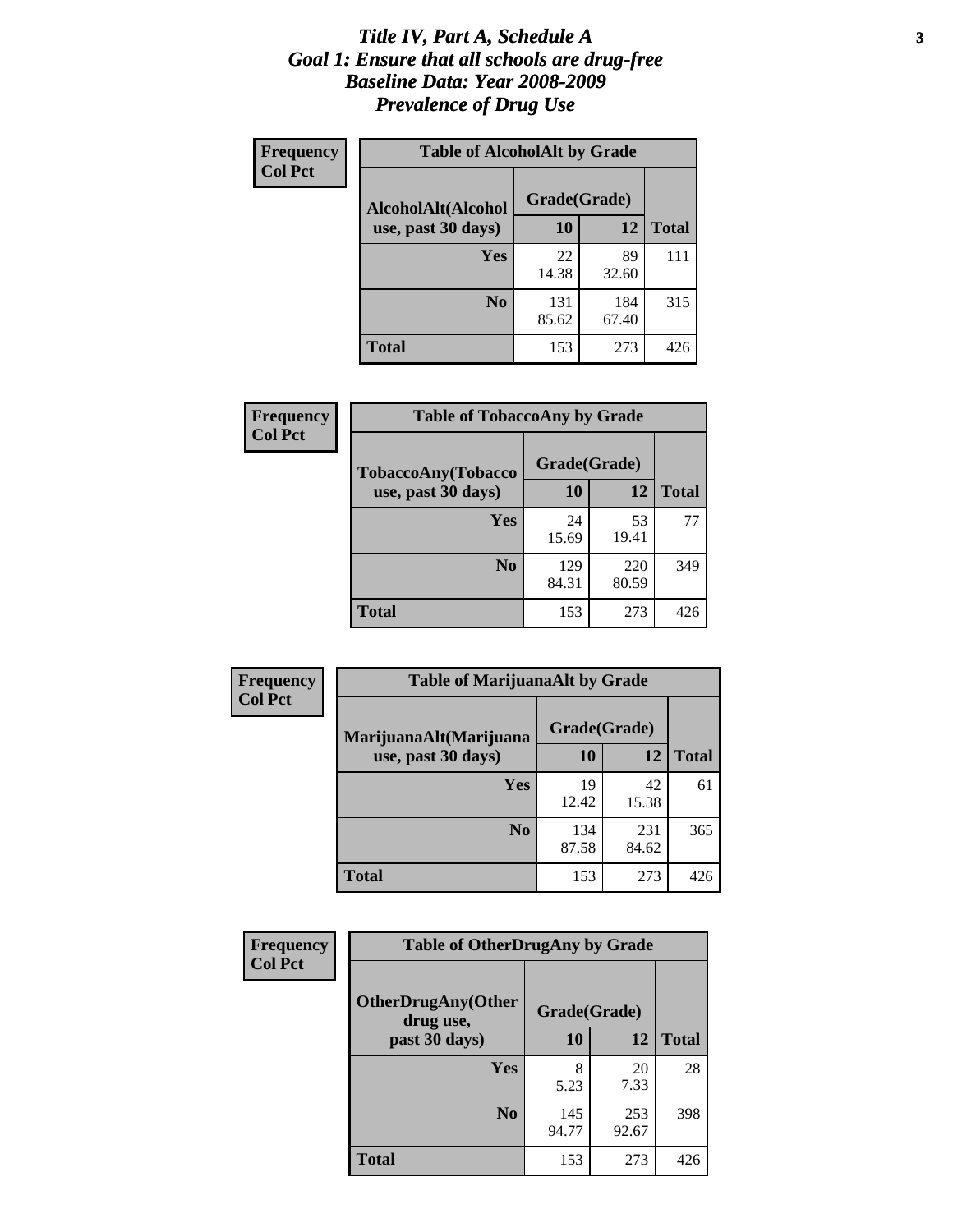### *Average Age of Onset of Use* **4** *Results for "Average Age of Onset of Use" questions exclude students who said they did not use that substance*

| <b>Variable</b>    | Label                                                              | <b>Mean</b> |
|--------------------|--------------------------------------------------------------------|-------------|
| Alcoholinit2       | I started using alcohol when I was                                 | 14.29       |
| Cigarettesinit2    | I started smoking tobacco when I was                               | 14.37       |
| Smokelessinit2     | I started chewing tobacco when I was                               | 14.19       |
| Marijuanainit2     | I started using marijuana when I was                               | 14.39       |
| Cocaineinit2       | I started using cocaine when I was                                 | 12.83       |
| Inhalantsinit2     | I started using inhalants when I was                               | 11.77       |
| Steroidsinit2      | I started using steroids when I was                                | 13.50       |
| Ecstasyinit2       | I started using ecstasy when I was                                 | 13.17       |
| Methinit2          | I started using methamphetamines when I was                        | 11.38       |
| Hallucinogensinit2 | I started using hallucinogens when I was                           | 12.80       |
| Prescriptioninit2  | I started using prescription drugs not prescribed to me when I was | 14.17       |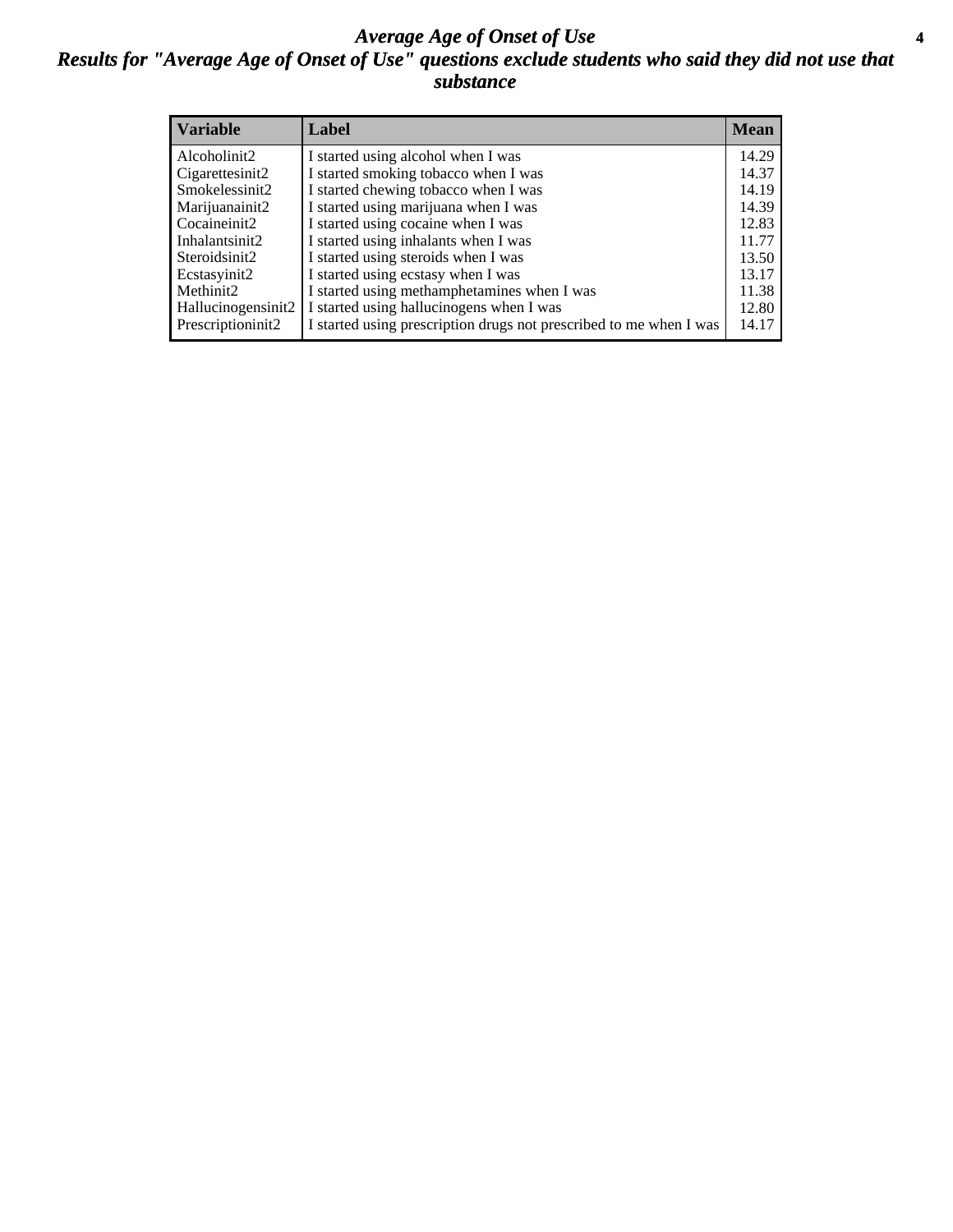# *Perception of Health Risk* **5**

| Frequency      | <b>Table of Alcoholharmdich by Grade</b> |              |              |              |  |
|----------------|------------------------------------------|--------------|--------------|--------------|--|
| <b>Col Pct</b> | Alcoholharmdich(I<br>think alcohol is    | Grade(Grade) |              |              |  |
|                | harmful)                                 | 10           | 12           | <b>Total</b> |  |
|                | <b>Yes</b>                               | 131<br>85.62 | 222<br>81.32 | 353          |  |
|                | N <sub>0</sub>                           | 22<br>14.38  | 51<br>18.68  | 73           |  |
|                | <b>Total</b>                             | 153          | 273          | 426          |  |

| <b>Frequency</b>                                                    | <b>Table of Tobaccoharmdich by Grade</b> |              |              |     |
|---------------------------------------------------------------------|------------------------------------------|--------------|--------------|-----|
| <b>Col Pct</b><br>Tobaccoharmdich(I<br>think tobacco is<br>harmful) |                                          | Grade(Grade) |              |     |
|                                                                     | 10                                       | 12           | <b>Total</b> |     |
|                                                                     | Yes                                      | 147<br>96.08 | 259<br>94.87 | 406 |
|                                                                     | N <sub>0</sub>                           | 6<br>3.92    | 14<br>5.13   | 20  |
|                                                                     | <b>Total</b>                             | 153          | 273          | 426 |

| Frequency      | <b>Table of Marijuanaharmdich by Grade</b> |              |              |              |  |  |
|----------------|--------------------------------------------|--------------|--------------|--------------|--|--|
| <b>Col Pct</b> | Marijuanaharmdich(I<br>think marijuana is  | Grade(Grade) |              |              |  |  |
|                | harmful)                                   | 10           | 12           | <b>Total</b> |  |  |
|                | Yes                                        | 123<br>80.39 | 194<br>71.06 | 317          |  |  |
|                | N <sub>0</sub>                             | 30<br>19.61  | 79<br>28.94  | 109          |  |  |
|                | <b>Total</b>                               | 153          | 273          | 426          |  |  |

| Frequency      | <b>Table of Otherdrugharmdich by Grade</b>   |              |              |              |  |  |
|----------------|----------------------------------------------|--------------|--------------|--------------|--|--|
| <b>Col Pct</b> | Otherdrugharmdich(I<br>think other drugs are | Grade(Grade) |              |              |  |  |
|                | harmful)                                     | 10           | 12           | <b>Total</b> |  |  |
|                | <b>Yes</b>                                   | 147<br>96.08 | 260<br>95.24 | 407          |  |  |
|                | N <sub>0</sub>                               | 6<br>3.92    | 13<br>4.76   | 19           |  |  |
|                | <b>Total</b>                                 | 153          | 273          | 426          |  |  |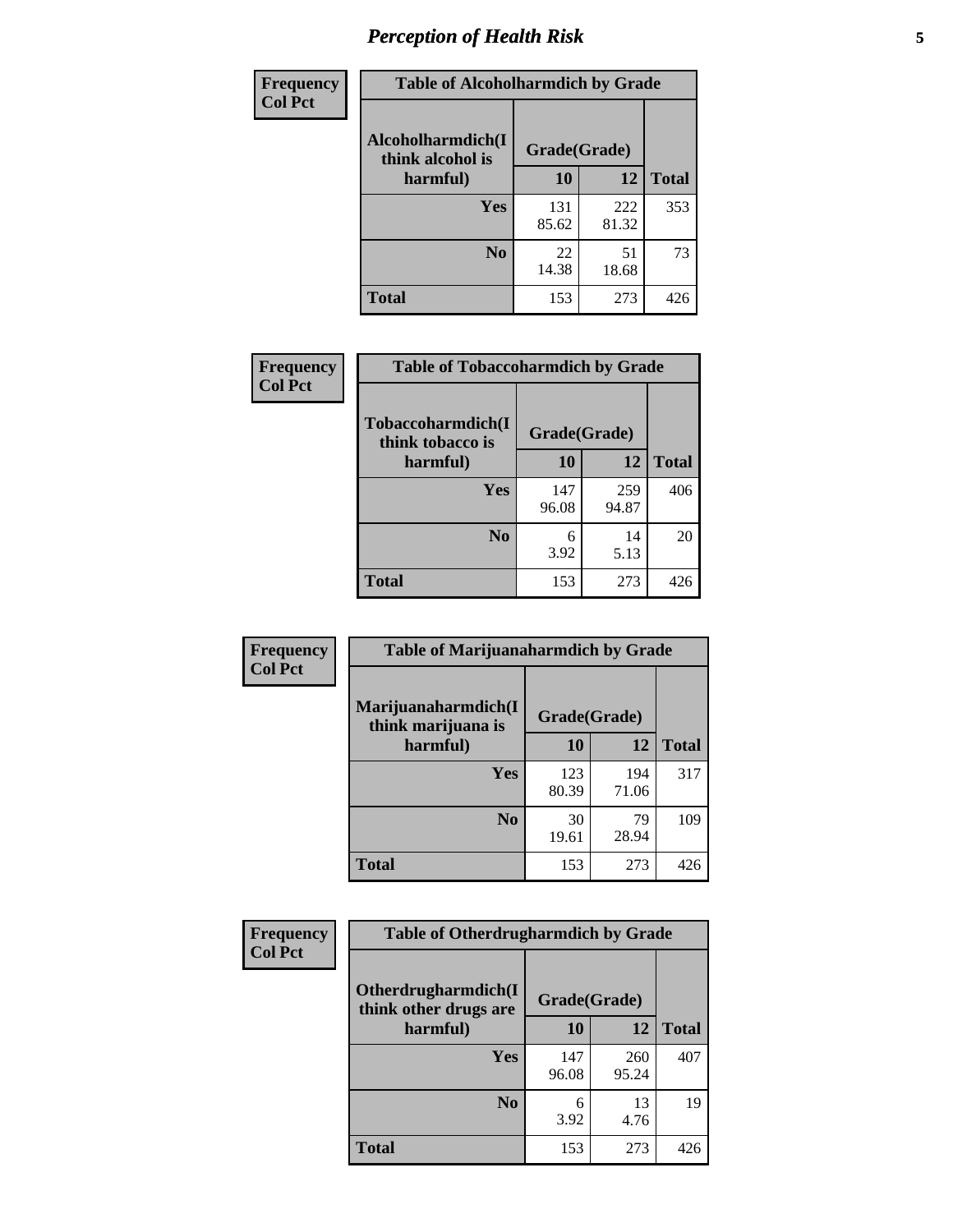# *Social Disapproval* **6**

| Frequency      | <b>Table of Alcoholpeerdich by Grade</b>                    |              |              |              |  |  |  |
|----------------|-------------------------------------------------------------|--------------|--------------|--------------|--|--|--|
| <b>Col Pct</b> | Alcoholpeerdich(My<br>friends would<br>disapprove if I used | Grade(Grade) |              |              |  |  |  |
|                | alcohol)                                                    | 10           | 12           | <b>Total</b> |  |  |  |
|                | <b>Yes</b>                                                  | 87<br>56.86  | 108<br>39.56 | 195          |  |  |  |
|                | N <sub>0</sub>                                              | 66<br>43.14  | 165<br>60.44 | 231          |  |  |  |
|                | <b>Total</b>                                                | 153          | 273          | 426          |  |  |  |

| <b>Frequency</b> |
|------------------|
| <b>Col Pct</b>   |

| <b>Table of Tobaccopeerdich by Grade</b>                    |              |              |              |  |  |  |
|-------------------------------------------------------------|--------------|--------------|--------------|--|--|--|
| Tobaccopeerdich(My<br>friends would<br>disapprove if I used |              | Grade(Grade) |              |  |  |  |
| tobacco)                                                    | 10           | 12           | <b>Total</b> |  |  |  |
| Yes                                                         | 106<br>69.28 | 164<br>60.07 | 270          |  |  |  |
| N <sub>0</sub>                                              | 47<br>30.72  | 109<br>39.93 | 156          |  |  |  |
| <b>Total</b>                                                | 153          | 273          | 426          |  |  |  |

| Frequency      | <b>Table of Marijuanapeerdich by Grade</b>                    |              |              |              |  |  |
|----------------|---------------------------------------------------------------|--------------|--------------|--------------|--|--|
| <b>Col Pct</b> | Marijuanapeerdich(My<br>friends would<br>disapprove if I used | Grade(Grade) |              |              |  |  |
|                | marijuana)                                                    | 10           | 12           | <b>Total</b> |  |  |
|                | <b>Yes</b>                                                    | 97<br>63.40  | 159<br>58.24 | 256          |  |  |
|                | N <sub>0</sub>                                                | 56<br>36.60  | 114<br>41.76 | 170          |  |  |
|                | <b>Total</b>                                                  | 153          | 273          | 426          |  |  |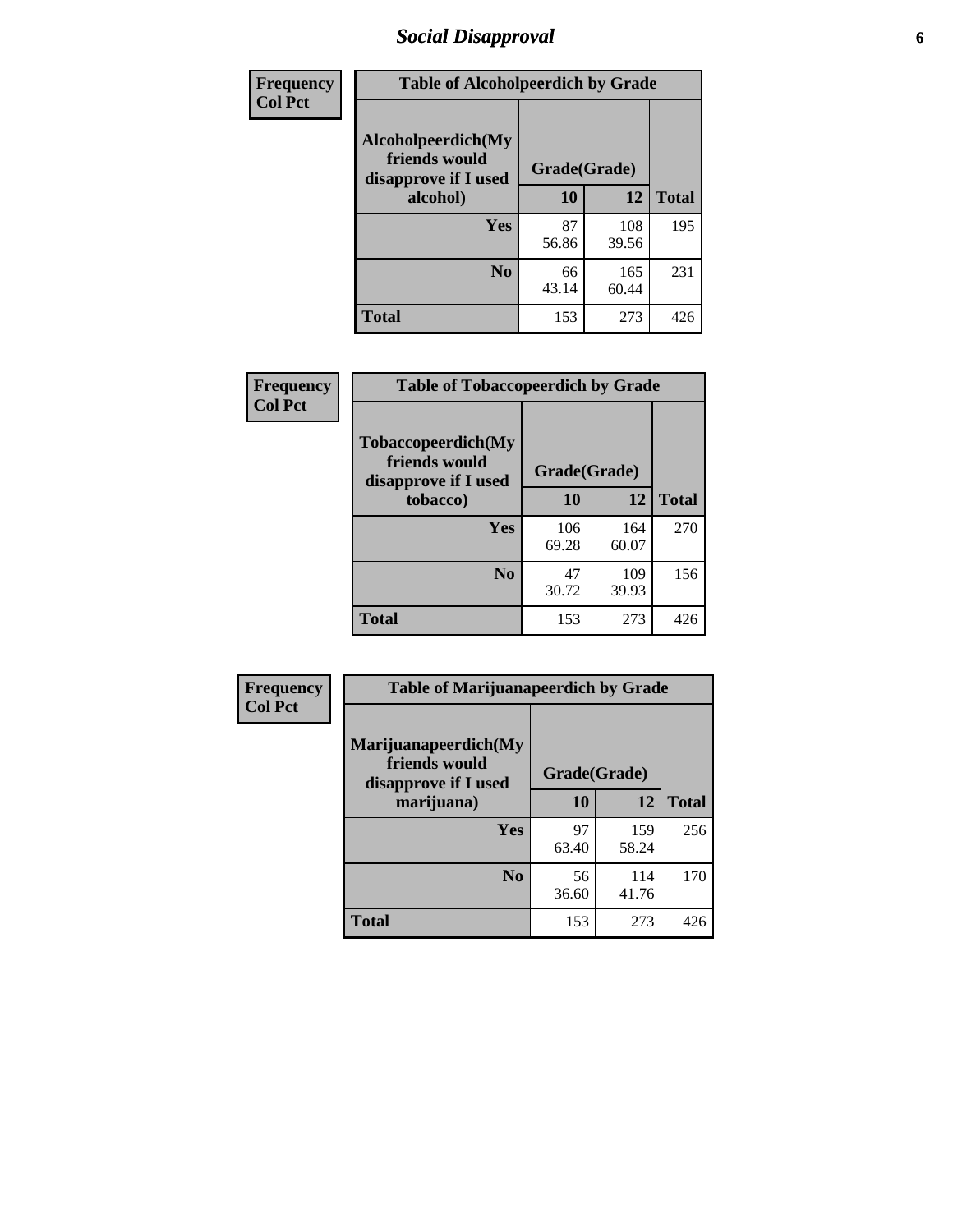# *Social Disapproval* **7**

| Frequency      | <b>Table of Otherdrugpeerdich by Grade</b>                    |              |              |              |  |  |  |
|----------------|---------------------------------------------------------------|--------------|--------------|--------------|--|--|--|
| <b>Col Pct</b> | Otherdrugpeerdich(My<br>friends would<br>disapprove if I used | Grade(Grade) |              |              |  |  |  |
|                | other drugs)                                                  | 10           | 12           | <b>Total</b> |  |  |  |
|                | Yes                                                           | 117<br>76.47 | 214<br>78.39 | 331          |  |  |  |
|                | N <sub>0</sub>                                                | 36<br>23.53  | 59<br>21.61  | 95           |  |  |  |
|                | <b>Total</b>                                                  | 153          | 273          | 426          |  |  |  |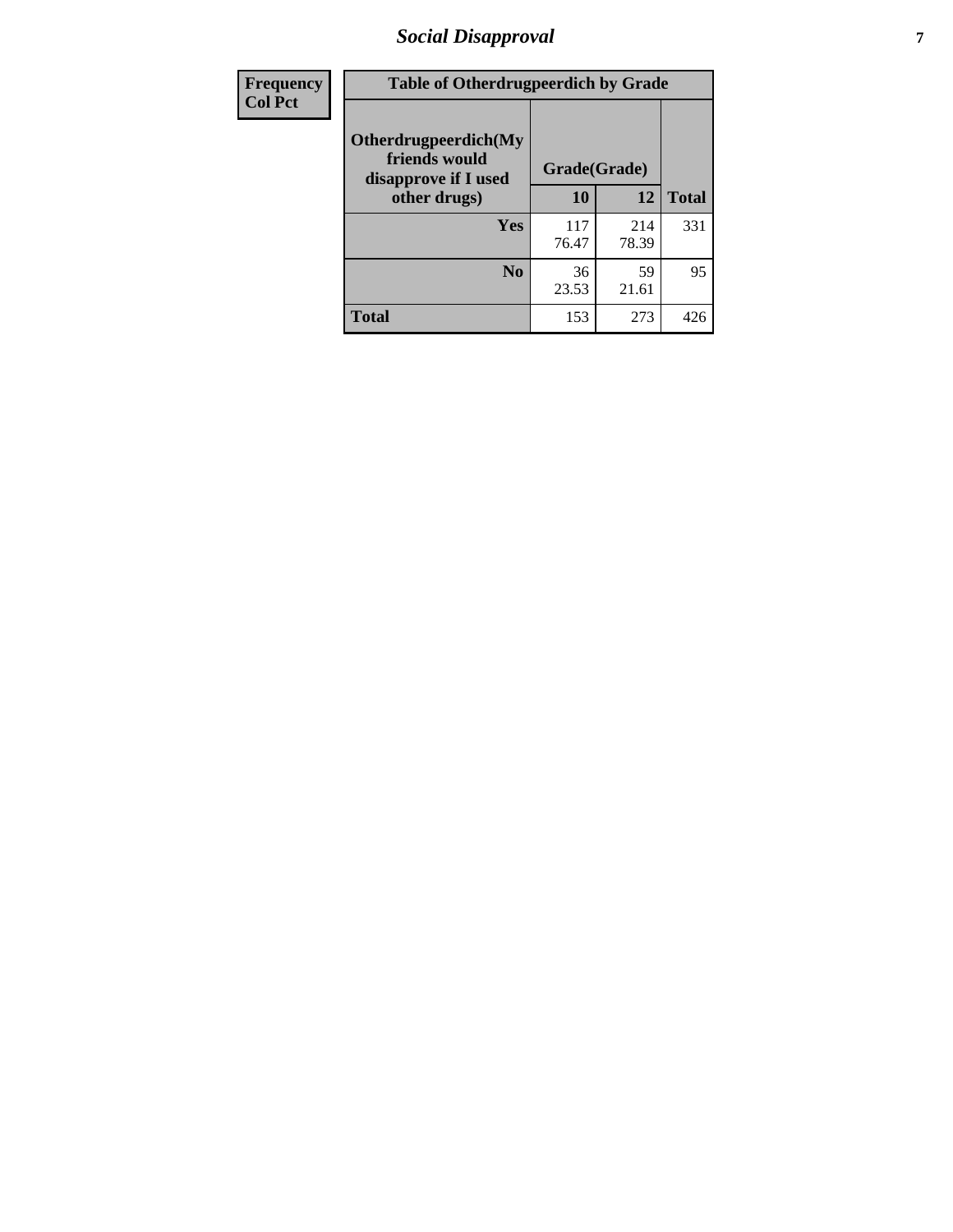### Title IV, Part A, Schedule A **8** *Goal 2: To help ensure that all schools are safe and disciplined Baseline Data: Year 2008-2009 Student Involvement in Gang Activity*

| Frequency      | <b>Table of Gangself by Grade</b>                                                                         |                    |              |              |  |  |
|----------------|-----------------------------------------------------------------------------------------------------------|--------------------|--------------|--------------|--|--|
| <b>Col Pct</b> | <b>Gangself</b> (I<br>have<br>participated<br>in illegal<br>gang<br>activities in<br>the past 30<br>days) | Grade(Grade)<br>10 | 12           | <b>Total</b> |  |  |
|                | Yes                                                                                                       | 9<br>5.88          | 10<br>3.66   | 19           |  |  |
|                | N <sub>0</sub>                                                                                            | 144<br>94.12       | 263<br>96.34 | 407          |  |  |
|                | <b>Total</b>                                                                                              | 153                | 273          | 426          |  |  |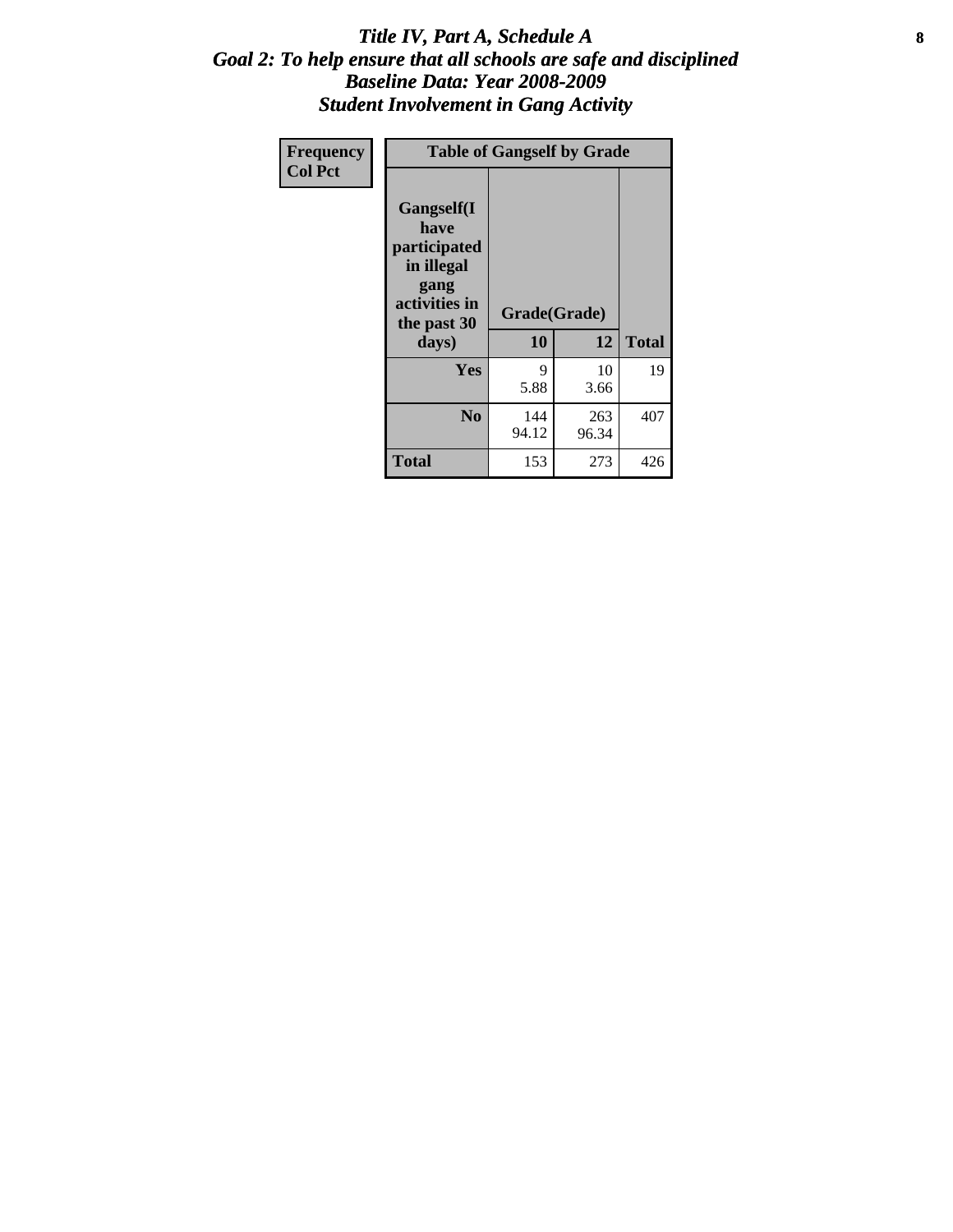# *Student Perception of School Safety* **9**

| <b>Frequency</b><br>Row Pct |
|-----------------------------|
|                             |

| <b>Table of Grade by Safeschool</b> |                                                                                                                                   |                                                        |             |            |     |  |  |
|-------------------------------------|-----------------------------------------------------------------------------------------------------------------------------------|--------------------------------------------------------|-------------|------------|-----|--|--|
|                                     |                                                                                                                                   | Safeschool (School is a place at which I feel<br>safe) |             |            |     |  |  |
| Grade(Grade)                        | <b>Somewhat   Somewhat</b><br><b>Strongly</b><br><b>Strongly</b><br><b>Disagree</b><br>Agree<br>Disagree<br><b>Total</b><br>Agree |                                                        |             |            |     |  |  |
| 10                                  | 33<br>21.57                                                                                                                       | 85<br>55.56                                            | 26<br>16.99 | 9<br>5.88  | 153 |  |  |
| 12                                  | 66<br>24.18                                                                                                                       | 160<br>58.61                                           | 34<br>12.45 | 13<br>4.76 | 273 |  |  |
| <b>Total</b>                        | 99                                                                                                                                | 245                                                    | 60          | 22         | 426 |  |  |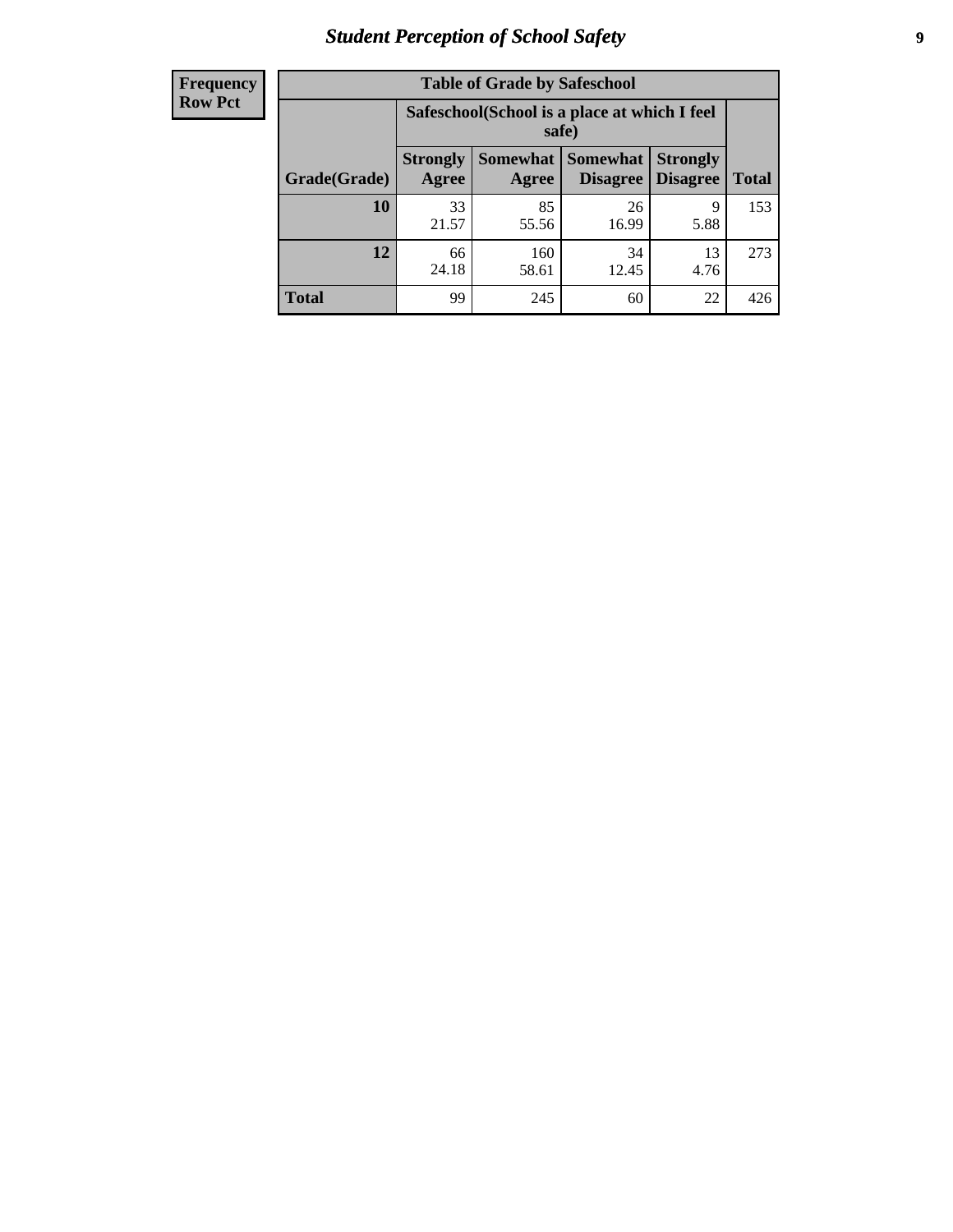### *Students Who Have Been Bullied* **10**

#### **Frequency Row Pct**

| <b>Table of Grade by Bullied</b> |                            |                                                                               |                              |                   |                        |                               |                        |              |
|----------------------------------|----------------------------|-------------------------------------------------------------------------------|------------------------------|-------------------|------------------------|-------------------------------|------------------------|--------------|
|                                  |                            | <b>Bullied</b> (I have been bullied by other<br>students in the past 30 days) |                              |                   |                        |                               |                        |              |
| Grade(Grade)                     | $\mathbf 0$<br><b>Days</b> | 1 or<br>days                                                                  | 3 <sub>to</sub><br>5<br>days | 6 to<br>9<br>days | 10<br>to<br>19<br>days | <b>20</b><br>to<br>29<br>days | All<br>30<br>days      | <b>Total</b> |
| 10                               | 136<br>88.89               | 5<br>3.27                                                                     | 0.65                         | 2<br>1.31         | 5<br>3.27              | $\theta$<br>0.00              | 4<br>2.61              | 153          |
| 12                               | 255<br>93.41               | 5<br>1.83                                                                     | 5<br>1.83                    | $\Omega$<br>0.00  | 3<br>1.10              | 3<br>1.10                     | $\mathfrak{D}$<br>0.73 | 273          |
| <b>Total</b>                     | 391                        | 10                                                                            | 6                            | $\overline{2}$    | 8                      | 3                             | 6                      | 426          |

 $\blacksquare$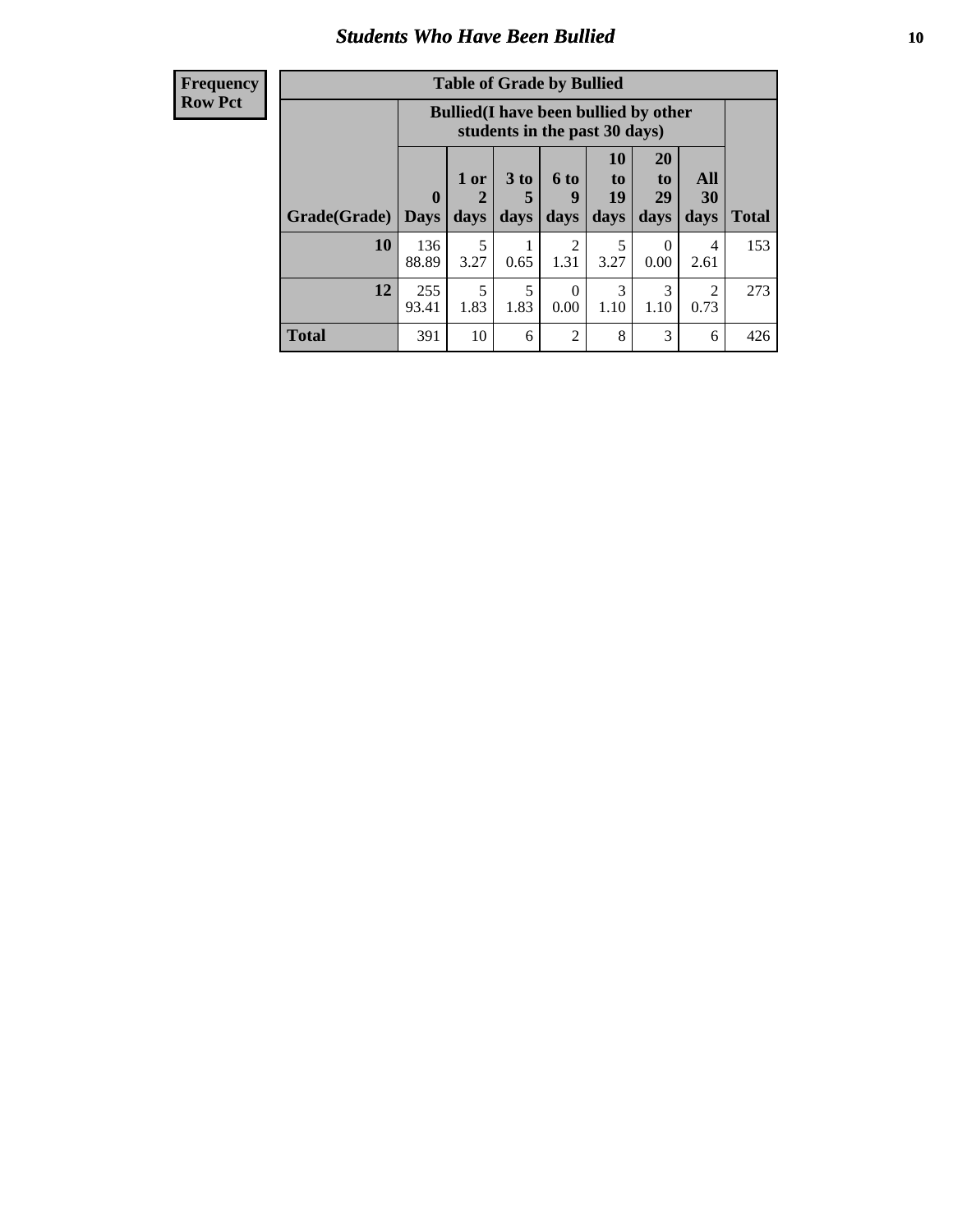### *School Climate* **11**

| <b>Frequency</b> | <b>Table of SchoolClimate1 by Grade</b> |                    |              |              |  |  |
|------------------|-----------------------------------------|--------------------|--------------|--------------|--|--|
| <b>Col Pct</b>   | SchoolClimate1(I<br>like school)        | Grade(Grade)<br>10 | 12           | <b>Total</b> |  |  |
|                  | <b>Strongly Agree</b>                   | 22<br>14.38        | 38<br>13.92  | 60           |  |  |
|                  | <b>Somewhat Agree</b>                   | 89<br>58.17        | 159<br>58.24 | 248          |  |  |
|                  | <b>Somewhat Disagree</b>                | 23<br>15.03        | 49<br>17.95  | 72           |  |  |
|                  | <b>Strongly Disagree</b>                | 19<br>12.42        | 27<br>9.89   | 46           |  |  |
|                  | <b>Total</b>                            | 153                | 273          | 426          |  |  |

| <b>Frequency</b> |
|------------------|
| <b>Col Pct</b>   |

| <b>Table of SchoolClimate2 by Grade</b>           |                    |              |              |  |
|---------------------------------------------------|--------------------|--------------|--------------|--|
| SchoolClimate2(I<br>feel successful at<br>school) | Grade(Grade)<br>10 | 12           | <b>Total</b> |  |
| <b>Strongly Agree</b>                             | 28<br>18.30        | 74<br>27.11  | 102          |  |
| <b>Somewhat Agree</b>                             | 96<br>62.75        | 167<br>61.17 | 263          |  |
| <b>Somewhat Disagree</b>                          | 15<br>9.80         | 19<br>6.96   | 34           |  |
| <b>Strongly Disagree</b>                          | 14<br>9.15         | 13<br>4.76   | 27           |  |
| <b>Total</b>                                      | 153                | 273          | 426          |  |

| Frequency      | <b>Table of SchoolClimate3 by Grade</b>                               |             |                    |              |  |
|----------------|-----------------------------------------------------------------------|-------------|--------------------|--------------|--|
| <b>Col Pct</b> | SchoolClimate3(My<br>school has high<br>standards for<br>achievement) | <b>10</b>   | Grade(Grade)<br>12 | <b>Total</b> |  |
|                | <b>Strongly Agree</b>                                                 | 73<br>47.71 | 124<br>45.42       | 197          |  |
|                | <b>Somewhat Agree</b>                                                 | 63<br>41.18 | 117<br>42.86       | 180          |  |
|                | <b>Somewhat Disagree</b>                                              | 8<br>5.23   | 23<br>8.42         | 31           |  |
|                | <b>Strongly Disagree</b>                                              | 9<br>5.88   | 9<br>3.30          | 18           |  |
|                | Total                                                                 | 153         | 273                | 426          |  |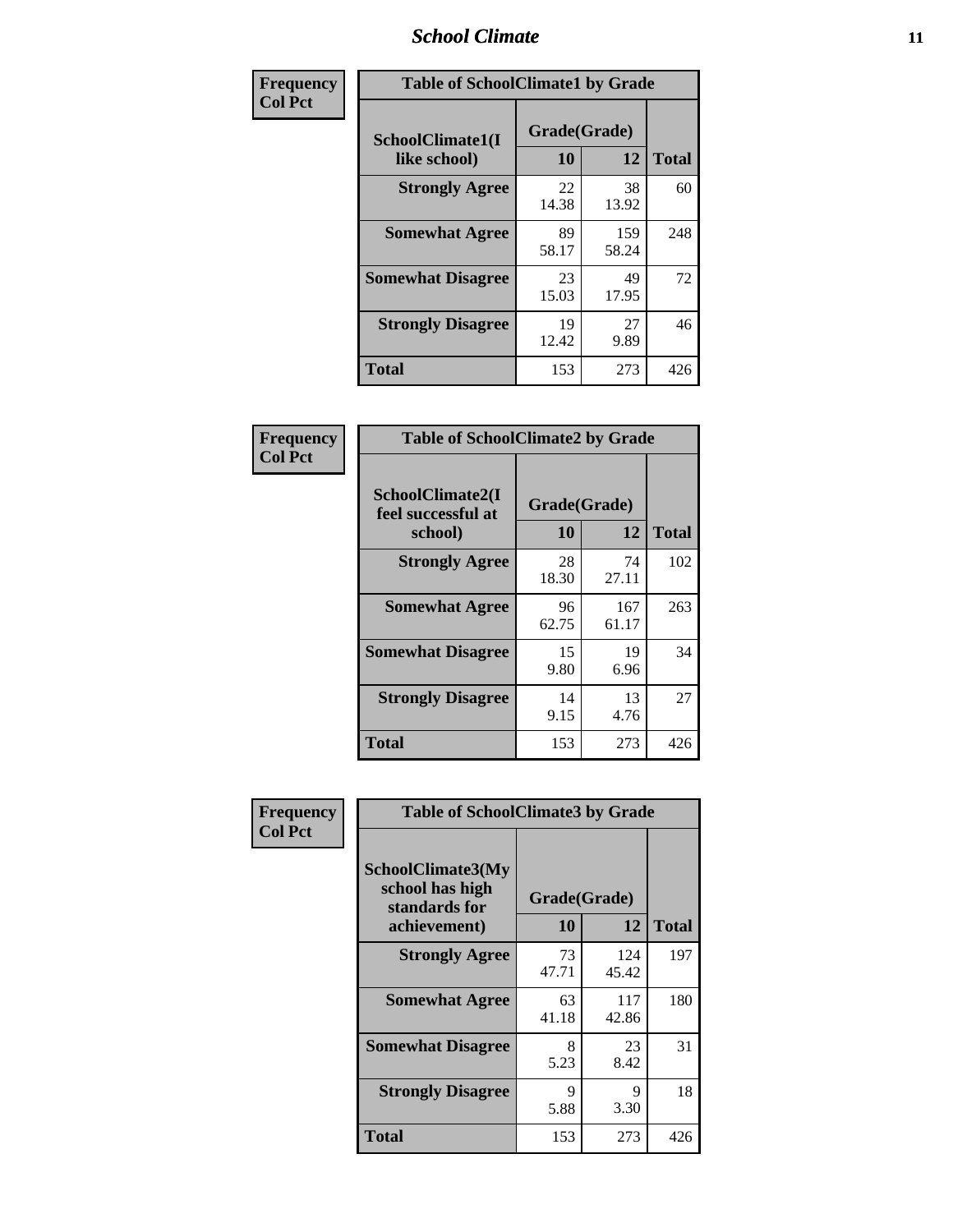### *School Climate* **12**

| Frequency      | <b>Table of SchoolClimate4 by Grade</b>                              |                    |              |              |
|----------------|----------------------------------------------------------------------|--------------------|--------------|--------------|
| <b>Col Pct</b> | <b>SchoolClimate4(My</b><br>school sets clear<br>rules for behavior) | Grade(Grade)<br>10 | 12           | <b>Total</b> |
|                | <b>Strongly Agree</b>                                                | 77<br>50.33        | 148<br>54.21 | 225          |
|                | <b>Somewhat Agree</b>                                                | 67<br>43.79        | 100<br>36.63 | 167          |
|                | <b>Somewhat Disagree</b>                                             | 4<br>2.61          | 17<br>6.23   | 21           |
|                | <b>Strongly Disagree</b>                                             | 5<br>3.27          | 8<br>2.93    | 13           |
|                | <b>Total</b>                                                         | 153                | 273          | 426          |

| <b>Table of SchoolClimate5 by Grade</b>                              |                    |              |              |  |  |
|----------------------------------------------------------------------|--------------------|--------------|--------------|--|--|
| SchoolClimate5(I<br>know what to do in<br>an emergency at<br>school) | Grade(Grade)<br>10 | 12           | <b>Total</b> |  |  |
| <b>Strongly Agree</b>                                                | 74                 | 134          | 208          |  |  |
|                                                                      | 48.37              | 49.08        |              |  |  |
| <b>Somewhat Agree</b>                                                | 68<br>44.44        | 112<br>41.03 | 180          |  |  |
| <b>Somewhat Disagree</b>                                             | 9                  | 17           | 26           |  |  |
|                                                                      | 5.88               | 6.23         |              |  |  |
| <b>Strongly Disagree</b>                                             | 2<br>1.31          | 10<br>3.66   | 12           |  |  |
| Total                                                                | 153                | 273          | 426          |  |  |

| Frequency      | <b>Table of SchoolClimate6 by Grade</b>                  |                    |              |              |
|----------------|----------------------------------------------------------|--------------------|--------------|--------------|
| <b>Col Pct</b> | <b>SchoolClimate6(Teachers</b><br>treat me with respect) | Grade(Grade)<br>10 | 12           | <b>Total</b> |
|                | <b>Strongly Agree</b>                                    | 44<br>28.76        | 81<br>29.67  | 125          |
|                | <b>Somewhat Agree</b>                                    | 71<br>46.41        | 139<br>50.92 | 210          |
|                | <b>Somewhat Disagree</b>                                 | 27<br>17.65        | 39<br>14.29  | 66           |
|                | <b>Strongly Disagree</b>                                 | 11<br>7.19         | 14<br>5.13   | 25           |
|                | <b>Total</b>                                             | 153                | 273          | 426          |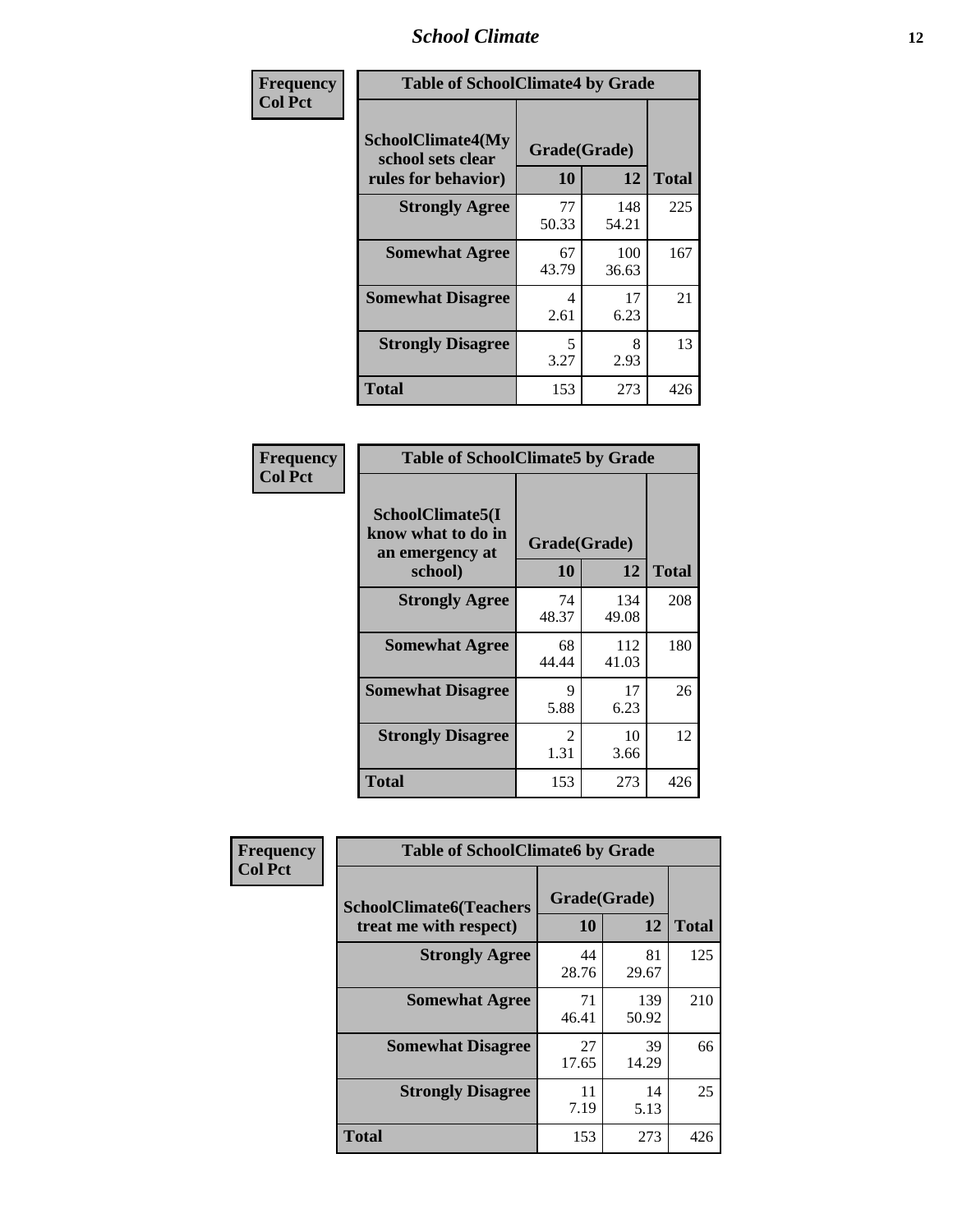### *School Climate* **13**

| Frequency      | <b>Table of SchoolClimate7 by Grade</b>                                       |                    |              |              |
|----------------|-------------------------------------------------------------------------------|--------------------|--------------|--------------|
| <b>Col Pct</b> | <b>SchoolClimate7(Behaviors</b><br>in my class allow the<br>teacher to teach) | Grade(Grade)<br>10 | 12           | <b>Total</b> |
|                | <b>Strongly Agree</b>                                                         | 36<br>23.53        | 63<br>23.08  | 99           |
|                | <b>Somewhat Agree</b>                                                         | 73<br>47.71        | 162<br>59.34 | 235          |
|                | <b>Somewhat Disagree</b>                                                      | 36<br>23.53        | 36<br>13.19  | 72           |
|                | <b>Strongly Disagree</b>                                                      | 8<br>5.23          | 12<br>4.40   | 20           |
|                | <b>Total</b>                                                                  | 153                | 273          | 426          |

| Frequency      | <b>Table of SchoolClimate8 by Grade</b>                                              |                    |              |              |
|----------------|--------------------------------------------------------------------------------------|--------------------|--------------|--------------|
| <b>Col Pct</b> | <b>SchoolClimate8(Students</b><br>are frequently<br>recognized for good<br>behavior) | Grade(Grade)<br>10 | 12           | <b>Total</b> |
|                | <b>Strongly Agree</b>                                                                | 27<br>17.65        | 34<br>12.45  | 61           |
|                | <b>Somewhat Agree</b>                                                                | 74<br>48.37        | 139<br>50.92 | 213          |
|                | <b>Somewhat Disagree</b>                                                             | 27<br>17.65        | 75<br>27.47  | 102          |
|                | <b>Strongly Disagree</b>                                                             | 25<br>16.34        | 25<br>9.16   | 50           |
|                | <b>Total</b>                                                                         | 153                | 273          | 426          |

| Frequency      | <b>Table of SchoolClimate9 by Grade</b>                                           |                    |             |              |
|----------------|-----------------------------------------------------------------------------------|--------------------|-------------|--------------|
| <b>Col Pct</b> | SchoolClimate9(School<br>counselor would be<br>helpful if I needed<br>assistance) | Grade(Grade)<br>10 | 12          | <b>Total</b> |
|                | <b>Strongly Agree</b>                                                             | 53<br>34.64        | 73<br>26.74 | 126          |
|                | <b>Somewhat Agree</b>                                                             | 68<br>44.44        | 93<br>34.07 | 161          |
|                | <b>Somewhat Disagree</b>                                                          | 18<br>11.76        | 53<br>19.41 | 71           |
|                | <b>Strongly Disagree</b>                                                          | 14<br>9.15         | 54<br>19.78 | 68           |
|                | Total                                                                             | 153                | 273         | 426          |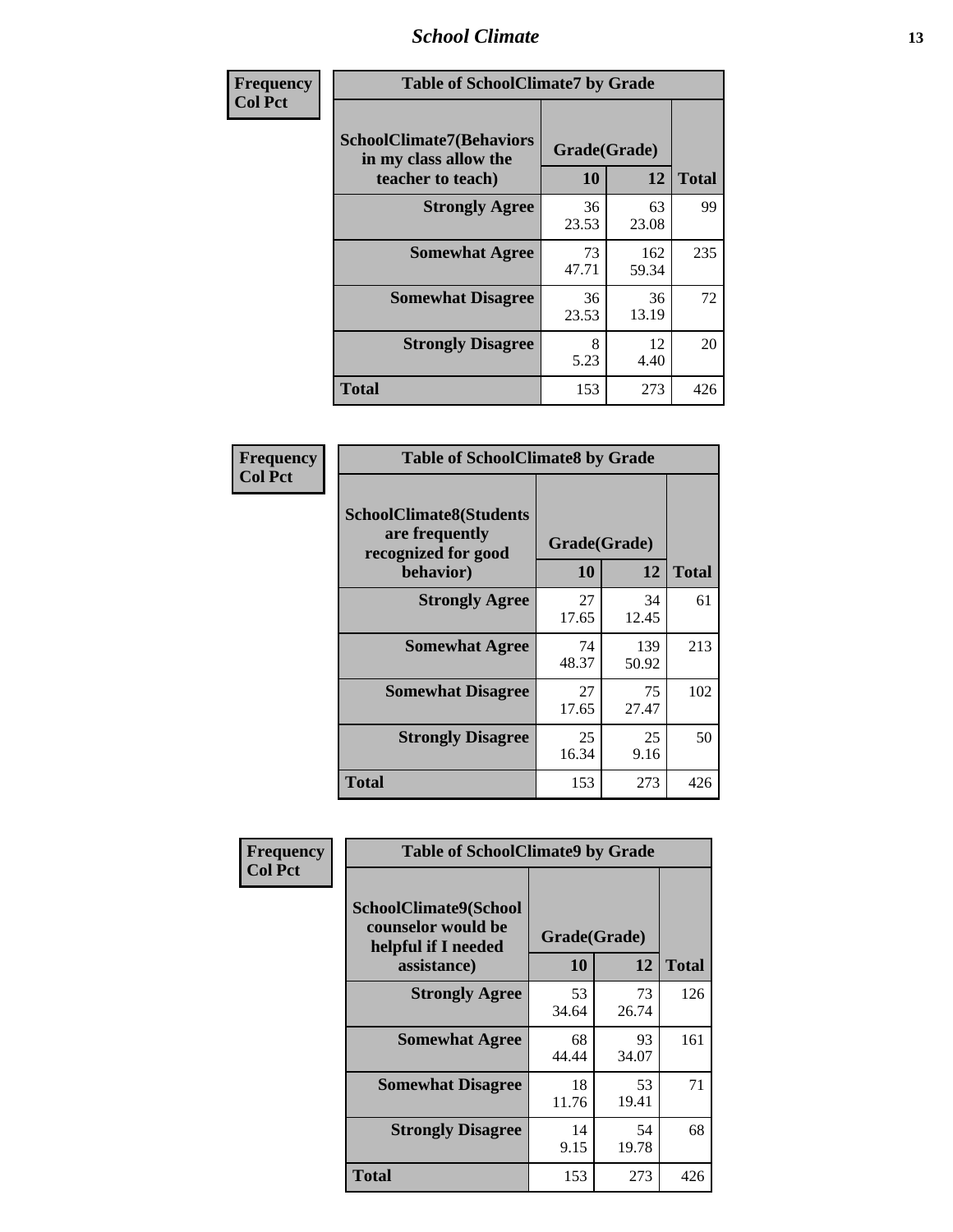### *Reasons for Dropping Out* **14**

| Frequency      | <b>Table of Dropoutreason by Grade</b>                                   |                    |                                     |              |
|----------------|--------------------------------------------------------------------------|--------------------|-------------------------------------|--------------|
| <b>Col Pct</b> | Dropoutreason(If<br>I dropped out the<br>reason would<br>most likely be) | Grade(Grade)<br>10 | 12                                  | <b>Total</b> |
|                | Won't Drop out                                                           | 90<br>58.82        | 173<br>63.37                        | 263          |
|                | <b>Bored</b>                                                             | 23<br>15.03        | 53<br>19.41                         | 76           |
|                | <b>Family Reasons</b>                                                    | 4<br>2.61          | 20<br>7.33                          | 24           |
|                | <b>Being Bullied</b>                                                     | 5<br>3.27          | $\mathcal{D}_{\mathcal{L}}$<br>0.73 | 7            |
|                | <b>Other</b>                                                             | 31<br>20.26        | 25<br>9.16                          | 56           |
|                | <b>Total</b>                                                             | 153                | 273                                 | 426          |

| Frequency      | <b>Table of Dropout by Grade</b>                                       |                          |              |              |  |
|----------------|------------------------------------------------------------------------|--------------------------|--------------|--------------|--|
| <b>Col Pct</b> | Dropout(I<br>have<br>thought<br>about<br>dropping<br>out of<br>school) | Grade(Grade)<br>10<br>12 |              | <b>Total</b> |  |
|                | Yes                                                                    | 50<br>32.68              | 54<br>19.78  | 104          |  |
|                | N <sub>0</sub>                                                         | 103<br>67.32             | 219<br>80.22 | 322          |  |
|                | <b>Total</b>                                                           | 153                      | 273          | 426          |  |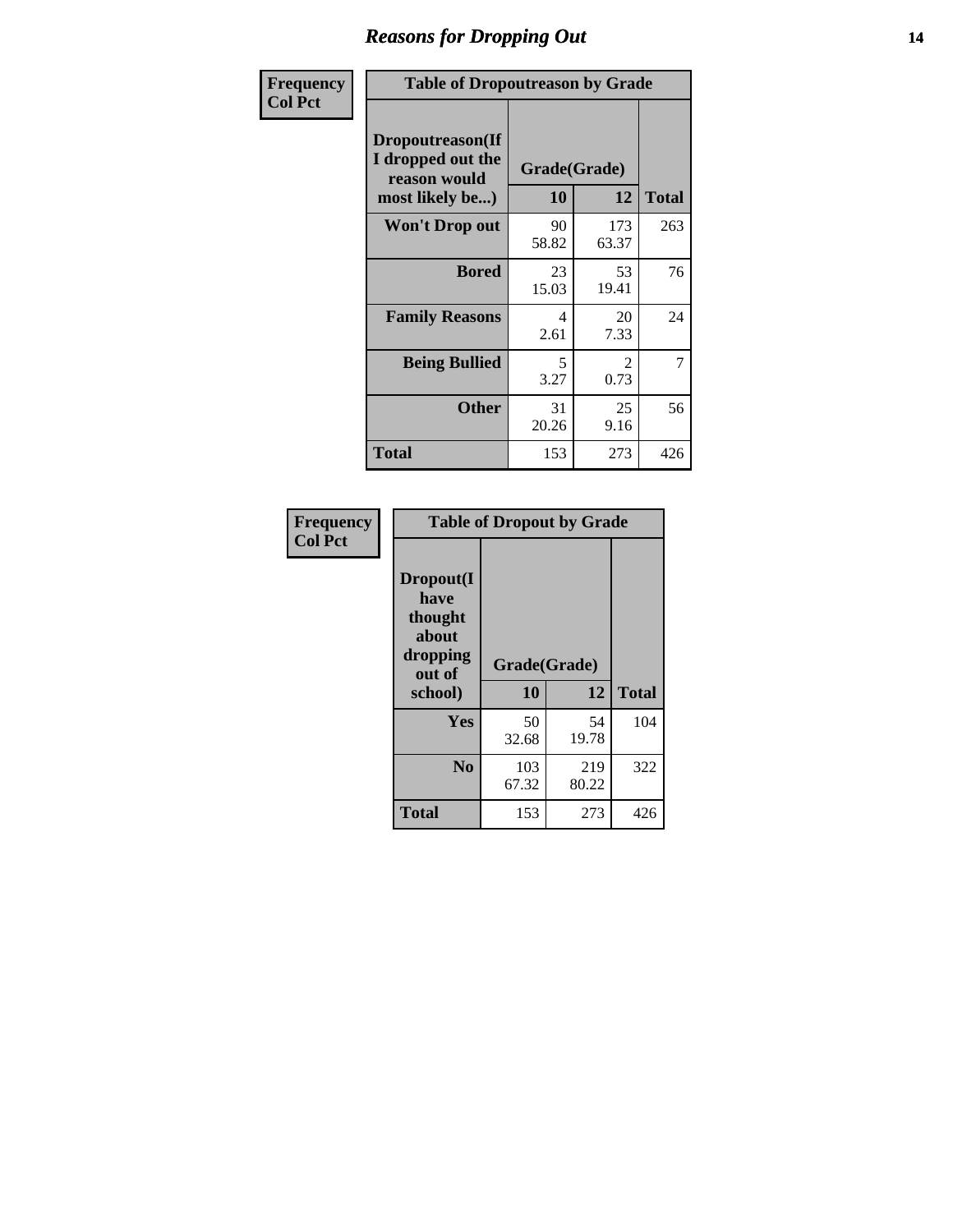*School Safety* **15**

| Frequency      | <b>Table of Gangself by Grade</b>                                                                         |                    |              |              |
|----------------|-----------------------------------------------------------------------------------------------------------|--------------------|--------------|--------------|
| <b>Col Pct</b> | <b>Gangself</b> (I<br>have<br>participated<br>in illegal<br>gang<br>activities in<br>the past 30<br>days) | Grade(Grade)<br>10 | 12           | <b>Total</b> |
|                | Yes                                                                                                       | 9<br>5.88          | 10<br>3.66   | 19           |
|                | N <sub>0</sub>                                                                                            | 144<br>94.12       | 263<br>96.34 | 407          |
|                | <b>Total</b>                                                                                              | 153                | 273          | 426          |

| Frequency<br><b>Col Pct</b> | <b>Table of Gangpeers by Grade</b>                                                                                             |                    |              |              |
|-----------------------------|--------------------------------------------------------------------------------------------------------------------------------|--------------------|--------------|--------------|
|                             | <b>Gangpeers</b> (I<br>have friends<br>who have<br>participated<br>in illegal<br>gang<br>activities in<br>the past 30<br>days) | Grade(Grade)<br>10 | 12           | <b>Total</b> |
|                             | <b>Yes</b>                                                                                                                     | 34<br>22.22        | 21<br>7.69   | 55           |
|                             | N <sub>0</sub>                                                                                                                 | 119<br>77.78       | 252<br>92.31 | 371          |
|                             | <b>Total</b>                                                                                                                   | 153                | 273          | 426          |

| Frequency      | <b>Table of Pickedon by Grade</b>                                                       |                           |                  |    |  |  |  |  |  |  |
|----------------|-----------------------------------------------------------------------------------------|---------------------------|------------------|----|--|--|--|--|--|--|
| <b>Col Pct</b> | <b>Pickedon(I have</b><br>been picked on or<br>teased at school in<br>the past 30 days) | Grade(Grade)<br><b>10</b> | <b>Total</b>     |    |  |  |  |  |  |  |
|                | <b>Strongly Agree</b>                                                                   | 9<br>5.88                 | 12<br>14<br>5.13 | 23 |  |  |  |  |  |  |
|                | <b>Somewhat Agree</b>                                                                   | 23<br>15.03               | 30<br>10.99      | 53 |  |  |  |  |  |  |
|                | <b>Somewhat Disagree</b>                                                                | 18<br>11.76               | 34<br>12.45      | 52 |  |  |  |  |  |  |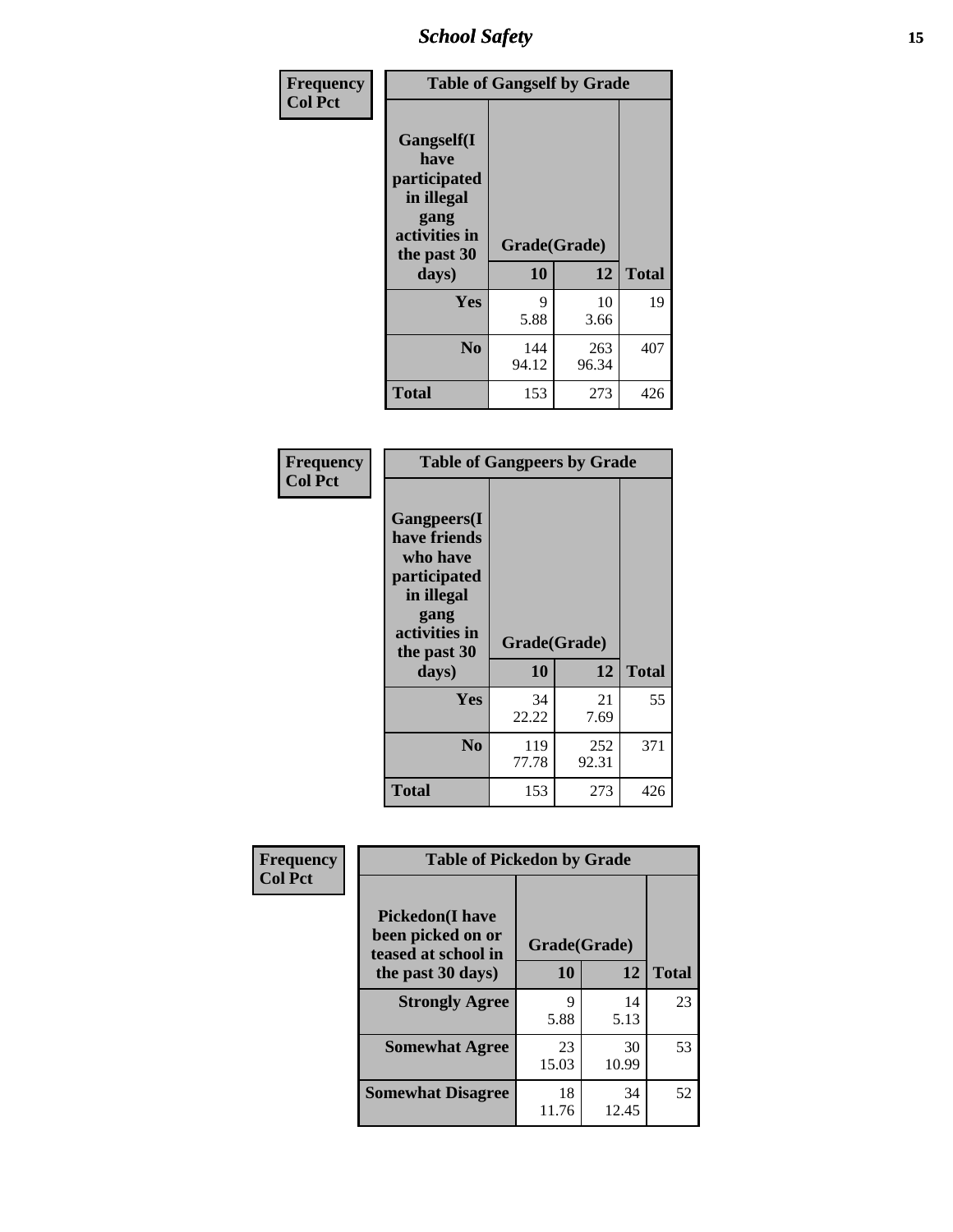# *School Safety* **16**

| <b>Frequency</b> | <b>Table of Pickedon by Grade</b>                                                        |                    |              |              |
|------------------|------------------------------------------------------------------------------------------|--------------------|--------------|--------------|
| <b>Col Pct</b>   | <b>Pickedon</b> (I have<br>been picked on or<br>teased at school in<br>the past 30 days) | Grade(Grade)<br>10 | 12           | <b>Total</b> |
|                  | <b>Strongly Disagree</b>                                                                 | 103<br>67.32       | 195<br>71.43 | 298          |
|                  | Total                                                                                    | 153                | 273          | 426          |

| Frequency      | <b>Table of Safeschool by Grade</b>                      |                    |              |     |  |  |  |  |  |
|----------------|----------------------------------------------------------|--------------------|--------------|-----|--|--|--|--|--|
| <b>Col Pct</b> | Safeschool(School<br>is a place at which I<br>feel safe) | Grade(Grade)<br>10 | <b>Total</b> |     |  |  |  |  |  |
|                | <b>Strongly Agree</b>                                    | 33<br>21.57        | 66<br>24.18  | 99  |  |  |  |  |  |
|                | <b>Somewhat Agree</b>                                    | 85<br>55.56        | 160<br>58.61 | 245 |  |  |  |  |  |
|                | <b>Somewhat Disagree</b>                                 | 26<br>16.99        | 34<br>12.45  | 60  |  |  |  |  |  |
|                | <b>Strongly Disagree</b>                                 | 9<br>5.88          | 13<br>4.76   | 22  |  |  |  |  |  |
|                | <b>Total</b>                                             | 153                | 273          | 426 |  |  |  |  |  |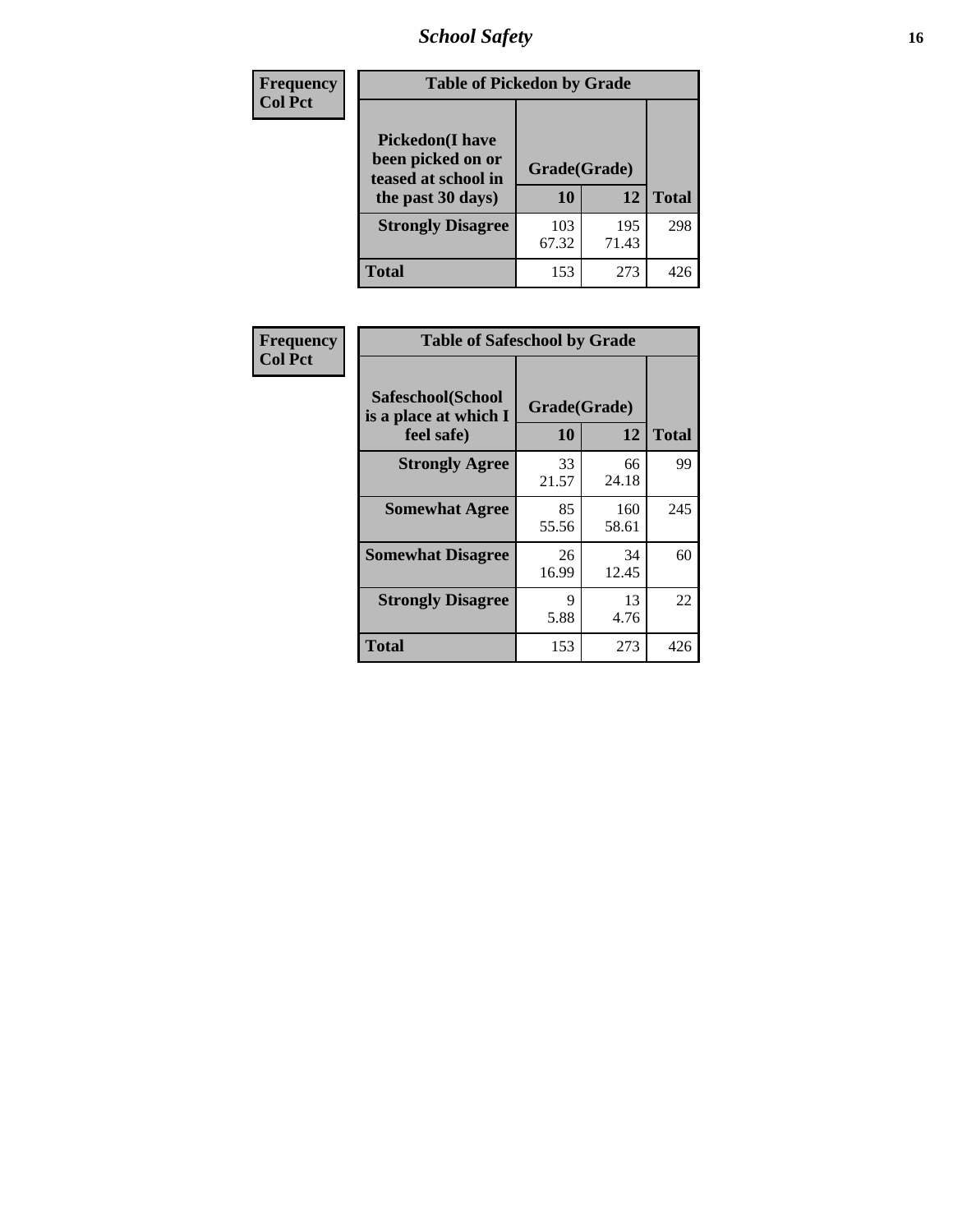*School Safety* **17**

| <b>Frequency</b> |  |
|------------------|--|
| Row Pct          |  |

| <b>Table of Grade by Bullied</b> |              |                                                                               |                              |                   |                        |                        |                        |              |  |  |
|----------------------------------|--------------|-------------------------------------------------------------------------------|------------------------------|-------------------|------------------------|------------------------|------------------------|--------------|--|--|
|                                  |              | <b>Bullied</b> (I have been bullied by other<br>students in the past 30 days) |                              |                   |                        |                        |                        |              |  |  |
| <b>Grade</b> (Grade)   Days      | $\mathbf 0$  | $1$ or<br>days                                                                | 3 <sub>to</sub><br>5<br>days | 6 to<br>9<br>days | 10<br>to<br>19<br>days | 20<br>to<br>29<br>days | All<br>30<br>days      | <b>Total</b> |  |  |
| 10                               | 136<br>88.89 | 5<br>3.27                                                                     | 0.65                         | 2<br>1.31         | 5<br>3.27              | $\theta$<br>0.00       | 4<br>2.61              | 153          |  |  |
| 12                               | 255<br>93.41 | 5<br>1.83                                                                     | 5<br>1.83                    | $\left($<br>0.00  | 3<br>1.10              | 3<br>1.10              | $\mathfrak{D}$<br>0.73 | 273          |  |  |
| Total                            | 391          | 10                                                                            | 6                            | $\overline{c}$    | 8                      | 3                      | 6                      | 426          |  |  |

| <b>Frequency</b> |
|------------------|
| <b>Row Pct</b>   |

| V | <b>Table of Grade by Bulliedothers</b> |                             |                                                                         |              |                          |                               |                               |                   |              |  |  |
|---|----------------------------------------|-----------------------------|-------------------------------------------------------------------------|--------------|--------------------------|-------------------------------|-------------------------------|-------------------|--------------|--|--|
|   |                                        |                             | <b>Bulliedothers</b> (I bullied others in the past<br>$30 \text{ days}$ |              |                          |                               |                               |                   |              |  |  |
|   | Grade(Grade)                           | $\mathbf{0}$<br><b>Days</b> | 1 or<br>$\mathbf 2$<br>days                                             | 3 to<br>days | <b>6 to</b><br>9<br>days | <b>10</b><br>to<br>19<br>days | <b>20</b><br>to<br>29<br>days | All<br>30<br>days | <b>Total</b> |  |  |
|   | 10                                     | 140<br>91.50                | 3<br>1.96                                                               | 3<br>1.96    | 2<br>1.31                | 0<br>0.00                     | 0<br>0.00                     | 5<br>3.27         | 153          |  |  |
|   | 12                                     | 258<br>94.51                | 4<br>1.47                                                               | 0.37         | 0.37                     | 4<br>1.47                     | $\mathfrak{D}$<br>0.73        | 3<br>1.10         | 273          |  |  |
|   | <b>Total</b>                           | 398                         | 7                                                                       | 4            | 3                        | 4                             | $\overline{2}$                | 8                 | 426          |  |  |

| <b>Frequency</b> | <b>Table of Grade by Weaponschool</b> |                            |                                                                   |                         |                        |                                    |                        |              |  |
|------------------|---------------------------------------|----------------------------|-------------------------------------------------------------------|-------------------------|------------------------|------------------------------------|------------------------|--------------|--|
| <b>Row Pct</b>   |                                       |                            | Weaponschool(I brought a weapon<br>to school in the past 30 days) |                         |                        |                                    |                        |              |  |
|                  | Grade(Grade)                          | $\mathbf 0$<br><b>Days</b> | 1 or<br>days                                                      | 3 <sub>to</sub><br>days | 10<br>to<br>19<br>days | 20<br>t <sub>0</sub><br>29<br>days | All<br>30<br>days      | <b>Total</b> |  |
|                  | 10                                    | 149<br>97.39               | $\mathfrak{D}$<br>1.31                                            | 0.65                    | 0<br>0.00              | $\Omega$<br>0.00                   | 0.65                   | 153          |  |
|                  | 12                                    | 262<br>95.97               | $\overline{4}$<br>1.47                                            | 0.37                    | 0.37                   | 3<br>1.10                          | $\overline{2}$<br>0.73 | 273          |  |
|                  | <b>Total</b>                          | 411                        | 6                                                                 | $\mathfrak{D}$          |                        | 3                                  | 3                      | 426          |  |

h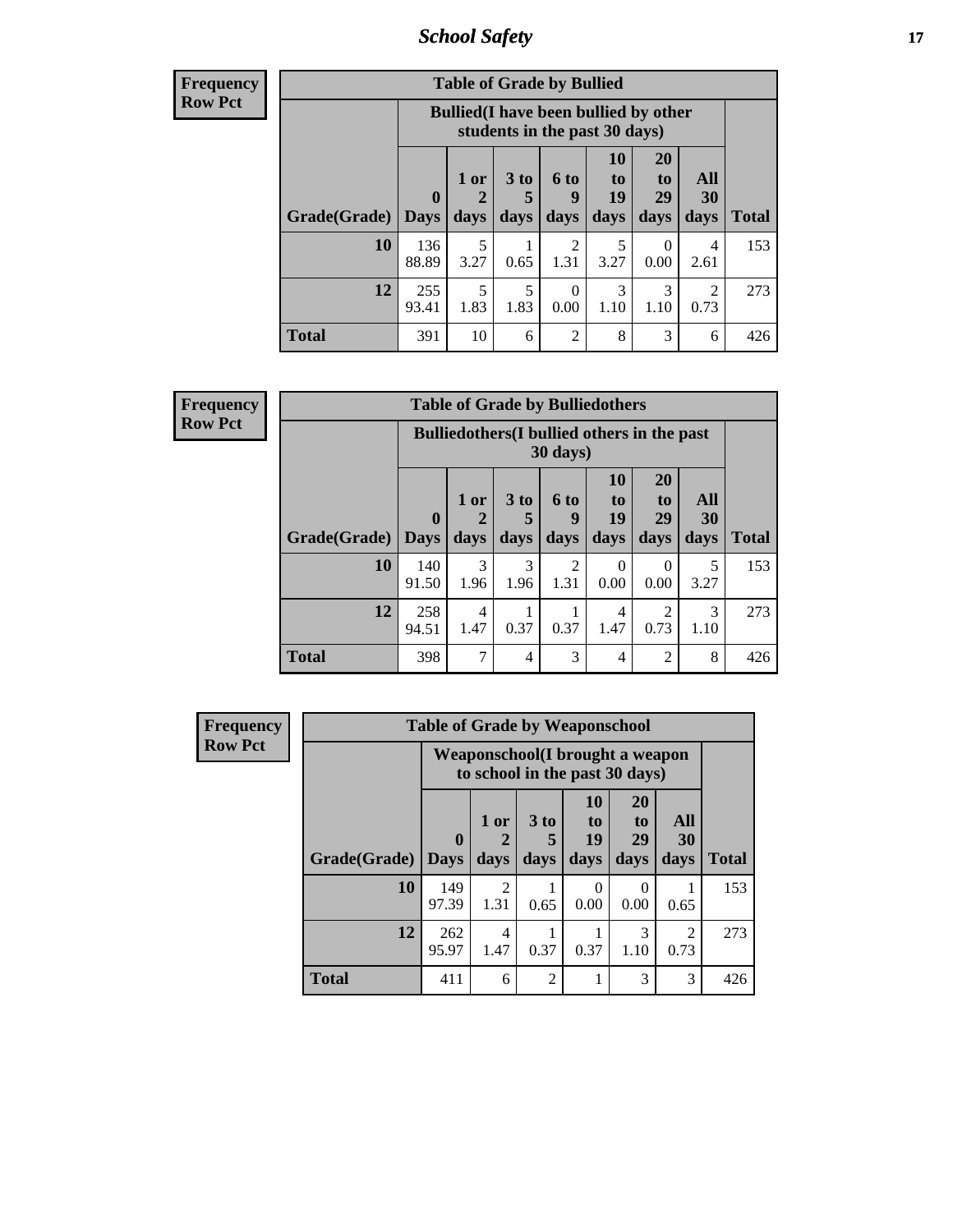*School Safety* **18**

| Frequency      | <b>Table of Grade by Absentunsafe</b> |                                                                      |                        |              |                        |                   |              |  |  |
|----------------|---------------------------------------|----------------------------------------------------------------------|------------------------|--------------|------------------------|-------------------|--------------|--|--|
| <b>Row Pct</b> |                                       | <b>Absentunsafe(I have missed</b><br>school because I felt unsafe in |                        |              |                        |                   |              |  |  |
|                | Grade(Grade)                          | $\mathbf{0}$<br><b>Days</b>                                          | 1 or<br>2<br>days      | 3 to<br>days | 20<br>to<br>29<br>days | All<br>30<br>days | <b>Total</b> |  |  |
|                | 10                                    | 147<br>96.08                                                         | 4<br>2.61              | 0.65         | 0.00                   | 0.65              | 153          |  |  |
|                | 12                                    | 268<br>98.17                                                         | $\overline{2}$<br>0.73 | 0<br>0.00    | 3<br>1.10              | 0<br>0.00         | 273          |  |  |
|                | <b>Total</b>                          | 415                                                                  | 6                      |              | 3                      |                   | 426          |  |  |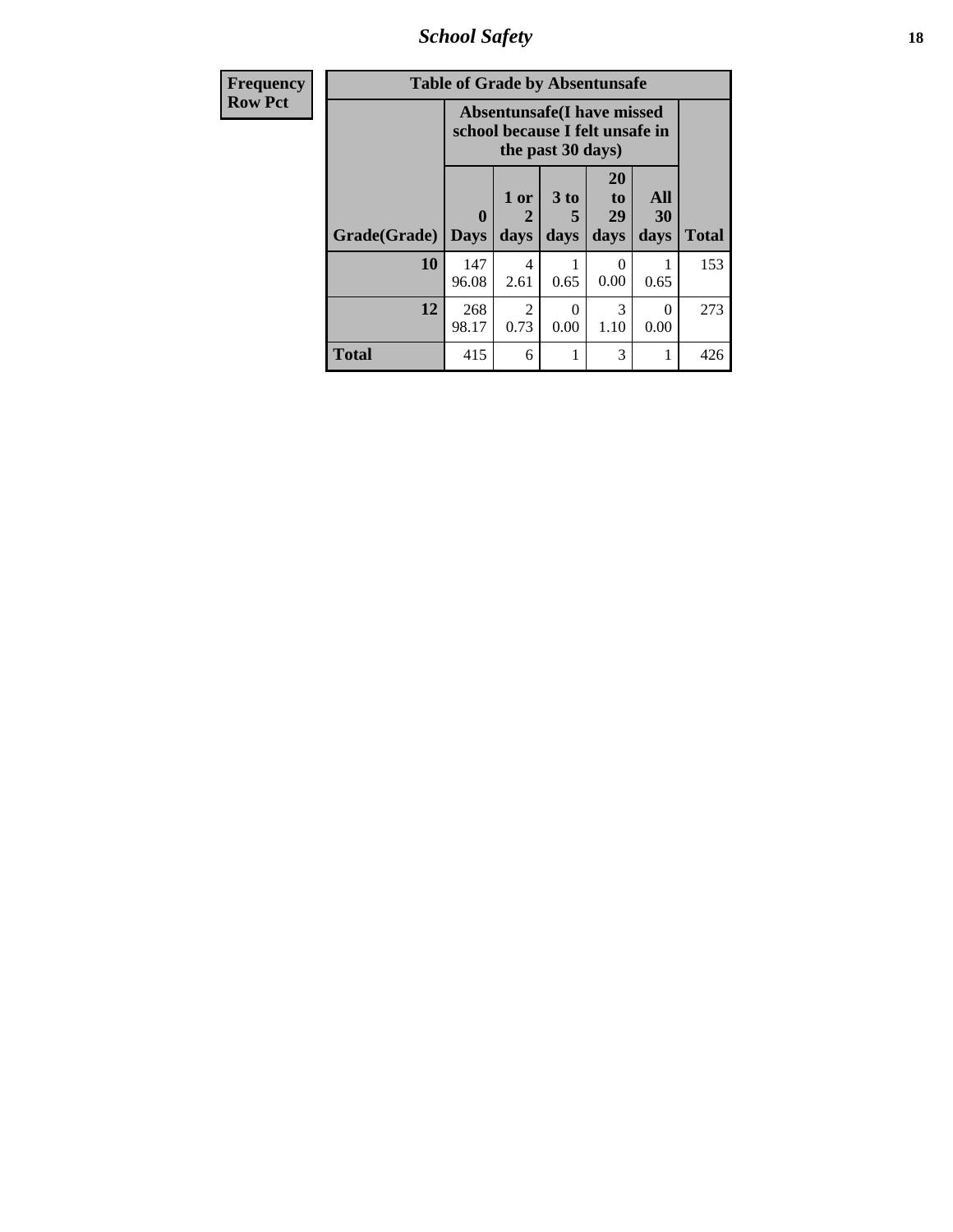# *Drug Use During Last 30 Days* **19**

#### **Frequency Row Pct**

| <b>Table of Grade by Alcohol</b> |                                 |                                     |                 |                  |                 |                       |                        |       |  |  |  |
|----------------------------------|---------------------------------|-------------------------------------|-----------------|------------------|-----------------|-----------------------|------------------------|-------|--|--|--|
|                                  |                                 | Alcohol (Alcohol use, past 30 days) |                 |                  |                 |                       |                        |       |  |  |  |
| Grade(Grade)                     | <b>Did</b><br>not<br><b>use</b> | $1 - 2$<br>days                     | $3 - 5$<br>days | $6-9$<br>days    | $10-19$<br>days | $20 - 29$<br>days     | Every<br>day           | Total |  |  |  |
| 10                               | 131<br>85.62                    | 10<br>6.54                          | 3<br>1.96       | $\Omega$<br>0.00 | 5<br>3.27       | $\mathcal{D}$<br>1.31 | $\overline{2}$<br>1.31 | 153   |  |  |  |
| 12                               | 184<br>67.40                    | 34<br>12.45                         | 30<br>10.99     | 6<br>2.20        | 11<br>4.03      | 5<br>1.83             | 3<br>1.10              | 273   |  |  |  |
| <b>Total</b>                     | 315                             | 44                                  | 33              | 6                | 16              | 7                     | 5                      | 426   |  |  |  |

#### **Frequency Row Pct**

| <b>Table of Grade by Cigarettes</b> |                                 |                                                                                                                |           |           |           |            |           |     |  |  |
|-------------------------------------|---------------------------------|----------------------------------------------------------------------------------------------------------------|-----------|-----------|-----------|------------|-----------|-----|--|--|
|                                     |                                 | Cigarettes (Smoking tobacco use,<br>past 30 days)                                                              |           |           |           |            |           |     |  |  |
| Grade(Grade)                        | <b>Did</b><br>not<br><b>use</b> | $10-19$<br>$6 - 9$<br>20-29<br>$1-2$<br>$3 - 5$<br><b>Every</b><br>days<br>days<br>days<br>day<br>days<br>days |           |           |           |            |           |     |  |  |
| 10                                  | 130<br>84.97                    | 6<br>3.92                                                                                                      | 7<br>4.58 | 0.65      | 5<br>3.27 | 0.65       | 3<br>1.96 | 153 |  |  |
| 12                                  | 226<br>82.78                    | 10<br>3.66                                                                                                     | 9<br>3.30 | 5<br>1.83 | 5<br>1.83 | 11<br>4.03 | 7<br>2.56 | 273 |  |  |
| <b>Total</b>                        | 356                             | 16                                                                                                             | 16        | 6         | 10        | 12         | 10        | 426 |  |  |

**Frequency Row Pct**

| <b>Table of Grade by Smokeless</b> |                                 |                                                        |                 |                  |                 |                   |                     |              |  |  |  |
|------------------------------------|---------------------------------|--------------------------------------------------------|-----------------|------------------|-----------------|-------------------|---------------------|--------------|--|--|--|
|                                    |                                 | <b>Smokeless</b> (Chewing tobaccouse,<br>past 30 days) |                 |                  |                 |                   |                     |              |  |  |  |
| Grade(Grade)                       | <b>Did</b><br>not<br><b>use</b> | $1 - 2$<br>days                                        | $3 - 5$<br>days | $6-9$<br>days    | $10-19$<br>days | $20 - 29$<br>days | <b>Every</b><br>day | <b>Total</b> |  |  |  |
| 10                                 | 148<br>96.73                    | $\overline{2}$<br>1.31                                 | 0.65            | $\Omega$<br>0.00 | 0<br>0.00       | 0.65              | 0.65                | 153          |  |  |  |
| 12                                 | 251<br>91.94                    | 6<br>2.20                                              | 0.37            | 2<br>0.73        | 0.37            | 9<br>3.30         | 3<br>1.10           | 273          |  |  |  |
| <b>Total</b>                       | 399                             | 8                                                      | $\overline{2}$  | $\overline{2}$   | $\mathbf{1}$    | 10                | 4                   | 426          |  |  |  |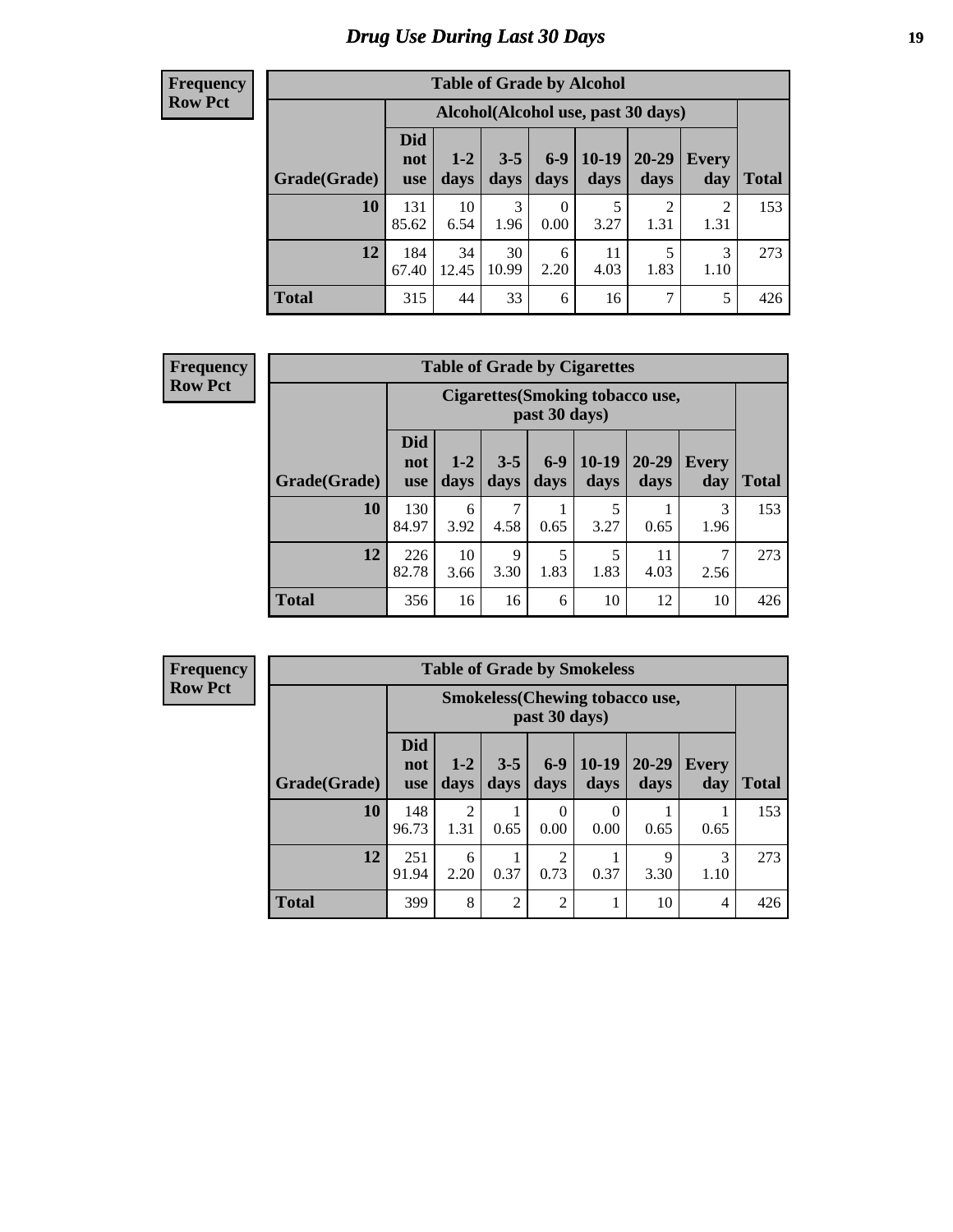#### **Frequency Row Pct**

| <b>Table of Grade by Marijuana</b> |                                 |                                         |                 |               |                 |               |              |              |
|------------------------------------|---------------------------------|-----------------------------------------|-----------------|---------------|-----------------|---------------|--------------|--------------|
|                                    |                                 | Marijuana (Marijuana use, past 30 days) |                 |               |                 |               |              |              |
| Grade(Grade)                       | <b>Did</b><br>not<br><b>use</b> | $1 - 2$<br>days                         | $3 - 5$<br>days | $6-9$<br>days | $10-19$<br>days | 20-29<br>days | Every<br>day | <b>Total</b> |
| 10                                 | 134<br>87.58                    | 0.65                                    | 4<br>2.61       | 0.65          | 6<br>3.92       | 3.27          | 2<br>1.31    | 153          |
| 12                                 | 231<br>84.62                    | 11<br>4.03                              | 9<br>3.30       | 4<br>1.47     | 7<br>2.56       | 4<br>1.47     | 7<br>2.56    | 273          |
| <b>Total</b>                       | 365                             | 12                                      | 13              | 5             | 13              | 9             | 9            | 426          |

| Frequency      |              |                                     |                  |                 | <b>Table of Grade by Cocaine</b> |                   |              |              |
|----------------|--------------|-------------------------------------|------------------|-----------------|----------------------------------|-------------------|--------------|--------------|
| <b>Row Pct</b> |              | Cocaine (Cocaine use, past 30 days) |                  |                 |                                  |                   |              |              |
|                | Grade(Grade) | <b>Did</b><br>not<br><b>use</b>     | $1 - 2$<br>days  | $3 - 5$<br>days | $10-19$<br>days                  | $20 - 29$<br>days | Every<br>day | <b>Total</b> |
|                | 10           | 151<br>98.69                        | $\Omega$<br>0.00 | 0.65            | $\theta$<br>0.00                 | 0.00              | 0.65         | 153          |
|                | 12           | 265<br>97.07                        | 0.37             | 0<br>0.00       | $\overline{2}$<br>0.73           | 4<br>1.47         | 0.37         | 273          |
|                | <b>Total</b> | 416                                 |                  |                 | $\overline{2}$                   | 4                 | 2            | 426          |

**Frequency Row Pct**

| <b>Table of Grade by Inhalants</b> |                          |                                        |                 |                 |                   |                     |              |  |  |
|------------------------------------|--------------------------|----------------------------------------|-----------------|-----------------|-------------------|---------------------|--------------|--|--|
|                                    |                          | Inhalants (Inhalant use, past 30 days) |                 |                 |                   |                     |              |  |  |
| Grade(Grade)                       | Did<br>not<br><b>use</b> | $1 - 2$<br>days                        | $3 - 5$<br>days | $10-19$<br>days | $20 - 29$<br>days | <b>Every</b><br>day | <b>Total</b> |  |  |
| 10                                 | 151<br>98.69             | 0<br>0.00                              | 0.65            | 0<br>0.00       | 0<br>0.00         | 0.65                | 153          |  |  |
| 12                                 | 267<br>97.80             | 0.37                                   | 0<br>0.00       | 0.37            | 3<br>1.10         | 0.37                | 273          |  |  |
| Total                              | 418                      |                                        |                 |                 | 3                 | 2                   | 426          |  |  |

| Frequency      | <b>Table of Grade by Steroids</b> |                                 |                                         |                   |                     |              |  |  |
|----------------|-----------------------------------|---------------------------------|-----------------------------------------|-------------------|---------------------|--------------|--|--|
| <b>Row Pct</b> |                                   |                                 | Steroids (Steroid use,<br>past 30 days) |                   |                     |              |  |  |
|                | Grade(Grade)                      | <b>Did</b><br>not<br><b>use</b> | $1-2$<br>days                           | $20 - 29$<br>days | <b>Every</b><br>day | <b>Total</b> |  |  |
|                | 10                                | 150<br>98.04                    | 0.65                                    | 0.00              | 2<br>1.31           | 153          |  |  |
|                | 12                                | 267<br>97.80                    | 0.37                                    | 3<br>1.10         | 2<br>0.73           | 273          |  |  |
|                | <b>Total</b>                      | 417                             | $\overline{2}$                          | 3                 | 4                   | 426          |  |  |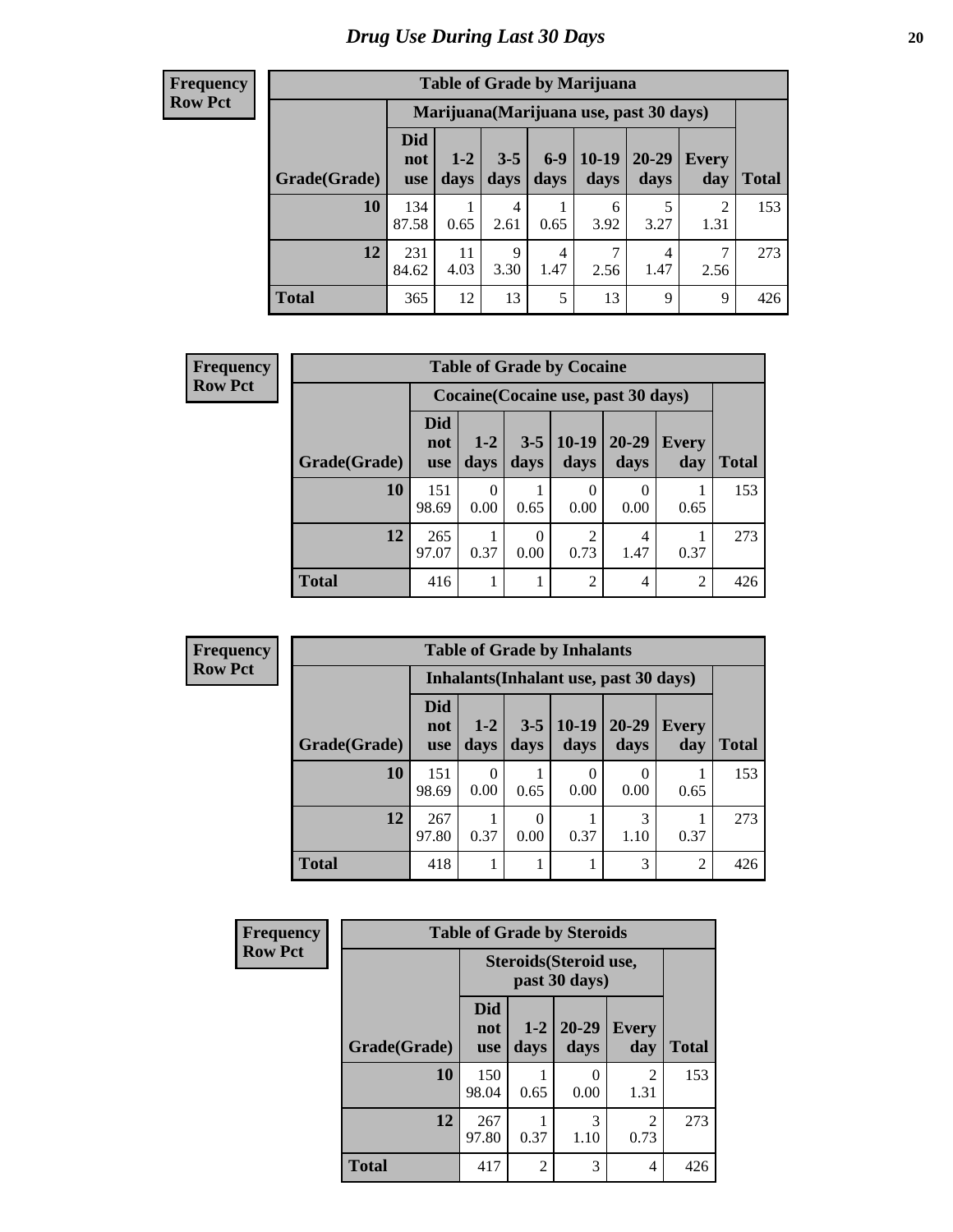### **Frequency Row**

| <b>Table of Grade by Ecstasy</b> |  |  |
|----------------------------------|--|--|
|                                  |  |  |

| quency | Table of Graue by Ecstasy |                                 |                                        |                 |                   |                     |              |  |  |  |
|--------|---------------------------|---------------------------------|----------------------------------------|-----------------|-------------------|---------------------|--------------|--|--|--|
| v Pct  |                           |                                 | Ecstasy (Ecstasy use,<br>past 30 days) |                 |                   |                     |              |  |  |  |
|        | Grade(Grade)              | <b>Did</b><br>not<br><b>use</b> | $1 - 2$<br>days                        | $10-19$<br>days | $20 - 29$<br>days | <b>Every</b><br>day | <b>Total</b> |  |  |  |
|        | 10                        | 151<br>98.69                    | 0<br>0.00                              | 0.65            | $\theta$<br>0.00  | 0.65                | 153          |  |  |  |
|        | 12                        | 267<br>97.80                    | 0.37                                   | 0.37            | 3<br>1.10         | 0.37                | 273          |  |  |  |
|        | Total                     | 418                             |                                        | $\overline{2}$  | 3                 | $\overline{2}$      | 426          |  |  |  |

| Frequency      | <b>Table of Grade by Meth</b> |                       |                   |                                                    |              |  |  |
|----------------|-------------------------------|-----------------------|-------------------|----------------------------------------------------|--------------|--|--|
| <b>Row Pct</b> |                               |                       |                   | <b>Meth</b> (Methamphetamine<br>use, past 30 days) |              |  |  |
|                | Grade(Grade)                  | Did not<br><b>use</b> | $20 - 29$<br>days | <b>Every</b><br>day                                | <b>Total</b> |  |  |
|                | 10                            | 152<br>99.35          | 0.00              | 0.65                                               | 153          |  |  |
|                | 12                            | 267<br>97.80          | 5<br>1.83         | 0.37                                               | 273          |  |  |
|                | <b>Total</b>                  | 419                   | 5                 | 2                                                  | 426          |  |  |

| <b>Frequency</b> | <b>Table of Grade by Hallucinogens</b> |                                  |                 |                  |                   |                        |              |
|------------------|----------------------------------------|----------------------------------|-----------------|------------------|-------------------|------------------------|--------------|
| <b>Row Pct</b>   |                                        | Hallucinogens (Hallucinogen use, |                 |                  |                   |                        |              |
|                  | Grade(Grade)                           | <b>Did</b><br>not<br><b>use</b>  | $1 - 2$<br>days | $3 - 5$<br>days  | $20 - 29$<br>days | <b>Every</b><br>day    | <b>Total</b> |
|                  | 10                                     | 151<br>98.69                     | 0.65            | $\Omega$<br>0.00 | 0<br>0.00         | 0.65                   | 153          |
|                  | 12                                     | 266<br>97.44                     | 0.37            | 0.37             | 3<br>1.10         | $\mathfrak{D}$<br>0.73 | 273          |
|                  | <b>Total</b>                           | 417                              | $\mathfrak{D}$  |                  | 3                 | 3                      | 426          |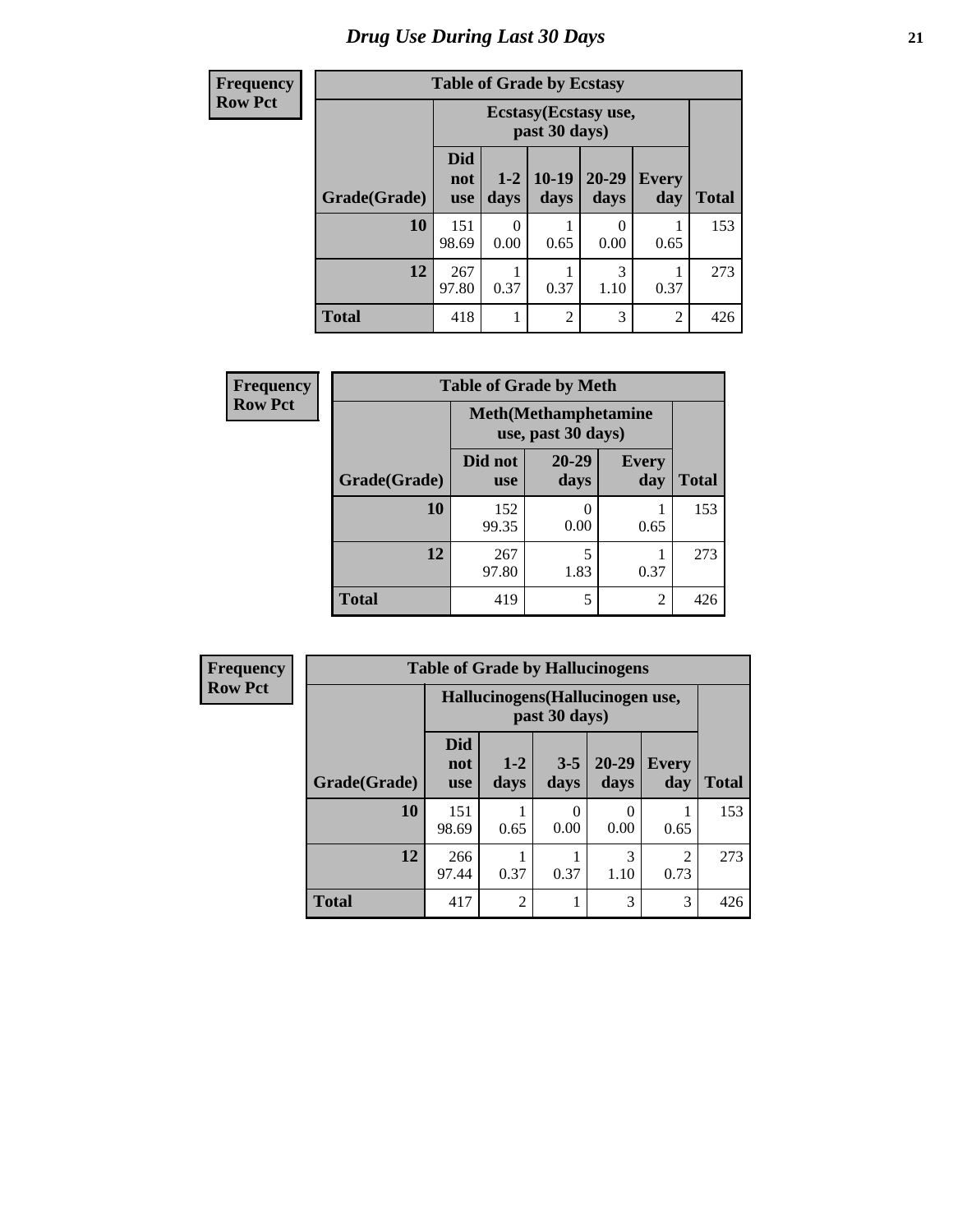#### **Frequency Row Pct**

| <b>Table of Grade by Prescription</b> |                                 |                                                                                |                  |                        |                 |                   |                        |       |
|---------------------------------------|---------------------------------|--------------------------------------------------------------------------------|------------------|------------------------|-----------------|-------------------|------------------------|-------|
|                                       |                                 | <b>Prescription</b> (Prescription drugs not<br>prescribed to me, past 30 days) |                  |                        |                 |                   |                        |       |
| Grade(Grade)                          | <b>Did</b><br>not<br><b>use</b> | $1 - 2$<br>days                                                                | $3 - 5$<br>days  | $6-9$<br>days          | $10-19$<br>days | $20 - 29$<br>days | Every<br>day           | Total |
| 10                                    | 147<br>96.08                    | $\mathcal{D}_{\mathcal{A}}$<br>1.31                                            | $\Omega$<br>0.00 | $\overline{2}$<br>1.31 | 0<br>0.00       | $\Omega$<br>0.00  | $\mathfrak{D}$<br>1.31 | 153   |
| 12                                    | 256<br>93.77                    | 3<br>1.10                                                                      | 2.56             | $\overline{c}$<br>0.73 | 0.37            | 3<br>1.10         | 0.37                   | 273   |
| <b>Total</b>                          | 403                             | 5                                                                              | 7                | 4                      |                 | 3                 | 3                      | 426   |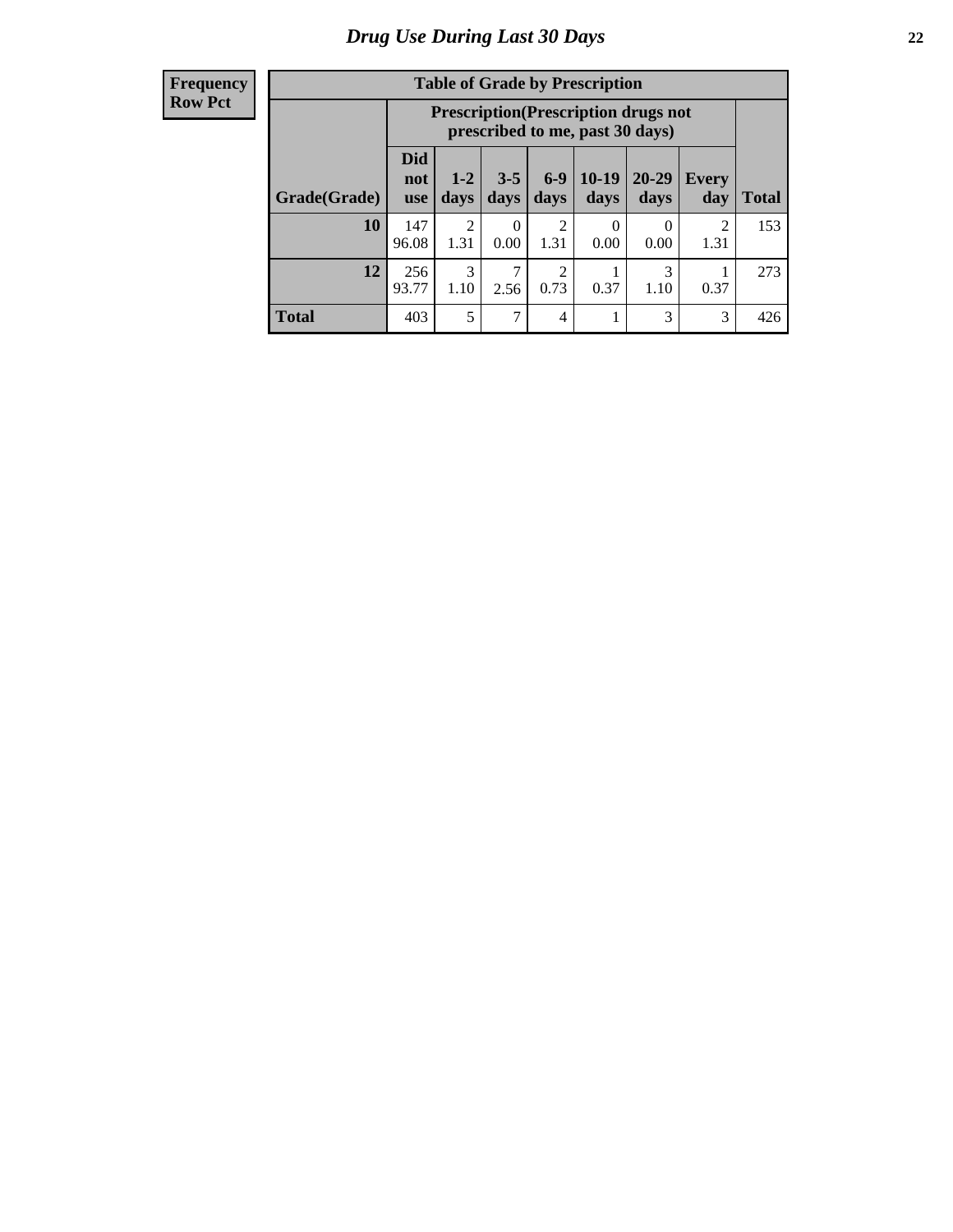| Frequency      | <b>Table of Alcoholease by Grade</b>              |                    |              |     |  |  |  |  |
|----------------|---------------------------------------------------|--------------------|--------------|-----|--|--|--|--|
| <b>Col Pct</b> | <b>Alcoholease</b> (It is<br>easy to get alcohol) | Grade(Grade)<br>10 | <b>Total</b> |     |  |  |  |  |
|                | <b>Strongly Agree</b>                             | 54<br>35.29        | 118<br>43.22 | 172 |  |  |  |  |
|                | <b>Somewhat Agree</b>                             | 42<br>27.45        | 102<br>37.36 | 144 |  |  |  |  |
|                | <b>Somewhat Disagree</b>                          | 23<br>15.03        | 25<br>9.16   | 48  |  |  |  |  |
|                | <b>Strongly Disagree</b>                          | 34<br>22.22        | 28<br>10.26  | 62  |  |  |  |  |
|                | <b>Total</b>                                      | 153                | 273          | 426 |  |  |  |  |

| Frequency      | <b>Table of Cigarettesease by Grade</b>                  |                    |              |              |  |  |  |
|----------------|----------------------------------------------------------|--------------------|--------------|--------------|--|--|--|
| <b>Col Pct</b> | Cigarettesease (It is<br>easy to get smoking<br>tobacco) | Grade(Grade)<br>10 | 12           | <b>Total</b> |  |  |  |
|                | <b>Strongly Agree</b>                                    | 59<br>38.56        | 151<br>55.31 | 210          |  |  |  |
|                | <b>Somewhat Agree</b>                                    | 37<br>24.18        | 74<br>27.11  | 111          |  |  |  |
|                | <b>Somewhat Disagree</b>                                 | 12<br>7.84         | 16<br>5.86   | 28           |  |  |  |
|                | <b>Strongly Disagree</b>                                 | 45<br>29.41        | 32<br>11.72  | 77           |  |  |  |
|                | <b>Total</b>                                             | 153                | 273          | 426          |  |  |  |

| Frequency      | <b>Table of Smokelessease by Grade</b>             |              |              |              |
|----------------|----------------------------------------------------|--------------|--------------|--------------|
| <b>Col Pct</b> | <b>Smokelessease</b> (It is<br>easy to get chewing | Grade(Grade) |              |              |
|                | tobacco)                                           | 10           | 12           | <b>Total</b> |
|                | <b>Strongly Agree</b>                              | 44<br>28.76  | 132<br>48.35 | 176          |
|                | <b>Somewhat Agree</b>                              | 33<br>21.57  | 80<br>29.30  | 113          |
|                | <b>Somewhat Disagree</b>                           | 21<br>13.73  | 23<br>8.42   | 44           |
|                | <b>Strongly Disagree</b>                           | 55<br>35.95  | 38<br>13.92  | 93           |
|                | <b>Total</b>                                       | 153          | 273          | 426          |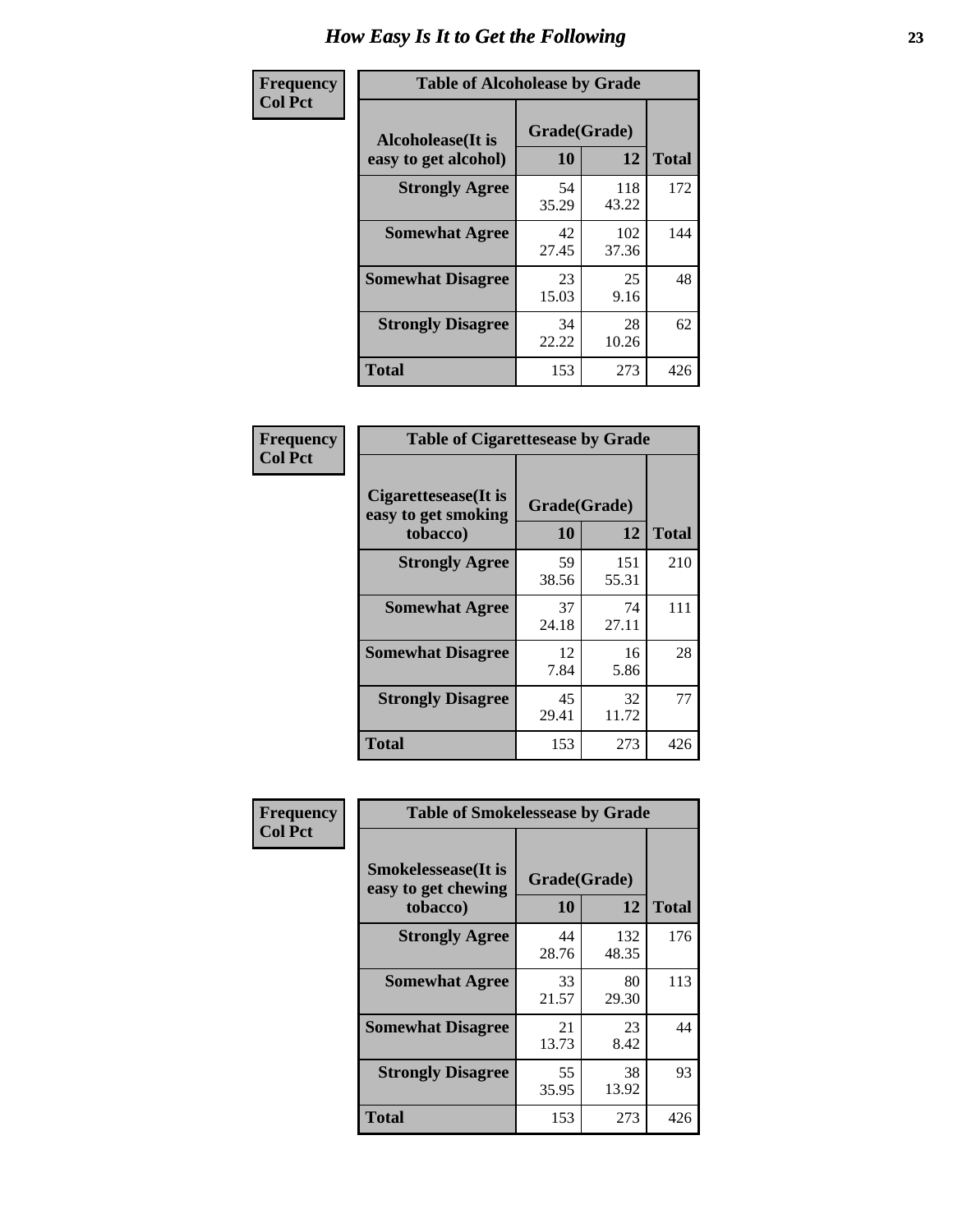| Frequency      | <b>Table of Marijuanaease by Grade</b>           |                    |              |              |  |  |  |  |
|----------------|--------------------------------------------------|--------------------|--------------|--------------|--|--|--|--|
| <b>Col Pct</b> | Marijuanaease(It is<br>easy to get<br>marijuana) | Grade(Grade)<br>10 | 12           | <b>Total</b> |  |  |  |  |
|                | <b>Strongly Agree</b>                            | 55<br>35.95        | 119<br>43.59 | 174          |  |  |  |  |
|                | <b>Somewhat Agree</b>                            | 31<br>20.26        | 83<br>30.40  | 114          |  |  |  |  |
|                | <b>Somewhat Disagree</b>                         | 19<br>12.42        | 33<br>12.09  | 52           |  |  |  |  |
|                | <b>Strongly Disagree</b>                         | 48<br>31.37        | 38<br>13.92  | 86           |  |  |  |  |
|                | <b>Total</b>                                     | 153                | 273          | 426          |  |  |  |  |

| <b>Table of Cocaineease by Grade</b> |             |              |              |  |  |  |  |  |  |
|--------------------------------------|-------------|--------------|--------------|--|--|--|--|--|--|
| Cocaineease(It is                    |             | Grade(Grade) |              |  |  |  |  |  |  |
| easy to get cocaine)                 | 10          | 12           | <b>Total</b> |  |  |  |  |  |  |
| <b>Strongly Agree</b>                | 24<br>15.69 | 36<br>13.19  | 60           |  |  |  |  |  |  |
| <b>Somewhat Agree</b>                | 26<br>16.99 | 71<br>26.01  | 97           |  |  |  |  |  |  |
| <b>Somewhat Disagree</b>             | 32<br>20.92 | 76<br>27.84  | 108          |  |  |  |  |  |  |
| <b>Strongly Disagree</b>             | 71<br>46.41 | 90<br>32.97  | 161          |  |  |  |  |  |  |
| <b>Total</b>                         | 153         | 273          | 426          |  |  |  |  |  |  |

| Frequency      | <b>Table of Inhalantsease by Grade</b>                   |                    |              |              |
|----------------|----------------------------------------------------------|--------------------|--------------|--------------|
| <b>Col Pct</b> | <b>Inhalantsease</b> (It is<br>easy to get<br>inhalants) | Grade(Grade)<br>10 | 12           | <b>Total</b> |
|                | <b>Strongly Agree</b>                                    | 49<br>32.03        | 111<br>40.66 | 160          |
|                | <b>Somewhat Agree</b>                                    | 25<br>16.34        | 60<br>21.98  | 85           |
|                | <b>Somewhat Disagree</b>                                 | 26<br>16.99        | 47<br>17.22  | 73           |
|                | <b>Strongly Disagree</b>                                 | 53<br>34.64        | 55<br>20.15  | 108          |
|                | <b>Total</b>                                             | 153                | 273          | 426          |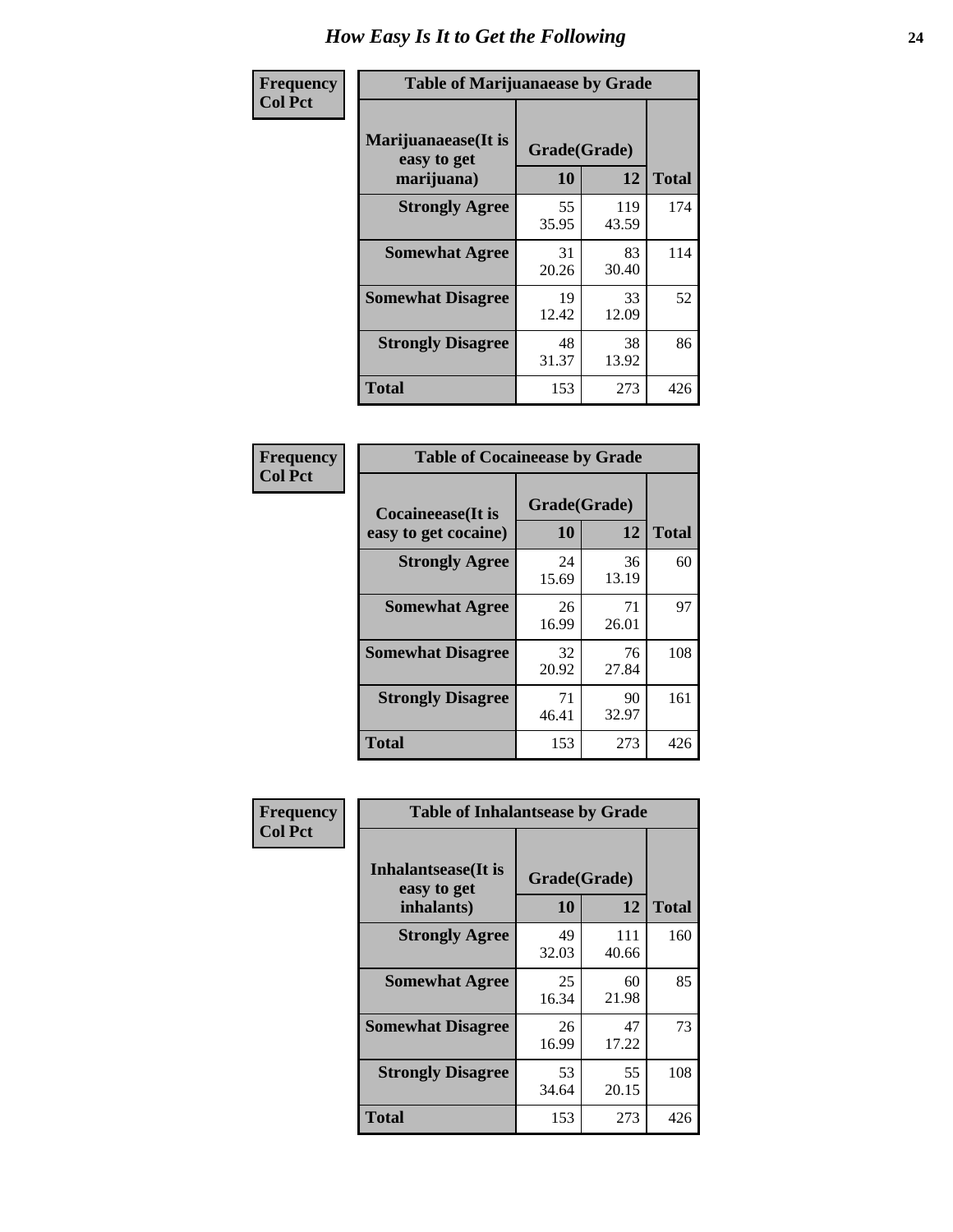| Frequency      | <b>Table of Steroidsease by Grade</b>               |                    |              |     |  |  |  |  |  |
|----------------|-----------------------------------------------------|--------------------|--------------|-----|--|--|--|--|--|
| <b>Col Pct</b> | <b>Steroidsease</b> (It is<br>easy to get steroids) | Grade(Grade)<br>10 | <b>Total</b> |     |  |  |  |  |  |
|                | <b>Strongly Agree</b>                               | 20<br>13.07        | 35<br>12.82  | 55  |  |  |  |  |  |
|                | <b>Somewhat Agree</b>                               | 25<br>16.34        | 78<br>28.57  | 103 |  |  |  |  |  |
|                | <b>Somewhat Disagree</b>                            | 37<br>24.18        | 74<br>27.11  | 111 |  |  |  |  |  |
|                | <b>Strongly Disagree</b>                            | 71<br>46.41        | 86<br>31.50  | 157 |  |  |  |  |  |
|                | <b>Total</b>                                        | 153                | 273          | 426 |  |  |  |  |  |

| Frequency      | <b>Table of Ecstasyease by Grade</b>              |                    |              |     |  |  |  |  |  |  |
|----------------|---------------------------------------------------|--------------------|--------------|-----|--|--|--|--|--|--|
| <b>Col Pct</b> | <b>Ecstasyease</b> (It is<br>easy to get ecstasy) | Grade(Grade)<br>10 | <b>Total</b> |     |  |  |  |  |  |  |
|                | <b>Strongly Agree</b>                             | 20<br>13.07        | 39<br>14.29  | 59  |  |  |  |  |  |  |
|                | <b>Somewhat Agree</b>                             | 24<br>15.69        | 65<br>23.81  | 89  |  |  |  |  |  |  |
|                | <b>Somewhat Disagree</b>                          | 40<br>26.14        | 76<br>27.84  | 116 |  |  |  |  |  |  |
|                | <b>Strongly Disagree</b>                          | 69<br>45.10        | 93<br>34.07  | 162 |  |  |  |  |  |  |
|                | <b>Total</b>                                      | 153                | 273          | 426 |  |  |  |  |  |  |

| Frequency      | <b>Table of Methease by Grade</b>                          |                    |              |              |  |  |  |  |
|----------------|------------------------------------------------------------|--------------------|--------------|--------------|--|--|--|--|
| <b>Col Pct</b> | <b>Methease</b> (It is easy<br>to get<br>methamphetamines) | Grade(Grade)<br>10 | 12           | <b>Total</b> |  |  |  |  |
|                | <b>Strongly Agree</b>                                      | 17<br>11.11        | 31<br>11.36  | 48           |  |  |  |  |
|                | <b>Somewhat Agree</b>                                      | 26<br>16.99        | 52<br>19.05  | 78           |  |  |  |  |
|                | <b>Somewhat Disagree</b>                                   | 30<br>19.61        | 75<br>27.47  | 105          |  |  |  |  |
|                | <b>Strongly Disagree</b>                                   | 80<br>52.29        | 115<br>42.12 | 195          |  |  |  |  |
|                | <b>Total</b>                                               | 153                | 273          | 426          |  |  |  |  |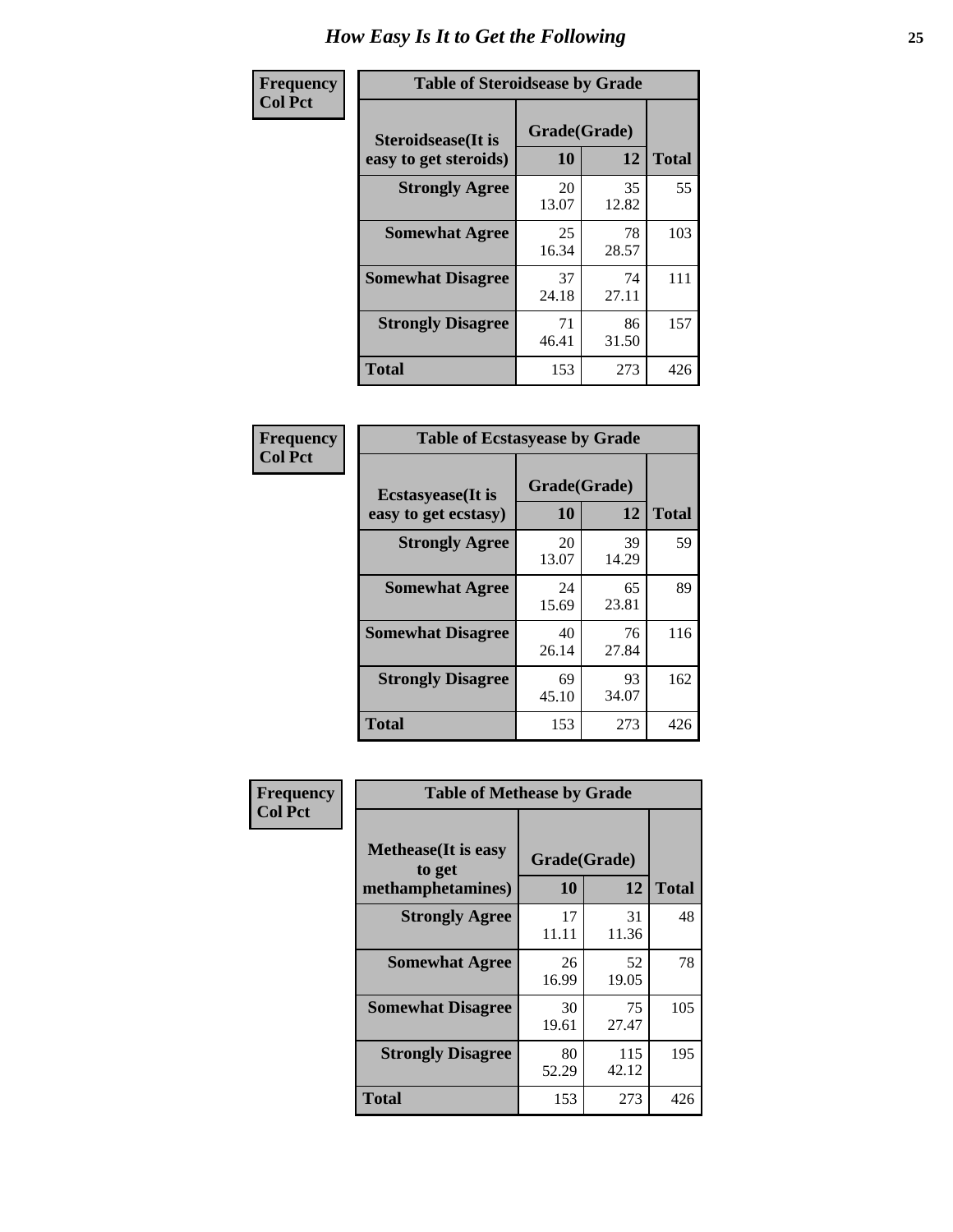| <b>Frequency</b> | <b>Table of Hallucinogensease by Grade</b>               |                    |              |              |  |  |  |  |  |  |
|------------------|----------------------------------------------------------|--------------------|--------------|--------------|--|--|--|--|--|--|
| <b>Col Pct</b>   | Hallucinogensease(It<br>is easy to get<br>hallucinogens) | Grade(Grade)<br>10 | 12           | <b>Total</b> |  |  |  |  |  |  |
|                  | <b>Strongly Agree</b>                                    | 17<br>11.11        | 35<br>12.82  | 52           |  |  |  |  |  |  |
|                  | <b>Somewhat Agree</b>                                    | 26<br>16.99        | 64<br>23.44  | 90           |  |  |  |  |  |  |
|                  | <b>Somewhat Disagree</b>                                 | 33<br>21.57        | 66<br>24.18  | 99           |  |  |  |  |  |  |
|                  | <b>Strongly Disagree</b>                                 | 77<br>50.33        | 108<br>39.56 | 185          |  |  |  |  |  |  |
|                  | <b>Total</b>                                             | 153                | 273          | 426          |  |  |  |  |  |  |

| Frequency<br>  Col Pct |
|------------------------|
|                        |

г

| <b>Table of Prescriptionease by Grade</b>                                                |             |              |              |  |  |  |  |  |
|------------------------------------------------------------------------------------------|-------------|--------------|--------------|--|--|--|--|--|
| <b>Prescriptionease</b> (It<br>is easy to get<br>prescription drugs<br>not prescribed to |             | Grade(Grade) |              |  |  |  |  |  |
| me)                                                                                      | 10          | 12           | <b>Total</b> |  |  |  |  |  |
| <b>Strongly Agree</b>                                                                    | 55<br>35.95 | 96<br>35.16  | 151          |  |  |  |  |  |
| <b>Somewhat Agree</b>                                                                    | 33<br>21.57 | 80<br>29.30  | 113          |  |  |  |  |  |
| <b>Somewhat Disagree</b>                                                                 | 14<br>9.15  | 37<br>13.55  | 51           |  |  |  |  |  |
| <b>Strongly Disagree</b>                                                                 | 51<br>33.33 | 60<br>21.98  | 111          |  |  |  |  |  |
| Total                                                                                    | 153         | 273          | 426          |  |  |  |  |  |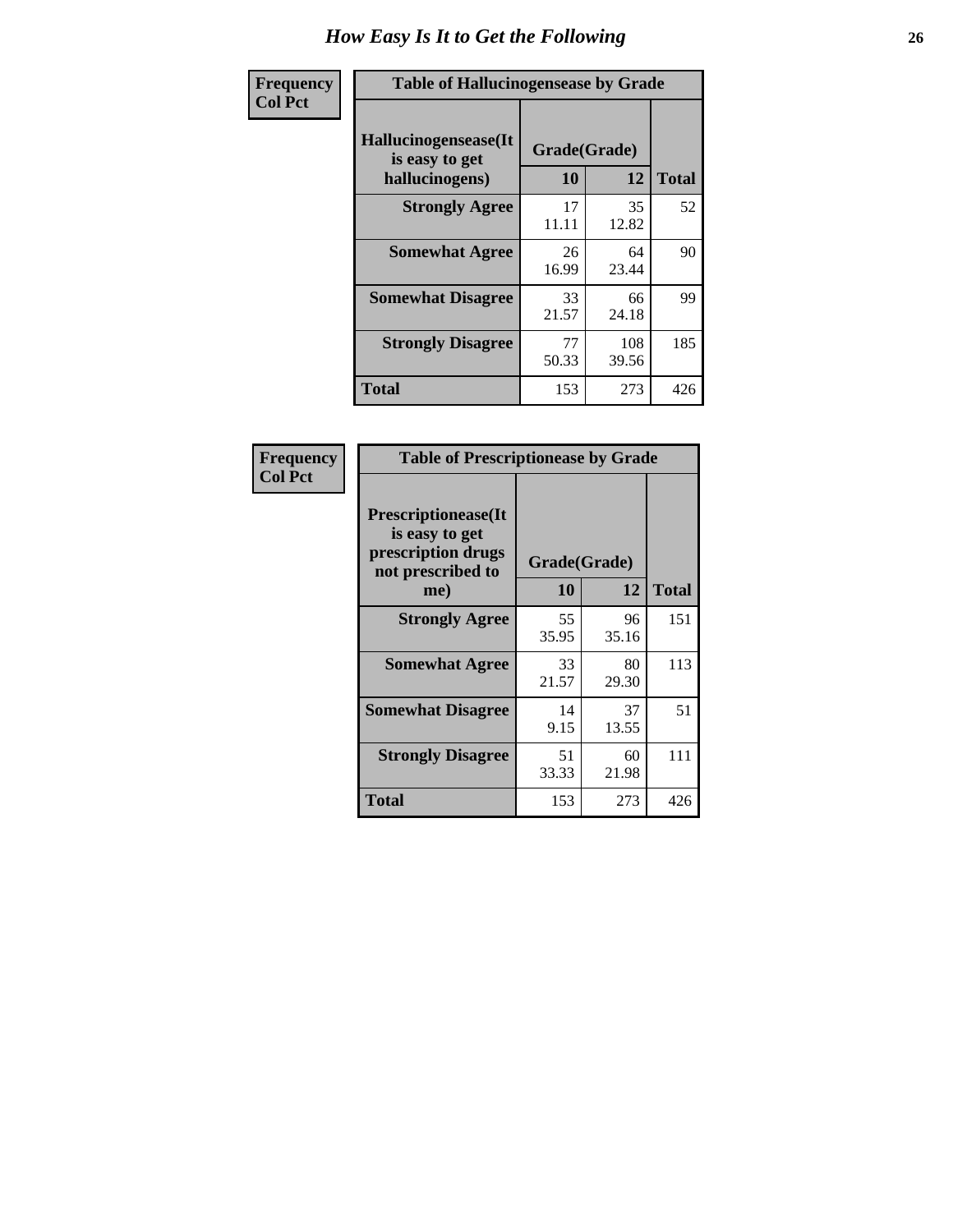*Age at Onset of Use* **27** *Results for "Age at Onset of Use" questions exclude students who said they did not use that substance*

| <b>Frequency</b> | <b>Table of Grade by Alcoholinit</b> |                                                      |           |           |            |            |                           |             |             |                  |                       |              |
|------------------|--------------------------------------|------------------------------------------------------|-----------|-----------|------------|------------|---------------------------|-------------|-------------|------------------|-----------------------|--------------|
| <b>Row Pct</b>   |                                      | Alcoholinit (I started using alcohol when I was)     |           |           |            |            |                           |             |             |                  |                       |              |
|                  | Grade(Grade)   younger               | 8 or                                                 | 9         | <b>10</b> | 12         | 13         | 14                        | 15          | <b>16</b>   | 17               | <b>18 or</b><br>older | <b>Total</b> |
|                  | 10                                   | 5.56                                                 | 2.78      | 3<br>8.33 | 4<br>11.11 | 13.89      | 11<br>30.56               | 8<br>22.22  | 2.78        | $\Omega$<br>0.00 | 2.78                  | 36           |
|                  | 12                                   | 9<br>7.44                                            | 2<br>1.65 | 0.83      | 4<br>3.31  | 10<br>8.26 | 16<br>13.22               | 23<br>19.01 | 35<br>28.93 | 18<br>14.88      | 3<br>2.48             | 121          |
|                  | <b>Total</b>                         | 27<br>3<br>8<br>31<br>36<br>15<br>18<br>11<br>4<br>4 |           |           |            |            |                           |             |             |                  |                       | 157          |
|                  |                                      |                                                      |           |           |            |            | Frequency Missing $= 269$ |             |             |                  |                       |              |

#### **Frequency Row Pct**

| <b>Table of Grade by Cigarettesinit</b> |                  |                                                                                                   |      |                  |                           |                        |            |             |             |                  |           |    |  |
|-----------------------------------------|------------------|---------------------------------------------------------------------------------------------------|------|------------------|---------------------------|------------------------|------------|-------------|-------------|------------------|-----------|----|--|
|                                         |                  | Cigarettesinit(I started smoking tobacco when I was)                                              |      |                  |                           |                        |            |             |             |                  |           |    |  |
| Grade(Grade)                            | 8 or<br>younger  | <b>18 or</b><br>13<br>older<br>12<br><b>15</b><br>9<br>10<br>11<br>14<br><b>Total</b><br>17<br>16 |      |                  |                           |                        |            |             |             |                  |           |    |  |
| 10                                      | $\Omega$<br>0.00 | 0<br>0.00                                                                                         | 3.33 | 3<br>10.00       | 4<br>13.33                | 2<br>6.67              | ⇁<br>23.33 | 12<br>40.00 | 0<br>0.00   | $\theta$<br>0.00 | 3.33      | 30 |  |
| 12                                      | 9.26             | 1.85                                                                                              | 1.85 | $\Omega$<br>0.00 | 2<br>3.70                 | $\overline{2}$<br>3.70 | 6<br>11.11 | 8<br>14.81  | 15<br>27.78 | 11<br>20.37      | 3<br>5.56 | 54 |  |
| <b>Total</b>                            | 5                |                                                                                                   | 2    | 3                | 6                         | $\overline{4}$         | 13         | 20          | 15          | 11               | 4         | 84 |  |
|                                         |                  |                                                                                                   |      |                  | Frequency Missing $=$ 342 |                        |            |             |             |                  |           |    |  |

**Frequency Row Pct**

|              | <b>Table of Grade by Smokelessinit</b> |                                                                                                            |                  |                  |           |                         |                  |            |                  |    |  |  |
|--------------|----------------------------------------|------------------------------------------------------------------------------------------------------------|------------------|------------------|-----------|-------------------------|------------------|------------|------------------|----|--|--|
|              |                                        | Smokelessinit(I started chewing tobacco when I was)                                                        |                  |                  |           |                         |                  |            |                  |    |  |  |
| Grade(Grade) | 8 or<br>younger                        | <b>18 or</b><br><b>15</b><br>9<br><b>11</b><br><b>12</b><br><b>16</b><br>older<br>13<br><b>Total</b><br>17 |                  |                  |           |                         |                  |            |                  |    |  |  |
| <b>10</b>    | $\Omega$<br>0.00                       | 0<br>0.00                                                                                                  | 20.00            | 20.00            | 0<br>0.00 | $\mathfrak{D}$<br>40.00 | $\theta$<br>0.00 | 0.00       | 20.00            |    |  |  |
| 12           | 3<br>13.64                             | $\mathfrak{D}$<br>9.09                                                                                     | $\Omega$<br>0.00 | $\Omega$<br>0.00 | 4.55      | 22.73                   | 22.73            | 6<br>27.27 | $\Omega$<br>0.00 | 22 |  |  |
| <b>Total</b> | 3                                      | $\overline{2}$                                                                                             |                  |                  |           |                         |                  | 6          |                  | 27 |  |  |
|              | <b>Frequency Missing = 399</b>         |                                                                                                            |                  |                  |           |                         |                  |            |                  |    |  |  |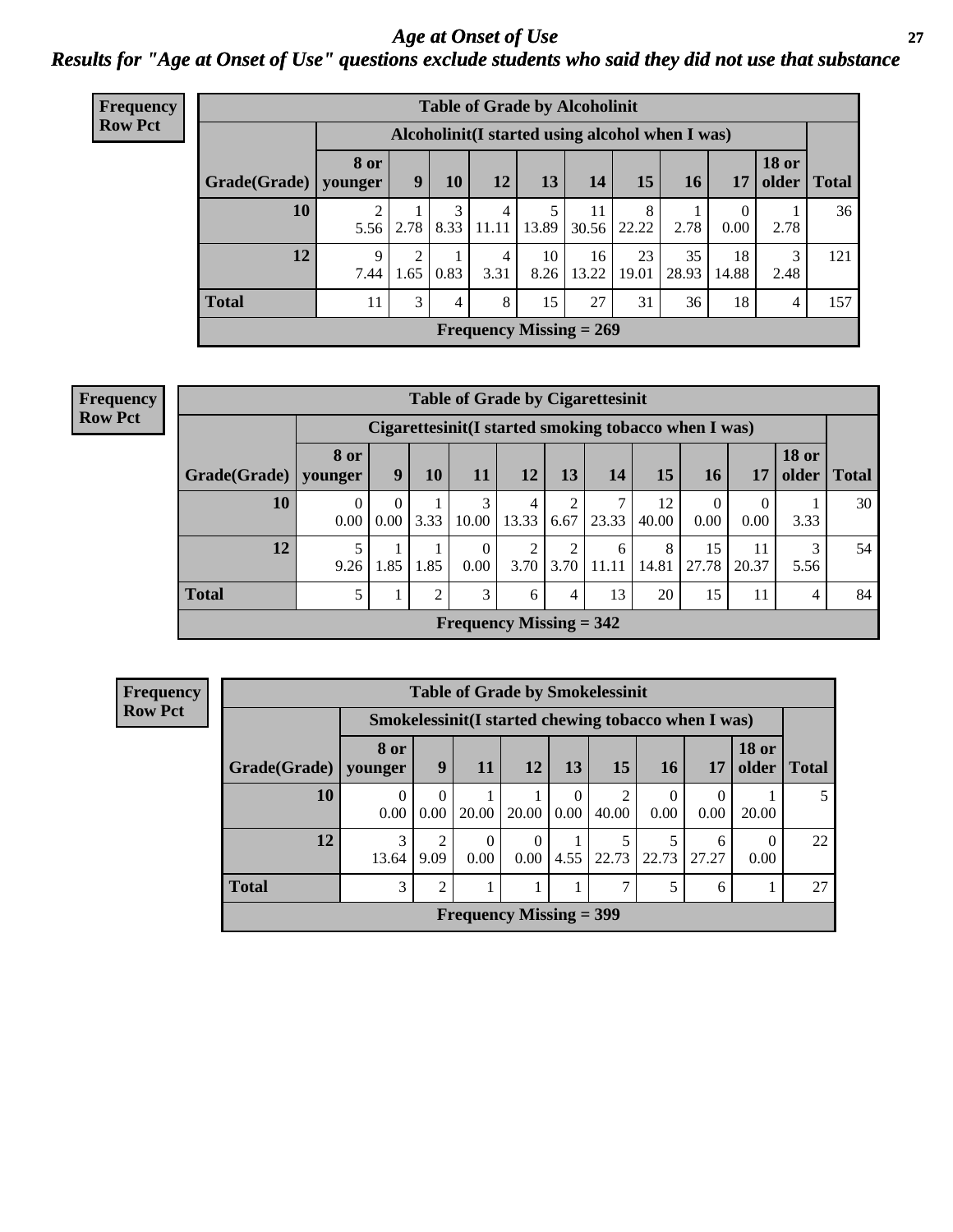#### *Age at Onset of Use* **28**

### *Results for "Age at Onset of Use" questions exclude students who said they did not use that substance*

| Frequency                 | <b>Table of Grade by Marijuanainit</b> |                        |                        |           |                  |            |                                                      |             |             |                       |              |
|---------------------------|----------------------------------------|------------------------|------------------------|-----------|------------------|------------|------------------------------------------------------|-------------|-------------|-----------------------|--------------|
| <b>Row Pct</b>            |                                        |                        |                        |           |                  |            | Marijuanainit (I started using marijuana when I was) |             |             |                       |              |
|                           | Grade(Grade)                           | <b>8 or</b><br>younger | <b>10</b>              | 12        | 13               | 14         | 15                                                   | <b>16</b>   | 17          | <b>18 or</b><br>older | <b>Total</b> |
|                           | 10                                     | 3.70                   | 2<br>7.41              | 7.41      | 6<br>22.22       | 8<br>29.63 | 5<br>18.52                                           | 7.41        | 3.70        | $\Omega$<br>0.00      | 27           |
|                           | 12                                     | $\overline{4}$<br>6.67 | $\overline{2}$<br>3.33 | 4<br>6.67 | $\Omega$<br>0.00 | 9<br>15.00 | 10<br>16.67                                          | 18<br>30.00 | 12<br>20.00 | 1.67                  | 60           |
|                           | <b>Total</b>                           | 5                      | 4                      | 6         | 6                | 17         | 15                                                   | 20          | 13          |                       | 87           |
| Frequency Missing $=$ 339 |                                        |                        |                        |           |                  |            |                                                      |             |             |                       |              |

| Frequency      | <b>Table of Grade by Cocaineinit</b> |                  |                                                  |                  |                  |                                             |           |           |                       |              |
|----------------|--------------------------------------|------------------|--------------------------------------------------|------------------|------------------|---------------------------------------------|-----------|-----------|-----------------------|--------------|
| <b>Row Pct</b> |                                      |                  | Cocaineinit (I started using cocaine when I was) |                  |                  |                                             |           |           |                       |              |
|                | $Grade(Grade)$ younger               | 8 or             | <b>10</b>                                        | <b>11</b>        | 13               | 15                                          | <b>16</b> | 17        | <b>18 or</b><br>older | <b>Total</b> |
|                | 10                                   | $\theta$<br>0.00 | $\theta$<br>0.00                                 | $\Omega$<br>0.00 | 20.00            | 3<br>60.00                                  | 0<br>0.00 | 0<br>0.00 | 20.00                 |              |
|                | 12                                   | 3<br>42.86       | 14.29                                            | 14.29            | $\theta$<br>0.00 | $\Omega$<br>0.00                            | 14.29     | 14.29     | 0.00                  | 7            |
|                | <b>Total</b>                         | 3                |                                                  |                  |                  | 3                                           |           |           |                       | 12           |
|                |                                      |                  |                                                  |                  |                  | <b>Frequency Missing <math>= 414</math></b> |           |           |                       |              |

**Frequency Row Pct**

|                           | <b>Table of Grade by Inhalantsinit</b> |                                                      |                  |                                                                                                                                                                          |                  |           |           |                       |              |
|---------------------------|----------------------------------------|------------------------------------------------------|------------------|--------------------------------------------------------------------------------------------------------------------------------------------------------------------------|------------------|-----------|-----------|-----------------------|--------------|
|                           |                                        | Inhalantsinit (I started using inhalants when I was) |                  |                                                                                                                                                                          |                  |           |           |                       |              |
| Grade(Grade)   younger    | <b>8 or</b>                            | <b>10</b>                                            | <b>11</b>        | 13 <sup>1</sup>                                                                                                                                                          | 14               | 15        | 17        | <b>18 or</b><br>older | <b>Total</b> |
| 10                        | 0.00                                   | 20.00                                                | $\Omega$<br>0.00 | $\mathcal{D}_{\mathcal{A}}^{\mathcal{A}}(\mathcal{A})=\mathcal{D}_{\mathcal{A}}^{\mathcal{A}}(\mathcal{A})\mathcal{D}_{\mathcal{A}}^{\mathcal{A}}(\mathcal{A})$<br>40.00 | 20.00            | 0<br>0.00 | 0<br>0.00 | 20.00                 |              |
| 12                        | 4<br>50.00                             | 12.50                                                | 12.50            | $\Omega$<br>0.00                                                                                                                                                         | $\theta$<br>0.00 | 12.50     | 12.50     | 0.00                  | 8            |
| <b>Total</b>              | 4                                      | $\overline{2}$                                       |                  | $\overline{2}$                                                                                                                                                           |                  |           |           |                       | 13           |
| Frequency Missing $= 413$ |                                        |                                                      |                  |                                                                                                                                                                          |                  |           |           |                       |              |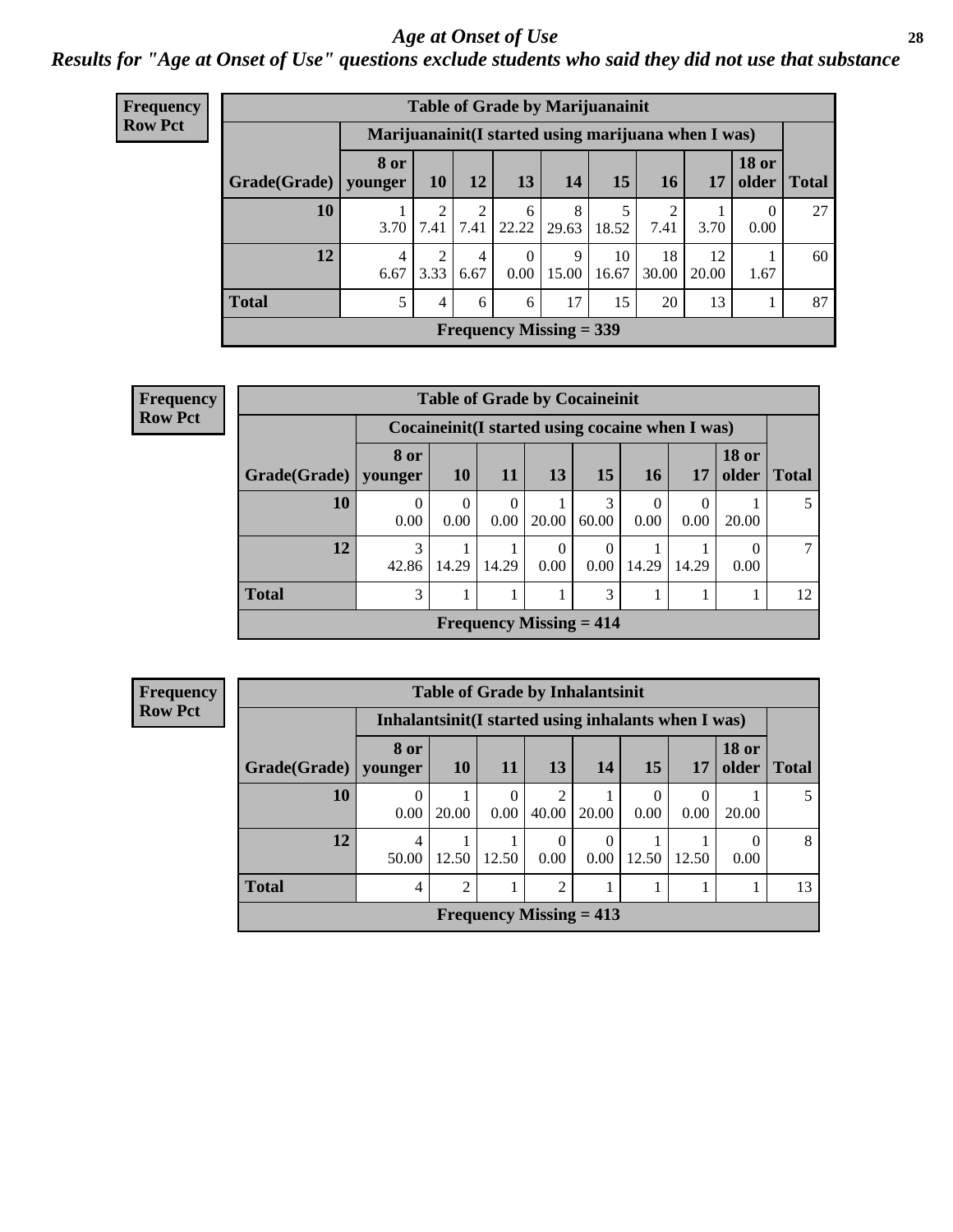#### *Age at Onset of Use* **29**

### *Results for "Age at Onset of Use" questions exclude students who said they did not use that substance*

| Frequency      |              | <b>Table of Grade by Steroidsinit</b>      |           |                                |                         |           |                       |              |
|----------------|--------------|--------------------------------------------|-----------|--------------------------------|-------------------------|-----------|-----------------------|--------------|
| <b>Row Pct</b> |              | Steroidsinit(I started using steroids when |           | I was)                         |                         |           |                       |              |
|                | Grade(Grade) | 8 or<br>younger                            | 13        | 15                             | <b>16</b>               | 17        | <b>18 or</b><br>older | <b>Total</b> |
|                | 10           | $\Omega$<br>0.00                           | 0<br>0.00 | $\Omega$<br>0.00               | $\overline{c}$<br>66.67 | 0<br>0.00 | 33.33                 | 3            |
|                | 12           | 3<br>42.86                                 | 14.29     | 14.29                          | 14.29                   | 14.29     | 0<br>0.00             | $\tau$       |
|                | <b>Total</b> | 3                                          |           |                                | 3                       | 1         |                       | 10           |
|                |              |                                            |           | <b>Frequency Missing = 416</b> |                         |           |                       |              |

| <b>Frequency</b> |              | <b>Table of Grade by Ecstasyinit</b> |                  |                           |                  |           |                      |                                                  |                       |              |
|------------------|--------------|--------------------------------------|------------------|---------------------------|------------------|-----------|----------------------|--------------------------------------------------|-----------------------|--------------|
| <b>Row Pct</b>   |              |                                      |                  |                           |                  |           |                      | Ecstasyinit (I started using ecstasy when I was) |                       |              |
|                  | Grade(Grade) | 8 or<br>younger                      | <b>10</b>        | <b>11</b>                 | <b>14</b>        | <b>15</b> | <b>16</b>            | 17                                               | <b>18 or</b><br>older | <b>Total</b> |
|                  | 10           | 0<br>0.00                            | $\theta$<br>0.00 | 25.00                     | $\theta$<br>0.00 | 25.00     | 25.00                | 0.00                                             | 25.00                 | 4            |
|                  | 12           | 3<br>37.50                           | 12.50            | $\Omega$<br>0.00          | 12.50            | 12.50     | $\Omega$<br>$0.00\,$ | 12.50                                            | 12.50                 | 8            |
|                  | <b>Total</b> | 3                                    |                  |                           |                  | 2         |                      |                                                  | 2                     | 12           |
|                  |              |                                      |                  | Frequency Missing $= 414$ |                  |           |                      |                                                  |                       |              |

| <b>Frequency</b> | <b>Table of Grade by Methinit</b> |                                                                 |       |       |       |                       |              |  |  |  |
|------------------|-----------------------------------|-----------------------------------------------------------------|-------|-------|-------|-----------------------|--------------|--|--|--|
| <b>Row Pct</b>   |                                   | <b>Methinit(I started using</b><br>methamphetamines when I was) |       |       |       |                       |              |  |  |  |
|                  | Grade(Grade)                      | 8 or<br>vounger                                                 | 9     | 15    | 17    | <b>18 or</b><br>older | <b>Total</b> |  |  |  |
|                  | <b>10</b>                         | 0<br>0.00                                                       | 0.00  | 0.00  | 0.00  | 100.00                |              |  |  |  |
|                  | 12                                | 4<br>57.14                                                      | 14.29 | 14.29 | 14.29 | 0<br>0.00             |              |  |  |  |
|                  | <b>Total</b>                      | 4                                                               |       |       |       |                       | 8            |  |  |  |
|                  |                                   | Frequency Missing $= 418$                                       |       |       |       |                       |              |  |  |  |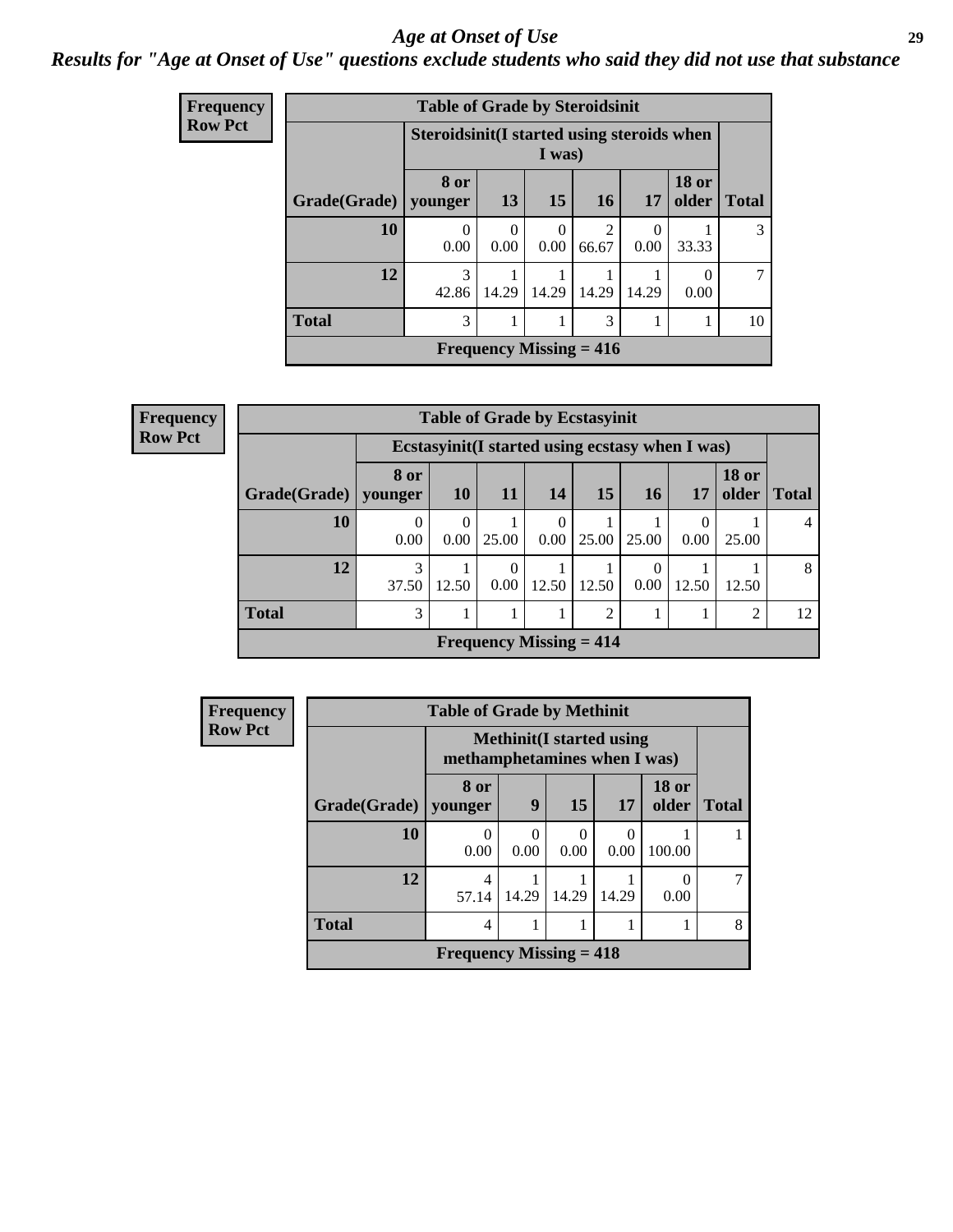#### Age at Onset of Use **30**

### *Results for "Age at Onset of Use" questions exclude students who said they did not use that substance*

| <b>Frequency</b> |              | <b>Table of Grade by Hallucinogensinit</b> |                          |                                                                 |       |           |                       |              |  |  |  |
|------------------|--------------|--------------------------------------------|--------------------------|-----------------------------------------------------------------|-------|-----------|-----------------------|--------------|--|--|--|
| <b>Row Pct</b>   |              |                                            |                          | Hallucinogensinit (I started using<br>hallucinogens when I was) |       |           |                       |              |  |  |  |
|                  | Grade(Grade) | 8 or<br>younger                            | <b>11</b>                | 14                                                              | 15    | 17        | <b>18 or</b><br>older | <b>Total</b> |  |  |  |
|                  | 10           | $\Omega$<br>0.00                           | $\theta$<br>0.00         | 33.33                                                           | 33.33 | 0<br>0.00 | 33.33                 | 3            |  |  |  |
|                  | 12           | $\mathcal{R}$<br>42.86                     | 14.29                    | 14.29                                                           | 14.29 | 14.29     | $\theta$<br>0.00      | 7            |  |  |  |
|                  | <b>Total</b> | 3                                          | 2<br>$\overline{2}$<br>1 |                                                                 |       |           |                       |              |  |  |  |
|                  |              |                                            |                          | Frequency Missing $= 416$                                       |       |           |                       |              |  |  |  |

| <b>Frequency</b> |              | <b>Table of Grade by Prescriptioninit</b>             |                |                                        |                 |            |            |                       |              |
|------------------|--------------|-------------------------------------------------------|----------------|----------------------------------------|-----------------|------------|------------|-----------------------|--------------|
| <b>Row Pct</b>   |              | <b>Prescriptioninit (I started using prescription</b> |                | drugs not prescribed to me when I was) |                 |            |            |                       |              |
|                  | Grade(Grade) | 8 or<br>younger                                       | 13             | 14                                     | 15 <sup>1</sup> | 16         | 17         | <b>18 or</b><br>older | <b>Total</b> |
|                  | 10           | 11.11                                                 | 11.11          | $\overline{4}$<br>44.44                | 11.11           | 11.11      | 11.11      | $\theta$<br>0.00      | $\mathbf Q$  |
|                  | 12           | 4<br>19.05                                            | 3<br>14.29     | $\overline{2}$<br>9.52                 | 4.76            | 3<br>14.29 | 6<br>28.57 | 2<br>9.52             | 21           |
|                  | <b>Total</b> | 5                                                     | $\overline{4}$ | 6                                      | $\overline{2}$  | 4          |            | 2                     | 30           |
|                  |              |                                                       |                | Frequency Missing $=$ 396              |                 |            |            |                       |              |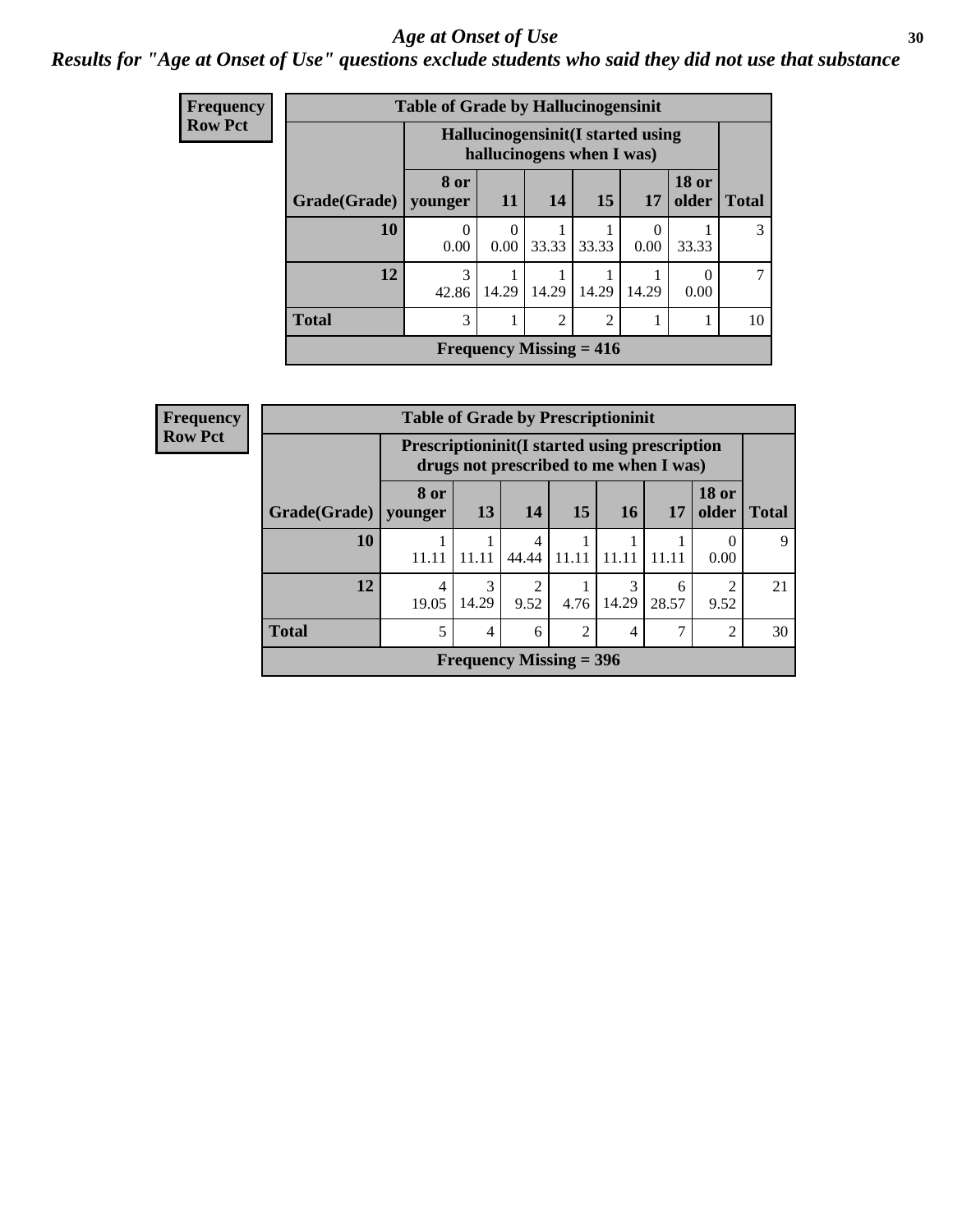| Frequency      |                                               | <b>Table of Alcoholharm by Grade</b> |              |              |  |  |  |  |  |
|----------------|-----------------------------------------------|--------------------------------------|--------------|--------------|--|--|--|--|--|
| <b>Col Pct</b> | Alcoholharm(I<br>think alcohol is<br>harmful) | Grade(Grade)<br>10                   | 12           | <b>Total</b> |  |  |  |  |  |
|                | <b>Strongly Agree</b>                         | 91<br>59.48                          | 101<br>37.00 | 192          |  |  |  |  |  |
|                | <b>Somewhat Agree</b>                         | 40<br>26.14                          | 121<br>44.32 | 161          |  |  |  |  |  |
|                | <b>Somewhat Disagree</b>                      | 14<br>9.15                           | 35<br>12.82  | 49           |  |  |  |  |  |
|                | <b>Strongly Disagree</b>                      | 8<br>5.23                            | 16<br>5.86   | 24           |  |  |  |  |  |
|                | <b>Total</b>                                  | 153                                  | 273          | 426          |  |  |  |  |  |

| <b>Table of Cigarettesharm by Grade</b>                  |                    |              |              |  |  |  |  |  |
|----------------------------------------------------------|--------------------|--------------|--------------|--|--|--|--|--|
| Cigarettesharm(I<br>think smoking<br>tobacco is harmful) | Grade(Grade)<br>10 | 12           | <b>Total</b> |  |  |  |  |  |
| <b>Strongly Agree</b>                                    | 124<br>81.05       | 211<br>77.29 | 335          |  |  |  |  |  |
| <b>Somewhat Agree</b>                                    | 20<br>13.07        | 46<br>16.85  | 66           |  |  |  |  |  |
| <b>Somewhat Disagree</b>                                 | 3<br>1.96          | 4<br>1.47    | 7            |  |  |  |  |  |
| <b>Strongly Disagree</b>                                 | 6<br>3.92          | 12<br>4.40   | 18           |  |  |  |  |  |
| <b>Total</b>                                             | 153                | 273          | 426          |  |  |  |  |  |

| Frequency      | <b>Table of Smokelessharm by Grade</b>                  |                    |              |              |
|----------------|---------------------------------------------------------|--------------------|--------------|--------------|
| <b>Col Pct</b> | Smokelessharm(I<br>think chewing<br>tobacco is harmful) | Grade(Grade)<br>10 | 12           | <b>Total</b> |
|                | <b>Strongly Agree</b>                                   | 124<br>81.05       | 209<br>76.56 | 333          |
|                | <b>Somewhat Agree</b>                                   | 20<br>13.07        | 47<br>17.22  | 67           |
|                | <b>Somewhat Disagree</b>                                | 3<br>1.96          | 2.56         | 10           |
|                | <b>Strongly Disagree</b>                                | 6<br>3.92          | 10<br>3.66   | 16           |
|                | <b>Total</b>                                            | 153                | 273          | 426          |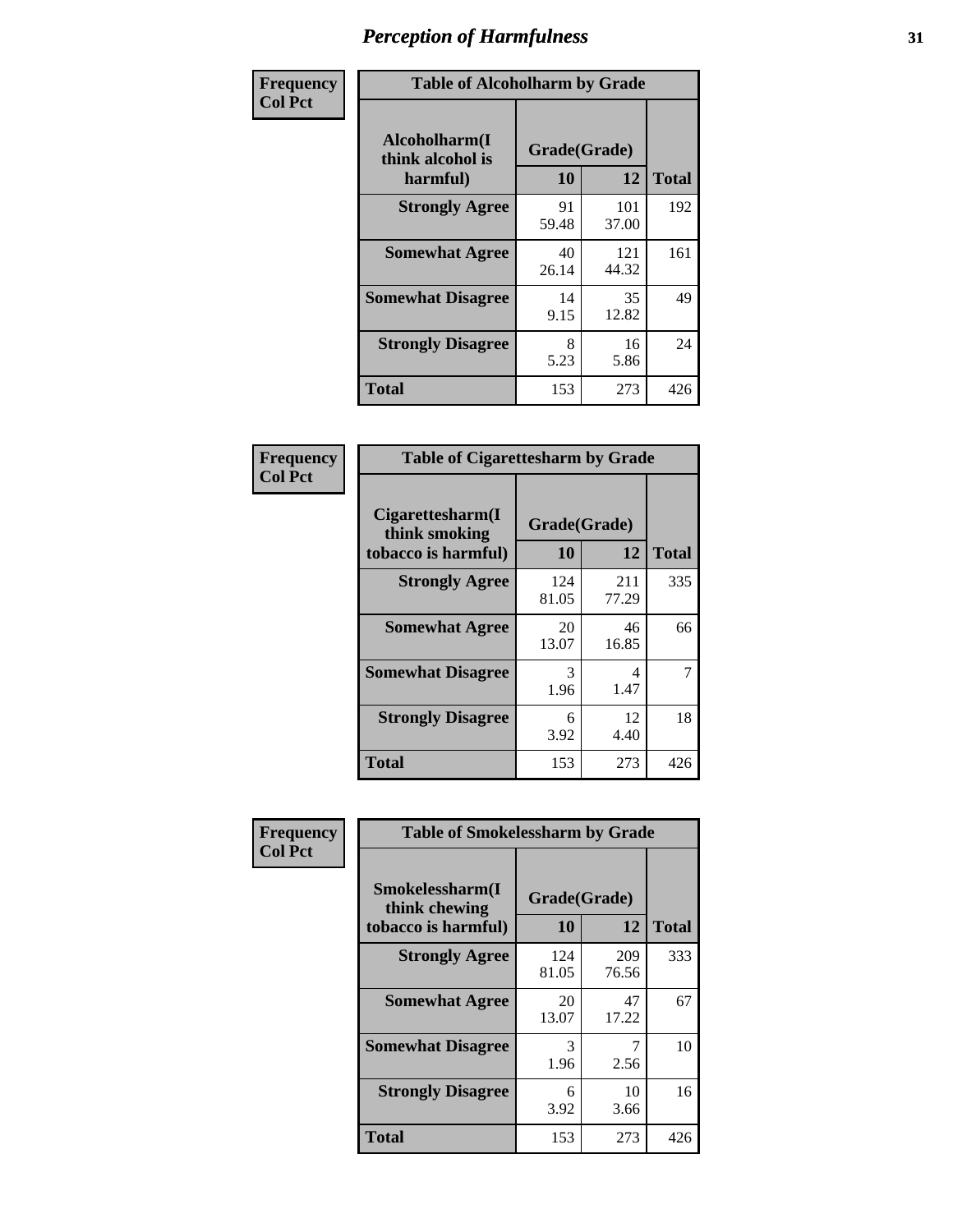| Frequency      |                                                   | <b>Table of Marijuanaharm by Grade</b> |              |              |  |  |  |  |  |
|----------------|---------------------------------------------------|----------------------------------------|--------------|--------------|--|--|--|--|--|
| <b>Col Pct</b> | Marijuanaharm(I<br>think marijuana is<br>harmful) | Grade(Grade)<br>10                     | 12           | <b>Total</b> |  |  |  |  |  |
|                | <b>Strongly Agree</b>                             | 99<br>64.71                            | 141<br>51.65 | 240          |  |  |  |  |  |
|                | <b>Somewhat Agree</b>                             | 24<br>15.69                            | 53<br>19.41  | 77           |  |  |  |  |  |
|                | <b>Somewhat Disagree</b>                          | 12<br>7.84                             | 36<br>13.19  | 48           |  |  |  |  |  |
|                | <b>Strongly Disagree</b>                          | 18<br>11.76                            | 43<br>15.75  | 61           |  |  |  |  |  |
|                | <b>Total</b>                                      | 153                                    | 273          | 426          |  |  |  |  |  |

| <b>Table of Cocaineharm by Grade</b>          |                    |              |     |  |  |
|-----------------------------------------------|--------------------|--------------|-----|--|--|
| Cocaineharm(I<br>think cocaine is<br>harmful) | Grade(Grade)<br>10 | <b>Total</b> |     |  |  |
| <b>Strongly Agree</b>                         | 132<br>86.27       | 240<br>87.91 | 372 |  |  |
| <b>Somewhat Agree</b>                         | 11<br>7.19         | 17<br>6.23   | 28  |  |  |
| <b>Somewhat Disagree</b>                      | 2<br>1.31          | 3<br>1.10    | 5   |  |  |
| <b>Strongly Disagree</b>                      | 8<br>5.23          | 13<br>4.76   | 21  |  |  |
| <b>Total</b>                                  | 153                | 273          | 426 |  |  |

| Frequency      | <b>Table of Inhalantsharm by Grade</b>             |                        |              |              |  |
|----------------|----------------------------------------------------|------------------------|--------------|--------------|--|
| <b>Col Pct</b> | Inhalantsharm(I<br>think inhalants are<br>harmful) | Grade(Grade)<br>10     | 12           | <b>Total</b> |  |
|                | <b>Strongly Agree</b>                              | 130<br>84.97           | 233<br>85.35 | 363          |  |
|                | <b>Somewhat Agree</b>                              | 14<br>9.15             | 22<br>8.06   | 36           |  |
|                | <b>Somewhat Disagree</b>                           | $\mathfrak{D}$<br>1.31 | 4<br>1.47    | 6            |  |
|                | <b>Strongly Disagree</b>                           | 7<br>4.58              | 14<br>5.13   | 21           |  |
|                | <b>Total</b>                                       | 153                    | 273          | 426          |  |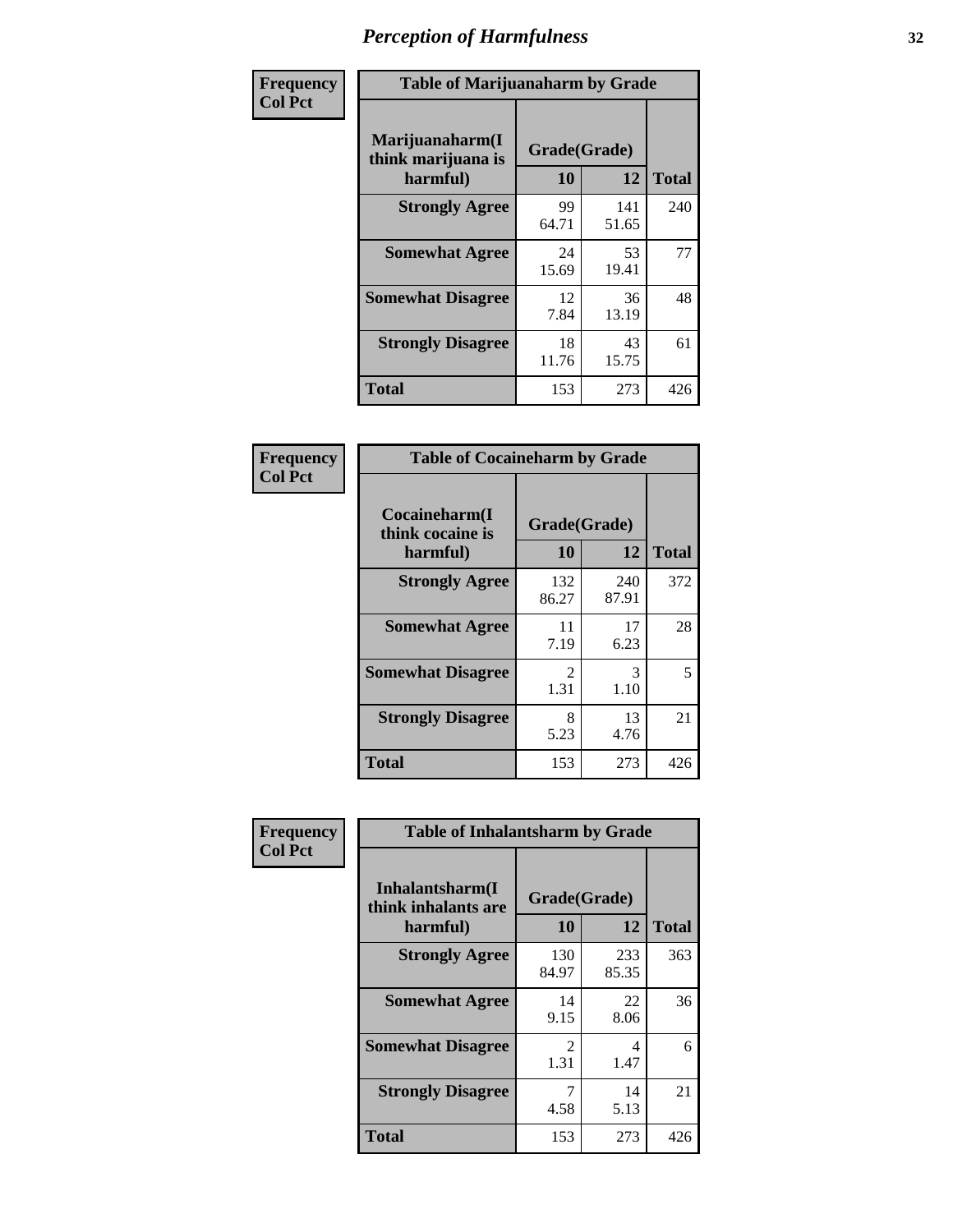| Frequency      | <b>Table of Steroidsharm by Grade</b>            |                    |              |              |  |
|----------------|--------------------------------------------------|--------------------|--------------|--------------|--|
| <b>Col Pct</b> | Steroidsharm(I<br>think steroids are<br>harmful) | Grade(Grade)<br>10 | 12           | <b>Total</b> |  |
|                | <b>Strongly Agree</b>                            | 129<br>84.31       | 217<br>79.49 | 346          |  |
|                | <b>Somewhat Agree</b>                            | 15<br>9.80         | 34<br>12.45  | 49           |  |
|                | <b>Somewhat Disagree</b>                         | 3<br>1.96          | 9<br>3.30    | 12           |  |
|                | <b>Strongly Disagree</b>                         | 6<br>3.92          | 13<br>4.76   | 19           |  |
|                | <b>Total</b>                                     | 153                | 273          | 426          |  |

| <b>Table of Ecstasyharm by Grade</b>          |                    |              |              |  |  |
|-----------------------------------------------|--------------------|--------------|--------------|--|--|
| Ecstasyharm(I<br>think ecstasy is<br>harmful) | Grade(Grade)<br>10 | 12           | <b>Total</b> |  |  |
| <b>Strongly Agree</b>                         | 133<br>86.93       | 234<br>85.71 | 367          |  |  |
| <b>Somewhat Agree</b>                         | 13<br>8.50         | 23<br>8.42   | 36           |  |  |
| <b>Somewhat Disagree</b>                      | 1<br>0.65          | 4<br>1.47    | 5            |  |  |
| <b>Strongly Disagree</b>                      | 6<br>3.92          | 12<br>4.40   | 18           |  |  |
| Total                                         | 153                | 273          | 426          |  |  |

| Frequency      | <b>Table of Methharm by Grade</b>                            |                    |              |              |
|----------------|--------------------------------------------------------------|--------------------|--------------|--------------|
| <b>Col Pct</b> | <b>Methharm</b> (I think<br>methamphetamines<br>are harmful) | Grade(Grade)<br>10 | 12           | <b>Total</b> |
|                | <b>Strongly Agree</b>                                        | 137<br>89.54       | 245<br>89.74 | 382          |
|                | <b>Somewhat Agree</b>                                        | 9<br>5.88          | 13<br>4.76   | 22           |
|                | <b>Somewhat Disagree</b>                                     | 0<br>0.00          | 3<br>1.10    | 3            |
|                | <b>Strongly Disagree</b>                                     | 4.58               | 12<br>4.40   | 19           |
|                | <b>Total</b>                                                 | 153                | 273          | 426          |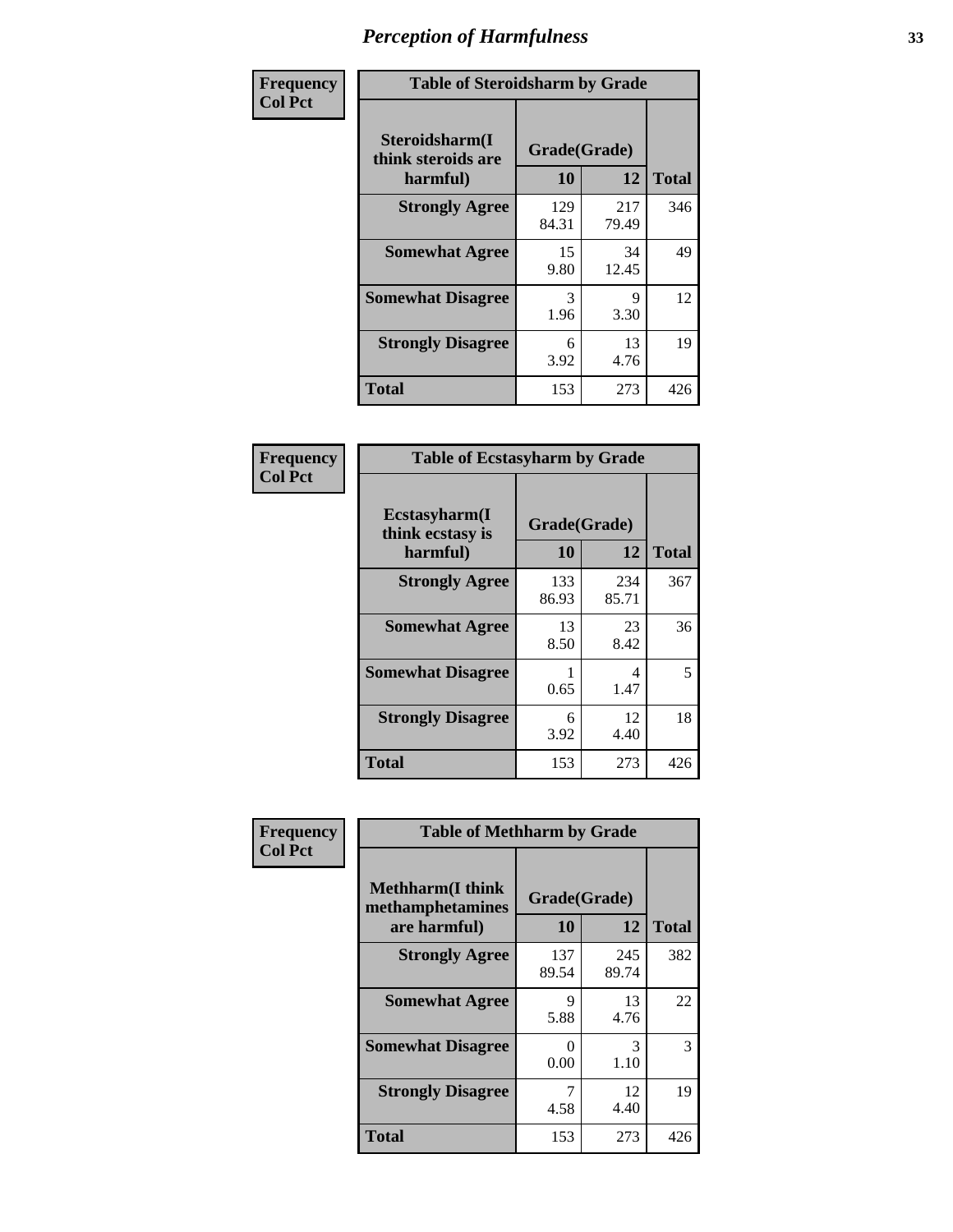| Frequency      | <b>Table of Hallucinogensharm by Grade</b>                 |                    |                                  |              |
|----------------|------------------------------------------------------------|--------------------|----------------------------------|--------------|
| <b>Col Pct</b> | Hallucinogensharm(I<br>think hallucinogens<br>are harmful) | Grade(Grade)<br>10 | 12                               | <b>Total</b> |
|                | <b>Strongly Agree</b>                                      | 132<br>86.27       | 230<br>84.25                     | 362          |
|                | <b>Somewhat Agree</b>                                      | 12<br>7.84         | 26<br>9.52                       | 38           |
|                | <b>Somewhat Disagree</b>                                   | 0.65               | $\overline{\phantom{0}}$<br>1.83 | 6            |
|                | <b>Strongly Disagree</b>                                   | 8<br>5.23          | 12<br>4.40                       | 20           |
|                | <b>Total</b>                                               | 153                | 273                              | 426          |

| <b>Table of Prescriptionharm by Grade</b>                                         |                    |              |              |  |  |
|-----------------------------------------------------------------------------------|--------------------|--------------|--------------|--|--|
| <b>Prescriptionharm</b> (I<br>think prescription<br>drugs not<br>prescribed to me | Grade(Grade)<br>10 | 12           | <b>Total</b> |  |  |
| are harmful)                                                                      |                    |              |              |  |  |
| <b>Strongly Agree</b>                                                             | 125<br>81.70       | 212<br>77.66 | 337          |  |  |
| <b>Somewhat Agree</b>                                                             | 18<br>11.76        | 33<br>12.09  | 51           |  |  |
| <b>Somewhat Disagree</b>                                                          | 3<br>1.96          | 15<br>5.49   | 18           |  |  |
| <b>Strongly Disagree</b>                                                          | 7<br>4.58          | 13<br>4.76   | 20           |  |  |
| <b>Total</b>                                                                      | 153                | 273          | 426          |  |  |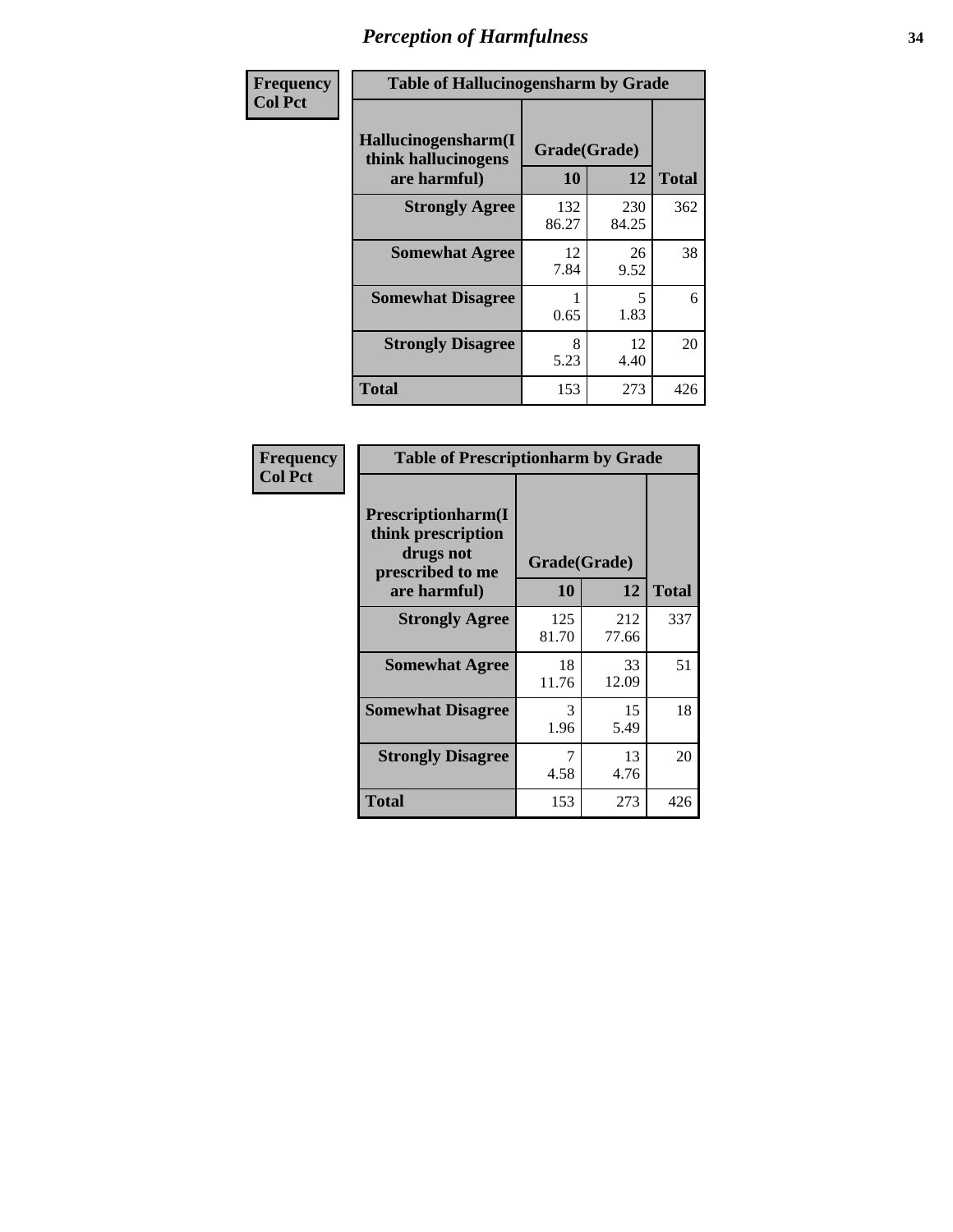# *Disapproval by Adults* **35**

| Frequency      | <b>Table of Alcoholadult by Grade</b>                                 |                    |              |              |  |
|----------------|-----------------------------------------------------------------------|--------------------|--------------|--------------|--|
| <b>Col Pct</b> | <b>Alcoholadult</b> (Adults<br>would disapprove if<br>I used alcohol) | Grade(Grade)<br>10 | 12           | <b>Total</b> |  |
|                | <b>Strongly Agree</b>                                                 | 105<br>68.63       | 148<br>54.21 | 253          |  |
|                | <b>Somewhat Agree</b>                                                 | 32<br>20.92        | 62<br>22.71  | 94           |  |
|                | <b>Somewhat Disagree</b>                                              | 12<br>7.84         | 47<br>17.22  | 59           |  |
|                | <b>Strongly Disagree</b>                                              | 4<br>2.61          | 16<br>5.86   | 20           |  |
|                | <b>Total</b>                                                          | 153                | 273          | 426          |  |

| <b>Table of Tobaccoadult by Grade</b>                                 |                    |              |              |  |  |
|-----------------------------------------------------------------------|--------------------|--------------|--------------|--|--|
| <b>Tobaccoadult</b> (Adults<br>would disapprove if<br>I used tobacco) | Grade(Grade)<br>10 | 12           | <b>Total</b> |  |  |
| <b>Strongly Agree</b>                                                 | 125<br>81.70       | 208<br>76.19 | 333          |  |  |
| <b>Somewhat Agree</b>                                                 | 16<br>10.46        | 40<br>14.65  | 56           |  |  |
| <b>Somewhat Disagree</b>                                              | 5<br>3.27          | 12<br>4.40   | 17           |  |  |
| <b>Strongly Disagree</b>                                              | 7<br>4.58          | 13<br>4.76   | 20           |  |  |
| <b>Total</b>                                                          | 153                | 273          | 426          |  |  |

| Frequency      | <b>Table of Marijuanaadult by Grade</b>                           |                    |              |              |  |
|----------------|-------------------------------------------------------------------|--------------------|--------------|--------------|--|
| <b>Col Pct</b> | Marijuanaadult(Adults<br>would disapprove if I<br>used marijuana) | Grade(Grade)<br>10 | 12           | <b>Total</b> |  |
|                | <b>Strongly Agree</b>                                             | 130<br>84.97       | 221<br>80.95 | 351          |  |
|                | <b>Somewhat Agree</b>                                             | 12<br>7.84         | 28<br>10.26  | 40           |  |
|                | <b>Somewhat Disagree</b>                                          | 5<br>3.27          | 11<br>4.03   | 16           |  |
|                | <b>Strongly Disagree</b>                                          | 6<br>3.92          | 13<br>4.76   | 19           |  |
|                | <b>Total</b>                                                      | 153                | 273          | 426          |  |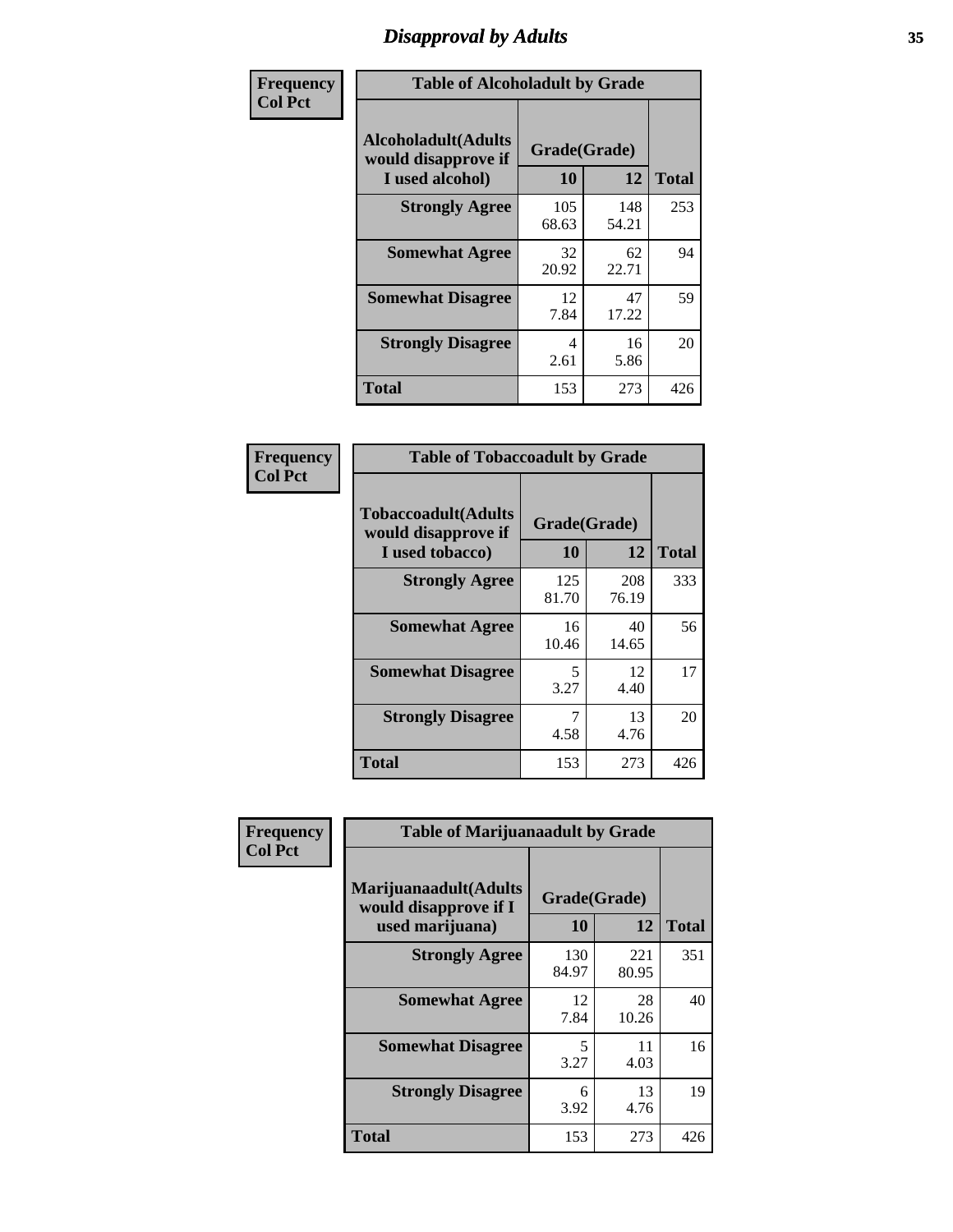# *Disapproval by Adults* **36**

| <b>Frequency</b> | <b>Table of Otherdrugadult by Grade</b>                                     |                    |                        |              |
|------------------|-----------------------------------------------------------------------------|--------------------|------------------------|--------------|
| <b>Col Pct</b>   | <b>Otherdrugadult</b> (Adults<br>would disapprove if I<br>used other drugs) | Grade(Grade)<br>10 | 12                     | <b>Total</b> |
|                  | <b>Strongly Agree</b>                                                       | 140<br>91.50       | 254<br>93.04           | 394          |
|                  | <b>Somewhat Agree</b>                                                       | 6<br>3.92          | 8<br>2.93              | 14           |
|                  | <b>Somewhat Disagree</b>                                                    | 0.65               | $\mathfrak{D}$<br>0.73 | 3            |
|                  | <b>Strongly Disagree</b>                                                    | 6<br>3.92          | 9<br>3.30              | 15           |
|                  | <b>Total</b>                                                                | 153                | 273                    | 426          |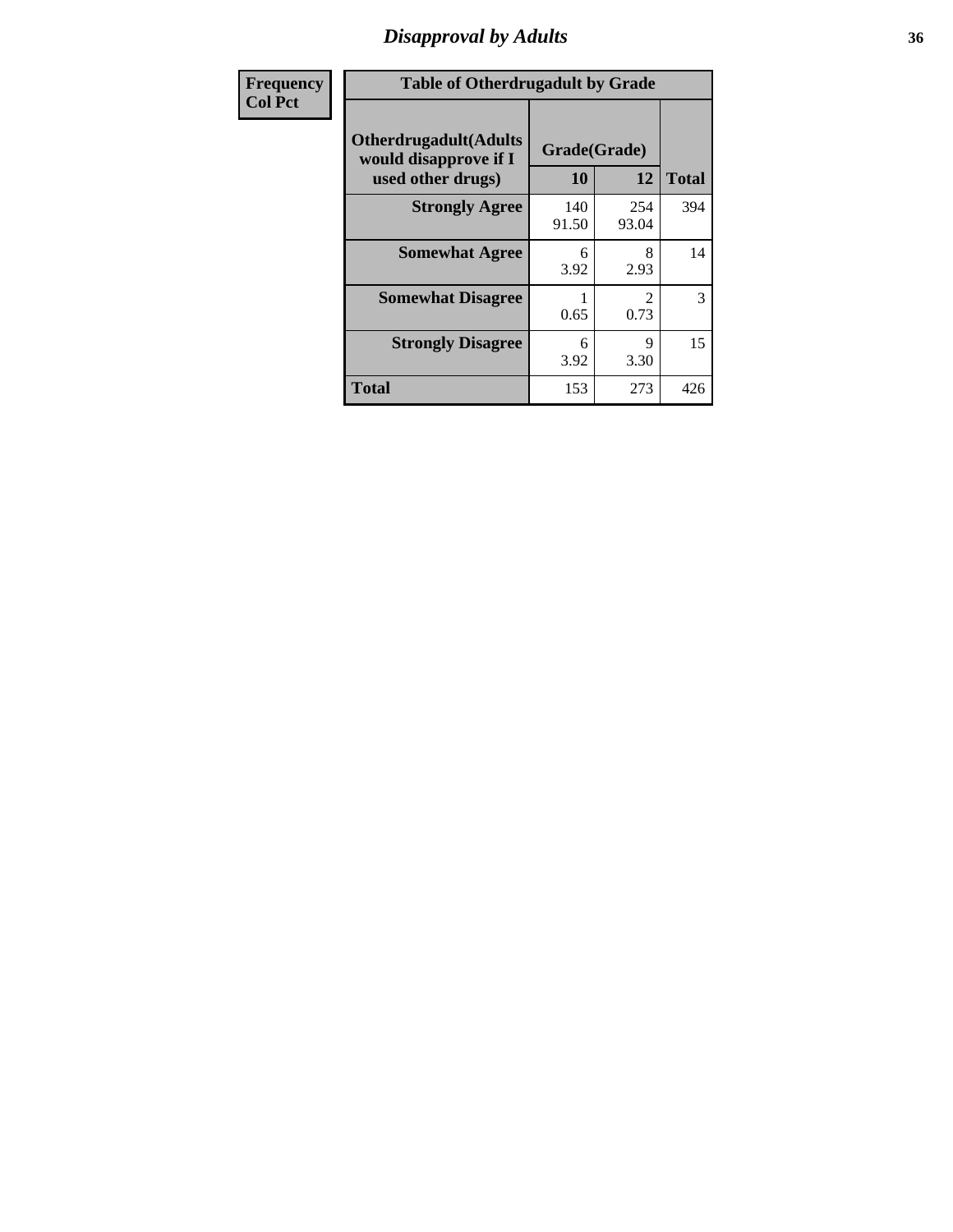# *Disapproval by Peers* **37**

| Frequency      | <b>Table of Alcoholpeer by Grade</b>                    |              |             |              |  |
|----------------|---------------------------------------------------------|--------------|-------------|--------------|--|
| <b>Col Pct</b> | Alcoholpeer(My<br>friends would<br>disapprove if I used | Grade(Grade) |             |              |  |
|                | alcohol)                                                | 10           | 12          | <b>Total</b> |  |
|                | <b>Strongly Agree</b>                                   | 48<br>31.37  | 67<br>24.54 | 115          |  |
|                | <b>Somewhat Agree</b>                                   | 39<br>25.49  | 41<br>15.02 | 80           |  |
|                | <b>Somewhat Disagree</b>                                | 34<br>22.22  | 93<br>34.07 | 127          |  |
|                | <b>Strongly Disagree</b>                                | 32<br>20.92  | 72<br>26.37 | 104          |  |
|                | Total                                                   | 153          | 273         | 426          |  |

| Frequency      | <b>Table of Tobaccopeer by Grade</b>                                |                           |              |              |
|----------------|---------------------------------------------------------------------|---------------------------|--------------|--------------|
| <b>Col Pct</b> | Tobaccopeer(My<br>friends would<br>disapprove if I used<br>tobacco) | Grade(Grade)<br><b>10</b> | 12           | <b>Total</b> |
|                | <b>Strongly Agree</b>                                               | 68<br>44.44               | 115<br>42.12 | 183          |
|                | <b>Somewhat Agree</b>                                               | 38<br>24.84               | 49<br>17.95  | 87           |
|                | <b>Somewhat Disagree</b>                                            | 17<br>11.11               | 63<br>23.08  | 80           |
|                | <b>Strongly Disagree</b>                                            | 30<br>19.61               | 46<br>16.85  | 76           |
|                | Total                                                               | 153                       | 273          | 426          |

| Frequency      | <b>Table of Marijuanapeer by Grade</b>                    |              |              |              |
|----------------|-----------------------------------------------------------|--------------|--------------|--------------|
| <b>Col Pct</b> | Marijuanapeer(My<br>friends would<br>disapprove if I used | Grade(Grade) |              |              |
|                | marijuana)                                                | <b>10</b>    | 12           | <b>Total</b> |
|                | <b>Strongly Agree</b>                                     | 60<br>39.22  | 121<br>44.32 | 181          |
|                | <b>Somewhat Agree</b>                                     | 37<br>24.18  | 38<br>13.92  | 75           |
|                | <b>Somewhat Disagree</b>                                  | 27<br>17.65  | 63<br>23.08  | 90           |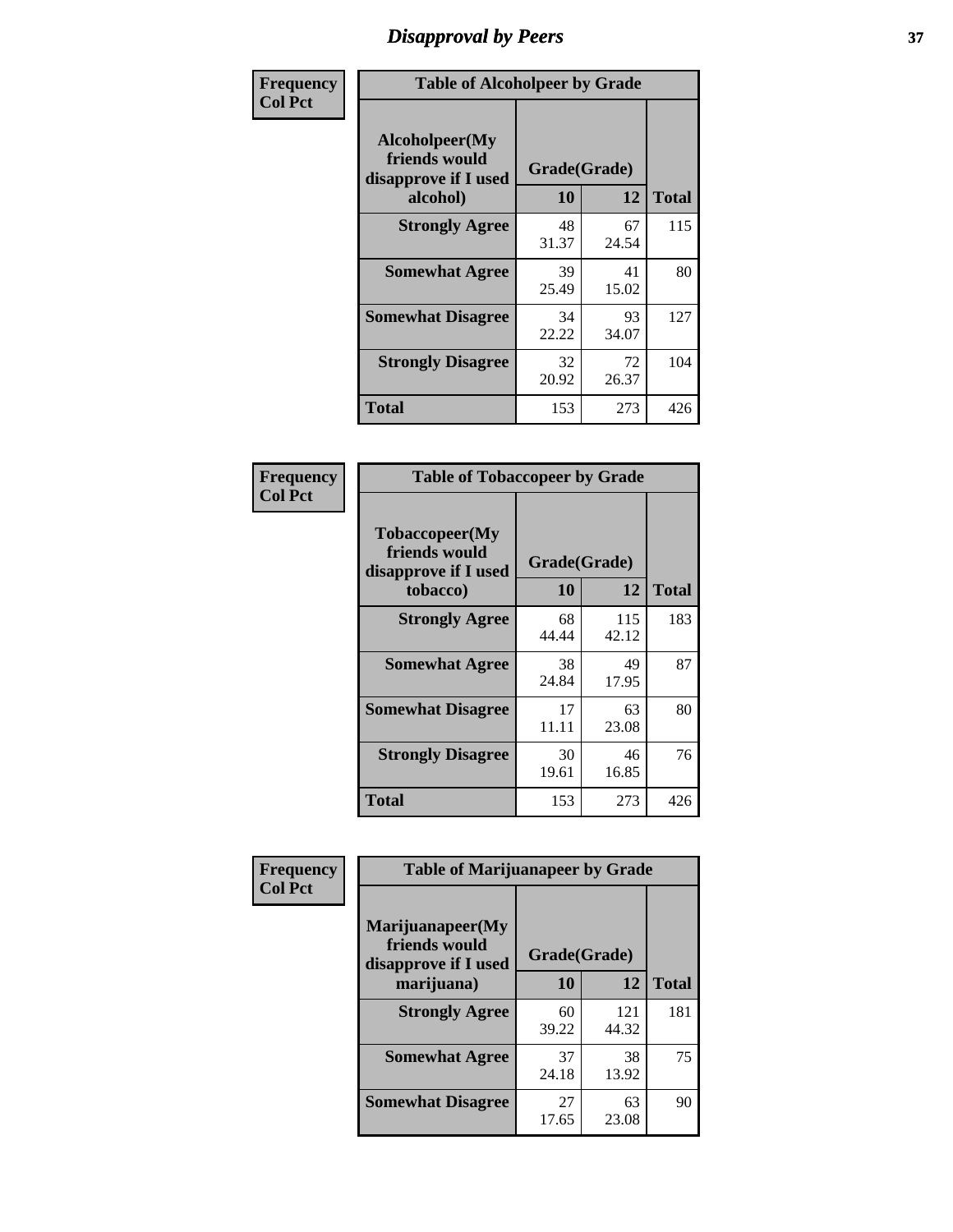# *Disapproval by Peers* **38**

| <b>Frequency</b> | <b>Table of Marijuanapeer by Grade</b>                                  |                           |             |              |  |
|------------------|-------------------------------------------------------------------------|---------------------------|-------------|--------------|--|
| <b>Col Pct</b>   | Marijuanapeer(My<br>friends would<br>disapprove if I used<br>marijuana) | Grade(Grade)<br><b>10</b> | 12          | <b>Total</b> |  |
|                  | <b>Strongly Disagree</b>                                                | 29<br>18.95               | 51<br>18.68 | 80           |  |
|                  | <b>Total</b>                                                            | 153                       | 273         | 426          |  |

| Frequency      | <b>Table of Otherdrugpeer by Grade</b>                                    |                    |              |              |
|----------------|---------------------------------------------------------------------------|--------------------|--------------|--------------|
| <b>Col Pct</b> | Otherdrugpeer(My<br>friends would<br>disapprove if I used<br>other drugs) | Grade(Grade)<br>10 | 12           | <b>Total</b> |
|                | <b>Strongly Agree</b>                                                     | 84<br>54.90        | 175<br>64.10 | 259          |
|                | <b>Somewhat Agree</b>                                                     | 33<br>21.57        | 39<br>14.29  | 72           |
|                | <b>Somewhat Disagree</b>                                                  | 14<br>9.15         | 30<br>10.99  | 44           |
|                | <b>Strongly Disagree</b>                                                  | 22<br>14.38        | 29<br>10.62  | 51           |
|                | <b>Total</b>                                                              | 153                | 273          | 426          |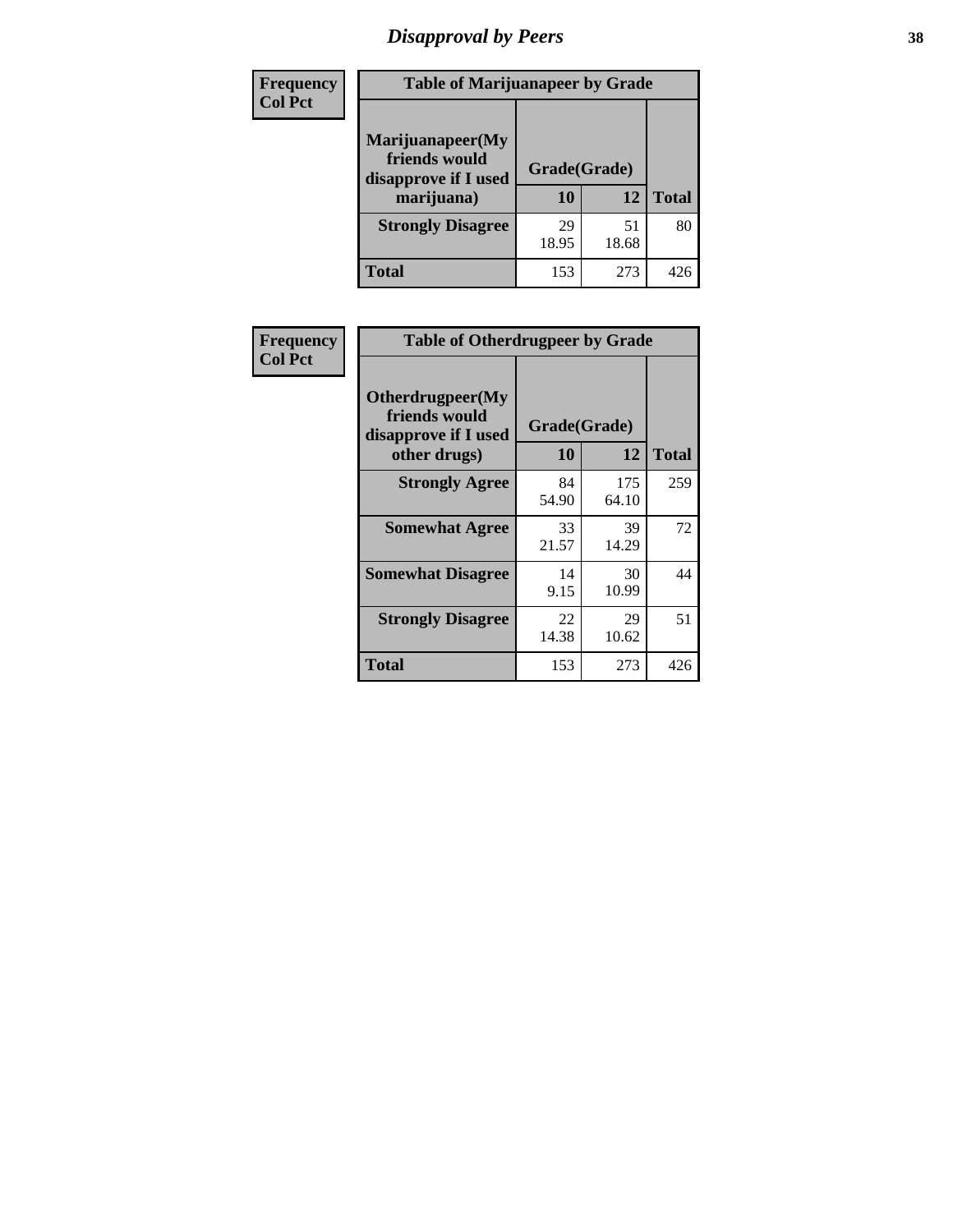| Frequency      | <b>Table of Alcohollocation1 by Grade</b> |              |              |              |  |
|----------------|-------------------------------------------|--------------|--------------|--------------|--|
| <b>Col Pct</b> | <b>Alcohollocation1(Places</b>            | Grade(Grade) |              |              |  |
|                | <b>Friends Use Alcohol)</b>               | 10           | 12           | <b>Total</b> |  |
|                |                                           | 64<br>41.83  | 185<br>67.77 | 249          |  |
|                | Do Not Use                                | 89<br>58.17  | 88<br>32.23  | 177          |  |
|                | <b>Total</b>                              | 153          | 273          | 426          |  |

| Frequency      | <b>Table of Alcohollocation2 by Grade</b>                     |                    |              |              |
|----------------|---------------------------------------------------------------|--------------------|--------------|--------------|
| <b>Col Pct</b> | <b>Alcohollocation2(Places</b><br><b>Friends Use Alcohol)</b> | Grade(Grade)<br>10 | <b>12</b>    | <b>Total</b> |
|                |                                                               | 125<br>81.70       | 128<br>46.89 | 253          |
|                | Home                                                          | 28<br>18.30        | 145<br>53.11 | 173          |
|                | <b>Total</b>                                                  | 153                | 273          | 426          |

| Frequency<br><b>Col Pct</b> | <b>Table of Alcohollocation 3 by Grade</b>                    |                    |              |              |  |
|-----------------------------|---------------------------------------------------------------|--------------------|--------------|--------------|--|
|                             | <b>Alcohollocation3(Places</b><br><b>Friends Use Alcohol)</b> | Grade(Grade)<br>10 | 12           | <b>Total</b> |  |
|                             |                                                               | 146<br>95.42       | 256<br>93.77 | 402          |  |
|                             | <b>School</b>                                                 | 4.58               | 17<br>6.23   | 24           |  |
|                             | <b>Total</b>                                                  | 153                | 273          | 426          |  |

| <b>Frequency</b> | <b>Table of Alcohollocation4 by Grade</b> |              |              |              |
|------------------|-------------------------------------------|--------------|--------------|--------------|
| <b>Col Pct</b>   | <b>Alcohollocation4(Places</b>            | Grade(Grade) |              |              |
|                  | <b>Friends Use Alcohol)</b>               | 10           | 12           | <b>Total</b> |
|                  |                                           | 136<br>88.89 | 222<br>81.32 | 358          |
|                  | Car                                       | 17           | 51<br>18.68  | 68           |
|                  | <b>Total</b>                              | 153          | 273          | 426          |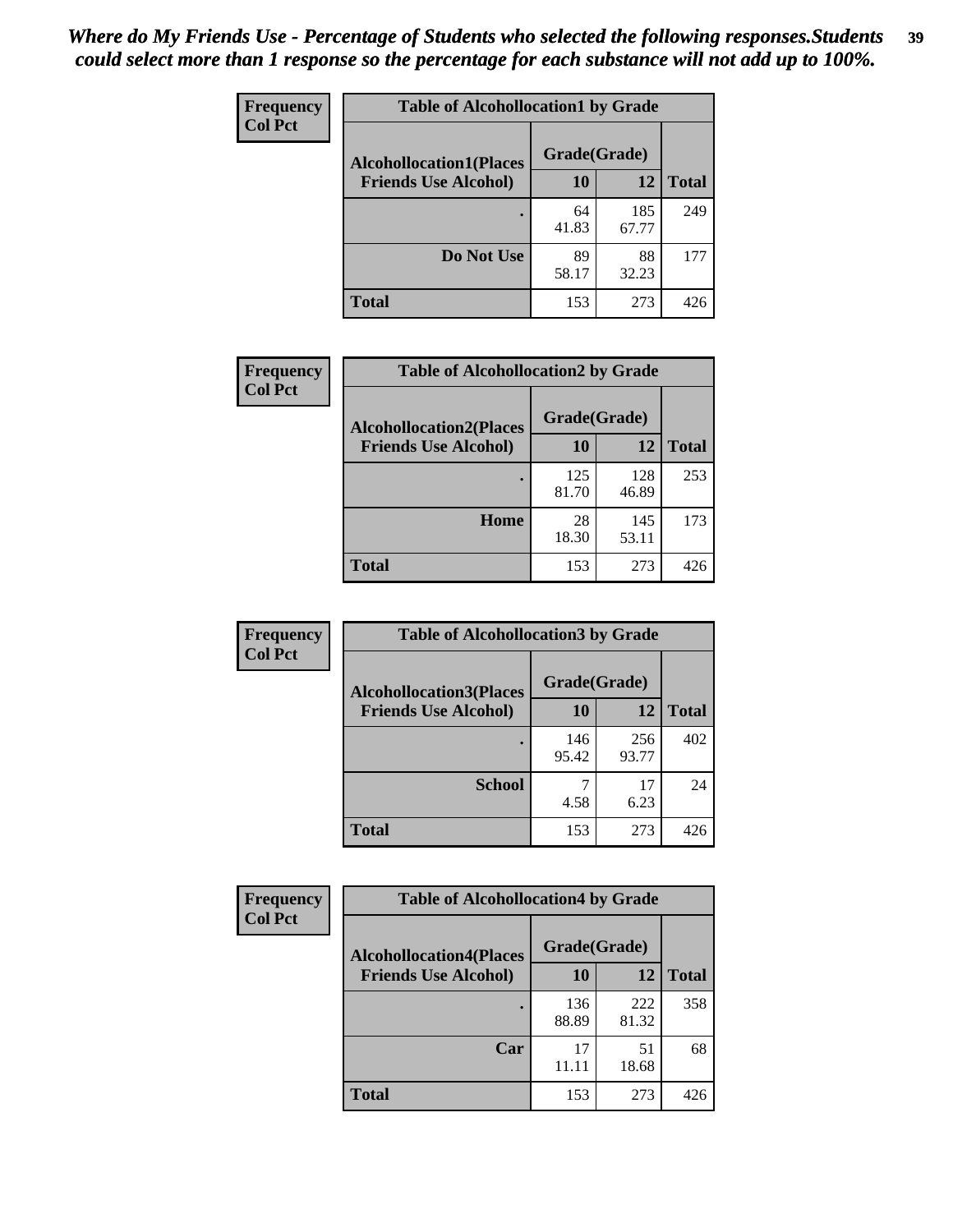| Frequency<br><b>Col Pct</b> | <b>Table of Alcohollocation5 by Grade</b><br>Grade(Grade)<br><b>Alcohollocation5(Places</b> |              |              |              |
|-----------------------------|---------------------------------------------------------------------------------------------|--------------|--------------|--------------|
|                             |                                                                                             |              |              |              |
|                             | <b>Friends Use Alcohol)</b>                                                                 | 10           | 12           | <b>Total</b> |
|                             |                                                                                             | 105<br>68.63 | 97<br>35.53  | 202          |
|                             | <b>Friend's House</b>                                                                       | 48<br>31.37  | 176<br>64.47 | 224          |
|                             | <b>Total</b>                                                                                | 153          | 273          | 426          |

| <b>Frequency</b> | <b>Table of Alcohollocation6 by Grade</b>                     |                           |              |              |
|------------------|---------------------------------------------------------------|---------------------------|--------------|--------------|
| <b>Col Pct</b>   | <b>Alcohollocation6(Places</b><br><b>Friends Use Alcohol)</b> | Grade(Grade)<br><b>10</b> | 12           | <b>Total</b> |
|                  |                                                               |                           |              |              |
|                  |                                                               | 111<br>72.55              | 184<br>67.40 | 295          |
|                  | <b>Other</b>                                                  | 42<br>27.45               | 89<br>32.60  | 131          |
|                  | <b>Total</b>                                                  | 153                       | 273          | 426          |

| Frequency      | <b>Table of Tobaccolocation1 by Grade</b>                     |                    |              |              |
|----------------|---------------------------------------------------------------|--------------------|--------------|--------------|
| <b>Col Pct</b> | <b>Tobaccolocation1(Places</b><br><b>Friends Use Tobacco)</b> | Grade(Grade)<br>10 | 12           | <b>Total</b> |
|                |                                                               |                    |              |              |
|                |                                                               | 56<br>36.60        | 140<br>51.28 | 196          |
|                | Do Not Use                                                    | 97<br>63.40        | 133<br>48.72 | 230          |
|                | <b>Total</b>                                                  | 153                | 273          | 426          |

| <b>Frequency</b> | <b>Table of Tobaccolocation2 by Grade</b> |              |              |              |  |
|------------------|-------------------------------------------|--------------|--------------|--------------|--|
| <b>Col Pct</b>   | <b>Tobaccolocation2(Places</b>            | Grade(Grade) |              |              |  |
|                  | <b>Friends Use Tobacco)</b>               | 10           | 12           | <b>Total</b> |  |
|                  |                                           | 120<br>78.43 | 172<br>63.00 | 292          |  |
|                  | Home                                      | 33<br>21.57  | 101<br>37.00 | 134          |  |
|                  | <b>Total</b>                              | 153          | 273          | 426          |  |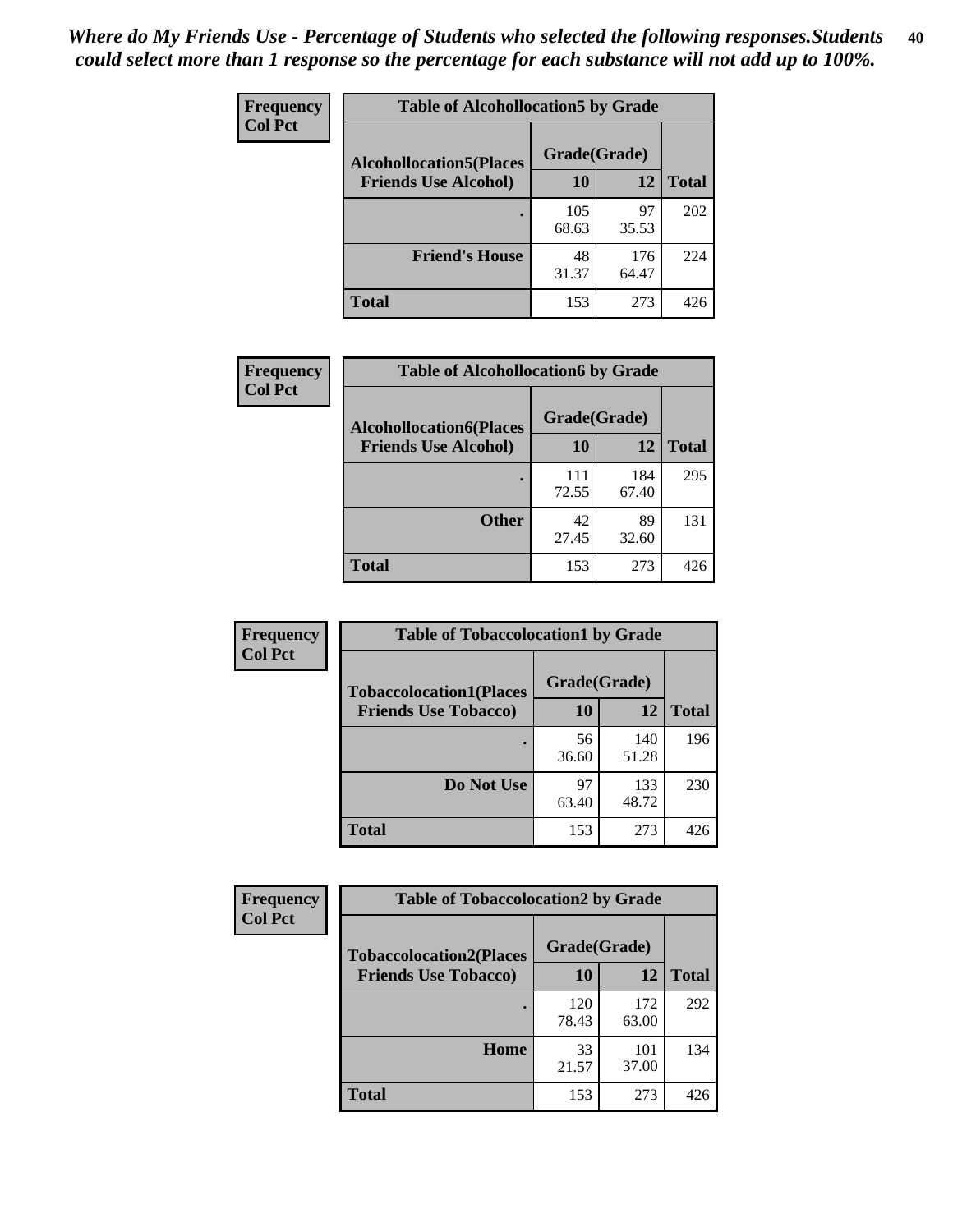| Frequency      | <b>Table of Tobaccolocation 3 by Grade</b> |              |              |              |  |
|----------------|--------------------------------------------|--------------|--------------|--------------|--|
| <b>Col Pct</b> | <b>Tobaccolocation3(Places</b>             | Grade(Grade) |              |              |  |
|                | <b>Friends Use Tobacco)</b>                | 10           | 12           | <b>Total</b> |  |
|                |                                            | 143<br>93.46 | 212<br>77.66 | 355          |  |
|                | <b>School</b>                              | 10<br>6.54   | 61<br>22.34  | 71           |  |
|                | <b>Total</b>                               | 153          | 273          | 426          |  |

| <b>Frequency</b> | <b>Table of Tobaccolocation4 by Grade</b> |              |              |              |
|------------------|-------------------------------------------|--------------|--------------|--------------|
| <b>Col Pct</b>   | <b>Tobaccolocation4(Places</b>            | Grade(Grade) |              |              |
|                  | <b>Friends Use Tobacco)</b>               | 10           | 12           | <b>Total</b> |
|                  |                                           | 125<br>81.70 | 159<br>58.24 | 284          |
|                  | Car                                       | 28<br>18.30  | 114<br>41.76 | 142          |
|                  | <b>Total</b>                              | 153          | 273          | 426          |

| <b>Frequency</b> | <b>Table of Tobaccolocation5 by Grade</b> |              |              |              |
|------------------|-------------------------------------------|--------------|--------------|--------------|
| <b>Col Pct</b>   | <b>Tobaccolocation5(Places</b>            | Grade(Grade) |              |              |
|                  | <b>Friends Use Tobacco)</b>               | 10           | 12           | <b>Total</b> |
|                  |                                           | 118<br>77.12 | 161<br>58.97 | 279          |
|                  | <b>Friend's House</b>                     | 35<br>22.88  | 112<br>41.03 | 147          |
|                  | Total                                     | 153          | 273          | 426          |

| <b>Frequency</b> | <b>Table of Tobaccolocation6 by Grade</b> |              |              |              |
|------------------|-------------------------------------------|--------------|--------------|--------------|
| <b>Col Pct</b>   | <b>Tobaccolocation6(Places</b>            | Grade(Grade) |              |              |
|                  | <b>Friends Use Tobacco)</b>               | 10           | 12           | <b>Total</b> |
|                  |                                           | 118<br>77.12 | 180<br>65.93 | 298          |
|                  | <b>Other</b>                              | 35<br>22.88  | 93<br>34.07  | 128          |
|                  | <b>Total</b>                              | 153          | 273          | 426          |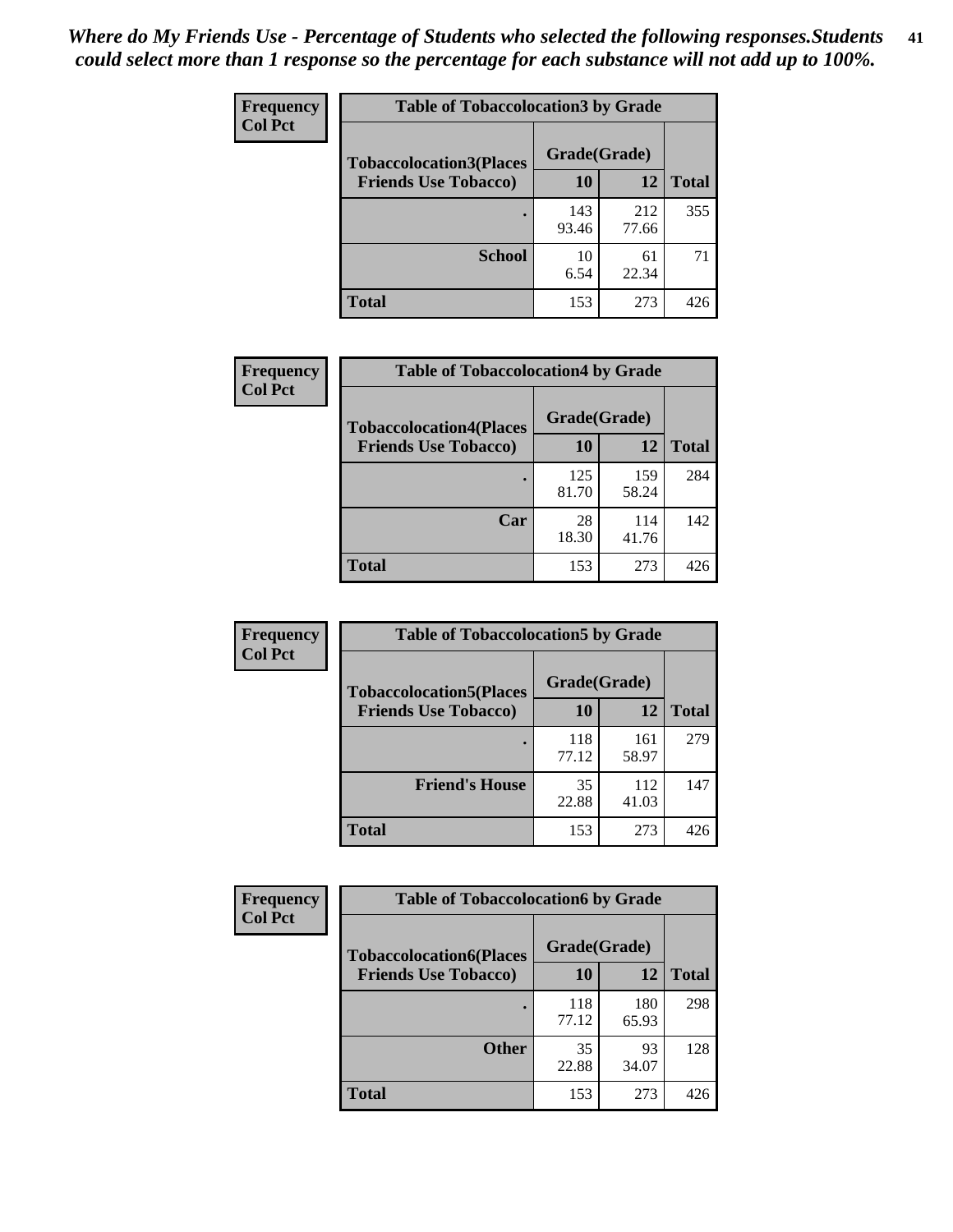| <b>Frequency</b> | <b>Table of Marijuanalocation1 by Grade</b> |              |              |              |
|------------------|---------------------------------------------|--------------|--------------|--------------|
| <b>Col Pct</b>   | <b>Marijuanalocation1(Places</b>            | Grade(Grade) |              |              |
|                  | <b>Friends Use Marijuana</b> )              | 10           | 12           | <b>Total</b> |
|                  |                                             | 62<br>40.52  | 140<br>51.28 | 202          |
|                  | Do Not Use                                  | 91<br>59.48  | 133<br>48.72 | 224          |
|                  | <b>Total</b>                                | 153          | 273          | 426          |

| <b>Frequency</b> | <b>Table of Marijuanalocation2 by Grade</b>                        |                           |              |              |
|------------------|--------------------------------------------------------------------|---------------------------|--------------|--------------|
| <b>Col Pct</b>   | <b>Marijuanalocation2(Places</b><br><b>Friends Use Marijuana</b> ) | Grade(Grade)<br><b>10</b> | 12           | <b>Total</b> |
|                  |                                                                    | 119<br>77.78              | 168<br>61.54 | 287          |
|                  | Home                                                               | 34<br>22.22               | 105<br>38.46 | 139          |
|                  | <b>Total</b>                                                       | 153                       | 273          | 426          |

| Frequency<br><b>Col Pct</b> | <b>Table of Marijuanalocation3 by Grade</b> |              |              |              |
|-----------------------------|---------------------------------------------|--------------|--------------|--------------|
|                             | <b>Marijuanalocation3</b> (Places           | Grade(Grade) |              |              |
|                             | <b>Friends Use Marijuana</b> )              | 10           | 12           | <b>Total</b> |
|                             |                                             | 140<br>91.50 | 230<br>84.25 | 370          |
|                             | <b>School</b>                               | 13<br>8.50   | 43<br>15.75  | 56           |
|                             | <b>Total</b>                                | 153          | 273          | 426          |

| <b>Frequency</b> | <b>Table of Marijuanalocation4 by Grade</b> |              |              |              |  |
|------------------|---------------------------------------------|--------------|--------------|--------------|--|
| <b>Col Pct</b>   | <b>Marijuanalocation4(Places</b>            | Grade(Grade) |              |              |  |
|                  | <b>Friends Use Marijuana</b> )              | <b>10</b>    | 12           | <b>Total</b> |  |
|                  |                                             | 124<br>81.05 | 168<br>61.54 | 292          |  |
|                  | Car                                         | 29<br>18.95  | 105<br>38.46 | 134          |  |
|                  | <b>Total</b>                                | 153          | 273          | 426          |  |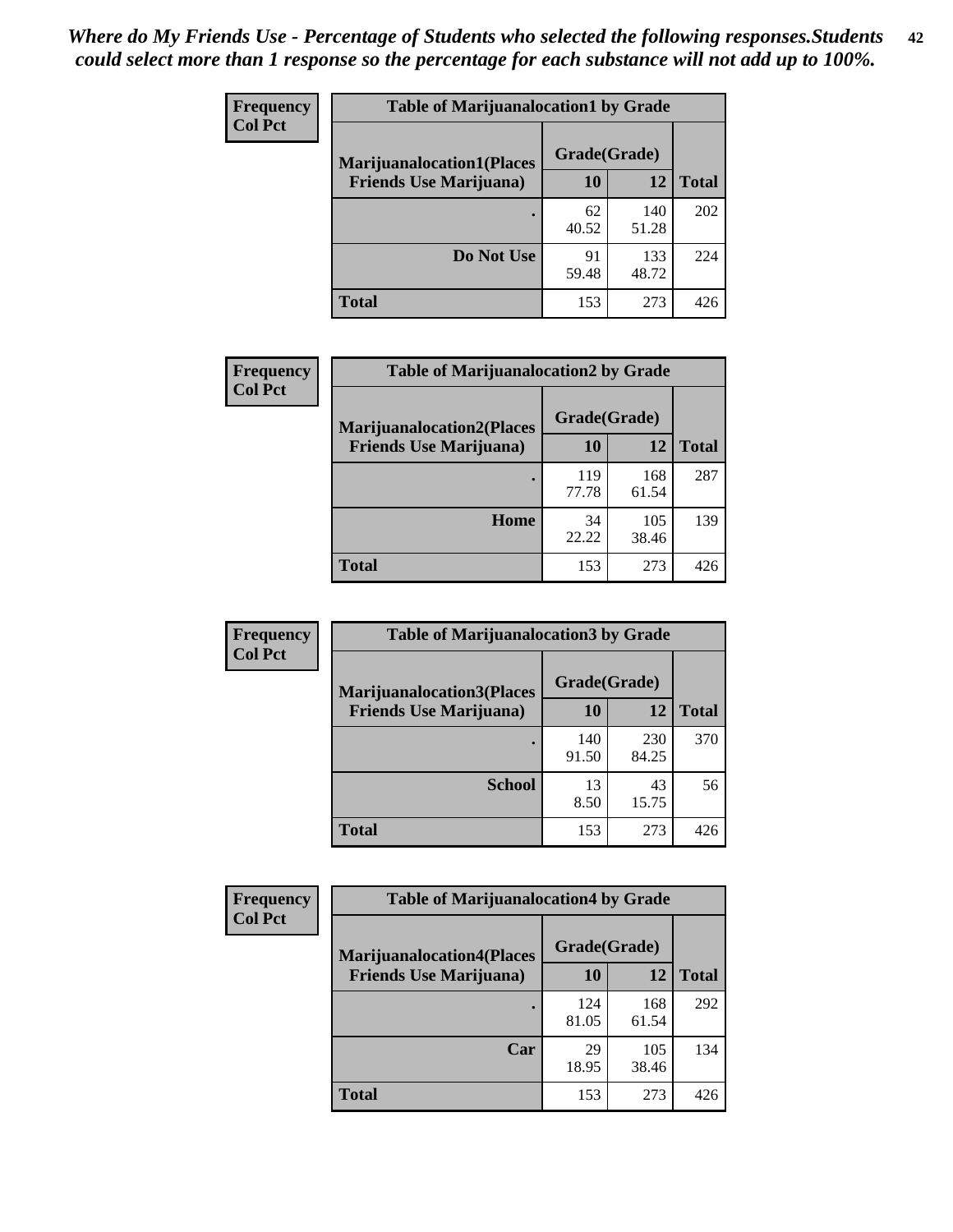| <b>Frequency</b> | <b>Table of Marijuanalocation5 by Grade</b> |              |              |              |
|------------------|---------------------------------------------|--------------|--------------|--------------|
| <b>Col Pct</b>   | <b>Marijuanalocation5</b> (Places           | Grade(Grade) |              |              |
|                  | <b>Friends Use Marijuana</b> )              | 10           | 12           | <b>Total</b> |
|                  |                                             | 108<br>70.59 | 150<br>54.95 | 258          |
|                  | <b>Friend's House</b>                       | 45<br>29.41  | 123<br>45.05 | 168          |
|                  | <b>Total</b>                                | 153          | 273          | 426          |

| <b>Frequency</b> | <b>Table of Marijuanalocation6 by Grade</b>                        |                    |              |              |
|------------------|--------------------------------------------------------------------|--------------------|--------------|--------------|
| <b>Col Pct</b>   | <b>Marijuanalocation6(Places</b><br><b>Friends Use Marijuana</b> ) | Grade(Grade)<br>10 | 12           | <b>Total</b> |
|                  |                                                                    | 110<br>71.90       | 183<br>67.03 | 293          |
|                  | <b>Other</b>                                                       | 43<br>28.10        | 90<br>32.97  | 133          |
|                  | <b>Total</b>                                                       | 153                | 273          | 426          |

| <b>Frequency</b> | <b>Table of Otherdruglocation1 by Grade</b>                          |              |              |              |
|------------------|----------------------------------------------------------------------|--------------|--------------|--------------|
| <b>Col Pct</b>   | <b>Otherdruglocation1(Places</b><br><b>Friends Use Other Illegal</b> | Grade(Grade) |              |              |
|                  | Drugs)                                                               | 10           | 12           | <b>Total</b> |
|                  |                                                                      | 40<br>26.14  | 72<br>26.37  | 112          |
|                  | Do Not Use                                                           | 113<br>73.86 | 201<br>73.63 | 314          |
|                  | <b>Total</b>                                                         | 153          | 273          | 426          |

| Frequency      | <b>Table of Otherdruglocation2 by Grade</b>                          |              |              |              |
|----------------|----------------------------------------------------------------------|--------------|--------------|--------------|
| <b>Col Pct</b> | <b>Otherdruglocation2(Places</b><br><b>Friends Use Other Illegal</b> | Grade(Grade) |              |              |
|                | Drugs)                                                               | 10           | 12           | <b>Total</b> |
|                |                                                                      | 131<br>85.62 | 223<br>81.68 | 354          |
|                | Home                                                                 | 22<br>14.38  | 50<br>18.32  | 72           |
|                | <b>Total</b>                                                         | 153          | 273          | 426          |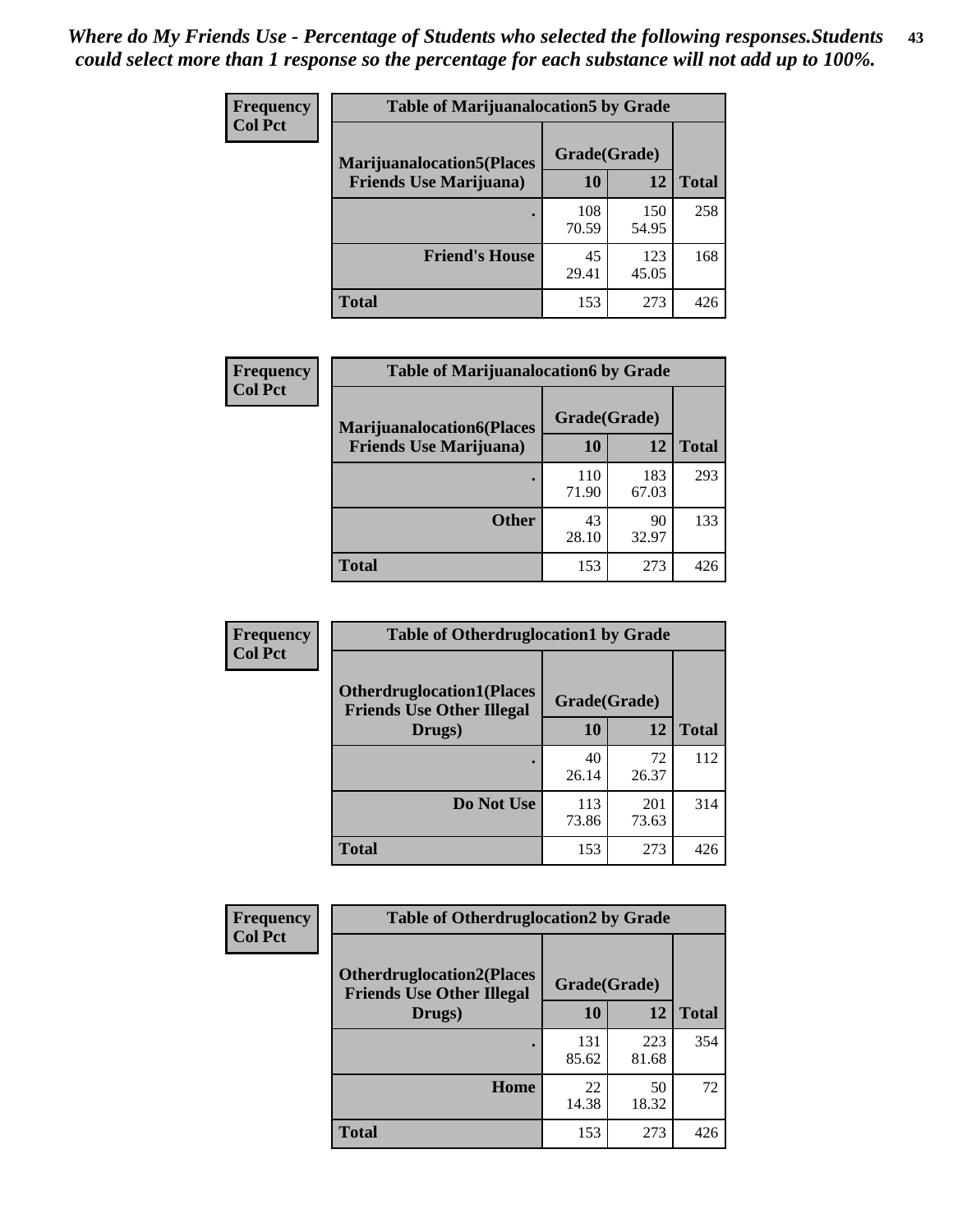| <b>Frequency</b> | <b>Table of Otherdruglocation 3 by Grade</b>                          |              |              |              |
|------------------|-----------------------------------------------------------------------|--------------|--------------|--------------|
| <b>Col Pct</b>   | <b>Otherdruglocation3(Places)</b><br><b>Friends Use Other Illegal</b> | Grade(Grade) |              |              |
|                  | Drugs)                                                                | 10           | 12           | <b>Total</b> |
|                  |                                                                       | 140<br>91.50 | 250<br>91.58 | 390          |
|                  | <b>School</b>                                                         | 13<br>8.50   | 23<br>8.42   | 36           |
|                  | <b>Total</b>                                                          | 153          | 273          | 426          |

| Frequency      | <b>Table of Otherdruglocation4 by Grade</b>                          |              |              |              |
|----------------|----------------------------------------------------------------------|--------------|--------------|--------------|
| <b>Col Pct</b> | <b>Otherdruglocation4(Places</b><br><b>Friends Use Other Illegal</b> | Grade(Grade) |              |              |
|                | Drugs)                                                               | 10           | 12           | <b>Total</b> |
|                |                                                                      | 136<br>88.89 | 229<br>83.88 | 365          |
|                | Car                                                                  | 17<br>11.11  | 44<br>16.12  | 61           |
|                | <b>Total</b>                                                         | 153          | 273          | 426          |

| <b>Frequency</b> | <b>Table of Otherdruglocation5 by Grade</b>                          |              |              |              |
|------------------|----------------------------------------------------------------------|--------------|--------------|--------------|
| <b>Col Pct</b>   | <b>Otherdruglocation5(Places</b><br><b>Friends Use Other Illegal</b> | Grade(Grade) |              |              |
|                  | Drugs)                                                               | <b>10</b>    | 12           | <b>Total</b> |
|                  |                                                                      | 125<br>81.70 | 216<br>79.12 | 341          |
|                  | <b>Friend's House</b>                                                | 28<br>18.30  | 57<br>20.88  | 85           |
|                  | <b>Total</b>                                                         | 153          | 273          | 426          |

| <b>Frequency</b> | <b>Table of Otherdruglocation6 by Grade</b>                          |              |              |              |
|------------------|----------------------------------------------------------------------|--------------|--------------|--------------|
| <b>Col Pct</b>   | <b>Otherdruglocation6(Places</b><br><b>Friends Use Other Illegal</b> | Grade(Grade) |              |              |
|                  | Drugs)                                                               | <b>10</b>    | 12           | <b>Total</b> |
|                  |                                                                      | 124<br>81.05 | 221<br>80.95 | 345          |
|                  | <b>Other</b>                                                         | 29<br>18.95  | 52<br>19.05  | 81           |
|                  | <b>Total</b>                                                         | 153          | 273          | 426          |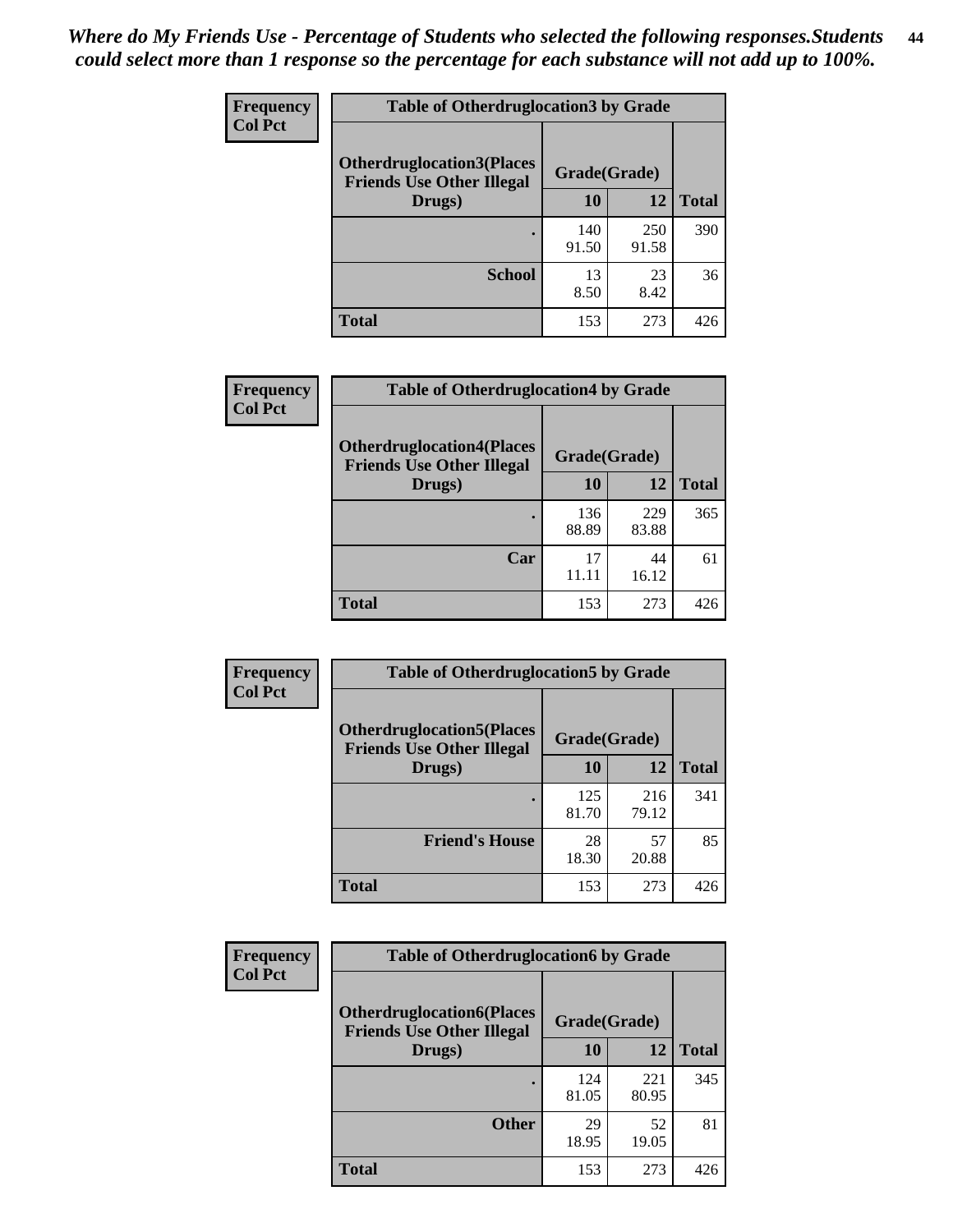| Frequency      | <b>Table of Alcoholtime1 by Grade</b>                           |             |              |              |
|----------------|-----------------------------------------------------------------|-------------|--------------|--------------|
| <b>Col Pct</b> | <b>Alcoholtime1(Times</b><br>Grade(Grade)<br><b>Friends Use</b> |             |              |              |
|                | Alcohol)                                                        | <b>10</b>   | 12           | <b>Total</b> |
|                |                                                                 | 65<br>42.48 | 181<br>66.30 | 246          |
|                | Do Not Use                                                      | 88<br>57.52 | 92<br>33.70  | 180          |
|                | <b>Total</b>                                                    | 153         | 273          | 426          |

| Frequency      | <b>Table of Alcoholtime2 by Grade</b>           |              |              |              |
|----------------|-------------------------------------------------|--------------|--------------|--------------|
| <b>Col Pct</b> | <b>Alcoholtime2(Times</b><br><b>Friends Use</b> | Grade(Grade) |              |              |
|                | Alcohol)                                        | 10           | 12           | <b>Total</b> |
|                |                                                 | 149<br>97.39 | 255<br>93.41 | 404          |
|                | <b>On Way to School</b>                         | 4<br>2.61    | 18<br>6.59   | 22           |
|                | <b>Total</b>                                    | 153          | 273          | 426          |

| Frequency<br><b>Col Pct</b> | <b>Table of Alcoholtime3 by Grade</b>                           |              |              |              |
|-----------------------------|-----------------------------------------------------------------|--------------|--------------|--------------|
|                             | <b>Alcoholtime3(Times</b><br>Grade(Grade)<br><b>Friends Use</b> |              |              |              |
|                             | Alcohol)                                                        | 10           | 12           | <b>Total</b> |
|                             |                                                                 | 150<br>98.04 | 262<br>95.97 | 412          |
|                             | <b>During School</b>                                            | 3<br>1.96    | 11<br>4.03   | 14           |
|                             | Total                                                           | 153          | 273          | 426          |

| <b>Frequency</b> | <b>Table of Alcoholtime4 by Grade</b> |              |              |              |
|------------------|---------------------------------------|--------------|--------------|--------------|
| <b>Col Pct</b>   | <b>Alcoholtime4(Times</b>             | Grade(Grade) |              |              |
|                  | <b>Friends Use Alcohol)</b>           | 10           | 12           | <b>Total</b> |
|                  |                                       | 141<br>92.16 | 254<br>93.04 | 395          |
|                  | <b>On Way Home From School</b>        | 12<br>7.84   | 19<br>6.96   | 31           |
|                  | <b>Total</b>                          | 153          | 273          | 426          |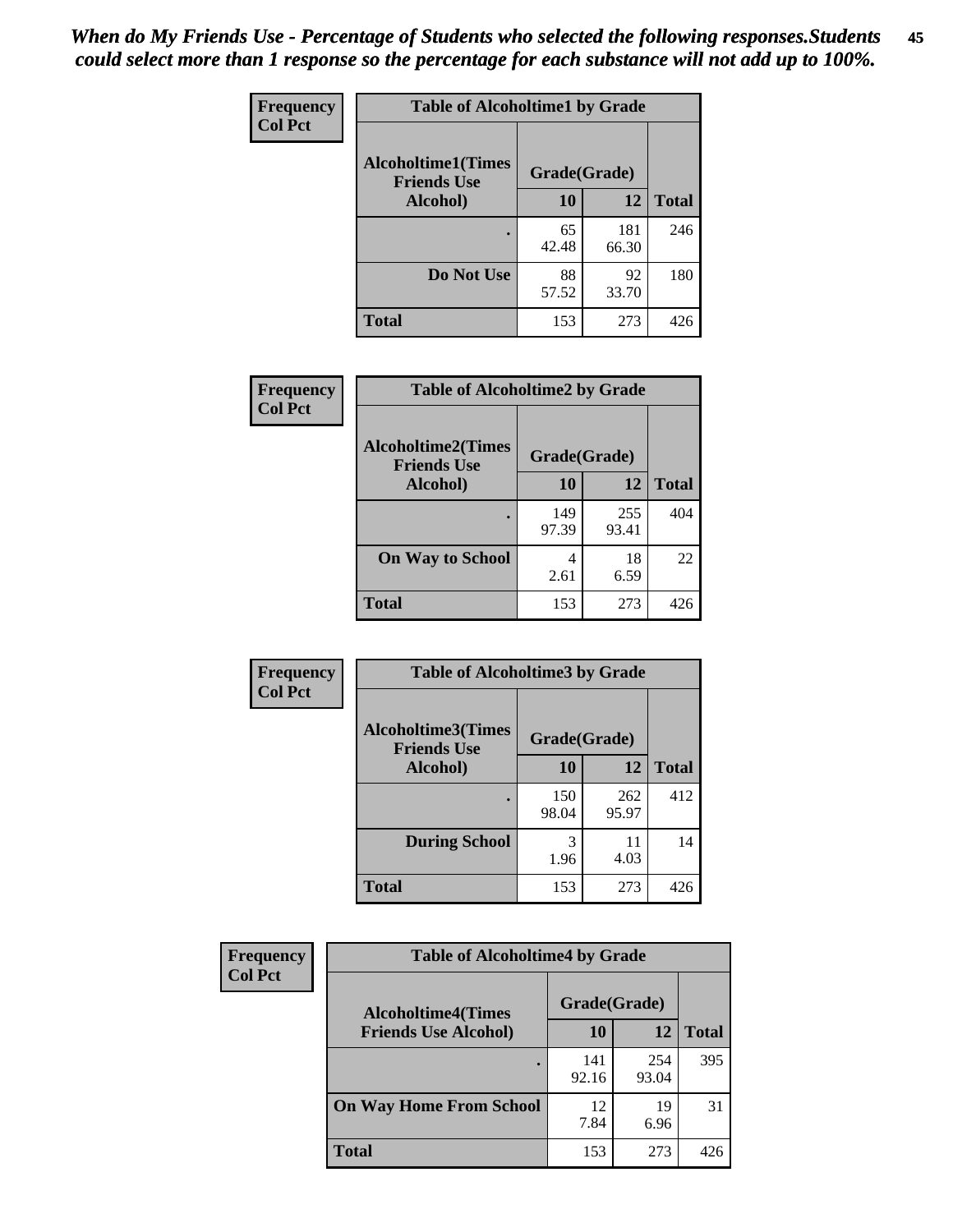*When do My Friends Use - Percentage of Students who selected the following responses.Students could select more than 1 response so the percentage for each substance will not add up to 100%.* **46**

| Frequency      | <b>Table of Alcoholtime5 by Grade</b>            |              |              |              |
|----------------|--------------------------------------------------|--------------|--------------|--------------|
| <b>Col Pct</b> | <b>Alcoholtime5</b> (Times<br><b>Friends Use</b> | Grade(Grade) |              |              |
|                | Alcohol)                                         | 10           | 12           | <b>Total</b> |
|                |                                                  | 128<br>83.66 | 210<br>76.92 | 338          |
|                | Weeknights                                       | 25<br>16.34  | 63<br>23.08  | 88           |
|                | <b>Total</b>                                     | 153          | 273          | 426          |

| <b>Frequency</b> |                                                 | <b>Table of Alcoholtime6 by Grade</b> |              |              |  |  |
|------------------|-------------------------------------------------|---------------------------------------|--------------|--------------|--|--|
| <b>Col Pct</b>   | <b>Alcoholtime6(Times</b><br><b>Friends Use</b> | Grade(Grade)                          |              |              |  |  |
|                  | Alcohol)                                        | 10                                    | 12           | <b>Total</b> |  |  |
|                  |                                                 | 88<br>57.52                           | 89<br>32.60  | 177          |  |  |
|                  | Weekends                                        | 65<br>42.48                           | 184<br>67.40 | 249          |  |  |
|                  | <b>Total</b>                                    | 153                                   | 273          | 426          |  |  |

| <b>Frequency</b> | <b>Table of Tobaccotime1 by Grade</b>           |              |              |              |
|------------------|-------------------------------------------------|--------------|--------------|--------------|
| <b>Col Pct</b>   | <b>Tobaccotime1(Times</b><br><b>Friends Use</b> | Grade(Grade) |              |              |
|                  | <b>Tobacco</b> )                                | 10           | 12           | <b>Total</b> |
|                  |                                                 | 51<br>33.33  | 140<br>51.28 | 191          |
|                  | Do Not Use                                      | 102<br>66.67 | 133<br>48.72 | 235          |
|                  | <b>Total</b>                                    | 153          | 273          | 426          |

| <b>Frequency</b> | <b>Table of Tobaccotime2 by Grade</b>           |              |              |              |
|------------------|-------------------------------------------------|--------------|--------------|--------------|
| <b>Col Pct</b>   | <b>Tobaccotime2(Times</b><br><b>Friends Use</b> | Grade(Grade) |              |              |
|                  | <b>Tobacco</b> )                                | 10           | 12           | <b>Total</b> |
|                  |                                                 | 135<br>88.24 | 176<br>64.47 | 311          |
|                  | <b>On Way to School</b>                         | 18<br>11.76  | 97<br>35.53  | 115          |
|                  | <b>Total</b>                                    | 153          | 273          | 426          |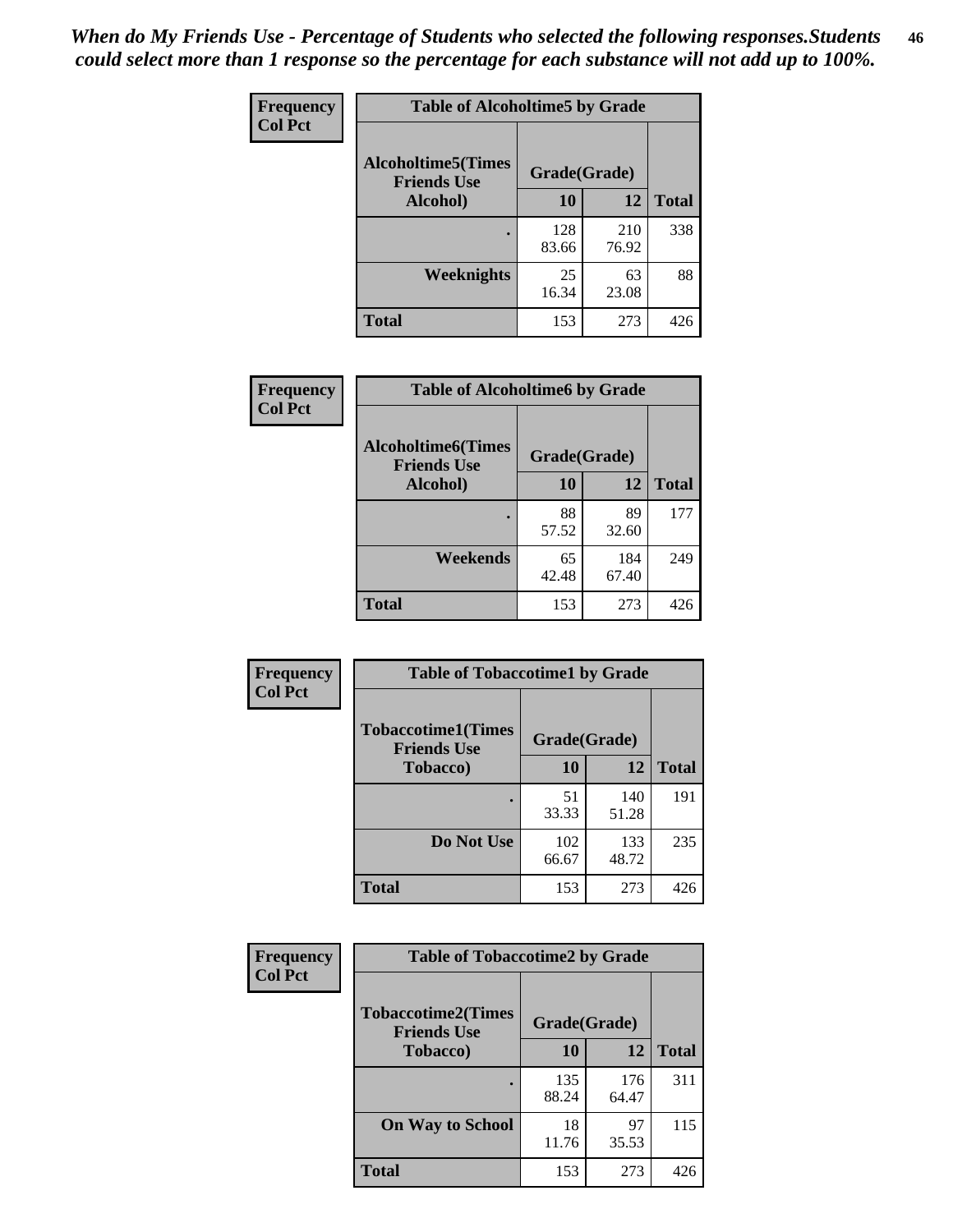*When do My Friends Use - Percentage of Students who selected the following responses.Students could select more than 1 response so the percentage for each substance will not add up to 100%.* **47**

| <b>Frequency</b> | <b>Table of Tobaccotime3 by Grade</b>           |              |              |              |  |
|------------------|-------------------------------------------------|--------------|--------------|--------------|--|
| <b>Col Pct</b>   | <b>Tobaccotime3(Times</b><br><b>Friends Use</b> | Grade(Grade) |              |              |  |
|                  | <b>Tobacco</b> )                                | 10           | 12           | <b>Total</b> |  |
|                  |                                                 | 144<br>94.12 | 235<br>86.08 | 379          |  |
|                  | <b>During School</b>                            | Q<br>5.88    | 38<br>13.92  | 47           |  |
|                  | <b>Total</b>                                    | 153          | 273          | 426          |  |

| Frequency<br><b>Col Pct</b> | <b>Table of Tobaccotime4 by Grade</b> |              |              |              |
|-----------------------------|---------------------------------------|--------------|--------------|--------------|
|                             | <b>Tobaccotime4(Times</b>             | Grade(Grade) |              |              |
|                             | <b>Friends Use Tobacco)</b>           | 10           | 12           | <b>Total</b> |
|                             |                                       | 141<br>92.16 | 254<br>93.04 | 395          |
|                             | <b>On Way Home From School</b>        | 12<br>7.84   | 19<br>6.96   | 31           |
|                             | Total                                 | 153          | 273          | 426          |

| <b>Frequency</b> | <b>Table of Tobaccotime5 by Grade</b>            |              |              |              |  |
|------------------|--------------------------------------------------|--------------|--------------|--------------|--|
| <b>Col Pct</b>   | <b>Tobaccotime5</b> (Times<br><b>Friends Use</b> | Grade(Grade) |              |              |  |
|                  | <b>Tobacco</b> )                                 | 10           | 12           | <b>Total</b> |  |
|                  |                                                  | 122<br>79.74 | 155<br>56.78 | 277          |  |
|                  | Weeknights                                       | 31<br>20.26  | 118<br>43.22 | 149          |  |
|                  | <b>Total</b>                                     | 153          | 273          | 426          |  |

| Frequency<br><b>Col Pct</b> | <b>Table of Tobaccotime6 by Grade</b>           |              |              |              |
|-----------------------------|-------------------------------------------------|--------------|--------------|--------------|
|                             | <b>Tobaccotime6(Times</b><br><b>Friends Use</b> | Grade(Grade) |              |              |
|                             | <b>Tobacco</b> )                                | 10           | 12           | <b>Total</b> |
|                             |                                                 | 110<br>71.90 | 143<br>52.38 | 253          |
|                             | Weekends                                        | 43<br>28.10  | 130<br>47.62 | 173          |
|                             | <b>Total</b>                                    | 153          | 273          | 426          |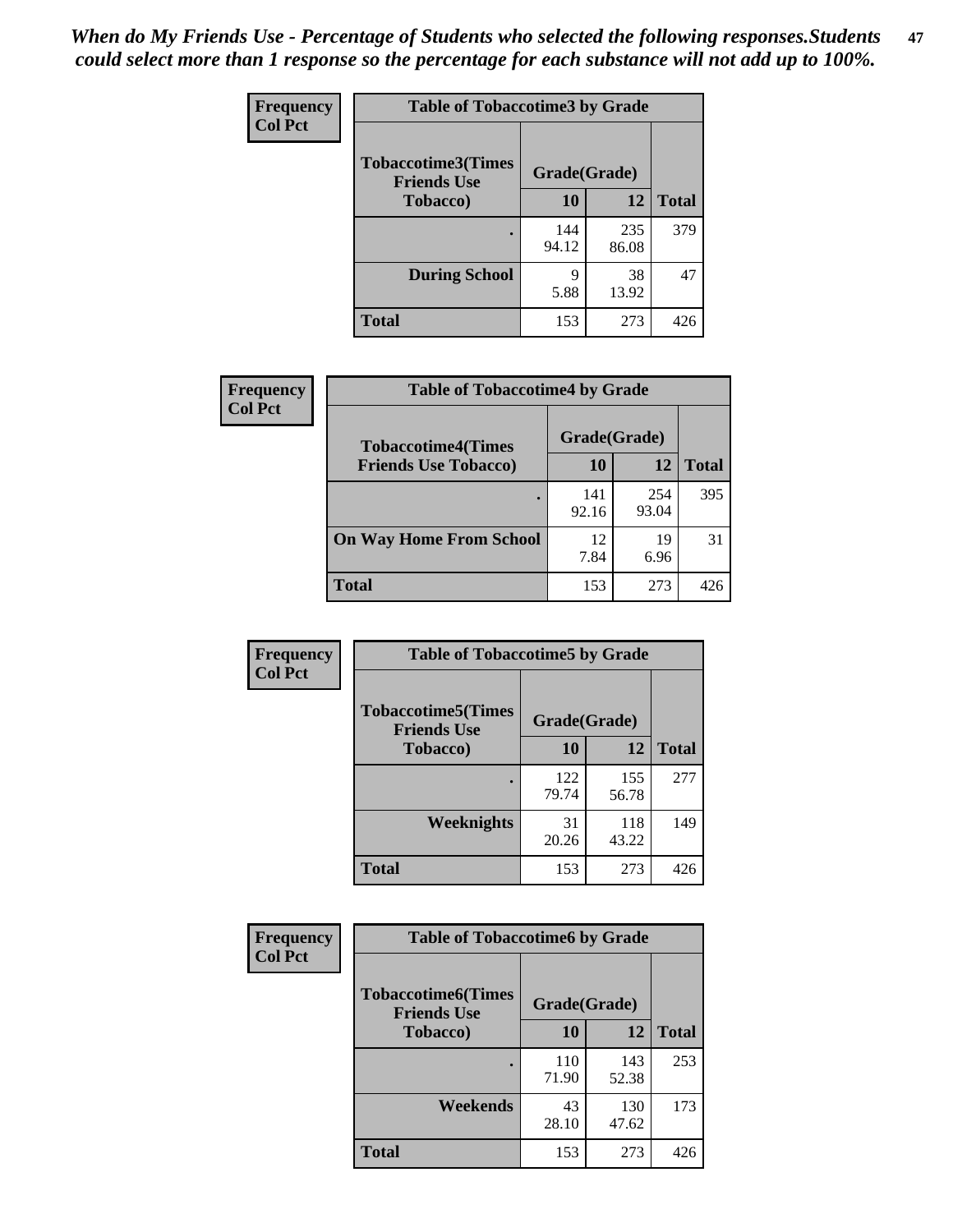| Frequency      | <b>Table of Marijuanatime1 by Grade</b>           |              |              |              |  |
|----------------|---------------------------------------------------|--------------|--------------|--------------|--|
| <b>Col Pct</b> | <b>Marijuanatime1(Times</b><br><b>Friends Use</b> | Grade(Grade) |              |              |  |
|                | Marijuana)                                        | 10           | 12           | <b>Total</b> |  |
|                |                                                   | 57<br>37.25  | 137<br>50.18 | 194          |  |
|                | Do Not Use                                        | 96<br>62.75  | 136<br>49.82 | 232          |  |
|                | <b>Total</b>                                      | 153          | 273          | 426          |  |

| Frequency      |                                            | <b>Table of Marijuanatime2 by Grade</b> |              |              |  |
|----------------|--------------------------------------------|-----------------------------------------|--------------|--------------|--|
| <b>Col Pct</b> | Marijuanatime2(Times<br><b>Friends Use</b> | Grade(Grade)                            |              |              |  |
|                | Marijuana)                                 | 10                                      | 12           | <b>Total</b> |  |
|                |                                            | 134<br>87.58                            | 216<br>79.12 | 350          |  |
|                | <b>On Way to School</b>                    | 19<br>12.42                             | 57<br>20.88  | 76           |  |
|                | <b>Total</b>                               | 153                                     | 273          | 426          |  |

| <b>Frequency</b> | <b>Table of Marijuanatime3 by Grade</b>    |              |              |              |  |
|------------------|--------------------------------------------|--------------|--------------|--------------|--|
| <b>Col Pct</b>   | Marijuanatime3(Times<br><b>Friends Use</b> | Grade(Grade) |              |              |  |
|                  | Marijuana)                                 | 10           | 12           | <b>Total</b> |  |
|                  |                                            | 141<br>92.16 | 241<br>88.28 | 382          |  |
|                  | <b>During School</b>                       | 12<br>7.84   | 32<br>11.72  | 44           |  |
|                  | <b>Total</b>                               | 153          | 273          | 426          |  |

| <b>Frequency</b> | <b>Table of Marijuanatime4 by Grade</b> |              |              |              |
|------------------|-----------------------------------------|--------------|--------------|--------------|
| <b>Col Pct</b>   | <b>Marijuanatime4</b> (Times            | Grade(Grade) |              |              |
|                  | <b>Friends Use Marijuana</b> )          | 10           | 12           | <b>Total</b> |
|                  |                                         | 131<br>85.62 | 212<br>77.66 | 343          |
|                  | <b>On Way Home From School</b>          | 22<br>14.38  | 61<br>22.34  | 83           |
|                  | <b>Total</b>                            | 153          | 273          | 426          |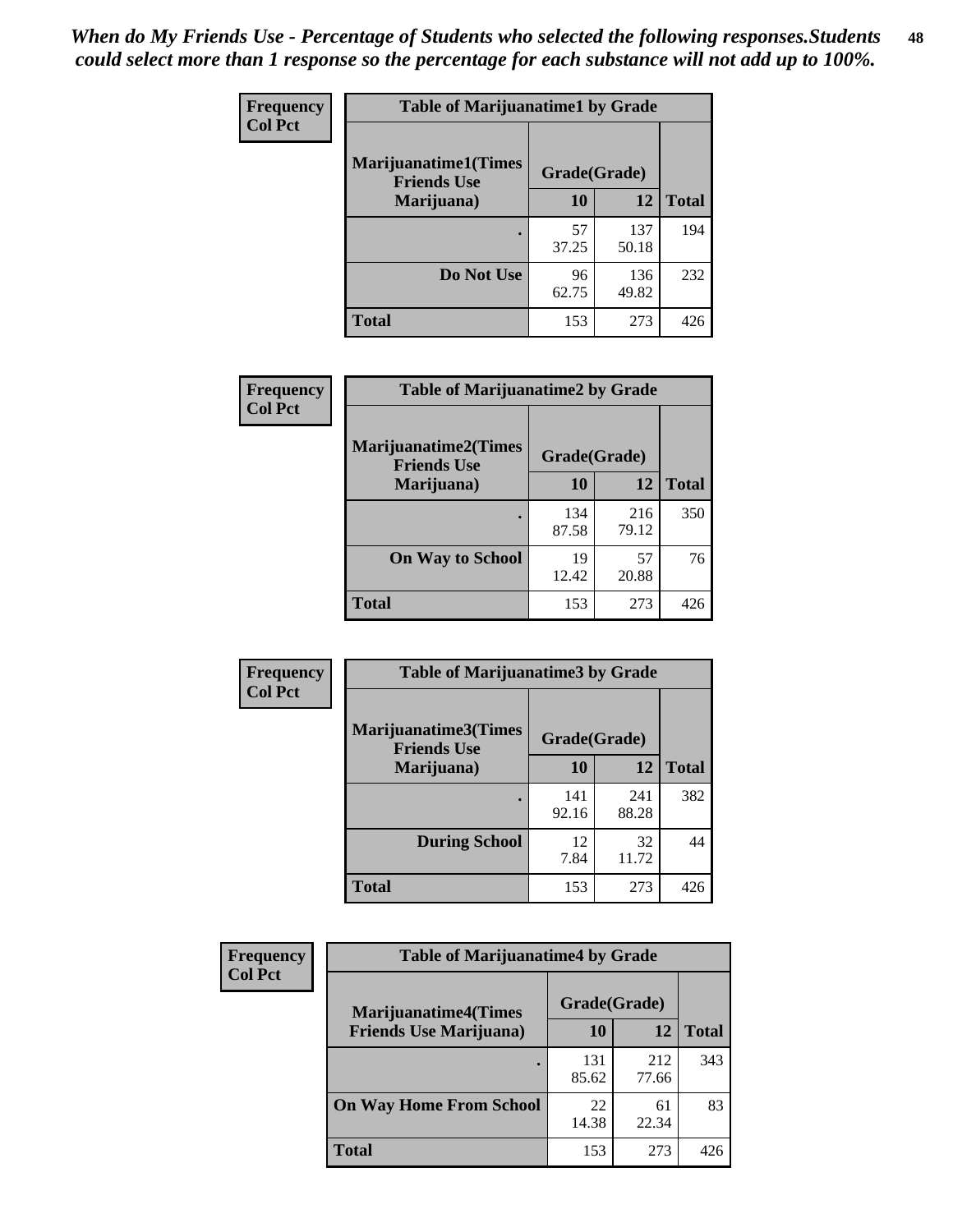| Frequency      | <b>Table of Marijuanatime5 by Grade</b>            |              |              |              |
|----------------|----------------------------------------------------|--------------|--------------|--------------|
| <b>Col Pct</b> | <b>Marijuanatime5</b> (Times<br><b>Friends Use</b> | Grade(Grade) |              |              |
|                | Marijuana)                                         | 10           | 12           | <b>Total</b> |
|                |                                                    | 119<br>77.78 | 171<br>62.64 | 290          |
|                | Weeknights                                         | 34<br>22.22  | 102<br>37.36 | 136          |
|                | <b>Total</b>                                       | 153          | 273          | 426          |

| Frequency      | <b>Table of Marijuanatime6 by Grade</b>            |              |              |              |
|----------------|----------------------------------------------------|--------------|--------------|--------------|
| <b>Col Pct</b> | <b>Marijuanatime6</b> (Times<br><b>Friends Use</b> | Grade(Grade) |              |              |
|                | Marijuana)                                         | 10           | 12           | <b>Total</b> |
|                |                                                    | 98<br>64.05  | 139<br>50.92 | 237          |
|                | Weekends                                           | 55<br>35.95  | 134<br>49.08 | 189          |
|                | <b>Total</b>                                       | 153          | 273          | 426          |

| <b>Frequency</b> | <b>Table of Otherdrugtime1 by Grade</b>                  |              |              |              |
|------------------|----------------------------------------------------------|--------------|--------------|--------------|
| <b>Col Pct</b>   | <b>Otherdrugtime1</b> (Times<br><b>Friends Use Other</b> | Grade(Grade) |              |              |
|                  | <b>Illegal Drugs</b> )                                   | 10           | 12           | <b>Total</b> |
|                  |                                                          | 33<br>21.57  | 69<br>25.27  | 102          |
|                  | Do Not Use                                               | 120<br>78.43 | 204<br>74.73 | 324          |
|                  | <b>Total</b>                                             | 153          | 273          | 426          |

| <b>Frequency</b> | <b>Table of Otherdrugtime2 by Grade</b>                 |              |              |              |  |  |  |
|------------------|---------------------------------------------------------|--------------|--------------|--------------|--|--|--|
| <b>Col Pct</b>   | <b>Otherdrugtime2(Times</b><br><b>Friends Use Other</b> | Grade(Grade) |              |              |  |  |  |
|                  | <b>Illegal Drugs</b> )                                  | 10           | 12           | <b>Total</b> |  |  |  |
|                  |                                                         | 145<br>94.77 | 245<br>89.74 | 390          |  |  |  |
|                  | <b>On Way to School</b>                                 | 8<br>5.23    | 28<br>10.26  | 36           |  |  |  |
|                  | <b>Total</b>                                            | 153          | 273          | 426          |  |  |  |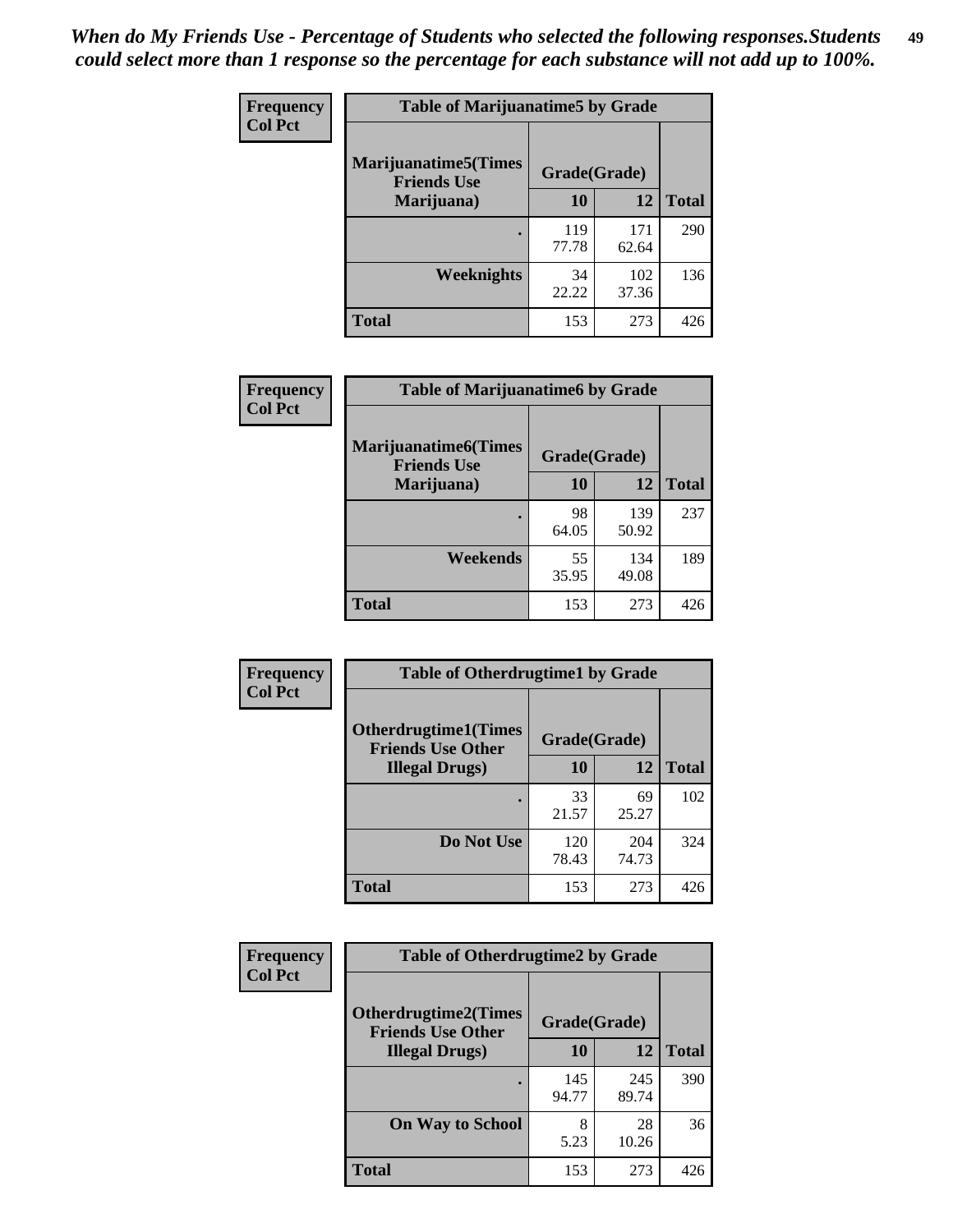| <b>Frequency</b> | <b>Table of Otherdrugtime3 by Grade</b>                 |              |              |              |  |  |  |
|------------------|---------------------------------------------------------|--------------|--------------|--------------|--|--|--|
| <b>Col Pct</b>   | <b>Otherdrugtime3(Times</b><br><b>Friends Use Other</b> | Grade(Grade) |              |              |  |  |  |
|                  | <b>Illegal Drugs</b> )                                  | 10           | 12           | <b>Total</b> |  |  |  |
|                  |                                                         | 147<br>96.08 | 256<br>93.77 | 403          |  |  |  |
|                  | <b>During School</b>                                    | 6<br>3.92    | 17<br>6.23   | 23           |  |  |  |
|                  | Total                                                   | 153          | 273          | 426          |  |  |  |

| Frequency      | <b>Table of Otherdrugtime4 by Grade</b>                         |              |              |              |  |  |  |
|----------------|-----------------------------------------------------------------|--------------|--------------|--------------|--|--|--|
| <b>Col Pct</b> | <b>Otherdrugtime4(Times</b><br><b>Friends Use Other Illegal</b> | Grade(Grade) |              |              |  |  |  |
|                | Drugs)                                                          | 10           | 12           | <b>Total</b> |  |  |  |
|                | ٠                                                               | 144<br>94.12 | 244<br>89.38 | 388          |  |  |  |
|                | <b>On Way Home From School</b>                                  | 9<br>5.88    | 29<br>10.62  | 38           |  |  |  |
|                | <b>Total</b>                                                    | 153          | 273          | 426          |  |  |  |

| <b>Frequency</b> | <b>Table of Otherdrugtime5 by Grade</b>                  |              |              |              |  |  |  |
|------------------|----------------------------------------------------------|--------------|--------------|--------------|--|--|--|
| <b>Col Pct</b>   | <b>Otherdrugtime5</b> (Times<br><b>Friends Use Other</b> | Grade(Grade) |              |              |  |  |  |
|                  | <b>Illegal Drugs</b> )                                   | 10           | 12           | <b>Total</b> |  |  |  |
|                  |                                                          | 137<br>89.54 | 228<br>83.52 | 365          |  |  |  |
|                  | <b>Weeknights</b>                                        | 16<br>10.46  | 45<br>16.48  | 61           |  |  |  |
|                  | Total                                                    | 153          | 273          | 426          |  |  |  |

| <b>Frequency</b> | <b>Table of Otherdrugtime6 by Grade</b>                 |              |              |              |  |  |  |
|------------------|---------------------------------------------------------|--------------|--------------|--------------|--|--|--|
| <b>Col Pct</b>   | <b>Otherdrugtime6(Times</b><br><b>Friends Use Other</b> | Grade(Grade) |              |              |  |  |  |
|                  | <b>Illegal Drugs</b> )                                  | 10           | 12           | <b>Total</b> |  |  |  |
|                  |                                                         | 122<br>79.74 | 206<br>75.46 | 328          |  |  |  |
|                  | Weekends                                                | 31<br>20.26  | 67<br>24.54  | 98           |  |  |  |
|                  | Total                                                   | 153          | 273          | 426          |  |  |  |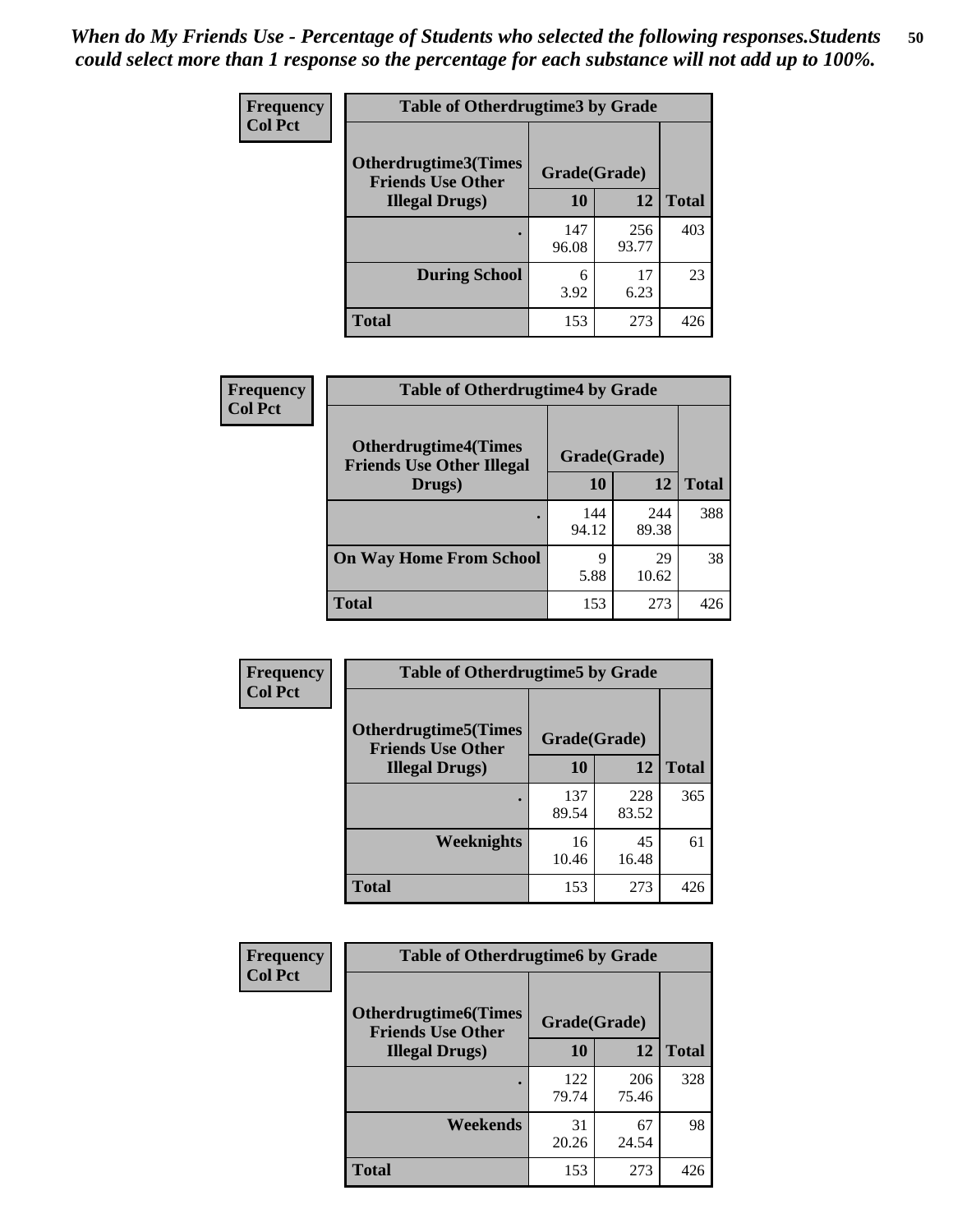| Frequency      | <b>Table of Educationalcohol by Grade</b>                                                                  |              |              |              |  |  |
|----------------|------------------------------------------------------------------------------------------------------------|--------------|--------------|--------------|--|--|
| <b>Col Pct</b> | Educationalcohol(I<br>have been taught<br>about alcohol,<br>tobacco,<br>and other drugs<br>within the last | Grade(Grade) |              |              |  |  |
|                | year at school)                                                                                            | 10           | 12           | <b>Total</b> |  |  |
|                | <b>Yes</b>                                                                                                 | 138<br>90.20 | 122<br>44.69 | 260          |  |  |
|                | N <sub>0</sub>                                                                                             | 15<br>9.80   | 151<br>55.31 | 166          |  |  |
|                | <b>Total</b>                                                                                               | 153          | 273          | 426          |  |  |

| Frequency      | <b>Table of Eversmoked by Grade</b> |              |              |              |  |  |  |
|----------------|-------------------------------------|--------------|--------------|--------------|--|--|--|
| <b>Col Pct</b> | Eversmoked(I<br>have smoked         | Grade(Grade) |              |              |  |  |  |
|                | a cigarette)                        | 10           | 12           | <b>Total</b> |  |  |  |
|                | Yes                                 | 47<br>30.72  | 86<br>31.50  | 133          |  |  |  |
|                | N <sub>0</sub>                      | 106<br>69.28 | 187<br>68.50 | 293          |  |  |  |
|                | <b>Total</b>                        | 153          | 273          | 426          |  |  |  |

| Frequency      | <b>Table of Drovedrinking by Grade</b>                                                                              |                    |              |              |  |  |  |
|----------------|---------------------------------------------------------------------------------------------------------------------|--------------------|--------------|--------------|--|--|--|
| <b>Col Pct</b> | Drovedrinking(In<br>the past 30 days I<br>have driven a car<br>or other vehicle<br>while I was<br>drinking alcohol) | Grade(Grade)<br>10 | 12           | <b>Total</b> |  |  |  |
|                | <b>Yes</b>                                                                                                          | 8<br>5.23          | 22<br>8.06   | 30           |  |  |  |
|                | N <sub>0</sub>                                                                                                      | 145<br>94.77       | 251<br>91.94 | 396          |  |  |  |
|                | <b>Total</b>                                                                                                        | 153                | 273          | 426          |  |  |  |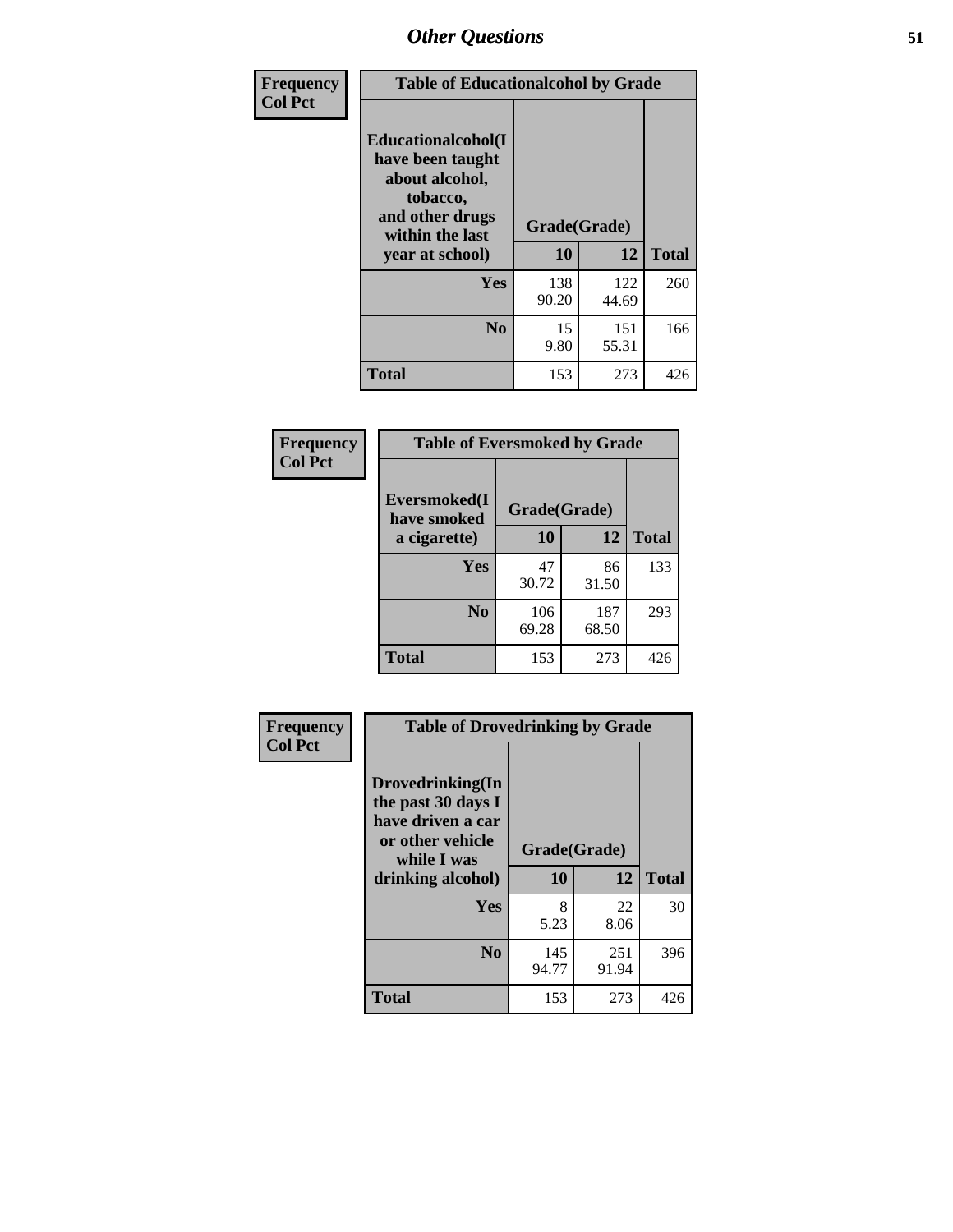| Frequency<br><b>Col Pct</b> | <b>Table of Rodedrinking by Grade</b>                                                                      |              |              |              |  |  |  |
|-----------------------------|------------------------------------------------------------------------------------------------------------|--------------|--------------|--------------|--|--|--|
|                             | Rodedrinking(In<br>the past 30 days<br>I have ridden in<br>a car with a<br>driver who had<br>been drinking | Grade(Grade) |              |              |  |  |  |
|                             | alcohol)                                                                                                   | 10           | 12           | <b>Total</b> |  |  |  |
|                             | <b>Yes</b>                                                                                                 | 16<br>10.46  | 38<br>13.92  | 54           |  |  |  |
|                             | N <sub>0</sub>                                                                                             | 137<br>89.54 | 235<br>86.08 | 372          |  |  |  |
|                             | <b>Total</b>                                                                                               | 153          | 273          | 426          |  |  |  |

#### **Frequency Col Pct**

| <b>Table of Drugsschool by Grade</b>                                                                                      |              |              |              |  |  |  |
|---------------------------------------------------------------------------------------------------------------------------|--------------|--------------|--------------|--|--|--|
| <b>Drugsschool</b> (During<br>the past 12 months,<br>I have been offered,<br>sold,<br>or given illegal<br>drugs on school | Grade(Grade) |              |              |  |  |  |
| property)                                                                                                                 | 10           | 12           | <b>Total</b> |  |  |  |
| Yes                                                                                                                       | 31<br>20.26  | 50<br>18.32  | 81           |  |  |  |
| N <sub>0</sub>                                                                                                            | 122<br>79.74 | 223<br>81.68 | 345          |  |  |  |
| <b>Total</b>                                                                                                              | 153          | 273          | 426          |  |  |  |

| Frequency      | <b>Table of Helpbullied by Grade</b>           |              |              |              |  |  |  |
|----------------|------------------------------------------------|--------------|--------------|--------------|--|--|--|
| <b>Col Pct</b> | Helpbullied(I<br>would help<br>someone who was | Grade(Grade) |              |              |  |  |  |
|                | being bullied)                                 | 10           | 12           | <b>Total</b> |  |  |  |
|                | <b>Strongly Agree</b>                          | 66<br>43.14  | 127<br>46.52 | 193          |  |  |  |
|                | <b>Somewhat Agree</b>                          | 68<br>44.44  | 124<br>45.42 | 192          |  |  |  |
|                | <b>Somewhat Disagree</b>                       | 13<br>8.50   | 17<br>6.23   | 30           |  |  |  |
|                | <b>Strongly Disagree</b>                       | 6<br>3.92    | 5<br>1.83    | 11           |  |  |  |
|                | <b>Total</b>                                   | 153          | 273          | 426          |  |  |  |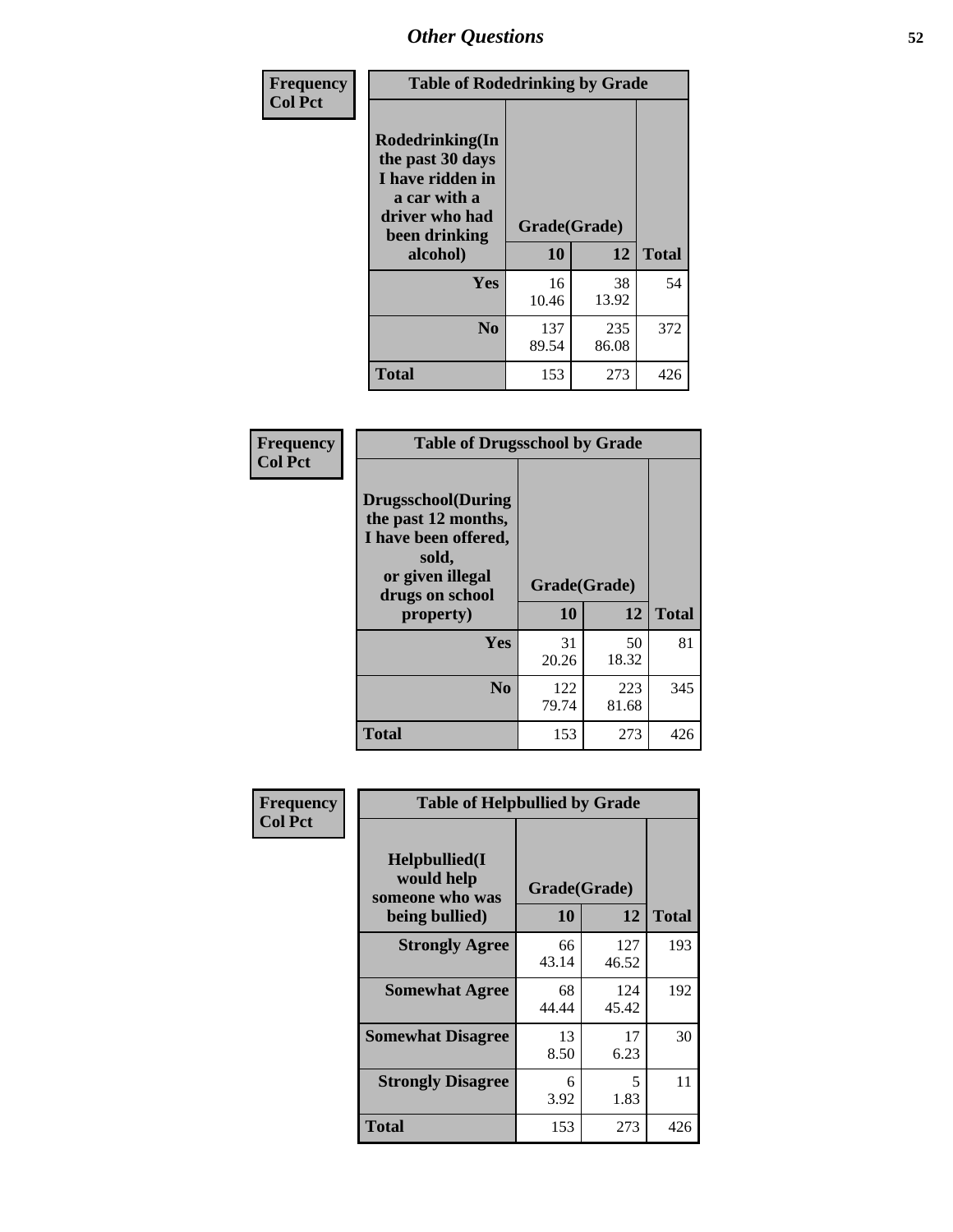| <b>Frequency</b> |              | <b>Table of Grade by Bingedrinking</b>                                                                  |                        |                     |                          |                               |                        |                          |              |
|------------------|--------------|---------------------------------------------------------------------------------------------------------|------------------------|---------------------|--------------------------|-------------------------------|------------------------|--------------------------|--------------|
| <b>Row Pct</b>   |              | Bingedrinking(I have drunk five or more<br>drinks of alcohol at one sitting during the<br>last 30 days) |                        |                     |                          |                               |                        |                          |              |
|                  | Grade(Grade) | $\mathbf{0}$<br><b>Days</b>                                                                             | 1 or<br>2<br>days      | $3$ to<br>5<br>days | <b>6 to</b><br>9<br>days | <b>10</b><br>to<br>19<br>days | 20<br>to<br>29<br>days | All<br><b>30</b><br>days | <b>Total</b> |
|                  | 10           | 140<br>91.50                                                                                            | $\overline{2}$<br>1.31 | 5<br>3.27           | 0.65                     | $\mathfrak{D}$<br>1.31        | 3<br>1.96              | $\Omega$<br>0.00         | 153          |
|                  | 12           | 224<br>82.05                                                                                            | 18<br>6.59             | 10<br>3.66          | 9<br>3.30                | 1.10                          | 1.83                   | 4<br>1.47                | 273          |
|                  | <b>Total</b> | 364                                                                                                     | 20                     | 15                  | 10                       | 5                             | 8                      | 4                        | 426          |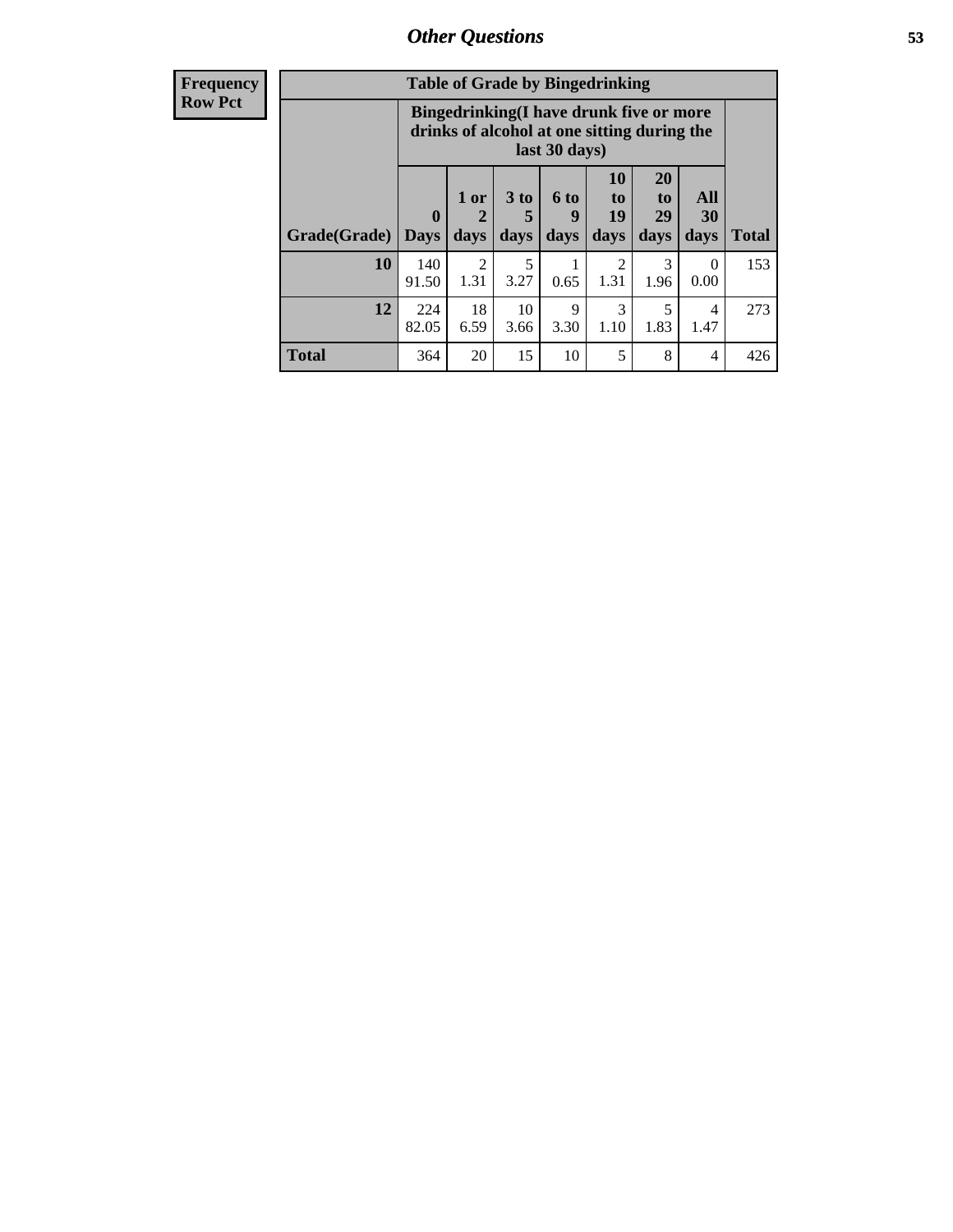### *Nutrition* **54**

| <b>Frequency</b><br>Row Pct |
|-----------------------------|
|                             |

| <b>Table of Grade by Dairy</b> |                          |                                                                 |                             |                                    |              |  |
|--------------------------------|--------------------------|-----------------------------------------------------------------|-----------------------------|------------------------------------|--------------|--|
|                                |                          | Dairy (I eat at least 3 servings of dairy<br>products each day) |                             |                                    |              |  |
| Grade(Grade)                   | <b>Strongly</b><br>Agree | <b>Somewhat</b><br>Agree                                        | <b>Somewhat</b><br>Disagree | <b>Strongly</b><br><b>Disagree</b> | <b>Total</b> |  |
| 10                             | 51<br>33.33              | 70<br>45.75                                                     | 25<br>16.34                 | 4.58                               | 153          |  |
| 12                             | 102<br>37.36             | 102<br>37.36                                                    | 47<br>17.22                 | 22<br>8.06                         | 273          |  |
| <b>Total</b>                   | 153                      | 172                                                             | 72                          | 29                                 | 426          |  |

| <b>Frequency</b> |  |
|------------------|--|
| <b>Row Pct</b>   |  |

| <b>Table of Grade by Fruitveg</b>                                        |                          |                   |                                    |                                    |              |
|--------------------------------------------------------------------------|--------------------------|-------------------|------------------------------------|------------------------------------|--------------|
| Fruitveg(I eat at least 5 servings of fruits<br>and vegetables each day) |                          |                   |                                    |                                    |              |
| Grade(Grade)                                                             | <b>Strongly</b><br>Agree | Somewhat<br>Agree | <b>Somewhat</b><br><b>Disagree</b> | <b>Strongly</b><br><b>Disagree</b> | <b>Total</b> |
| 10                                                                       | 27<br>17.65              | 68<br>44.44       | 42<br>27.45                        | 16<br>10.46                        | 153          |
| 12                                                                       | 57<br>20.88              | 104<br>38.10      | 77<br>28.21                        | 35<br>12.82                        | 273          |
| <b>Total</b>                                                             | 84                       | 172               | 119                                | 51                                 | 426          |

| <b>Frequency</b> |
|------------------|
| <b>Row Pct</b>   |

| <b>Table of Grade by Cafeteriahealthy</b> |                                                                       |              |                                 |                                    |              |  |
|-------------------------------------------|-----------------------------------------------------------------------|--------------|---------------------------------|------------------------------------|--------------|--|
|                                           | Cafeteriahealthy (School meals in my<br>school cafeteria are healthy) |              |                                 |                                    |              |  |
| Grade(Grade)                              | <b>Strongly</b><br>Agree                                              | Agree        | Somewhat   Somewhat<br>Disagree | <b>Strongly</b><br><b>Disagree</b> | <b>Total</b> |  |
| 10                                        | 20<br>13.07                                                           | 70<br>45.75  | 37<br>24.18                     | 26<br>16.99                        | 153          |  |
| 12                                        | 40<br>14.65                                                           | 145<br>53.11 | 60<br>21.98                     | 28<br>10.26                        | 273          |  |
| <b>Total</b>                              | 60                                                                    | 215          | 97                              | 54                                 | 426          |  |

| <b>Frequency</b> |
|------------------|
| <b>Row Pct</b>   |

| <b>Table of Grade by Cafeterianutrition</b>                                               |                          |                     |                      |                                    |              |
|-------------------------------------------------------------------------------------------|--------------------------|---------------------|----------------------|------------------------------------|--------------|
| <b>Cafeterianutrition</b> (Facts about nutrition<br>are available in my school cafeteria) |                          |                     |                      |                                    |              |
| Grade(Grade)                                                                              | <b>Strongly</b><br>Agree | Somewhat  <br>Agree | Somewhat<br>Disagree | <b>Strongly</b><br><b>Disagree</b> | <b>Total</b> |
| 10                                                                                        | 35<br>22.88              | 61<br>39.87         | 43<br>28.10          | 14<br>9.15                         | 153          |
| 12                                                                                        | 73<br>26.74              | 121<br>44.32        | 49<br>17.95          | 30<br>10.99                        | 273          |
| <b>Total</b>                                                                              | 108                      | 182                 | 92                   | 44                                 | 426          |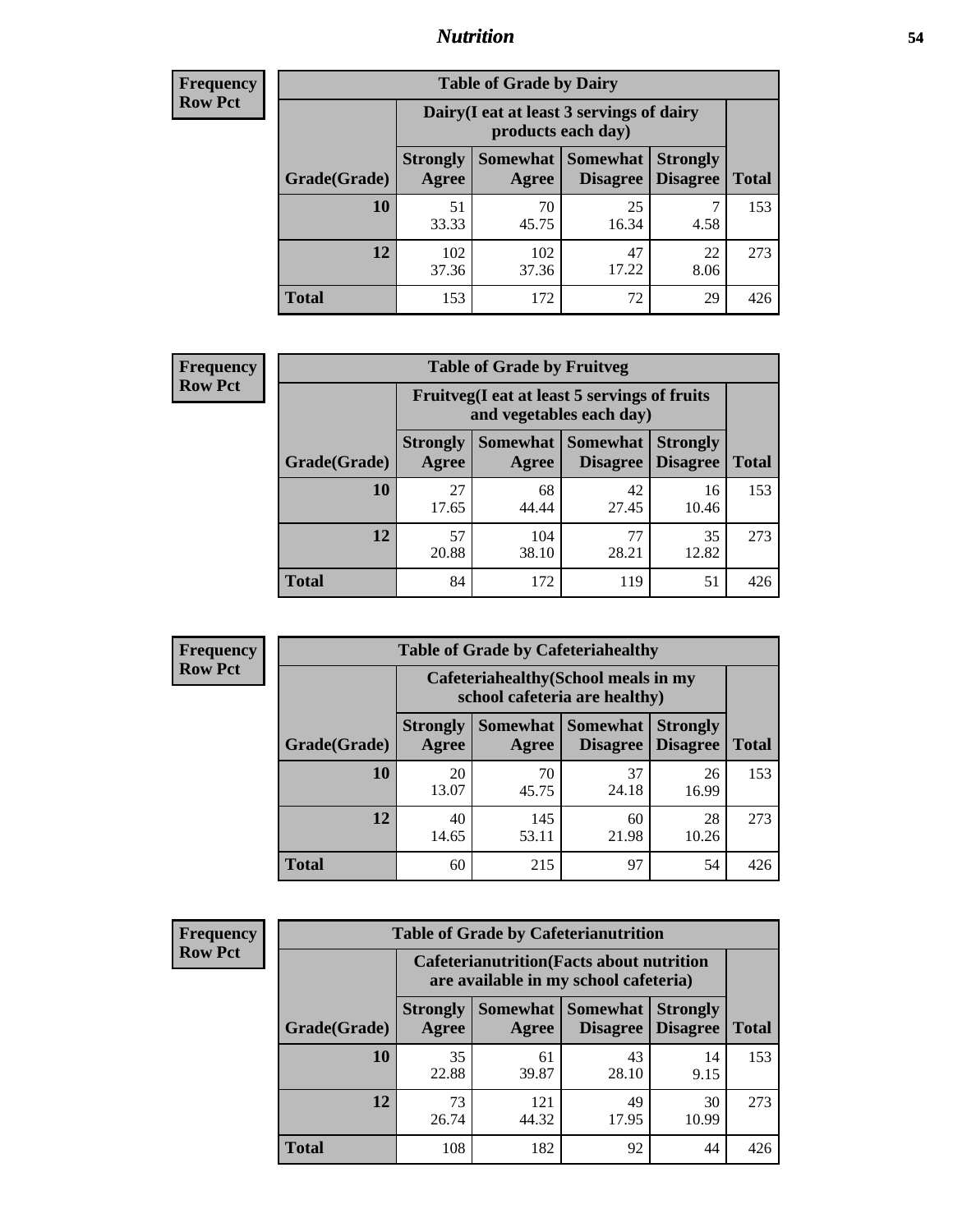### *Nutrition* **55**

| <b>Frequency</b> |
|------------------|
| <b>Row Pct</b>   |

| <b>Table of Grade by Schoollunch</b> |                                                                 |                     |                                    |                                    |              |  |
|--------------------------------------|-----------------------------------------------------------------|---------------------|------------------------------------|------------------------------------|--------------|--|
|                                      | Schoollunch(I eat school lunch three or<br>more times per week) |                     |                                    |                                    |              |  |
| Grade(Grade)                         | <b>Strongly</b><br>Agree                                        | Somewhat  <br>Agree | <b>Somewhat</b><br><b>Disagree</b> | <b>Strongly</b><br><b>Disagree</b> | <b>Total</b> |  |
| 10                                   | 83<br>54.25                                                     | 27<br>17.65         | 12<br>7.84                         | 31<br>20.26                        | 153          |  |
| 12                                   | 133<br>48.72                                                    | 43<br>15.75         | 25<br>9.16                         | 72<br>26.37                        | 273          |  |
| <b>Total</b>                         | 216                                                             | 70                  | 37                                 | 103                                | 426          |  |

| <b>Frequency</b> |  |
|------------------|--|
| <b>Row Pct</b>   |  |

| <b>Table of Grade by Foodchoices</b>                                       |                          |              |                   |                                        |              |
|----------------------------------------------------------------------------|--------------------------|--------------|-------------------|----------------------------------------|--------------|
| <b>Foodchoices</b> (I make healthy food choices in<br>my school cafeteria) |                          |              |                   |                                        |              |
| Grade(Grade)                                                               | <b>Strongly</b><br>Agree | Agree        | Somewhat Somewhat | <b>Strongly</b><br>Disagree   Disagree | <b>Total</b> |
| 10                                                                         | 29<br>18.95              | 76<br>49.67  | 27<br>17.65       | 21<br>13.73                            | 153          |
| 12                                                                         | 66<br>24.18              | 129<br>47.25 | 44<br>16.12       | 34<br>12.45                            | 273          |
| <b>Total</b>                                                               | 95                       | 205          | 71                | 55                                     | 426          |

| <b>Frequency</b> |
|------------------|
| Row Pct          |

 $\mathbf{r}$ 

| <b>Table of Grade by Wholewheat</b> |                                                                                                             |              |                                          |                                    |              |  |
|-------------------------------------|-------------------------------------------------------------------------------------------------------------|--------------|------------------------------------------|------------------------------------|--------------|--|
|                                     | Wholewheat (There are whole wheat and<br>multigrain breads and cereals available in<br>my school cafeteria) |              |                                          |                                    |              |  |
| Grade(Grade)                        | <b>Strongly</b><br>Agree                                                                                    | Agree        | Somewhat   Somewhat  <br><b>Disagree</b> | <b>Strongly</b><br><b>Disagree</b> | <b>Total</b> |  |
| 10                                  | 51<br>33.33                                                                                                 | 71<br>46.41  | 18<br>11.76                              | 13<br>8.50                         | 153          |  |
| 12                                  | 114<br>41.76                                                                                                | 107<br>39.19 | 28<br>10.26                              | 24<br>8.79                         | 273          |  |
| Total                               | 165                                                                                                         | 178          | 46                                       | 37                                 | 426          |  |

E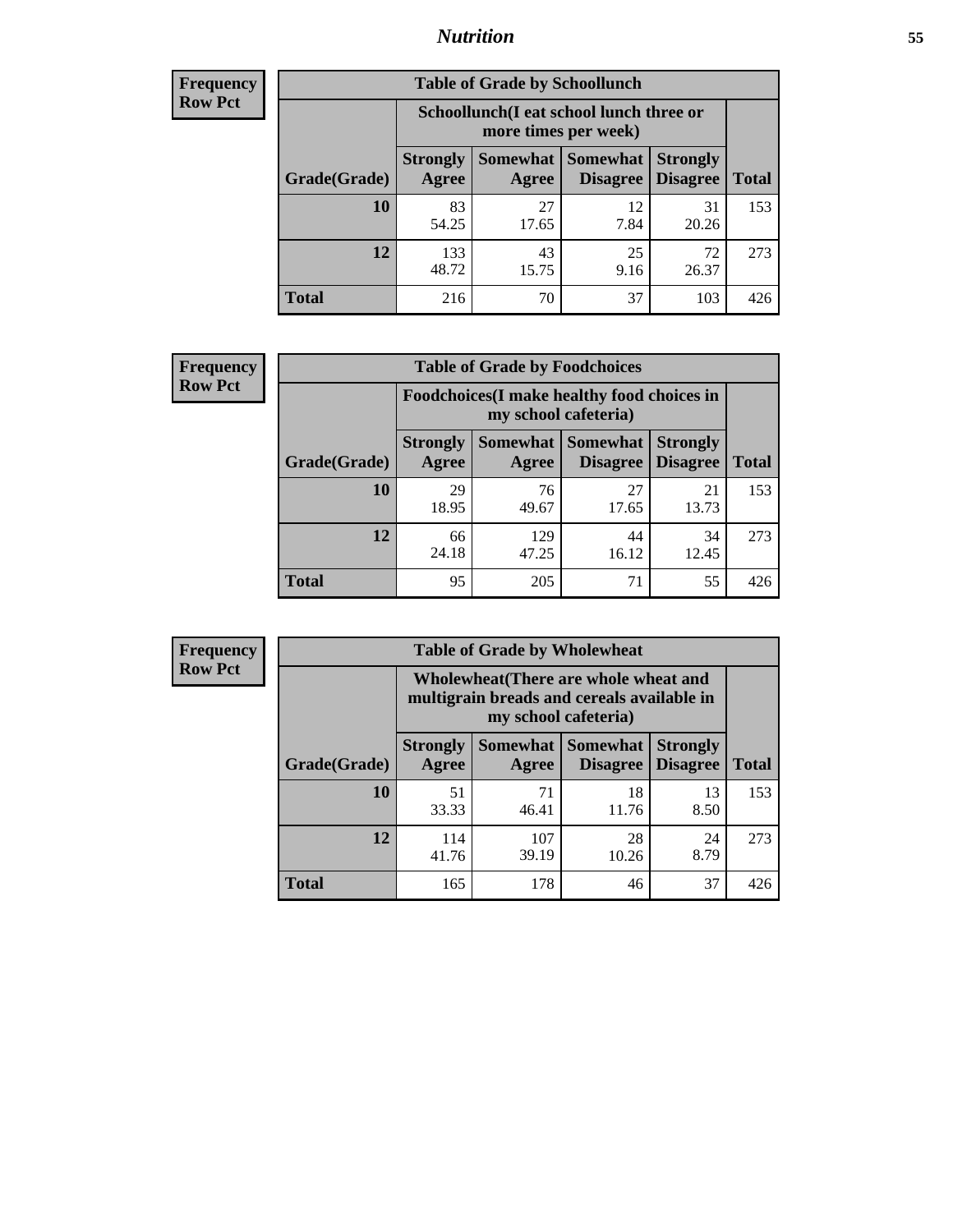### *Nutrition* **56**

**Frequency Row Pct**

| <b>Table of Grade by Healthyvending</b> |                                                                                                                                               |                          |                                    |                                    |              |  |
|-----------------------------------------|-----------------------------------------------------------------------------------------------------------------------------------------------|--------------------------|------------------------------------|------------------------------------|--------------|--|
|                                         | Healthyvending (If only healthy snacks and<br>beverages were available in the vending<br>machines during the school day,<br>I would buy them) |                          |                                    |                                    |              |  |
| Grade(Grade)                            | <b>Strongly</b><br>Agree                                                                                                                      | <b>Somewhat</b><br>Agree | <b>Somewhat</b><br><b>Disagree</b> | <b>Strongly</b><br><b>Disagree</b> | <b>Total</b> |  |
| 10                                      | 30<br>19.61                                                                                                                                   | 62<br>40.52              | 31<br>20.26                        | 30<br>19.61                        | 153          |  |
| 12                                      | 72<br>26.37                                                                                                                                   | 82<br>30.04              | 58<br>21.25                        | 61<br>22.34                        | 273          |  |
| Total                                   | 102                                                                                                                                           | 144                      | 89                                 | 91                                 | 426          |  |

**Frequency Row Pct**

| <b>Table of Grade by Schoolbreakfast</b> |                          |                                                                                                                                         |                                        |                                    |              |  |
|------------------------------------------|--------------------------|-----------------------------------------------------------------------------------------------------------------------------------------|----------------------------------------|------------------------------------|--------------|--|
|                                          |                          | Schoolbreakfast (If breakfast were<br>available at school,<br>but outside the cafeteria,<br>I would eat breakfast at school more often) |                                        |                                    |              |  |
| Grade(Grade)                             | <b>Strongly</b><br>Agree | Agree                                                                                                                                   | Somewhat   Somewhat<br><b>Disagree</b> | <b>Strongly</b><br><b>Disagree</b> | <b>Total</b> |  |
| 10                                       | 47<br>30.72              | 61<br>39.87                                                                                                                             | 22<br>14.38                            | 23<br>15.03                        | 153          |  |
| 12                                       | 79<br>28.94              | 106<br>38.83                                                                                                                            | 50<br>18.32                            | 38<br>13.92                        | 273          |  |
| <b>Total</b>                             | 126                      | 167                                                                                                                                     | 72                                     | 61                                 | 426          |  |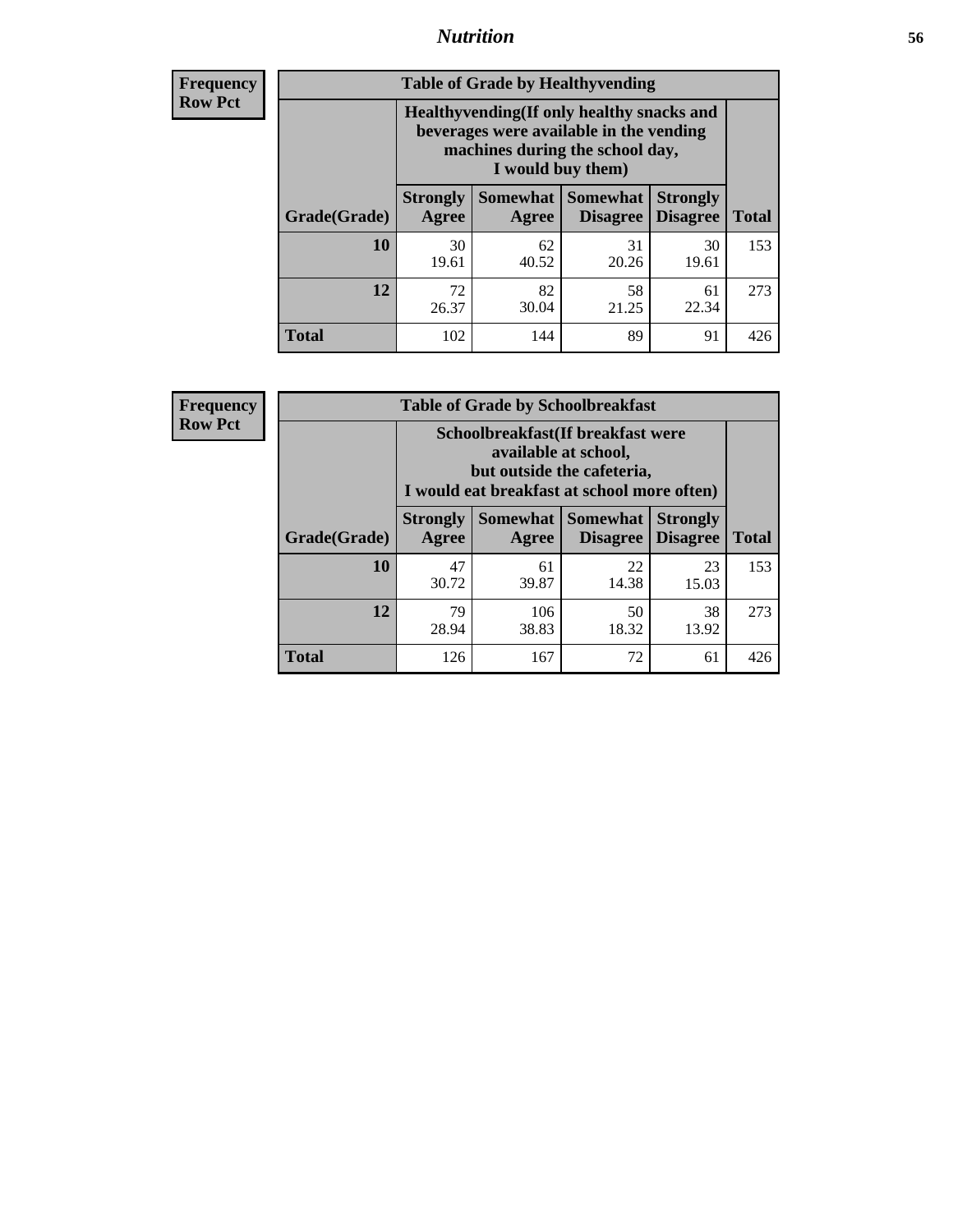| Frequency<br><b>Col Pct</b> | <b>Table of Educationaids by Grade</b>                                                                    |                    |              |              |
|-----------------------------|-----------------------------------------------------------------------------------------------------------|--------------------|--------------|--------------|
|                             | <b>Educationaids</b> (I<br>have been<br>taught about<br><b>HIV/AIDS</b> at<br>school in the<br>past year) | Grade(Grade)<br>10 | 12           | <b>Total</b> |
|                             | Yes                                                                                                       | 138<br>90.20       | 124<br>45.42 | 262          |
|                             | N <sub>0</sub>                                                                                            | 15<br>9.80         | 149<br>54.58 | 164          |
|                             | <b>Total</b>                                                                                              | 153                | 273          | 426          |

| <b>Frequency</b> | <b>Table of Educationcharacter by Grade</b>                                          |              |              |              |  |
|------------------|--------------------------------------------------------------------------------------|--------------|--------------|--------------|--|
| <b>Col Pct</b>   | Educationcharacter(I<br>have been taught<br>about character<br>education in the past | Grade(Grade) |              |              |  |
|                  | year at school)                                                                      | 10           | 12           | <b>Total</b> |  |
|                  | Yes                                                                                  | 130<br>84.97 | 144<br>52.75 | 274          |  |
|                  | N <sub>0</sub>                                                                       | 23<br>15.03  | 129<br>47.25 | 152          |  |
|                  | <b>Total</b>                                                                         | 153          | 273          | 426          |  |

| Frequency      | <b>Table of Gradcoach1 by Grade</b> |              |              |              |
|----------------|-------------------------------------|--------------|--------------|--------------|
| <b>Col Pct</b> | Gradcoach1(I<br>know who my         | Grade(Grade) |              |              |
|                | <b>Graduation</b><br>Coach is)      | 10           | 12           | <b>Total</b> |
|                | Yes                                 | 30<br>19.61  | 109<br>39.93 | 139          |
|                | N <sub>0</sub>                      | 123<br>80.39 | 164<br>60.07 | 287          |
|                | <b>Total</b>                        | 153          | 273          | 426          |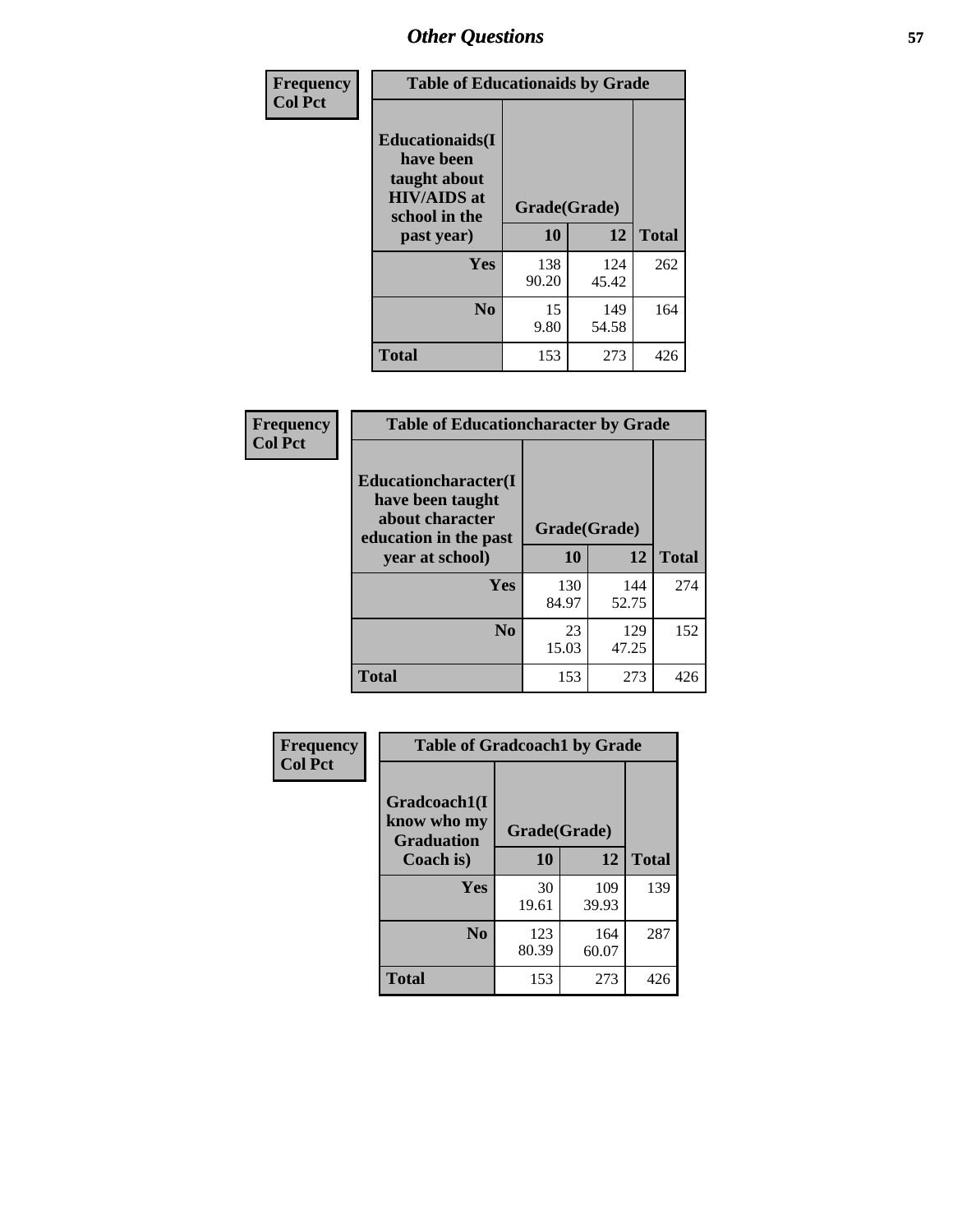| Frequency      | <b>Table of Gradcoach2 by Grade</b> |              |              |              |
|----------------|-------------------------------------|--------------|--------------|--------------|
| <b>Col Pct</b> | Gradcoach2(I<br>have                |              |              |              |
|                | contacted my<br><b>Graduation</b>   | Grade(Grade) |              |              |
|                | Coach)                              | 10           | 12           | <b>Total</b> |
|                | Yes                                 | 12<br>7.84   | 79<br>28.94  | 91           |
|                | N <sub>0</sub>                      | 141<br>92.16 | 194<br>71.06 | 335          |
|                | <b>Total</b>                        | 153          | 273          | 426          |

| <b>Frequency</b><br><b>Col Pct</b> | <b>Table of Gradcoach3 by Grade</b>                                         |              |              |              |
|------------------------------------|-----------------------------------------------------------------------------|--------------|--------------|--------------|
|                                    | Gradcoach3(I<br>have received<br>assistance<br>from my<br><b>Graduation</b> | Grade(Grade) |              |              |
|                                    | Coach)                                                                      | 10           | 12           | <b>Total</b> |
|                                    | Yes                                                                         | 11<br>7.19   | 62<br>22.71  | 73           |
|                                    | N <sub>0</sub>                                                              | 39<br>25.49  | 68<br>24.91  | 107          |
|                                    | Don't know                                                                  | 103<br>67.32 | 143<br>52.38 | 246          |
|                                    | <b>Total</b>                                                                | 153          | 273          | 426          |

| Frequency      |                                                                                                                                                                            | <b>Table of Selfharm by Grade</b> |              |              |  |
|----------------|----------------------------------------------------------------------------------------------------------------------------------------------------------------------------|-----------------------------------|--------------|--------------|--|
| <b>Col Pct</b> | <b>Selfharm</b> (During<br>the past 12<br>months,<br>I harmed myself<br>on purpose<br><b>Suicideconsider</b><br>During the past<br>12 months,<br>I seriously<br>considered | Grade(Grade)                      |              |              |  |
|                | suicide)                                                                                                                                                                   | 10                                | 12           | <b>Total</b> |  |
|                | Yes                                                                                                                                                                        | 14<br>9.15                        | 19<br>6.96   | 33           |  |
|                | N <sub>0</sub>                                                                                                                                                             | 139<br>90.85                      | 254<br>93.04 | 393          |  |
|                | Total                                                                                                                                                                      | 153                               | 273          | 426          |  |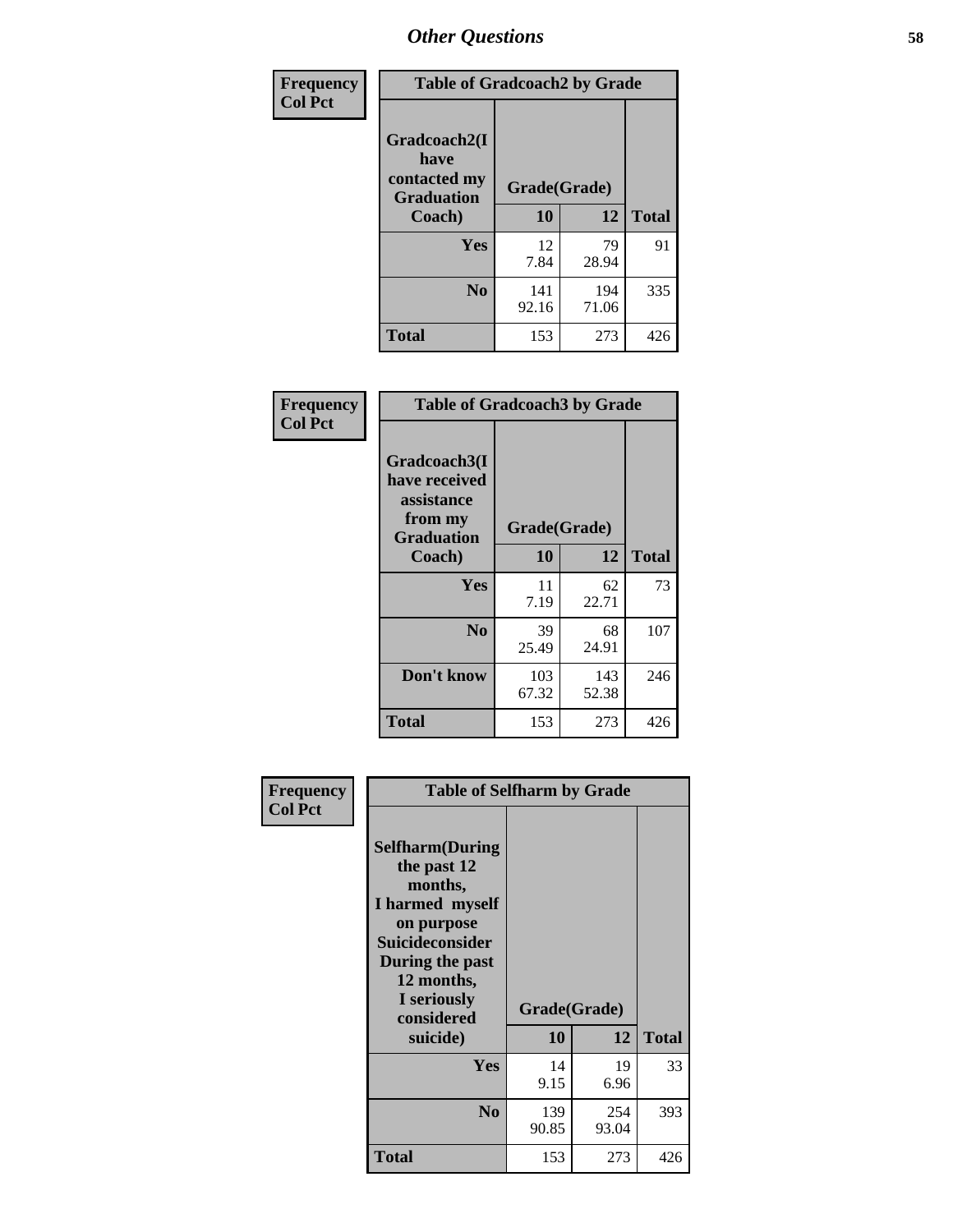| <b>Frequency</b> | <b>Table of Suicideconsider by Grade</b> |              |              |              |
|------------------|------------------------------------------|--------------|--------------|--------------|
| <b>Col Pct</b>   |                                          | Grade(Grade) |              |              |
|                  | Suicideconsider                          | <b>10</b>    | 12           | <b>Total</b> |
|                  | Yes                                      | 22<br>14.38  | 25<br>9.16   | 47           |
|                  | N <sub>0</sub>                           | 131<br>85.62 | 248<br>90.84 | 379          |
|                  | <b>Total</b>                             | 153          | 273          | 426          |

| Frequency      | <b>Table of Suicideattempt by Grade</b>              |              |              |              |
|----------------|------------------------------------------------------|--------------|--------------|--------------|
| <b>Col Pct</b> | Suicideattempt(I<br>have attempted<br>suicide in the | Grade(Grade) |              |              |
|                | last year)                                           | 10           | 12           | <b>Total</b> |
|                | Yes                                                  | 14<br>9.15   | Q<br>3.30    | 23           |
|                | N <sub>0</sub>                                       | 139<br>90.85 | 264<br>96.70 | 403          |
|                | <b>Total</b>                                         | 153          | 273          | 426          |

| Frequency      | <b>Table of Instantmessaged by Grade</b>               |              |              |              |
|----------------|--------------------------------------------------------|--------------|--------------|--------------|
| <b>Col Pct</b> | Instantmessaged(I<br>have instant<br>messaged people I | Grade(Grade) |              |              |
|                | do not even know)                                      | 10           | 12           | <b>Total</b> |
|                | Yes                                                    | 46<br>30.07  | 80<br>29.30  | 126          |
|                | N <sub>0</sub>                                         | 107<br>69.93 | 193<br>70.70 | 300          |
|                | <b>Total</b>                                           | 153          | 273          | 426          |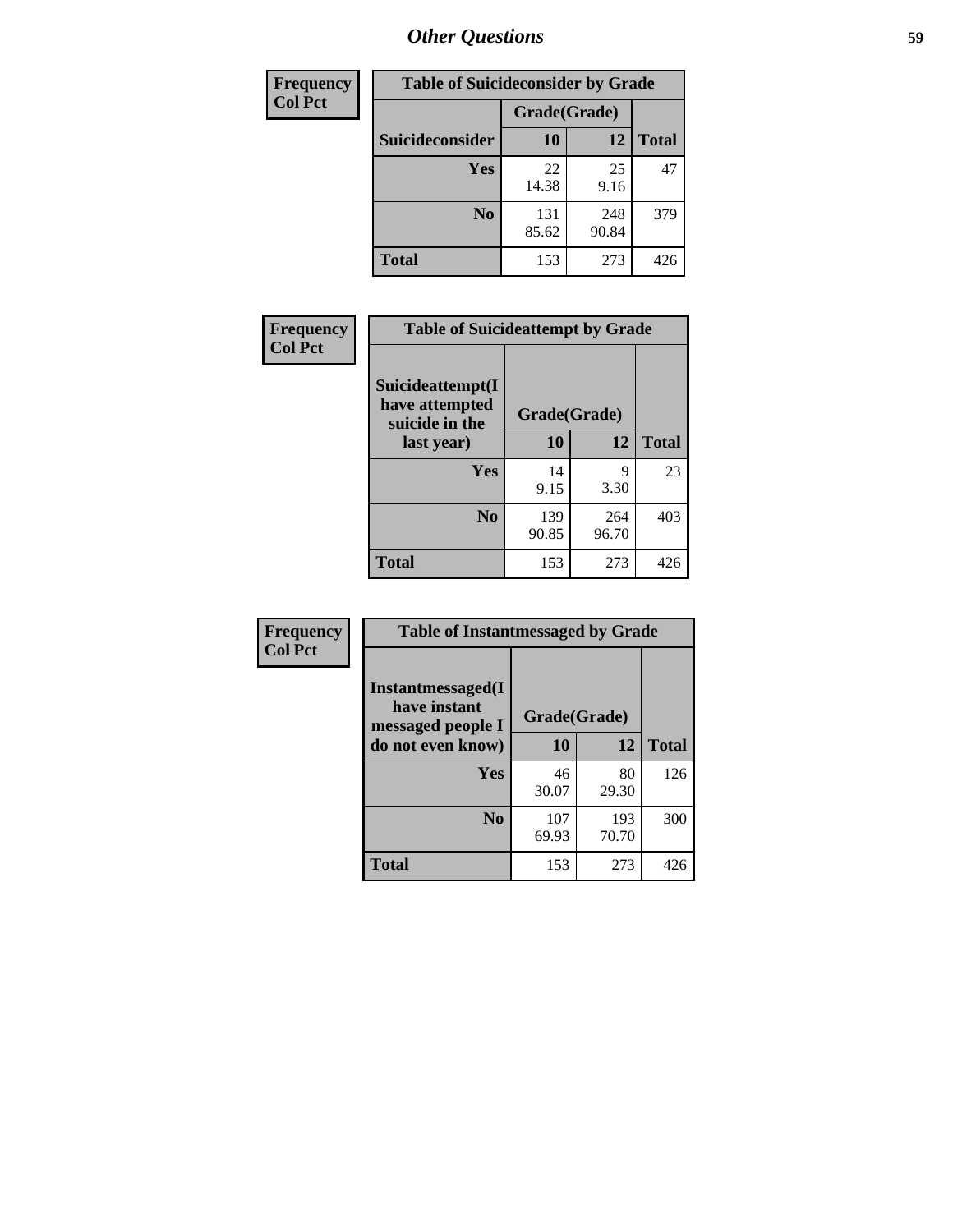| Frequency      | <b>Table of Getsalong by Grade</b>                          |             |              |              |  |  |  |  |  |
|----------------|-------------------------------------------------------------|-------------|--------------|--------------|--|--|--|--|--|
| <b>Col Pct</b> | <b>Getsalong</b> (I get<br>along with other<br>students and |             |              |              |  |  |  |  |  |
|                | adults)                                                     | 10          | 12           | <b>Total</b> |  |  |  |  |  |
|                | <b>Strongly Agree</b>                                       | 80<br>52.29 | 148<br>54.21 | 228          |  |  |  |  |  |
|                | <b>Somewhat Agree</b>                                       | 61<br>39.87 | 107<br>39.19 | 168          |  |  |  |  |  |
|                | <b>Somewhat Disagree</b>                                    | 7<br>4.58   | 10<br>3.66   | 17           |  |  |  |  |  |
|                | <b>Strongly Disagree</b>                                    | 5<br>3.27   | 8<br>2.93    | 13           |  |  |  |  |  |
|                | Total                                                       | 153         | 273          | 426          |  |  |  |  |  |

| Frequency      | <b>Table of Safehome by Grade</b> |                    |              |              |  |  |  |  |
|----------------|-----------------------------------|--------------------|--------------|--------------|--|--|--|--|
| <b>Col Pct</b> | Safehome(I feel<br>safe at home)  | Grade(Grade)<br>10 | 12           | <b>Total</b> |  |  |  |  |
|                | <b>Strongly Agree</b>             | 102<br>66.67       | 193<br>70.70 | 295          |  |  |  |  |
|                | <b>Somewhat Agree</b>             | 39<br>25.49        | 60<br>21.98  | 99           |  |  |  |  |
|                | <b>Somewhat Disagree</b>          | 4.58               | 15<br>5.49   | 22           |  |  |  |  |
|                | <b>Strongly Disagree</b>          | 5<br>3.27          | 5<br>1.83    | 10           |  |  |  |  |
|                | <b>Total</b>                      | 153                | 273          | 426          |  |  |  |  |

| Frequency      |                                                                                                   | <b>Table of Adulttalk by Grade</b> |              |              |
|----------------|---------------------------------------------------------------------------------------------------|------------------------------------|--------------|--------------|
| <b>Col Pct</b> | <b>Adulttalk(I</b><br>know an<br>adult at<br>school that<br>I can talk<br>with if I<br>need help) | Grade(Grade)<br>10                 | 12           | <b>Total</b> |
|                | <b>Yes</b>                                                                                        | 112<br>73.20                       | 190<br>69.60 | 302          |
|                | N <sub>0</sub>                                                                                    | 41<br>26.80                        | 83<br>30.40  | 124          |
|                | <b>Total</b>                                                                                      | 153                                | 273          | 426          |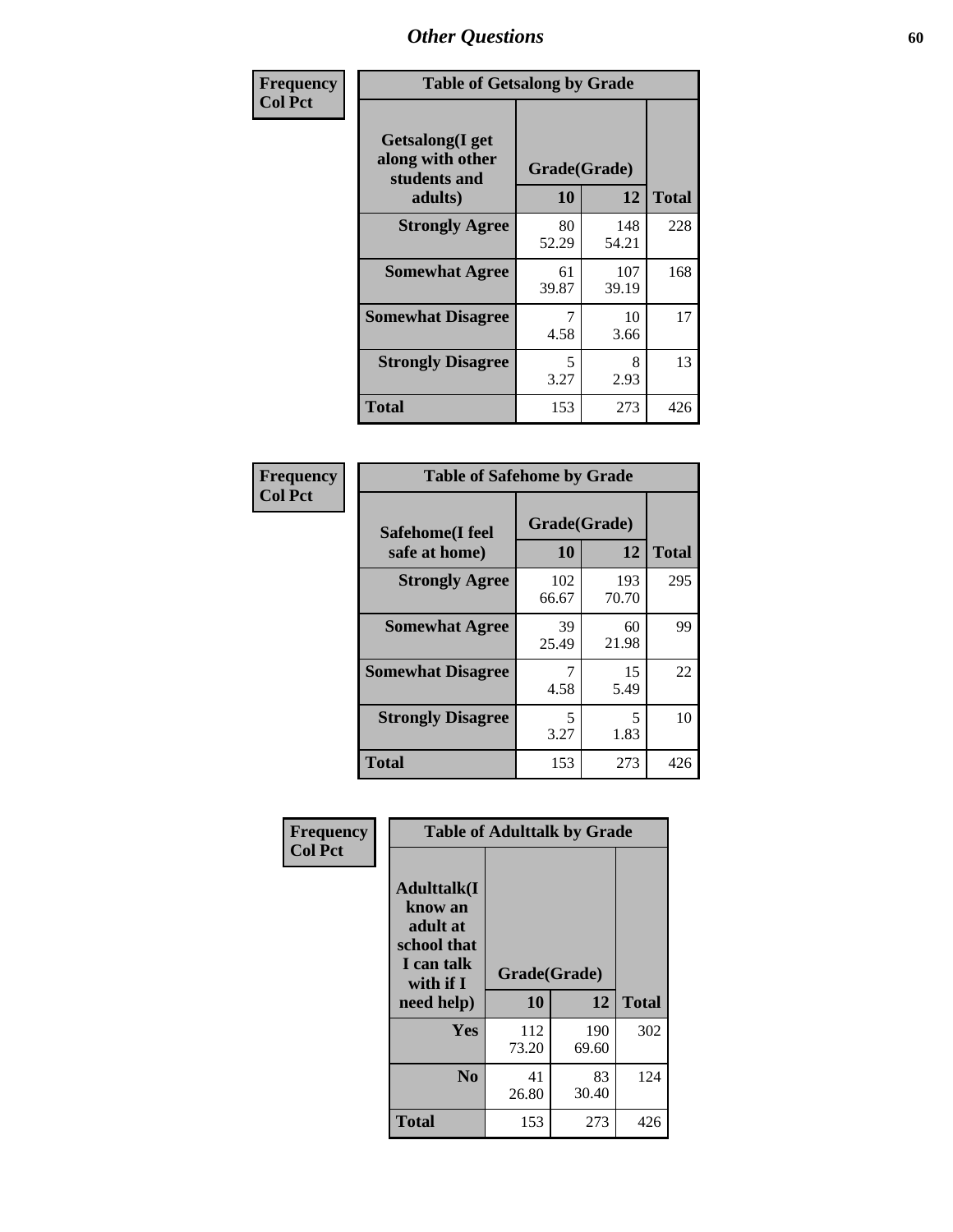**Frequency Row Pct**

| <b>Table of Grade by Tytime</b> |             |                                                                                        |             |             |            |            |              |  |  |  |  |
|---------------------------------|-------------|----------------------------------------------------------------------------------------|-------------|-------------|------------|------------|--------------|--|--|--|--|
|                                 |             | Tvtime(On an average school day,<br>how much unsupervised time do I spend watching TV) |             |             |            |            |              |  |  |  |  |
|                                 |             | <b>Less that</b><br>$2 - 3$<br>$4 - 5$<br>$6+$                                         |             |             |            |            |              |  |  |  |  |
| Grade(Grade)   None             |             | hour/day                                                                               | hour/day    | hours/day   | hours/day  | hours/day  | <b>Total</b> |  |  |  |  |
| 10                              | 22<br>14.38 | 25<br>16.34                                                                            | 30<br>19.61 | 52<br>33.99 | 14<br>9.15 | 10<br>6.54 | 153          |  |  |  |  |
| 12                              | 57<br>20.88 | 56<br>20.51                                                                            | 58<br>21.25 | 64<br>23.44 | 22<br>8.06 | 16<br>5.86 | 273          |  |  |  |  |
| <b>Total</b>                    | 79          | 81                                                                                     | 88          | 116         | 36         | 26         | 426          |  |  |  |  |

**Frequency Row Pct**

| <b>Table of Grade by Computertime</b> |             |                                                                                                                               |             |             |             |             |     |  |  |  |
|---------------------------------------|-------------|-------------------------------------------------------------------------------------------------------------------------------|-------------|-------------|-------------|-------------|-----|--|--|--|
|                                       |             | Computertime (On an average school day,<br>how much unsupervised time do I spend on the computer)                             |             |             |             |             |     |  |  |  |
| Grade(Grade)                          | None        | <b>Less that</b><br>$4 - 5$<br>$2 - 3$<br>$6+$<br>hour/day<br>hours/day<br>hour/day<br>hours/day<br>hours/day<br><b>Total</b> |             |             |             |             |     |  |  |  |
| 10                                    | 19<br>12.42 | 21<br>13.73                                                                                                                   | 26<br>16.99 | 48<br>31.37 | 21<br>13.73 | 18<br>11.76 | 153 |  |  |  |
| 12                                    | 14<br>5.13  | 43<br>15.75                                                                                                                   | 48<br>17.58 | 98<br>35.90 | 39<br>14.29 | 31<br>11.36 | 273 |  |  |  |
| <b>Total</b>                          | 33          | 64                                                                                                                            | 74          | 146         | 60          | 49          | 426 |  |  |  |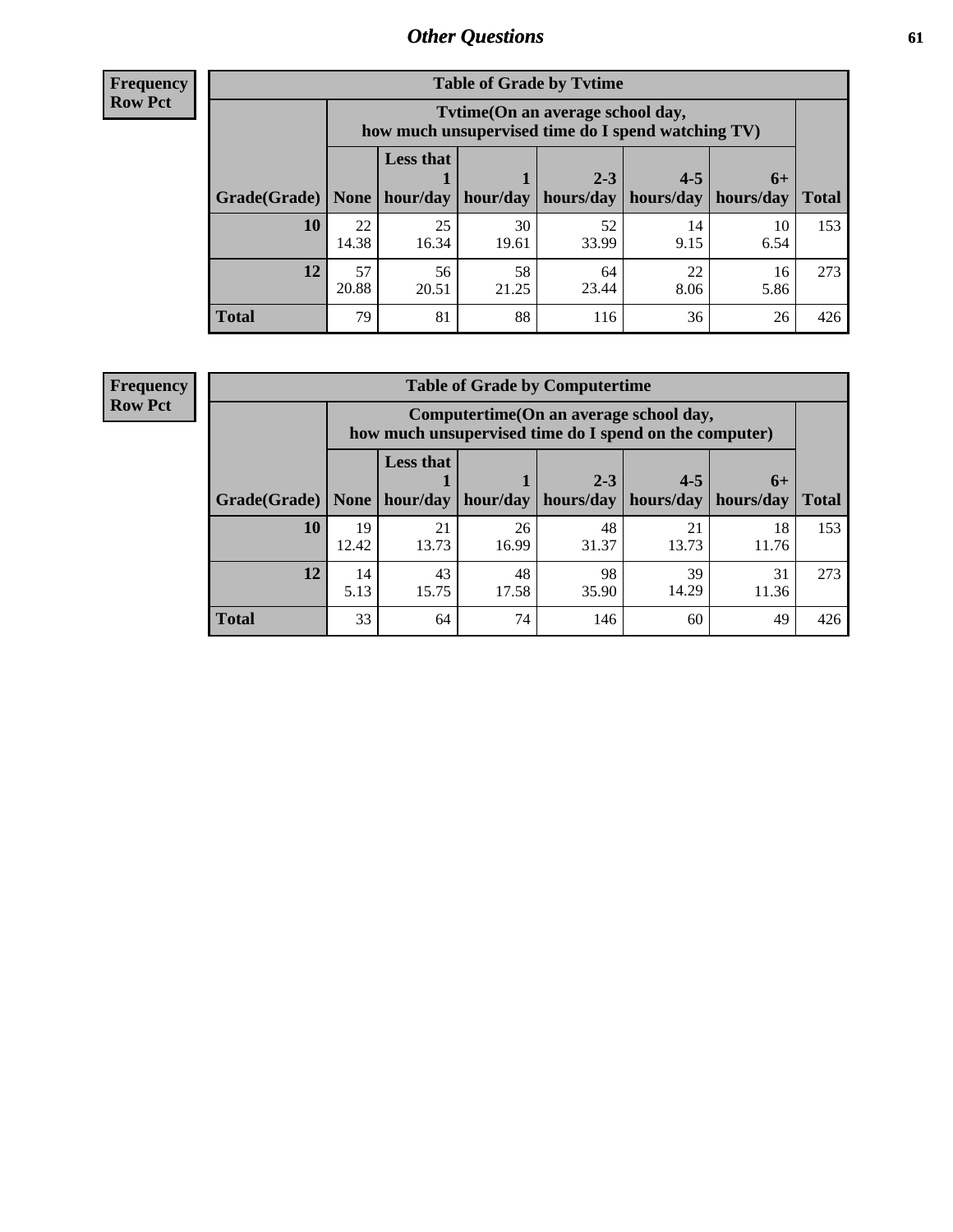#### *Questions about Driving Laws* **62** *Driving Questions were asked only of high school students.*

| <b>Frequency</b> |
|------------------|
| <b>Row Pct</b>   |

| <b>Table of Grade by License1</b> |                                                                      |                                                                                                                                           |           |            |             |     |  |  |  |  |
|-----------------------------------|----------------------------------------------------------------------|-------------------------------------------------------------------------------------------------------------------------------------------|-----------|------------|-------------|-----|--|--|--|--|
|                                   |                                                                      | License1(During the first 6 months of driving<br>with a provisional license,<br>the only passengers who can ride with the<br>driver are:) |           |            |             |     |  |  |  |  |
| Grade(Grade)                      | <b>Parent or</b><br><b>Guardian</b>                                  | Don't<br>Family<br><b>Members</b><br><b>Friends</b><br>Know<br><b>Total</b><br>Anyone                                                     |           |            |             |     |  |  |  |  |
| 10                                | 55<br>35.95                                                          | 60<br>39.22                                                                                                                               | 6<br>3.92 | 13<br>8.50 | 19<br>12.42 | 153 |  |  |  |  |
| 12                                | 47<br>27<br>181<br>8<br>10<br>17.22<br>9.89<br>2.93<br>66.30<br>3.66 |                                                                                                                                           |           |            |             |     |  |  |  |  |
| <b>Total</b>                      | 102                                                                  | 241                                                                                                                                       | 14        | 23         | 46          | 426 |  |  |  |  |

| Frequency      |              | <b>Table of Grade by License2</b>                                                                        |                  |                         |                                                      |                      |              |  |  |  |  |
|----------------|--------------|----------------------------------------------------------------------------------------------------------|------------------|-------------------------|------------------------------------------------------|----------------------|--------------|--|--|--|--|
| <b>Row Pct</b> |              | License2(17 yr old drivers with a<br>provisional driver's license cannot<br>drive between the hours of:) |                  |                         |                                                      |                      |              |  |  |  |  |
|                | Grade(Grade) | <b>Midnight</b><br>to 6am                                                                                | 1am<br>to<br>5am | 1am<br>to<br><b>6am</b> | N <sub>0</sub><br>curfew<br>for $17$<br>year<br>olds | Don't<br><b>Know</b> | <b>Total</b> |  |  |  |  |
|                | 10           | 80<br>52.29                                                                                              | 20<br>13.07      | 8<br>5.23               | 9<br>5.88                                            | 36<br>23.53          | 153          |  |  |  |  |
|                | 12           | 195<br>71.43                                                                                             | 27<br>9.89       | 14<br>5.13              | 5<br>1.83                                            | 32<br>11.72          | 273          |  |  |  |  |
|                | <b>Total</b> | 275                                                                                                      | 47               | 22                      | 14                                                   | 68                   | 426          |  |  |  |  |

| Frequency      | <b>Table of Grade by License3</b> |                                                                                        |             |             |            |             |               |              |  |
|----------------|-----------------------------------|----------------------------------------------------------------------------------------|-------------|-------------|------------|-------------|---------------|--------------|--|
| <b>Row Pct</b> |                                   | License3(For drivers under the age of 21,<br>what level of alcohol is considered DUI?) |             |             |            |             |               |              |  |
|                | Grade(Grade)                      | Any<br><b>Amount</b>                                                                   | 0.02        | 0.04        | 0.06       | 0.08        | Don't<br>know | <b>Total</b> |  |
|                | <b>10</b>                         | 21<br>13.73                                                                            | 34<br>22.22 | 26<br>16.99 | 11<br>7.19 | 17<br>11.11 | 44<br>28.76   | 153          |  |
|                | 12                                | 78<br>28.57                                                                            | 75<br>27.47 | 22<br>8.06  | 14<br>5.13 | 26<br>9.52  | 58<br>21.25   | 273          |  |
|                | <b>Total</b>                      | 99                                                                                     | 109         | 48          | 25         | 43          | 102           | 426          |  |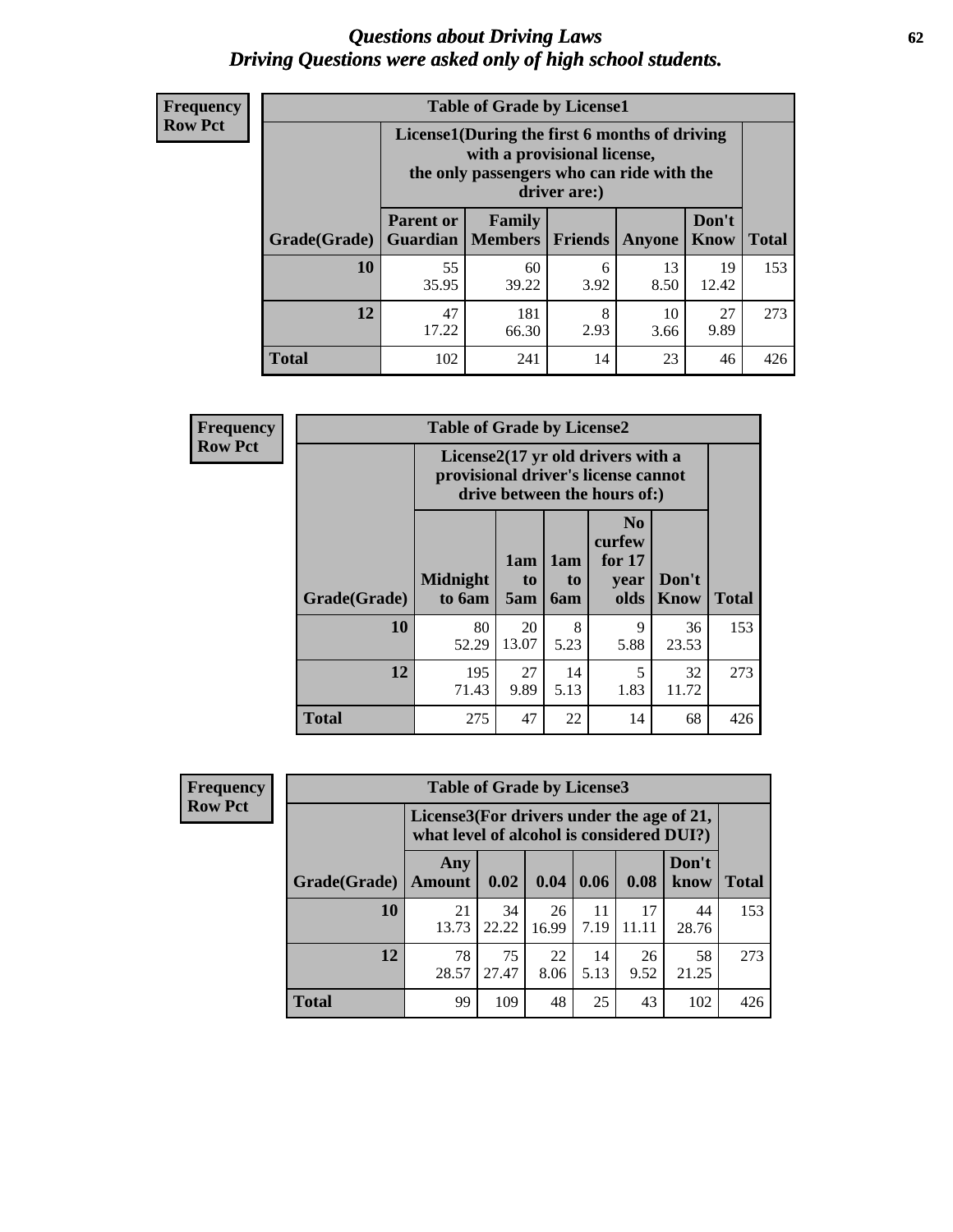#### *Questions about Driving Laws* **63** *Driving Questions were asked only of high school students.*

**Frequency Row Pct**

| <b>Table of Grade by License4</b> |              |                                                                                                                                                      |             |             |            |             |     |  |  |  |
|-----------------------------------|--------------|------------------------------------------------------------------------------------------------------------------------------------------------------|-------------|-------------|------------|-------------|-----|--|--|--|
|                                   |              | License4(A driver under 21 automatically<br>loses his/her license if caught exceeding the<br>posted speet limit by:)                                 |             |             |            |             |     |  |  |  |
| Grade(Grade)                      | $15+$<br>mph | Can't<br>lose<br><b>Depends</b><br>license<br>$25+$<br>$35+$<br>Don't<br>for<br><b>on</b><br>speeding<br><b>Total</b><br>mph<br>know<br>mph<br>judge |             |             |            |             |     |  |  |  |
| 10                                | 45<br>29.41  | 18<br>11.76                                                                                                                                          | 15<br>9.80  | 16<br>10.46 | 11<br>7.19 | 48<br>31.37 | 153 |  |  |  |
| 12                                | 39<br>14.29  | 67<br>24.54                                                                                                                                          | 38<br>13.92 | 23<br>8.42  | 15<br>5.49 | 91<br>33.33 | 273 |  |  |  |
| <b>Total</b>                      | 84           | 85                                                                                                                                                   | 53          | 39          | 26         | 139         | 426 |  |  |  |

| Frequency      | <b>Table of Grade by License5</b> |                                                                                                                                                             |                |               |       |
|----------------|-----------------------------------|-------------------------------------------------------------------------------------------------------------------------------------------------------------|----------------|---------------|-------|
| <b>Row Pct</b> |                                   | License5(A)<br>Georgia teenager<br>with family<br>connections or a<br>good lawyer can<br>break a teen<br>driving law and<br>keep their driver's<br>license) |                |               |       |
|                | Grade(Grade)                      | <b>Yes</b>                                                                                                                                                  | N <sub>0</sub> | Don't<br>know | Total |
|                | 10                                | 21<br>13.73                                                                                                                                                 | 70<br>45.75    | 62<br>40.52   | 153   |
|                | 12                                | 65<br>23.81                                                                                                                                                 | 111<br>40.66   | 97<br>35.53   | 273   |
|                | <b>Total</b>                      | 86                                                                                                                                                          | 181            | 159           | 426   |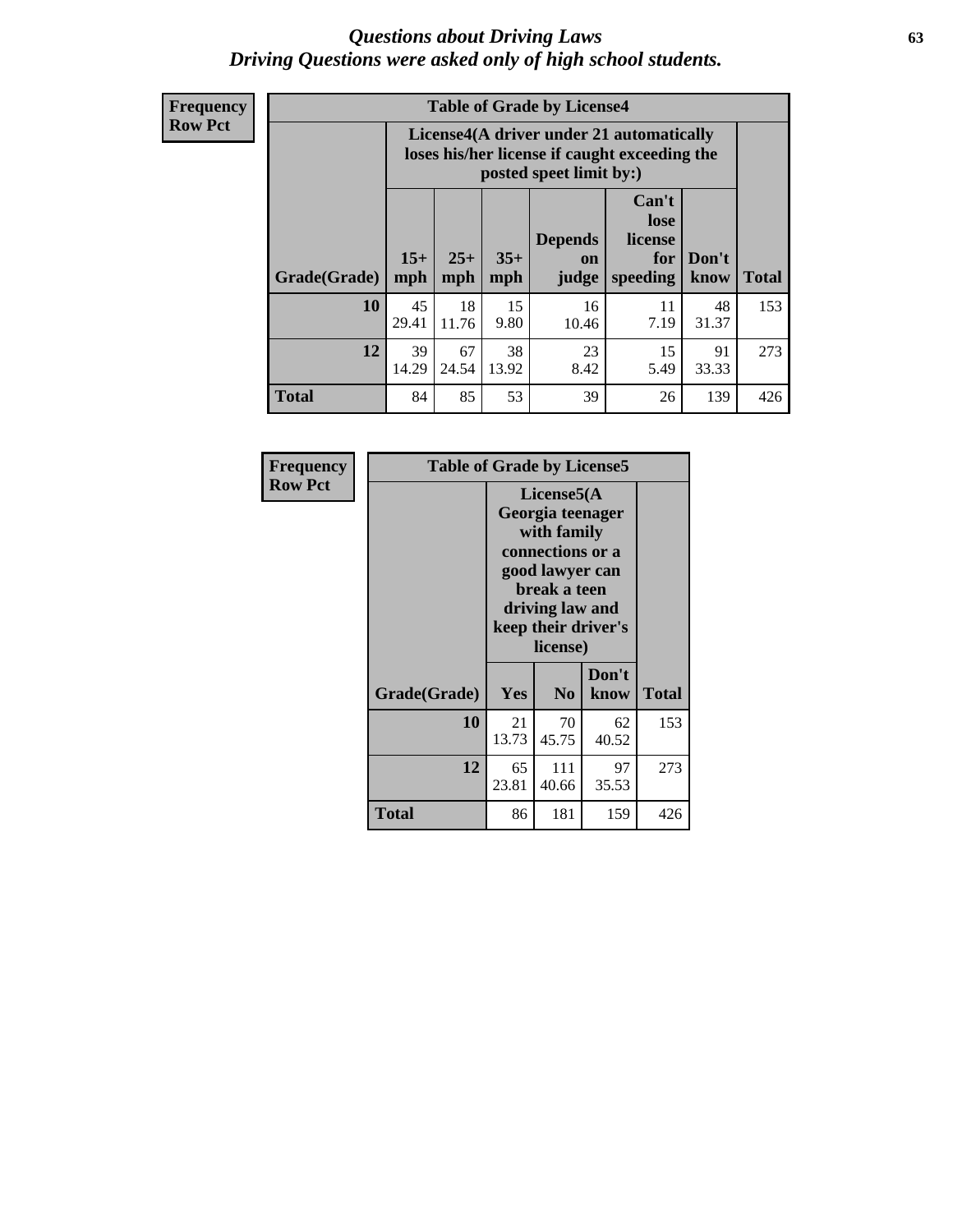#### *Questions about Driving Laws* **64** *Driving Questions were asked only of high school students.*

| <b>Frequency</b> | <b>Table of Grade by License6</b> |                                                                                                                                                 |                |               |              |
|------------------|-----------------------------------|-------------------------------------------------------------------------------------------------------------------------------------------------|----------------|---------------|--------------|
| <b>Row Pct</b>   |                                   | License <sub>6</sub> (I know a<br>friend or<br>classmate that<br>broke a teen<br>driving law,<br>but was allowed to<br>keep his/her<br>license) |                |               |              |
|                  | Grade(Grade)                      | Yes                                                                                                                                             | N <sub>0</sub> | Don't<br>know | <b>Total</b> |
|                  | 10                                | 34<br>22.22                                                                                                                                     | 72<br>47.06    | 47<br>30.72   | 153          |
|                  | 12                                | 107<br>39.19                                                                                                                                    | 86<br>31.50    | 80<br>29.30   | 273          |
|                  | <b>Total</b>                      | 141                                                                                                                                             | 158            | 127           | 426          |

| <b>Frequency</b> | <b>Table of Grade by License7</b> |                                                                             |                                                                                               |                                                   |                        |              |  |
|------------------|-----------------------------------|-----------------------------------------------------------------------------|-----------------------------------------------------------------------------------------------|---------------------------------------------------|------------------------|--------------|--|
| <b>Row Pct</b>   |                                   |                                                                             | License7(A student under the age of 18 cam loser<br>his/her driving privileges if he or she:) |                                                   |                        |              |  |
|                  | Grade(Grade)                      | <b>Have</b><br>more than<br>10<br>unexcused<br>absences<br>per school<br>yr | Drop out<br>without  <br>graduating                                                           | <b>Bring</b><br>alcohol/drugs/weapon<br>to school | All of<br>the<br>above | <b>Total</b> |  |
|                  | 10                                | 38<br>24.84                                                                 | 11<br>7.19                                                                                    | 4.58                                              | 97<br>63.40            | 153          |  |
|                  | 12                                | 54<br>19.78                                                                 | 12<br>4.40                                                                                    | 6<br>2.20                                         | 201<br>73.63           | 273          |  |
|                  | <b>Total</b>                      | 92                                                                          | 23                                                                                            | 13                                                | 298                    | 426          |  |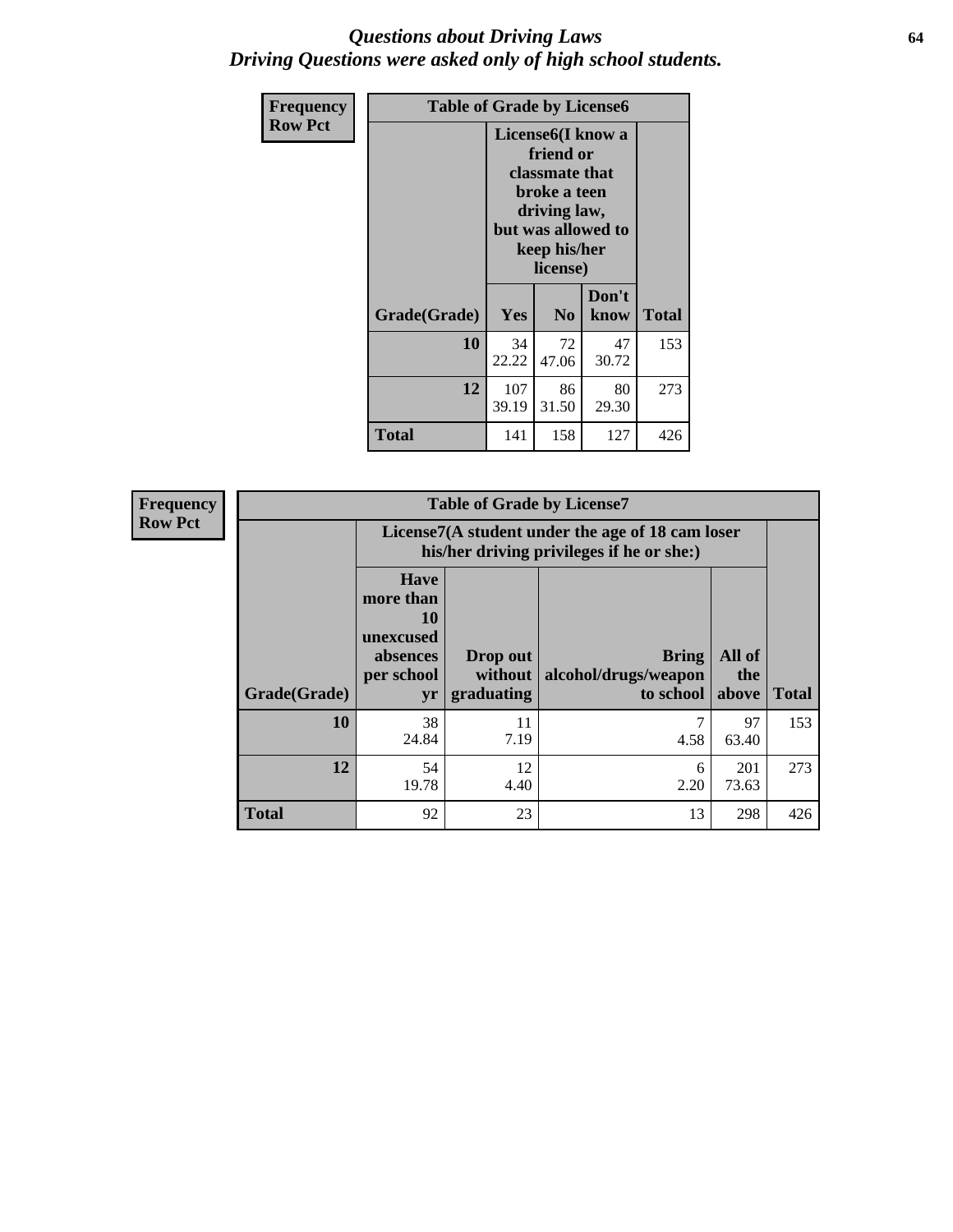## *Select Results by Gender* **65**

| Frequency      | <b>Table of SchoolClimate2 by Gender</b> |                              |                            |                     |  |
|----------------|------------------------------------------|------------------------------|----------------------------|---------------------|--|
| <b>Col Pct</b> | SchoolClimate2(I<br>feel successful at   | Gender(Gender)               |                            |                     |  |
|                | school)<br><b>Strongly Agree</b>         | <b>Female</b><br>53<br>23.45 | <b>Male</b><br>49<br>24.50 | <b>Total</b><br>102 |  |
|                | <b>Somewhat Agree</b>                    | 139<br>61.50                 | 124<br>62.00               | 263                 |  |
|                | <b>Somewhat Disagree</b>                 | 23<br>10.18                  | 11<br>5.50                 | 34                  |  |
|                | <b>Strongly Disagree</b>                 | 11<br>4.87                   | 16<br>8.00                 | 27                  |  |
|                | <b>Total</b>                             | 226                          | 200                        | 426                 |  |

| Frequency      | <b>Table of SchoolClimate6 by Gender</b>                 |                                                |             |              |  |
|----------------|----------------------------------------------------------|------------------------------------------------|-------------|--------------|--|
| <b>Col Pct</b> | <b>SchoolClimate6(Teachers</b><br>treat me with respect) | Gender(Gender)<br><b>Male</b><br><b>Female</b> |             | <b>Total</b> |  |
|                | <b>Strongly Agree</b>                                    | 57<br>25.22                                    | 68<br>34.00 | 125          |  |
|                | <b>Somewhat Agree</b>                                    | 127<br>56.19                                   | 83<br>41.50 | 210          |  |
|                | <b>Somewhat Disagree</b>                                 | 34<br>15.04                                    | 32<br>16.00 | 66           |  |
|                | <b>Strongly Disagree</b>                                 | 8<br>3.54                                      | 17<br>8.50  | 25           |  |
|                | Total                                                    | 226                                            | 200         | 426          |  |

| Frequency      | <b>Table of SchoolClimate8 by Gender</b>                                |                |              |              |  |
|----------------|-------------------------------------------------------------------------|----------------|--------------|--------------|--|
| <b>Col Pct</b> | <b>SchoolClimate8(Students</b><br>are frequently<br>recognized for good | Gender(Gender) |              |              |  |
|                | behavior)                                                               | <b>Female</b>  | <b>Male</b>  | <b>Total</b> |  |
|                | <b>Strongly Agree</b>                                                   | 32<br>14.16    | 29<br>14.50  | 61           |  |
|                | <b>Somewhat Agree</b>                                                   | 113<br>50.00   | 100<br>50.00 | 213          |  |
|                | <b>Somewhat Disagree</b>                                                | 59<br>26.11    | 43<br>21.50  | 102          |  |
|                | <b>Strongly Disagree</b>                                                | 22<br>9.73     | 28<br>14.00  | 50           |  |
|                | Total                                                                   | 226            | 200          | 426          |  |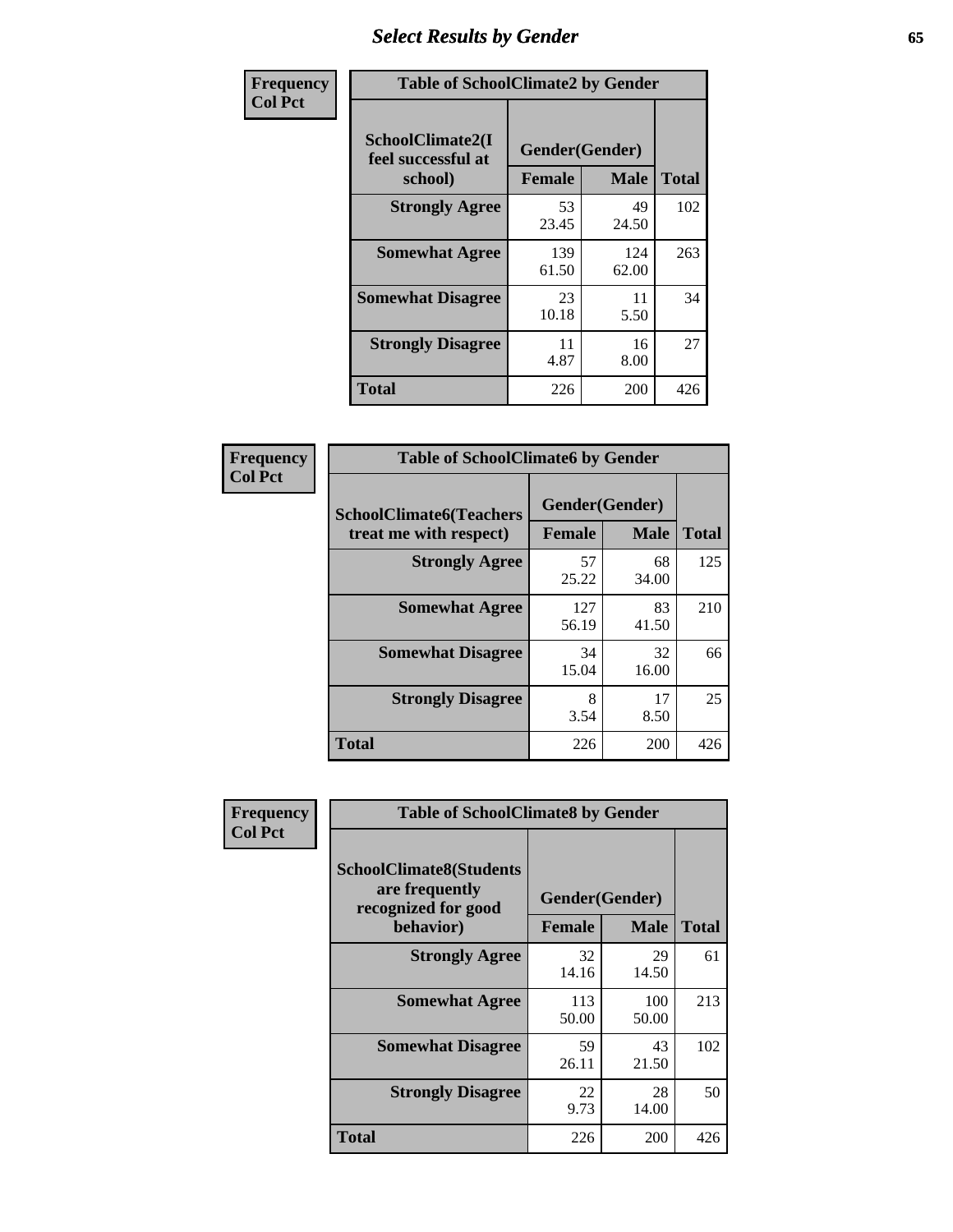## *Select Results by Gender* **66**

| <b>Frequency</b> | <b>Table of Gender by Dropout</b> |                                                                        |              |              |
|------------------|-----------------------------------|------------------------------------------------------------------------|--------------|--------------|
| <b>Row Pct</b>   |                                   | Dropout(I<br>have<br>thought<br>about<br>dropping<br>out of<br>school) |              |              |
|                  | Gender(Gender)                    | Yes                                                                    | No           | <b>Total</b> |
|                  | <b>Female</b>                     | 48<br>21.24                                                            | 178<br>78.76 | 226          |
|                  | <b>Male</b>                       | 56<br>28.00                                                            | 144<br>72.00 | 200          |
|                  | <b>Total</b>                      | 104                                                                    | 322          | 426          |

| <b>Frequency</b> | <b>Table of Gender by Dropoutreason</b> |                                                                    |              |                          |                                |              |              |
|------------------|-----------------------------------------|--------------------------------------------------------------------|--------------|--------------------------|--------------------------------|--------------|--------------|
| <b>Row Pct</b>   |                                         | Dropoutreason(If I dropped out the<br>reason would most likely be) |              |                          |                                |              |              |
|                  | Gender(Gender)                          | Won't<br>Drop<br>out                                               | <b>Bored</b> | Family<br><b>Reasons</b> | <b>Being</b><br><b>Bullied</b> | <b>Other</b> | <b>Total</b> |
|                  | <b>Female</b>                           | 150<br>66.37                                                       | 35<br>15.49  | 13<br>5.75               | 4<br>1.77                      | 24<br>10.62  | 226          |
|                  | <b>Male</b>                             | 113<br>56.50                                                       | 41<br>20.50  | 11<br>5.50               | 3<br>1.50                      | 32<br>16.00  | 200          |
|                  | <b>Total</b>                            | 263                                                                | 76           | 24                       |                                | 56           | 426          |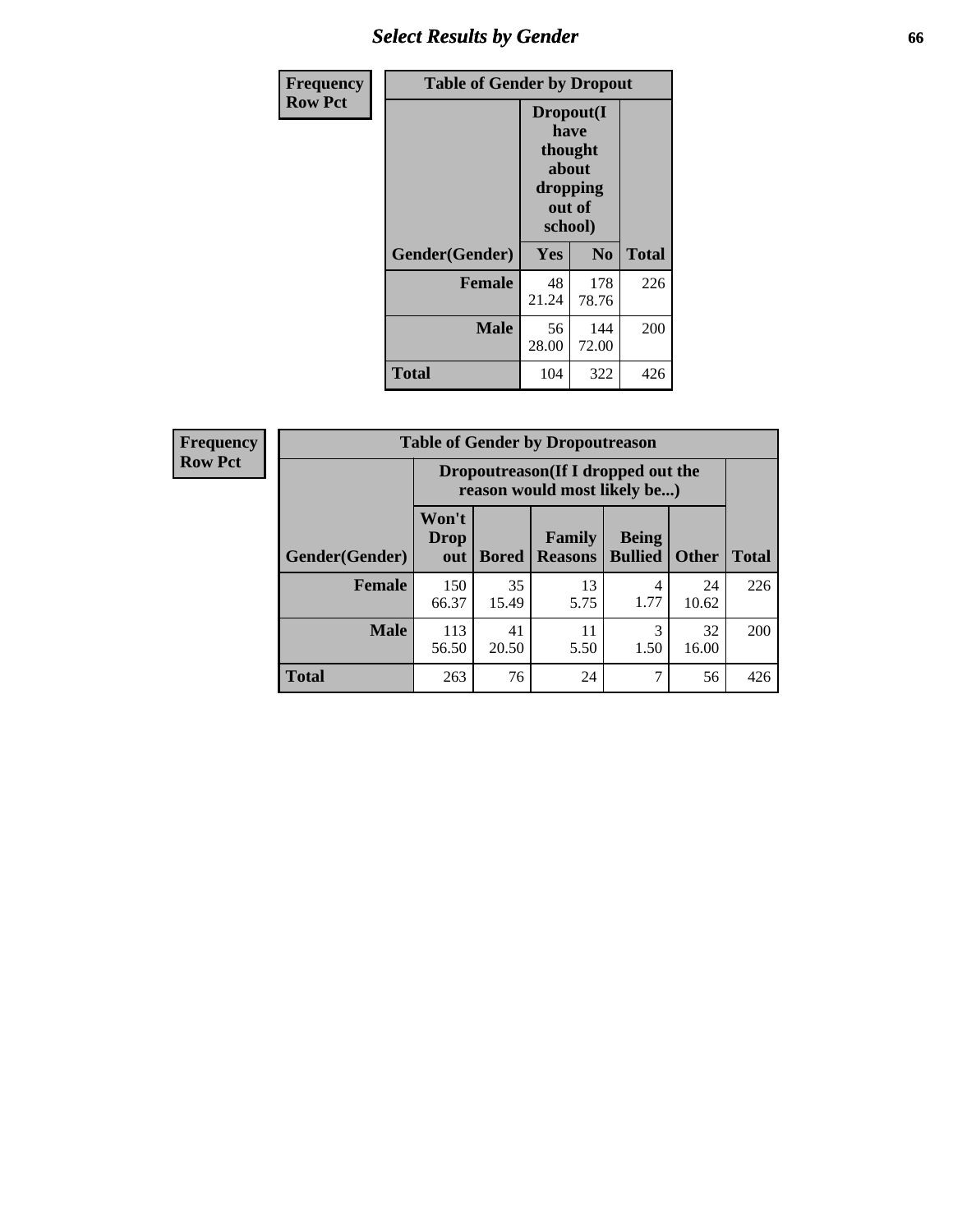*School Safety* **67**

| Frequency      | <b>Table of Gender by Bullied2</b> |                 |                |              |  |
|----------------|------------------------------------|-----------------|----------------|--------------|--|
| <b>Row Pct</b> |                                    | <b>Bullied2</b> |                |              |  |
|                | Gender(Gender)                     | Yes             | N <sub>0</sub> | <b>Total</b> |  |
|                | <b>Female</b>                      | 17<br>7.52      | 209<br>92.48   | 226          |  |
|                | <b>Male</b>                        | 18<br>9.00      | 182<br>91.00   | 200          |  |
|                | <b>Total</b>                       | 35              | 391            | 426          |  |

| Frequency      | <b>Table of Gender by Bulliedothers2</b> |                       |                |              |  |
|----------------|------------------------------------------|-----------------------|----------------|--------------|--|
| <b>Row Pct</b> |                                          | <b>Bulliedothers2</b> |                |              |  |
|                | Gender(Gender)                           | Yes                   | N <sub>0</sub> | <b>Total</b> |  |
|                | <b>Female</b>                            | 3.10                  | 219<br>96.90   | 226          |  |
|                | <b>Male</b>                              | 21<br>10.50           | 179<br>89.50   | 200          |  |
|                | <b>Total</b>                             | 28                    | 398            | 426          |  |

| Frequency      | <b>Table of Gender by Weaponschool2</b> |                      |                |              |  |
|----------------|-----------------------------------------|----------------------|----------------|--------------|--|
| <b>Row Pct</b> |                                         | <b>Weaponschool2</b> |                |              |  |
|                | Gender(Gender)                          | Yes                  | N <sub>0</sub> | <b>Total</b> |  |
|                | <b>Female</b>                           | 6<br>2.65            | 220<br>97.35   | 226          |  |
|                | <b>Male</b>                             | q<br>4.50            | 191<br>95.50   | 200          |  |
|                | <b>Total</b>                            | 15                   | 411            | 426          |  |

| Frequency      | <b>Table of Gender by Absentunsafe2</b> |               |                |              |
|----------------|-----------------------------------------|---------------|----------------|--------------|
| <b>Row Pct</b> |                                         | Absentunsafe2 |                |              |
|                | Gender(Gender)                          | Yes           | N <sub>0</sub> | <b>Total</b> |
|                | <b>Female</b>                           | 6<br>2.65     | 220<br>97.35   | 226          |
|                | <b>Male</b>                             | 2.50          | 195<br>97.50   | 200          |
|                | <b>Total</b>                            | 11            | 415            | 426          |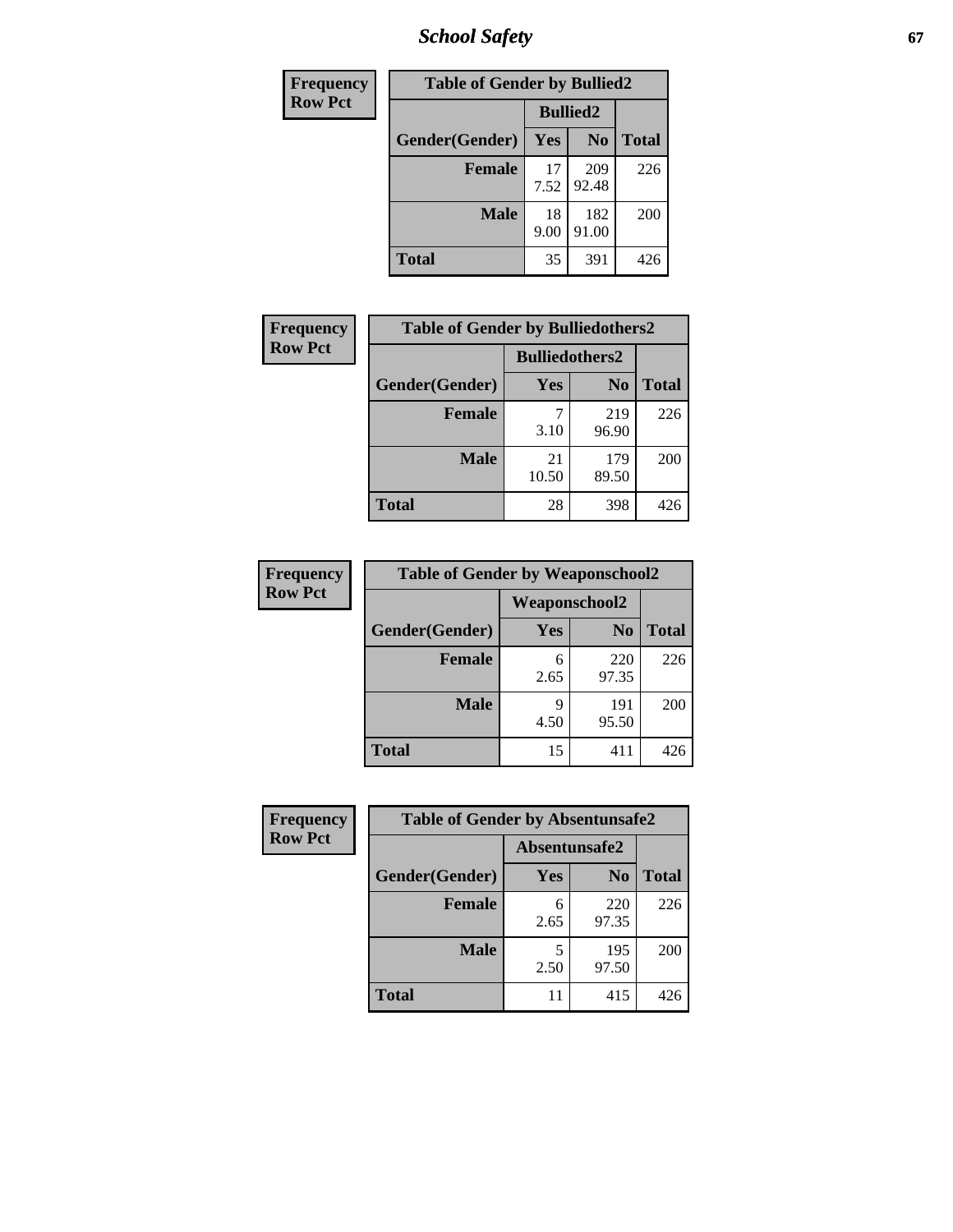*School Safety* **68**

| Frequency      | <b>Table of Gender by Gangself</b> |                                                                                                |                |              |  |
|----------------|------------------------------------|------------------------------------------------------------------------------------------------|----------------|--------------|--|
| <b>Row Pct</b> |                                    | Gangself(I<br>have<br>participated<br>in illegal gang<br>activities in<br>the past 30<br>days) |                |              |  |
|                | Gender(Gender)                     | Yes                                                                                            | N <sub>0</sub> | <b>Total</b> |  |
|                | <b>Female</b>                      | 6<br>2.65                                                                                      | 220<br>97.35   | 226          |  |
|                | <b>Male</b>                        | 13<br>6.50                                                                                     | 187<br>93.50   | 200          |  |
|                | <b>Total</b>                       | 19                                                                                             | 407            | 426          |  |

| Frequency      | <b>Table of Gender by Gangpeers</b> |                                                                                                                             |                |              |
|----------------|-------------------------------------|-----------------------------------------------------------------------------------------------------------------------------|----------------|--------------|
| <b>Row Pct</b> |                                     | <b>Gangpeers</b> (I<br>have friends<br>who have<br>participated<br>in illegal gang<br>activities in<br>the past 30<br>days) |                |              |
|                | Gender(Gender)                      | Yes                                                                                                                         | N <sub>0</sub> | <b>Total</b> |
|                | <b>Female</b>                       | 16<br>7.08                                                                                                                  | 210<br>92.92   | 226          |
|                | <b>Male</b>                         | 39<br>19.50                                                                                                                 | 161<br>80.50   | 200          |
|                | Total                               | 55                                                                                                                          | 371            | 426          |

| Frequency      | <b>Table of Gender by Pickedon2</b> |             |                |              |
|----------------|-------------------------------------|-------------|----------------|--------------|
| <b>Row Pct</b> |                                     | Pickedon2   |                |              |
|                | Gender(Gender)                      | Yes         | N <sub>0</sub> | <b>Total</b> |
|                | <b>Female</b>                       | 46<br>20.35 | 180<br>79.65   | 226          |
|                | <b>Male</b>                         | 30<br>15.00 | 170<br>85.00   | 200          |
|                | <b>Total</b>                        | 76          | 350            | 426          |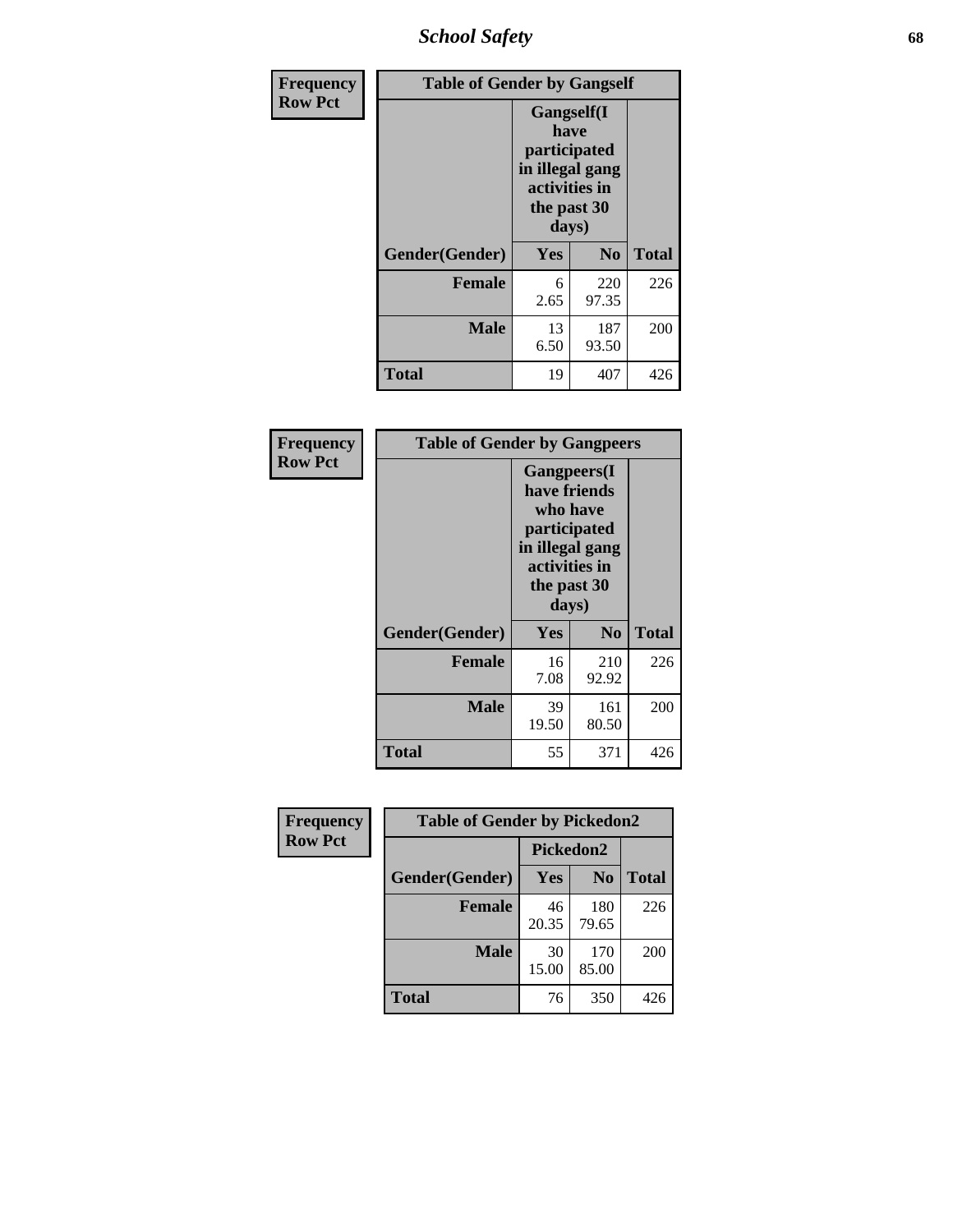*School Safety* **69**

| Frequency      | <b>Table of Gender by Safeschool2</b> |              |                |              |
|----------------|---------------------------------------|--------------|----------------|--------------|
| <b>Row Pct</b> |                                       | Safeschool2  |                |              |
|                | Gender(Gender)                        | <b>Yes</b>   | N <sub>0</sub> | <b>Total</b> |
|                | <b>Female</b>                         | 185<br>81.86 | 41<br>18.14    | 226          |
|                | <b>Male</b>                           | 159<br>79.50 | 41<br>20.50    | 200          |
|                | <b>Total</b>                          | 344          | 82             | 426          |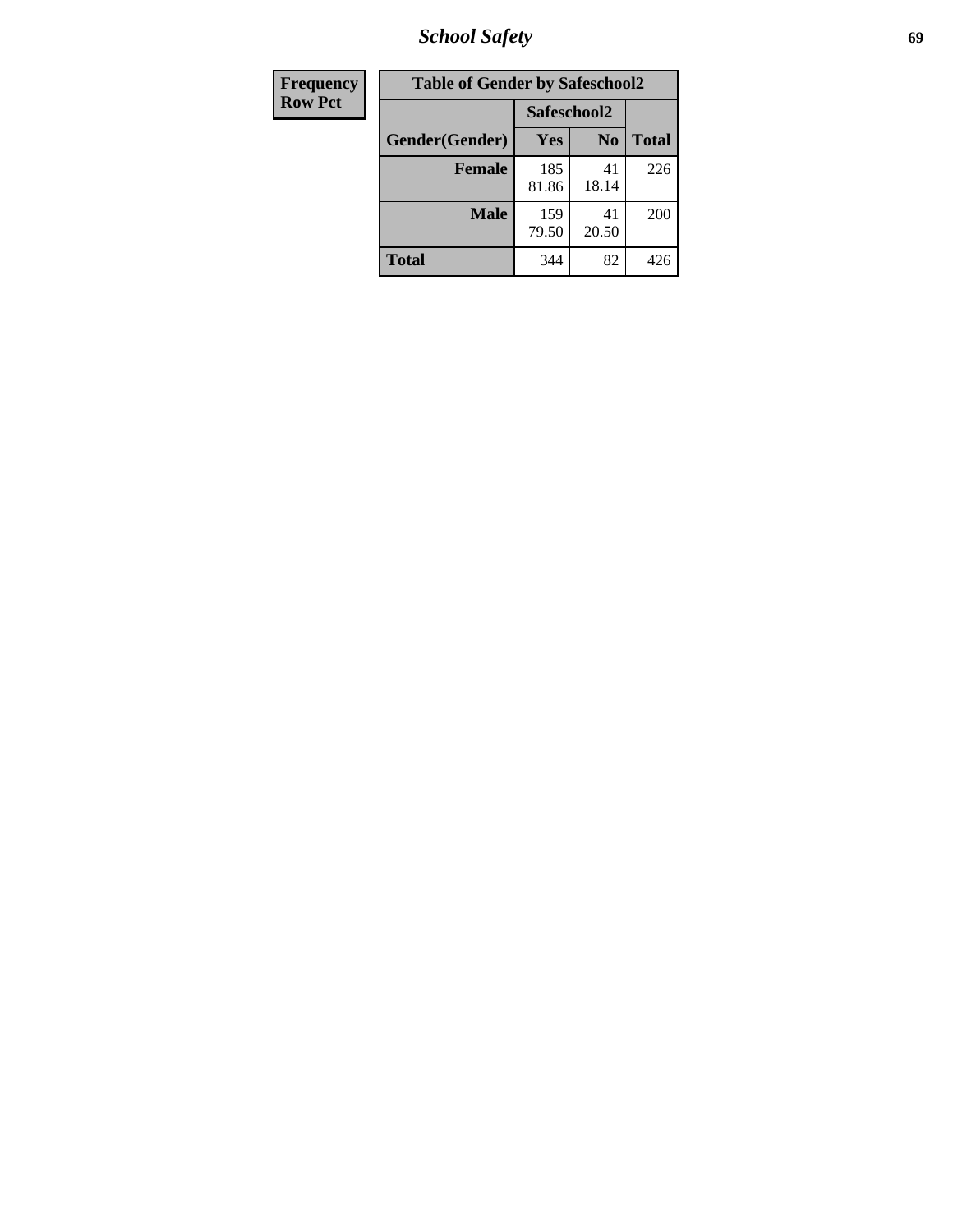# *Incidence of Drug Use* **70**

| <b>Frequency</b> | <b>Table of Gender by AlcoholAlt</b> |                                          |                |              |  |
|------------------|--------------------------------------|------------------------------------------|----------------|--------------|--|
| <b>Row Pct</b>   |                                      | AlcoholAlt(Alcohol<br>use, past 30 days) |                |              |  |
|                  | Gender(Gender)                       | <b>Yes</b>                               | N <sub>0</sub> | <b>Total</b> |  |
|                  | <b>Female</b>                        | 52<br>23.01                              | 174<br>76.99   | 226          |  |
|                  | <b>Male</b>                          | 59<br>29.50                              | 141<br>70.50   | 200          |  |
|                  | <b>Total</b>                         | 111                                      | 315            | 426          |  |

| Frequency      | <b>Table of Gender by TobaccoAny</b> |                                          |                |              |  |
|----------------|--------------------------------------|------------------------------------------|----------------|--------------|--|
| <b>Row Pct</b> |                                      | TobaccoAny(Tobacco<br>use, past 30 days) |                |              |  |
|                | Gender(Gender)                       | Yes                                      | N <sub>0</sub> | <b>Total</b> |  |
|                | <b>Female</b>                        | 33<br>14.60                              | 193<br>85.40   | 226          |  |
|                | <b>Male</b>                          | 44<br>22.00                              | 156<br>78.00   | 200          |  |
|                | <b>Total</b>                         | 77                                       | 349            | 426          |  |

| <b>Frequency</b> | <b>Table of Gender by MarijuanaAlt</b> |                                              |                |              |
|------------------|----------------------------------------|----------------------------------------------|----------------|--------------|
| <b>Row Pct</b>   |                                        | MarijuanaAlt(Marijuana<br>use, past 30 days) |                |              |
|                  | Gender(Gender)                         | <b>Yes</b>                                   | N <sub>0</sub> | <b>Total</b> |
|                  | Female                                 | 26<br>11.50                                  | 200<br>88.50   | 226          |
|                  | <b>Male</b>                            | 35<br>17.50                                  | 165<br>82.50   | 200          |
|                  | <b>Total</b>                           | 61                                           | 365            | 426          |

| <b>Frequency</b> | <b>Table of Gender by OtherDrugAny</b> |                                                       |                |              |  |
|------------------|----------------------------------------|-------------------------------------------------------|----------------|--------------|--|
| <b>Row Pct</b>   |                                        | <b>OtherDrugAny</b> (Other<br>drug use, past 30 days) |                |              |  |
|                  | Gender(Gender)                         | <b>Yes</b>                                            | N <sub>0</sub> | <b>Total</b> |  |
|                  | <b>Female</b>                          | 12<br>5.31                                            | 214<br>94.69   | 226          |  |
|                  | <b>Male</b>                            | 16<br>8.00                                            | 184<br>92.00   | 200          |  |
|                  | <b>Total</b>                           | 28                                                    | 398            | 426          |  |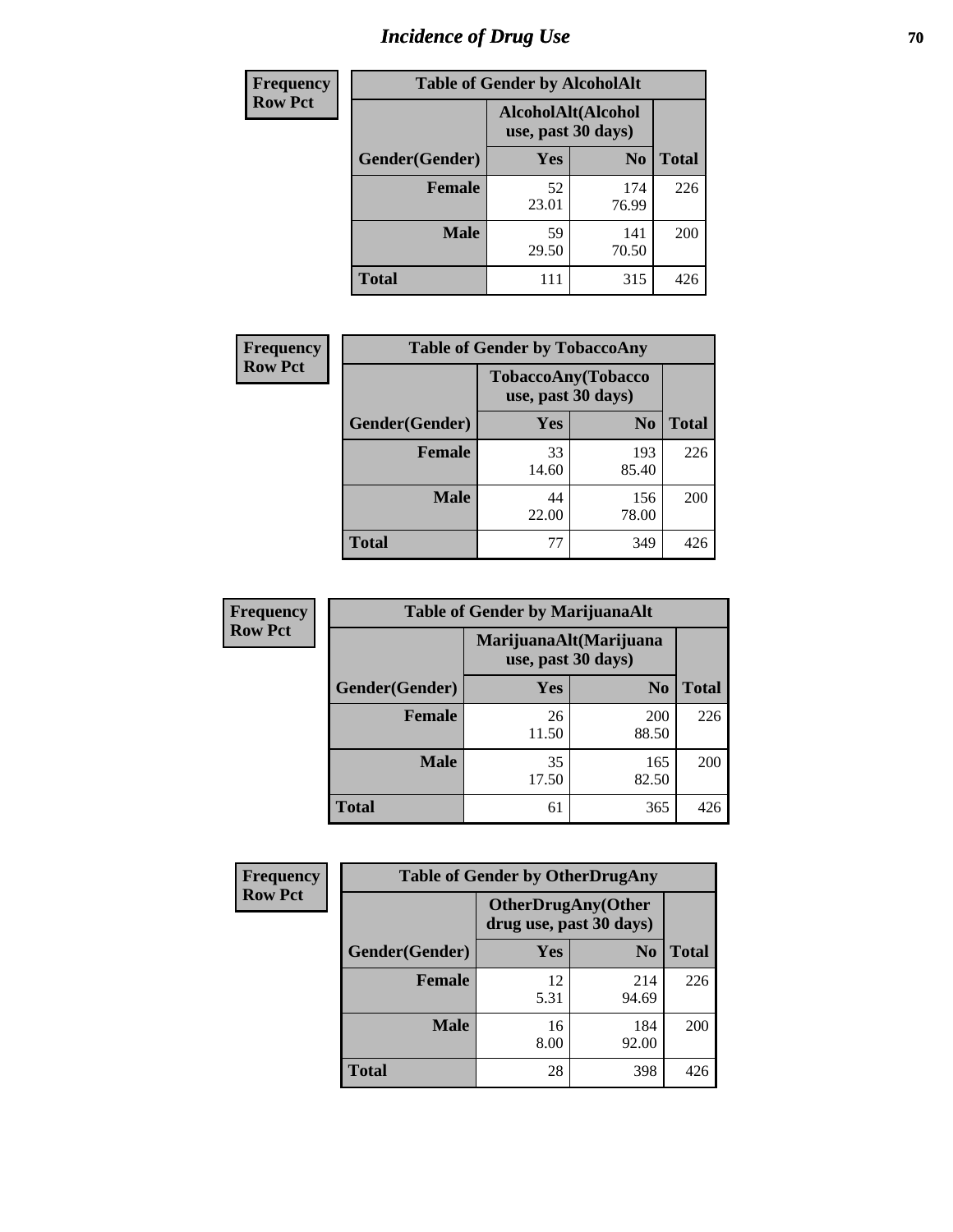#### *Average Age at Onset of Use* **71** *Results for "Average Age at Onset of Use" questions exclude students who said they did not use that substance*

#### **Gender=Female**

| <b>Variable</b>    | <b>Label</b>                                                       | <b>Mean</b> |
|--------------------|--------------------------------------------------------------------|-------------|
| Alcoholinit2       | I started using alcohol when I was                                 | 14.48       |
| Cigarettesinit2    | I started smoking tobacco when I was                               | 14.55       |
| Smokelessinit2     | I started chewing tobacco when I was                               | 11.20       |
| Marijuanainit2     | I started using marijuana when I was                               | 14.66       |
| Cocaineinit2       | I started using cocaine when I was                                 | 10.75       |
| Inhalantsinit2     | I started using inhalants when I was                               | 10.80       |
| Steroidsinit2      | I started using steroids when I was                                | 9.67        |
| Ecstasyinit2       | I started using ecstasy when I was                                 | 11.25       |
| Methinit2          | I started using methamphetamines when I was                        | 11.20       |
| Hallucinogensinit2 | I started using hallucinogens when I was                           | 10.33       |
| Prescription in t2 | I started using prescription drugs not prescribed to me when I was | 14.47       |

#### **Gender=Male**

| <b>Variable</b>                 | Label                                                              | <b>Mean</b> |
|---------------------------------|--------------------------------------------------------------------|-------------|
| Alcoholinit2                    | I started using alcohol when I was                                 | 14.06       |
| Cigarettesinit2                 | I started smoking tobacco when I was                               | 14.22       |
| Smokelessinit2                  | I started chewing tobacco when I was                               | 14.86       |
| Marijuanainit2                  | I started using marijuana when I was                               | 14.15       |
| Cocaineinit2                    | I started using cocaine when I was                                 | 13.88       |
| Inhalantsinit2                  | I started using inhalants when I was                               | 12.38       |
| Steroidsinit2                   | I started using steroids when I was                                | 15.14       |
| Ecstasyinit2                    | I started using ecstasy when I was                                 | 14.13       |
| Methinit2                       | I started using methamphetamines when I was                        | 11.67       |
| Hallucinogensinit2              | I started using hallucinogens when I was                           | 13.86       |
| Prescription in it <sub>2</sub> | I started using prescription drugs not prescribed to me when I was | 13.77       |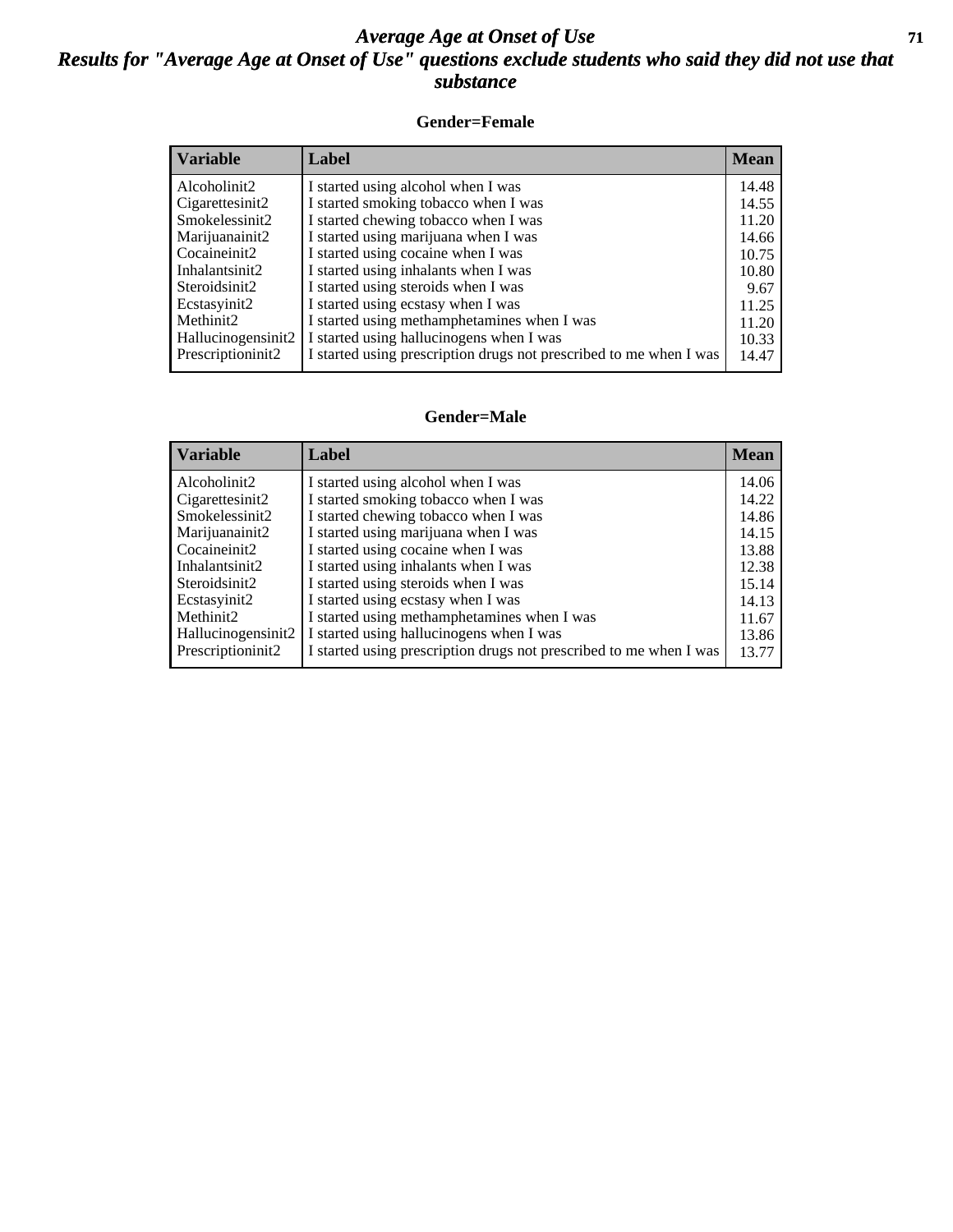# *I Think These Drugs are Harmful* **72**

| <b>Frequency</b> | <b>Table of Gender by Alcoholharmdich</b> |                                                   |                |              |
|------------------|-------------------------------------------|---------------------------------------------------|----------------|--------------|
| <b>Row Pct</b>   |                                           | Alcoholharmdich(I<br>think alcohol is<br>harmful) |                |              |
|                  | Gender(Gender)                            | <b>Yes</b>                                        | N <sub>0</sub> | <b>Total</b> |
|                  | <b>Female</b>                             | 193<br>85.40                                      | 33<br>14.60    | 226          |
|                  | <b>Male</b>                               | 160<br>80.00                                      | 40<br>20.00    | <b>200</b>   |
|                  | Total                                     | 353                                               | 73             | 426          |

| Frequency      | <b>Table of Gender by Tobaccoharmdich</b> |              |                |                                                   |  |  |
|----------------|-------------------------------------------|--------------|----------------|---------------------------------------------------|--|--|
| <b>Row Pct</b> |                                           |              |                | Tobaccoharmdich(I<br>think tobacco is<br>harmful) |  |  |
|                | Gender(Gender)                            | <b>Yes</b>   | N <sub>0</sub> | <b>Total</b>                                      |  |  |
|                | <b>Female</b>                             | 214<br>94.69 | 12<br>5.31     | 226                                               |  |  |
|                | <b>Male</b>                               | 192<br>96.00 | 8<br>4.00      | 200                                               |  |  |
|                | <b>Total</b>                              | 406          | 20             | 426                                               |  |  |

| Frequency      | <b>Table of Gender by Marijuanaharmdich</b> |                                                       |                |              |  |
|----------------|---------------------------------------------|-------------------------------------------------------|----------------|--------------|--|
| <b>Row Pct</b> |                                             | Marijuanaharmdich(I<br>think marijuana is<br>harmful) |                |              |  |
|                | Gender(Gender)                              | <b>Yes</b>                                            | N <sub>0</sub> | <b>Total</b> |  |
|                | <b>Female</b>                               | 178<br>78.76                                          | 48<br>21.24    | 226          |  |
|                | <b>Male</b>                                 | 139<br>69.50                                          | 61<br>30.50    | 200          |  |
|                | <b>Total</b>                                | 317                                                   | 109            | 426          |  |

| Frequency      | <b>Table of Gender by Otherdrugharmdich</b> |                                                          |                |              |
|----------------|---------------------------------------------|----------------------------------------------------------|----------------|--------------|
| <b>Row Pct</b> |                                             | Otherdrugharmdich(I<br>think other drugs are<br>harmful) |                |              |
|                | Gender(Gender)                              | <b>Yes</b>                                               | N <sub>0</sub> | <b>Total</b> |
|                | <b>Female</b>                               | 217<br>96.02                                             | 9<br>3.98      | 226          |
|                | <b>Male</b>                                 | 190<br>95.00                                             | 10<br>5.00     | 200          |
|                | <b>Total</b>                                | 407                                                      | 19             | 426          |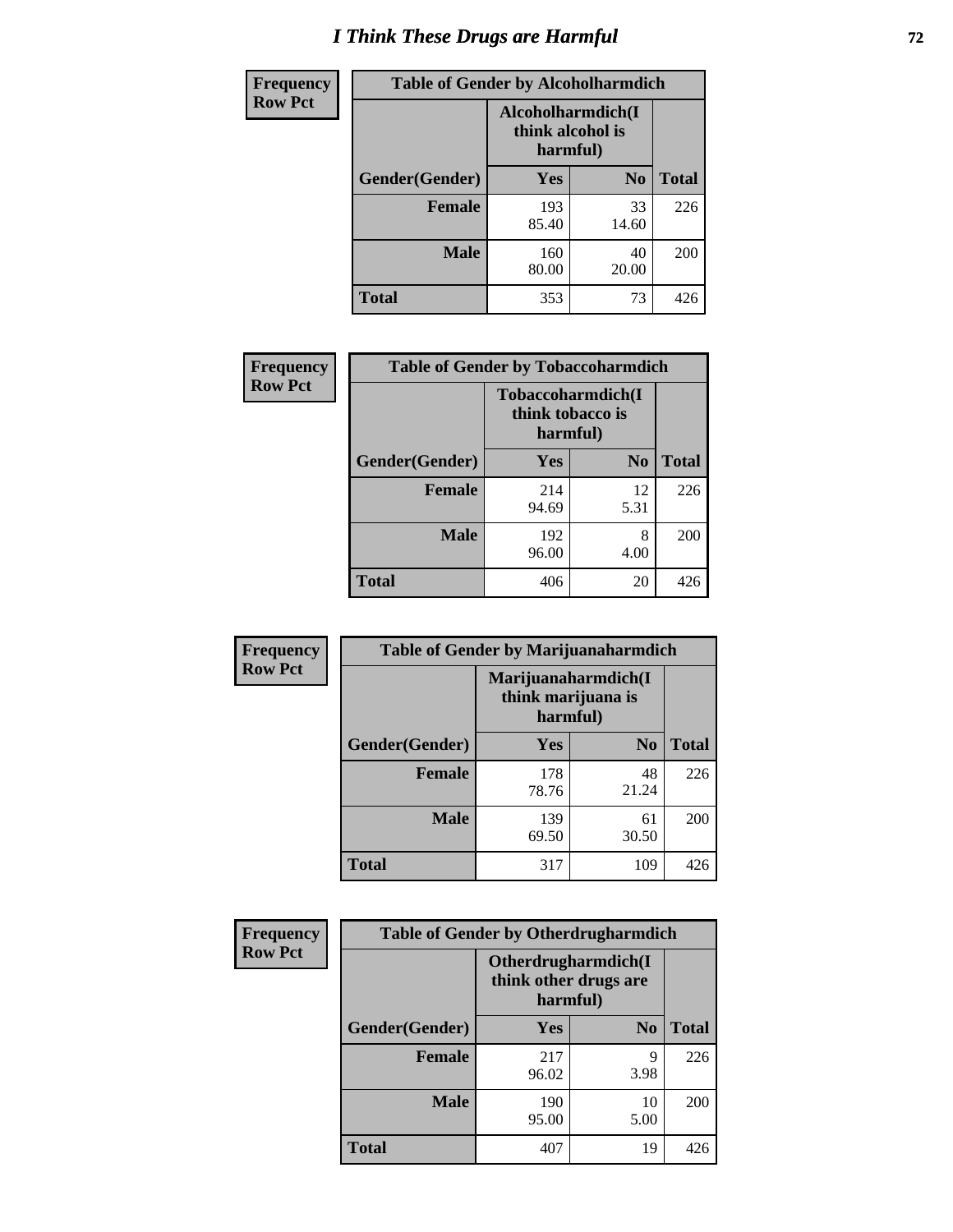| <b>Frequency</b> | <b>Table of Gender by Alcohollocation1</b> |                                                               |             |              |
|------------------|--------------------------------------------|---------------------------------------------------------------|-------------|--------------|
| <b>Row Pct</b>   |                                            | <b>Alcohollocation1(Places</b><br><b>Friends Use Alcohol)</b> |             |              |
|                  | Gender(Gender)                             |                                                               | Do Not Use  | <b>Total</b> |
|                  | <b>Female</b>                              | 131<br>57.96                                                  | 95<br>42.04 | 226          |
|                  | <b>Male</b>                                | 118<br>59.00                                                  | 82<br>41.00 | 200          |
|                  | <b>Total</b>                               | 249                                                           | 177         | 426          |

| <b>Frequency</b> | <b>Table of Gender by Alcohollocation2</b> |                                                               |             |              |
|------------------|--------------------------------------------|---------------------------------------------------------------|-------------|--------------|
| <b>Row Pct</b>   |                                            | <b>Alcohollocation2(Places</b><br><b>Friends Use Alcohol)</b> |             |              |
|                  | Gender(Gender)                             |                                                               | Home        | <b>Total</b> |
|                  | <b>Female</b>                              | 137<br>60.62                                                  | 89<br>39.38 | 226          |
|                  | <b>Male</b>                                | 116<br>58.00                                                  | 84<br>42.00 | 200          |
|                  | <b>Total</b>                               | 253                                                           | 173         | 426          |

| Frequency      | <b>Table of Gender by Alcohollocation3</b> |                                                               |               |              |
|----------------|--------------------------------------------|---------------------------------------------------------------|---------------|--------------|
| <b>Row Pct</b> |                                            | <b>Alcohollocation3(Places</b><br><b>Friends Use Alcohol)</b> |               |              |
|                | Gender(Gender)                             |                                                               | <b>School</b> | <b>Total</b> |
|                | <b>Female</b>                              | 215<br>95.13                                                  | 11<br>4.87    | 226          |
|                | <b>Male</b>                                | 187<br>93.50                                                  | 13<br>6.50    | 200          |
|                | <b>Total</b>                               | 402                                                           | 24            | 426          |

| Frequency      | <b>Table of Gender by Alcohollocation4</b> |                                                               |             |              |
|----------------|--------------------------------------------|---------------------------------------------------------------|-------------|--------------|
| <b>Row Pct</b> |                                            | <b>Alcohollocation4(Places</b><br><b>Friends Use Alcohol)</b> |             |              |
|                | <b>Gender</b> (Gender)                     |                                                               | Car         | <b>Total</b> |
|                | <b>Female</b>                              | 198<br>87.61                                                  | 28<br>12.39 | 226          |
|                | <b>Male</b>                                | 160<br>80.00                                                  | 40<br>20.00 | 200          |
|                | <b>Total</b>                               | 358                                                           | 68          | 426          |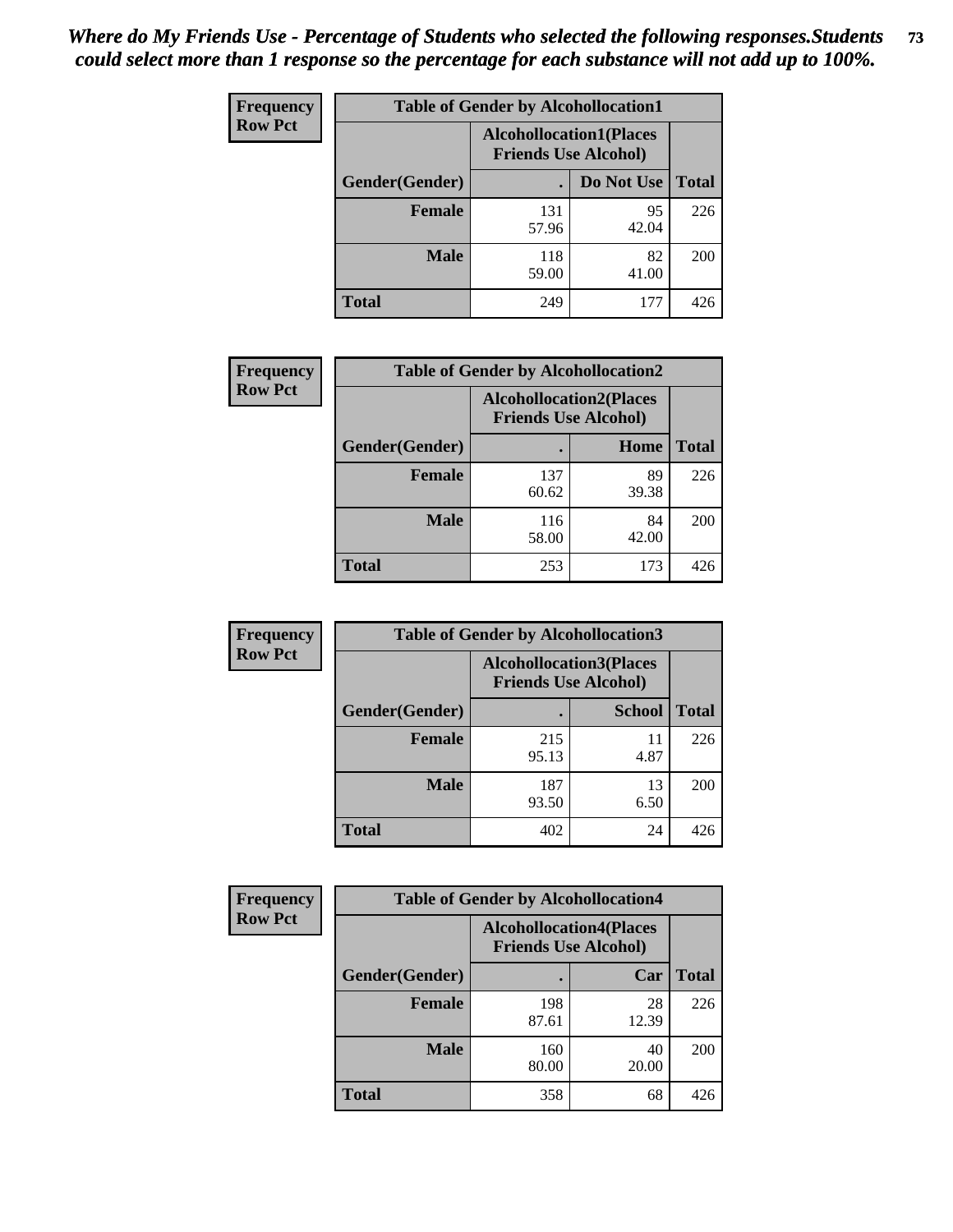| <b>Frequency</b> | <b>Table of Gender by Alcohollocation5</b> |                                 |                                 |              |
|------------------|--------------------------------------------|---------------------------------|---------------------------------|--------------|
| <b>Row Pct</b>   |                                            | <b>Alcohollocation5</b> (Places | <b>Friends Use Alcohol)</b>     |              |
|                  | Gender(Gender)                             | $\bullet$                       | <b>Friend's</b><br><b>House</b> | <b>Total</b> |
|                  | <b>Female</b>                              | 103<br>45.58                    | 123<br>54.42                    | 226          |
|                  | <b>Male</b>                                | 99<br>49.50                     | 101<br>50.50                    | 200          |
|                  | <b>Total</b>                               | 202                             | 224                             | 426          |

| Frequency      | <b>Table of Gender by Alcohollocation6</b> |                                                               |              |              |  |
|----------------|--------------------------------------------|---------------------------------------------------------------|--------------|--------------|--|
| <b>Row Pct</b> |                                            | <b>Alcohollocation6(Places</b><br><b>Friends Use Alcohol)</b> |              |              |  |
|                | <b>Gender</b> (Gender)                     |                                                               | <b>Other</b> | <b>Total</b> |  |
|                | <b>Female</b>                              | 166<br>73.45                                                  | 60<br>26.55  | 226          |  |
|                | <b>Male</b>                                | 129<br>64.50                                                  | 71<br>35.50  | 200          |  |
|                | <b>Total</b>                               | 295                                                           | 131          | 426          |  |

| Frequency      | <b>Table of Gender by Tobaccolocation1</b> |                                                               |              |              |  |
|----------------|--------------------------------------------|---------------------------------------------------------------|--------------|--------------|--|
| <b>Row Pct</b> |                                            | <b>Tobaccolocation1(Places</b><br><b>Friends Use Tobacco)</b> |              |              |  |
|                | Gender(Gender)                             |                                                               | Do Not Use   | <b>Total</b> |  |
|                | <b>Female</b>                              | 91<br>40.27                                                   | 135<br>59.73 | 226          |  |
|                | <b>Male</b>                                | 105<br>52.50                                                  | 95<br>47.50  | 200          |  |
|                | <b>Total</b>                               | 196                                                           | 230          | 426          |  |

| <b>Frequency</b> | <b>Table of Gender by Tobaccolocation2</b> |                             |                                |              |
|------------------|--------------------------------------------|-----------------------------|--------------------------------|--------------|
| <b>Row Pct</b>   |                                            | <b>Friends Use Tobacco)</b> | <b>Tobaccolocation2(Places</b> |              |
|                  | Gender(Gender)                             |                             | Home                           | <b>Total</b> |
|                  | Female                                     | 168<br>74.34                | 58<br>25.66                    | 226          |
|                  | <b>Male</b>                                | 124<br>62.00                | 76<br>38.00                    | 200          |
|                  | <b>Total</b>                               | 292                         | 134                            | 426          |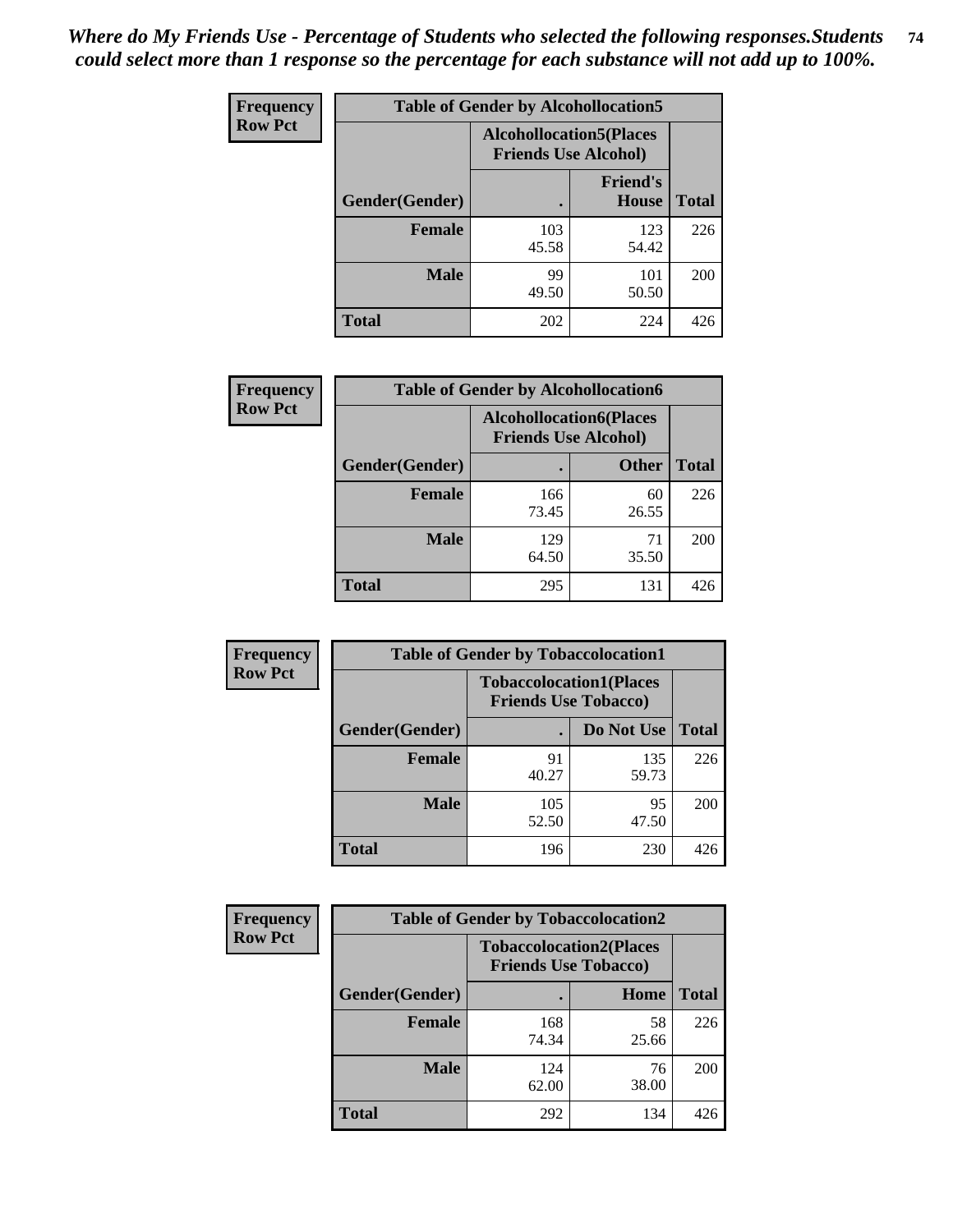| <b>Frequency</b> | <b>Table of Gender by Tobaccolocation3</b> |                                                               |               |              |
|------------------|--------------------------------------------|---------------------------------------------------------------|---------------|--------------|
| <b>Row Pct</b>   |                                            | <b>Tobaccolocation3(Places</b><br><b>Friends Use Tobacco)</b> |               |              |
|                  | Gender(Gender)                             |                                                               | <b>School</b> | <b>Total</b> |
|                  | <b>Female</b>                              | 198<br>87.61                                                  | 28<br>12.39   | 226          |
|                  | <b>Male</b>                                | 157<br>78.50                                                  | 43<br>21.50   | 200          |
|                  | Total                                      | 355                                                           | 71            | 426          |

| <b>Frequency</b> | <b>Table of Gender by Tobaccolocation4</b> |              |                                                               |              |
|------------------|--------------------------------------------|--------------|---------------------------------------------------------------|--------------|
| <b>Row Pct</b>   |                                            |              | <b>Tobaccolocation4(Places</b><br><b>Friends Use Tobacco)</b> |              |
|                  | Gender(Gender)                             |              | Car                                                           | <b>Total</b> |
|                  | <b>Female</b>                              | 153<br>67.70 | 73<br>32.30                                                   | 226          |
|                  | <b>Male</b>                                | 131<br>65.50 | 69<br>34.50                                                   | 200          |
|                  | <b>Total</b>                               | 284          | 142                                                           | 426          |

| <b>Frequency</b> | <b>Table of Gender by Tobaccolocation5</b> |                             |                                 |              |
|------------------|--------------------------------------------|-----------------------------|---------------------------------|--------------|
| <b>Row Pct</b>   |                                            | <b>Friends Use Tobacco)</b> | <b>Tobaccolocation5(Places</b>  |              |
|                  | Gender(Gender)                             |                             | <b>Friend's</b><br><b>House</b> | <b>Total</b> |
|                  | <b>Female</b>                              | 158<br>69.91                | 68<br>30.09                     | 226          |
|                  | <b>Male</b>                                | 121<br>60.50                | 79<br>39.50                     | 200          |
|                  | <b>Total</b>                               | 279                         | 147                             | 426          |

| <b>Frequency</b> | <b>Table of Gender by Tobaccolocation6</b> |                                                               |              |              |
|------------------|--------------------------------------------|---------------------------------------------------------------|--------------|--------------|
| <b>Row Pct</b>   |                                            | <b>Tobaccolocation6(Places</b><br><b>Friends Use Tobacco)</b> |              |              |
|                  | Gender(Gender)                             |                                                               | <b>Other</b> | <b>Total</b> |
|                  | <b>Female</b>                              | 170<br>75.22                                                  | 56<br>24.78  | 226          |
|                  | <b>Male</b>                                | 128<br>64.00                                                  | 72<br>36.00  | 200          |
|                  | <b>Total</b>                               | 298                                                           | 128          | 426          |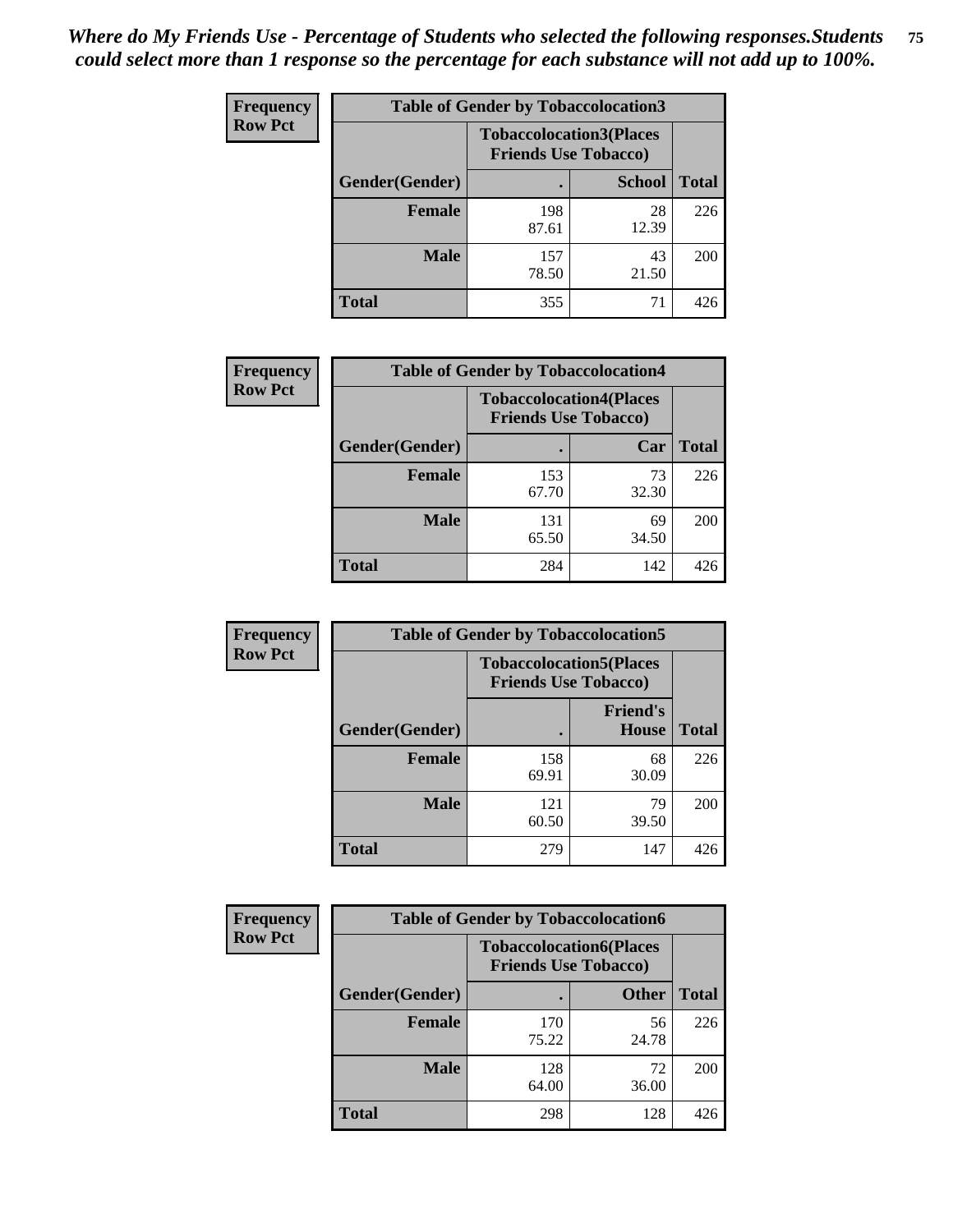| <b>Frequency</b> | <b>Table of Gender by Marijuanalocation1</b> |              |                                                                    |              |
|------------------|----------------------------------------------|--------------|--------------------------------------------------------------------|--------------|
| <b>Row Pct</b>   |                                              |              | <b>Marijuanalocation1(Places</b><br><b>Friends Use Marijuana</b> ) |              |
|                  | Gender(Gender)                               |              | Do Not Use                                                         | <b>Total</b> |
|                  | <b>Female</b>                                | 100<br>44.25 | 126<br>55.75                                                       | 226          |
|                  | <b>Male</b>                                  | 102<br>51.00 | 98<br>49.00                                                        | <b>200</b>   |
|                  | <b>Total</b>                                 | 202          | 224                                                                | 426          |

| <b>Frequency</b> | <b>Table of Gender by Marijuanalocation2</b> |                                                                    |             |              |
|------------------|----------------------------------------------|--------------------------------------------------------------------|-------------|--------------|
| <b>Row Pct</b>   |                                              | <b>Marijuanalocation2(Places</b><br><b>Friends Use Marijuana</b> ) |             |              |
|                  | Gender(Gender)                               |                                                                    | Home        | <b>Total</b> |
|                  | Female                                       | 162<br>71.68                                                       | 64<br>28.32 | 226          |
|                  | <b>Male</b>                                  | 125<br>62.50                                                       | 75<br>37.50 | 200          |
|                  | <b>Total</b>                                 | 287                                                                | 139         | 426          |

| Frequency      | <b>Table of Gender by Marijuanalocation3</b> |                                                                    |               |              |
|----------------|----------------------------------------------|--------------------------------------------------------------------|---------------|--------------|
| <b>Row Pct</b> |                                              | <b>Marijuanalocation3(Places</b><br><b>Friends Use Marijuana</b> ) |               |              |
|                | Gender(Gender)                               |                                                                    | <b>School</b> | <b>Total</b> |
|                | Female                                       | 201<br>88.94                                                       | 25<br>11.06   | 226          |
|                | <b>Male</b>                                  | 169<br>84.50                                                       | 31<br>15.50   | 200          |
|                | <b>Total</b>                                 | 370                                                                | 56            | 426          |

| Frequency      | <b>Table of Gender by Marijuanalocation4</b> |                                                                    |             |              |  |
|----------------|----------------------------------------------|--------------------------------------------------------------------|-------------|--------------|--|
| <b>Row Pct</b> |                                              | <b>Marijuanalocation4(Places</b><br><b>Friends Use Marijuana</b> ) |             |              |  |
|                | Gender(Gender)                               |                                                                    | Car         | <b>Total</b> |  |
|                | <b>Female</b>                                | 158<br>69.91                                                       | 68<br>30.09 | 226          |  |
|                | <b>Male</b>                                  | 134<br>67.00                                                       | 66<br>33.00 | 200          |  |
|                | <b>Total</b>                                 | 292                                                                | 134         | 426          |  |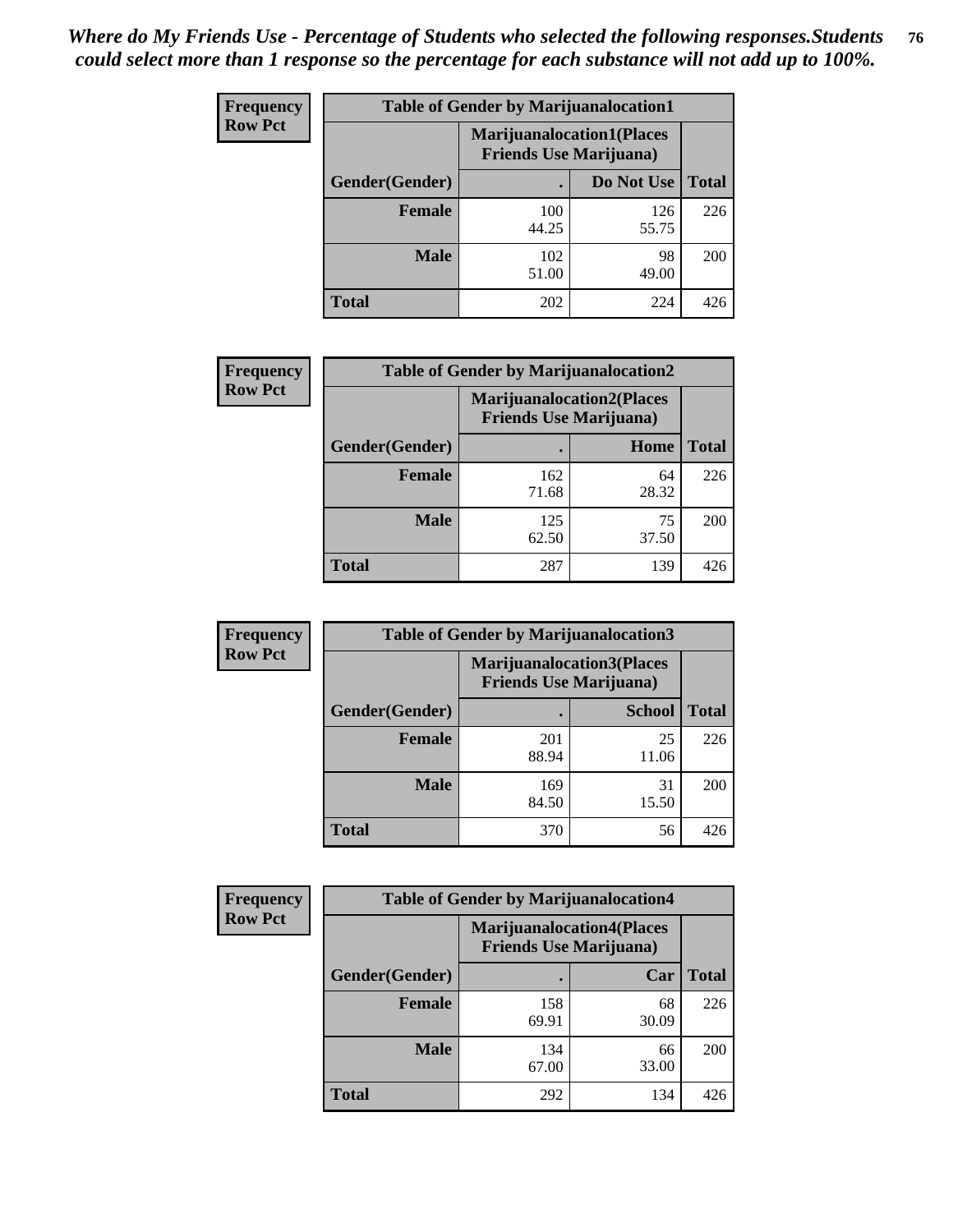| Frequency      | <b>Table of Gender by Marijuanalocation5</b> |                                                                    |                                 |              |
|----------------|----------------------------------------------|--------------------------------------------------------------------|---------------------------------|--------------|
| <b>Row Pct</b> |                                              | <b>Marijuanalocation5(Places</b><br><b>Friends Use Marijuana</b> ) |                                 |              |
|                | Gender(Gender)                               |                                                                    | <b>Friend's</b><br><b>House</b> | <b>Total</b> |
|                | <b>Female</b>                                | 142<br>62.83                                                       | 84<br>37.17                     | 226          |
|                | <b>Male</b>                                  | 116<br>58.00                                                       | 84<br>42.00                     | 200          |
|                | <b>Total</b>                                 | 258                                                                | 168                             | 426          |

| <b>Frequency</b> | <b>Table of Gender by Marijuanalocation6</b> |                                                                     |              |              |  |
|------------------|----------------------------------------------|---------------------------------------------------------------------|--------------|--------------|--|
| <b>Row Pct</b>   |                                              | <b>Marijuanalocation6(Places)</b><br><b>Friends Use Marijuana</b> ) |              |              |  |
|                  | Gender(Gender)                               |                                                                     | <b>Other</b> | <b>Total</b> |  |
|                  | <b>Female</b>                                | 164<br>72.57                                                        | 62<br>27.43  | 226          |  |
|                  | <b>Male</b>                                  | 129<br>64.50                                                        | 71<br>35.50  | 200          |  |
|                  | <b>Total</b>                                 | 293                                                                 | 133          | 426          |  |

| <b>Frequency</b> | <b>Table of Gender by Otherdruglocation1</b> |                                            |                                  |              |
|------------------|----------------------------------------------|--------------------------------------------|----------------------------------|--------------|
| <b>Row Pct</b>   |                                              | <b>Friends Use Other Illegal</b><br>Drugs) | <b>Otherdruglocation1(Places</b> |              |
|                  | Gender(Gender)                               |                                            | Do Not Use                       | <b>Total</b> |
|                  | Female                                       | 50<br>22.12                                | 176<br>77.88                     | 226          |
|                  | <b>Male</b>                                  | 62<br>31.00                                | 138<br>69.00                     | 200          |
|                  | <b>Total</b>                                 | 112                                        | 314                              | 426          |

| <b>Frequency</b> | <b>Table of Gender by Otherdruglocation2</b> |                                                                                |             |              |
|------------------|----------------------------------------------|--------------------------------------------------------------------------------|-------------|--------------|
| <b>Row Pct</b>   |                                              | <b>Otherdruglocation2(Places</b><br><b>Friends Use Other Illegal</b><br>Drugs) |             |              |
|                  | Gender(Gender)                               |                                                                                | Home        | <b>Total</b> |
|                  | <b>Female</b>                                | 193<br>85.40                                                                   | 33<br>14.60 | 226          |
|                  | <b>Male</b>                                  | 161<br>80.50                                                                   | 39<br>19.50 | 200          |
|                  | <b>Total</b>                                 | 354                                                                            | 72          | 426          |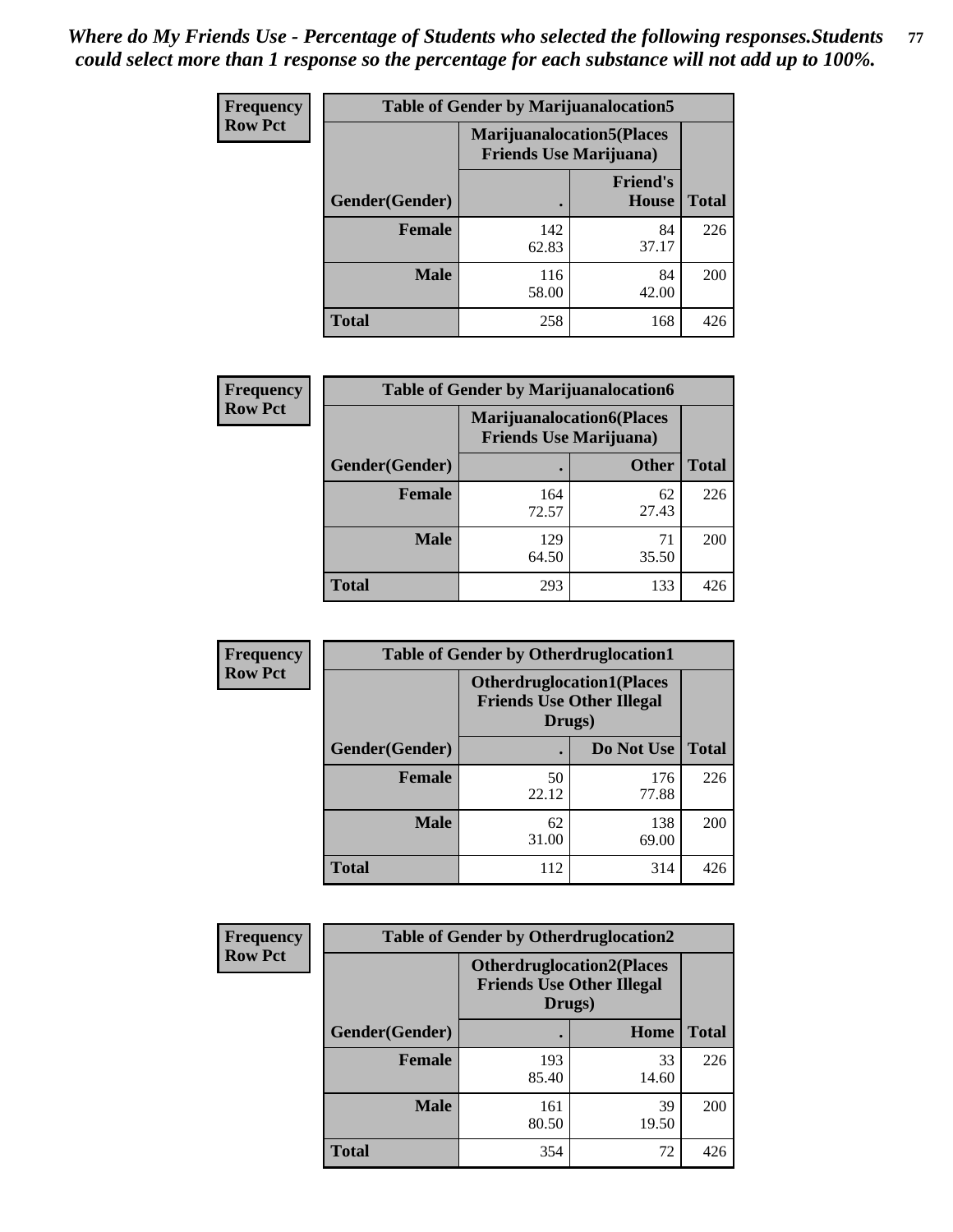| Frequency      | <b>Table of Gender by Otherdruglocation3</b> |                                                                                |               |              |
|----------------|----------------------------------------------|--------------------------------------------------------------------------------|---------------|--------------|
| <b>Row Pct</b> |                                              | <b>Otherdruglocation3(Places</b><br><b>Friends Use Other Illegal</b><br>Drugs) |               |              |
|                | Gender(Gender)                               |                                                                                | <b>School</b> | <b>Total</b> |
|                | Female                                       | 209<br>92.48                                                                   | 17<br>7.52    | 226          |
|                | <b>Male</b>                                  | 181<br>90.50                                                                   | 19<br>9.50    | 200          |
|                | <b>Total</b>                                 | 390                                                                            | 36            | 426          |

| <b>Frequency</b> | <b>Table of Gender by Otherdruglocation4</b> |                                                                                |             |              |
|------------------|----------------------------------------------|--------------------------------------------------------------------------------|-------------|--------------|
| <b>Row Pct</b>   |                                              | <b>Otherdruglocation4(Places</b><br><b>Friends Use Other Illegal</b><br>Drugs) |             |              |
|                  | Gender(Gender)                               |                                                                                | Car         | <b>Total</b> |
|                  | <b>Female</b>                                | 197<br>87.17                                                                   | 29<br>12.83 | 226          |
|                  | <b>Male</b>                                  | 168<br>84.00                                                                   | 32<br>16.00 | 200          |
|                  | <b>Total</b>                                 | 365                                                                            | 61          | 426          |

| Frequency      | <b>Table of Gender by Otherdruglocation5</b> |              |                                                                      |              |
|----------------|----------------------------------------------|--------------|----------------------------------------------------------------------|--------------|
| <b>Row Pct</b> |                                              | Drugs)       | <b>Otherdruglocation5(Places</b><br><b>Friends Use Other Illegal</b> |              |
|                | Gender(Gender)                               |              | <b>Friend's</b><br><b>House</b>                                      | <b>Total</b> |
|                | <b>Female</b>                                | 186<br>82.30 | 40<br>17.70                                                          | 226          |
|                | <b>Male</b>                                  | 155<br>77.50 | 45<br>22.50                                                          | 200          |
|                | <b>Total</b>                                 | 341          | 85                                                                   | 426          |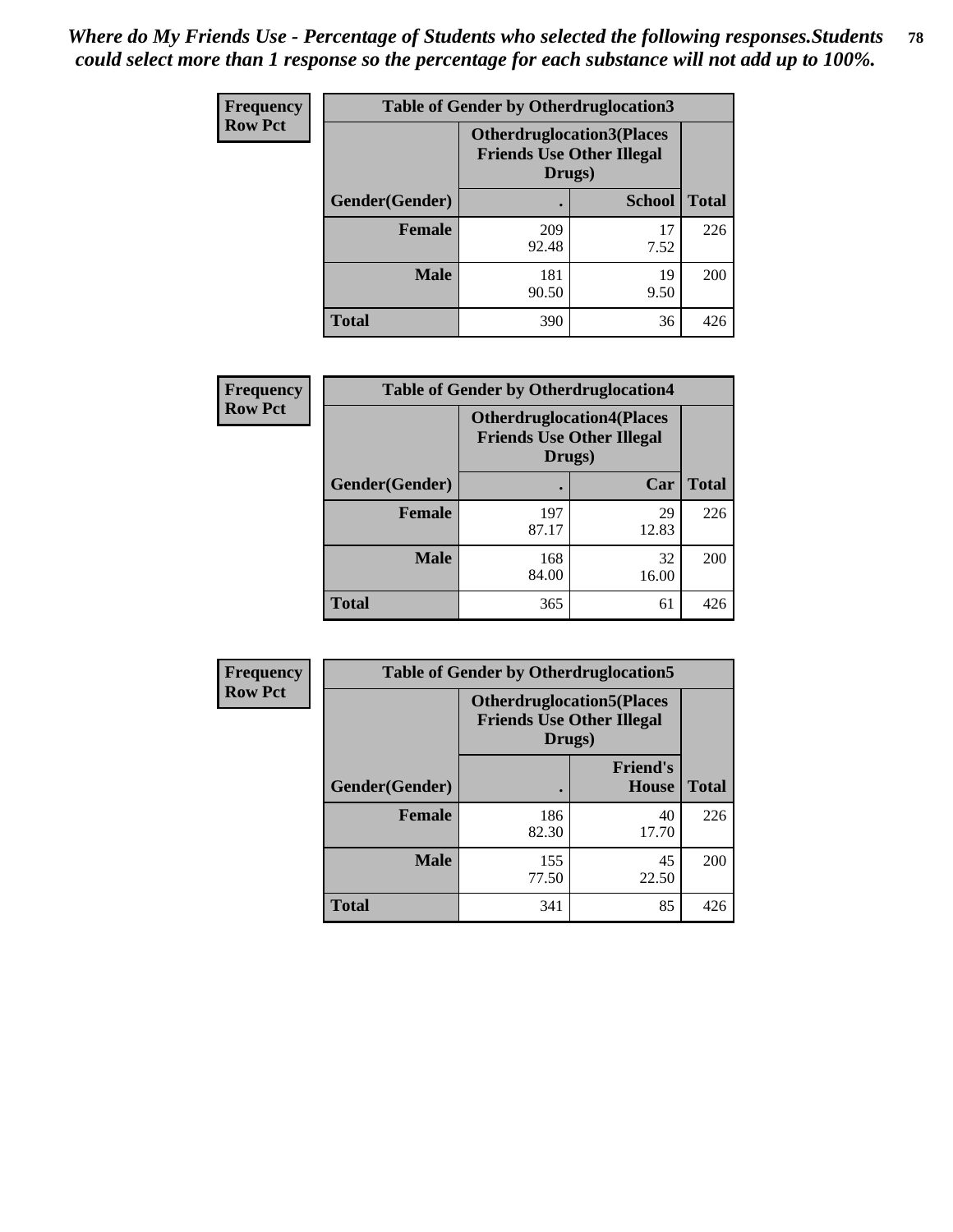| <b>Frequency</b> | <b>Table of Gender by Otherdruglocation6</b> |                                            |                                  |              |
|------------------|----------------------------------------------|--------------------------------------------|----------------------------------|--------------|
| <b>Row Pct</b>   |                                              | <b>Friends Use Other Illegal</b><br>Drugs) | <b>Otherdruglocation6(Places</b> |              |
|                  | Gender(Gender)                               |                                            | <b>Other</b>                     | <b>Total</b> |
|                  | Female                                       | 194<br>85.84                               | 32<br>14.16                      | 226          |
|                  | <b>Male</b>                                  | 151<br>75.50                               | 49<br>24.50                      | 200          |
|                  | <b>Total</b>                                 | 345                                        | 81                               | 426          |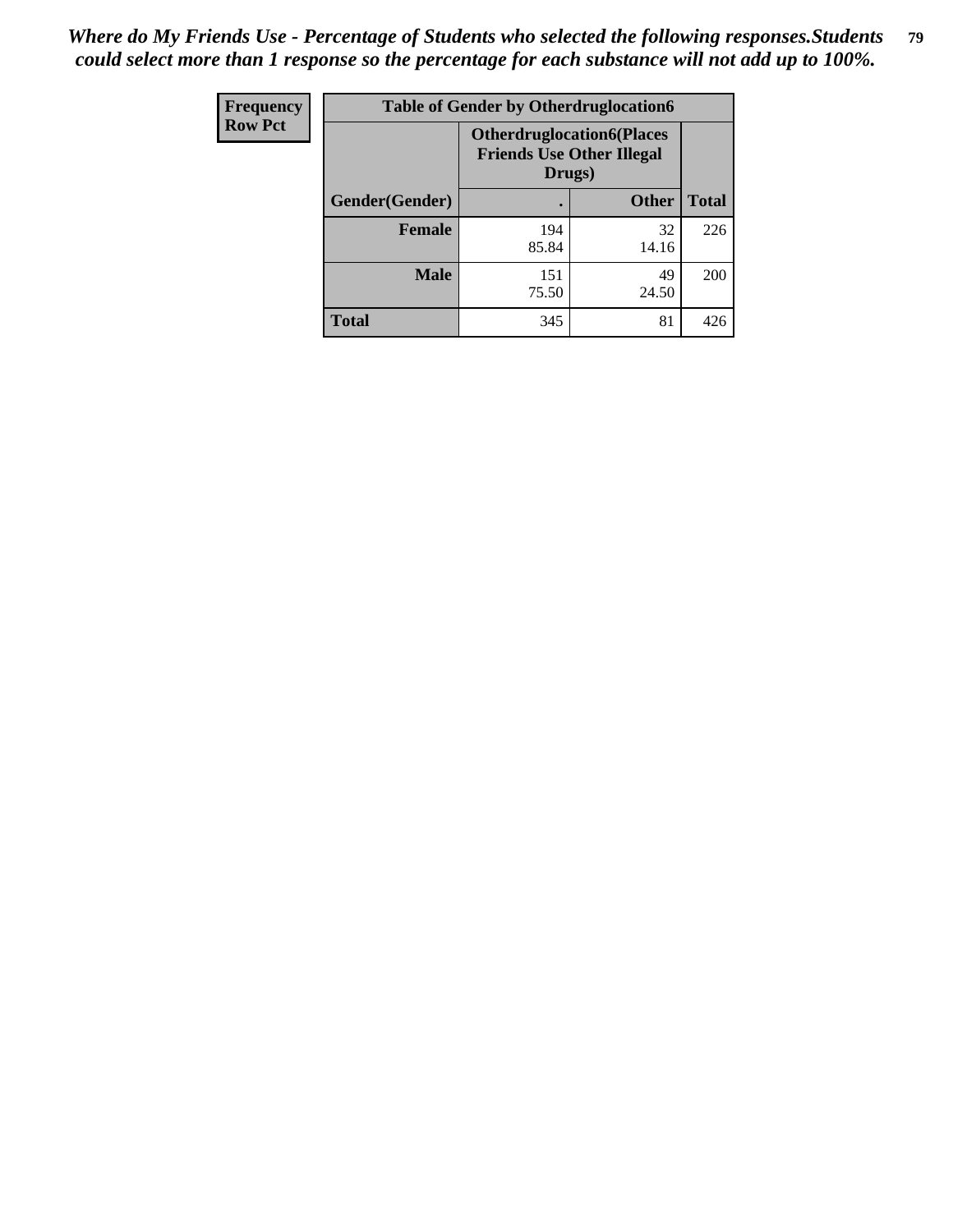| <b>Frequency</b> | <b>Table of Gender by Alcoholtime1</b> |                                                          |                      |              |
|------------------|----------------------------------------|----------------------------------------------------------|----------------------|--------------|
| <b>Row Pct</b>   |                                        | <b>Alcoholtime1(Times</b><br><b>Friends Use Alcohol)</b> |                      |              |
|                  | Gender(Gender)                         | $\bullet$                                                | Do Not<br><b>Use</b> | <b>Total</b> |
|                  | <b>Female</b>                          | 132<br>58.41                                             | 94<br>41.59          | 226          |
|                  | <b>Male</b>                            | 114<br>57.00                                             | 86<br>43.00          | 200          |
|                  | <b>Total</b>                           | 246                                                      | 180                  | 426          |

| Frequency      | <b>Table of Gender by Alcoholtime2</b> |                                                          |                            |              |
|----------------|----------------------------------------|----------------------------------------------------------|----------------------------|--------------|
| <b>Row Pct</b> |                                        | <b>Alcoholtime2(Times</b><br><b>Friends Use Alcohol)</b> |                            |              |
|                | Gender(Gender)                         |                                                          | <b>On Way</b><br>to School | <b>Total</b> |
|                | <b>Female</b>                          | 216<br>95.58                                             | 10<br>4.42                 | 226          |
|                | <b>Male</b>                            | 188<br>94.00                                             | 12<br>6.00                 | 200          |
|                | <b>Total</b>                           | 404                                                      | 22                         | 426          |

| Frequency      | <b>Table of Gender by Alcoholtime3</b> |                                                          |                                |              |
|----------------|----------------------------------------|----------------------------------------------------------|--------------------------------|--------------|
| <b>Row Pct</b> |                                        | <b>Alcoholtime3(Times</b><br><b>Friends Use Alcohol)</b> |                                |              |
|                | Gender(Gender)                         |                                                          | <b>During</b><br><b>School</b> | <b>Total</b> |
|                | Female                                 | 220<br>97.35                                             | 6<br>2.65                      | 226          |
|                | <b>Male</b>                            | 192<br>96.00                                             | 8<br>4.00                      | 200          |
|                | <b>Total</b>                           | 412                                                      | 14                             | 426          |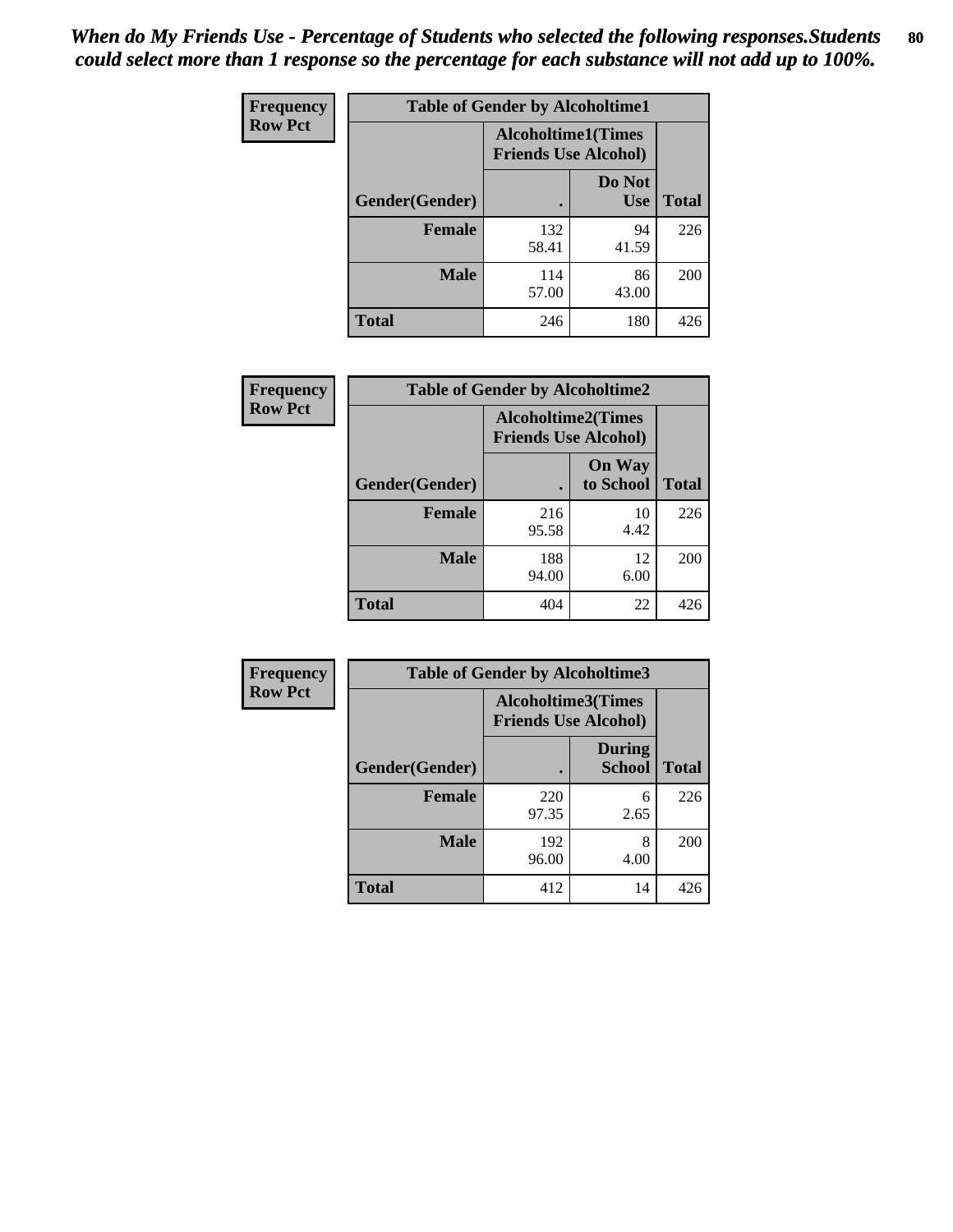*When do My Friends Use - Percentage of Students who selected the following responses.Students could select more than 1 response so the percentage for each substance will not add up to 100%.* **81**

| <b>Frequency</b> | <b>Table of Gender by Alcoholtime4</b> |                                                          |                                                |              |
|------------------|----------------------------------------|----------------------------------------------------------|------------------------------------------------|--------------|
| <b>Row Pct</b>   |                                        | <b>Alcoholtime4(Times</b><br><b>Friends Use Alcohol)</b> |                                                |              |
|                  | Gender(Gender)                         |                                                          | <b>On Way</b><br>Home<br>From<br><b>School</b> | <b>Total</b> |
|                  | <b>Female</b>                          | 211<br>93.36                                             | 15<br>6.64                                     | 226          |
|                  | <b>Male</b>                            | 184<br>92.00                                             | 16<br>8.00                                     | 200          |
|                  | <b>Total</b>                           | 395                                                      | 31                                             | 426          |

| <b>Frequency</b> | <b>Table of Gender by Alcoholtime5</b> |                                                           |                   |              |  |
|------------------|----------------------------------------|-----------------------------------------------------------|-------------------|--------------|--|
| <b>Row Pct</b>   |                                        | <b>Alcoholtime5</b> (Times<br><b>Friends Use Alcohol)</b> |                   |              |  |
|                  | Gender(Gender)                         |                                                           | <b>Weeknights</b> | <b>Total</b> |  |
|                  | <b>Female</b>                          | 181<br>80.09                                              | 45<br>19.91       | 226          |  |
|                  | <b>Male</b>                            | 157<br>78.50                                              | 43<br>21.50       | 200          |  |
|                  | <b>Total</b>                           | 338                                                       | 88                | 426          |  |

| <b>Frequency</b> |                | <b>Table of Gender by Alcoholtime6</b> |                                                           |              |
|------------------|----------------|----------------------------------------|-----------------------------------------------------------|--------------|
| <b>Row Pct</b>   |                |                                        | <b>Alcoholtime6</b> (Times<br><b>Friends Use Alcohol)</b> |              |
|                  | Gender(Gender) |                                        | Weekends                                                  | <b>Total</b> |
|                  | Female         | 89<br>39.38                            | 137<br>60.62                                              | 226          |
|                  | <b>Male</b>    | 88<br>44.00                            | 112<br>56.00                                              | 200          |
|                  | <b>Total</b>   | 177                                    | 249                                                       | 426          |

| <b>Frequency</b> | <b>Table of Gender by Tobaccotime1</b> |                                                          |                      |              |
|------------------|----------------------------------------|----------------------------------------------------------|----------------------|--------------|
| <b>Row Pct</b>   |                                        | <b>Tobaccotime1(Times</b><br><b>Friends Use Tobacco)</b> |                      |              |
|                  | Gender(Gender)                         |                                                          | Do Not<br><b>Use</b> | <b>Total</b> |
|                  | <b>Female</b>                          | 93<br>41.15                                              | 133<br>58.85         | 226          |
|                  | <b>Male</b>                            | 98<br>49.00                                              | 102<br>51.00         | 200          |
|                  | <b>Total</b>                           | 191                                                      | 235                  | 426          |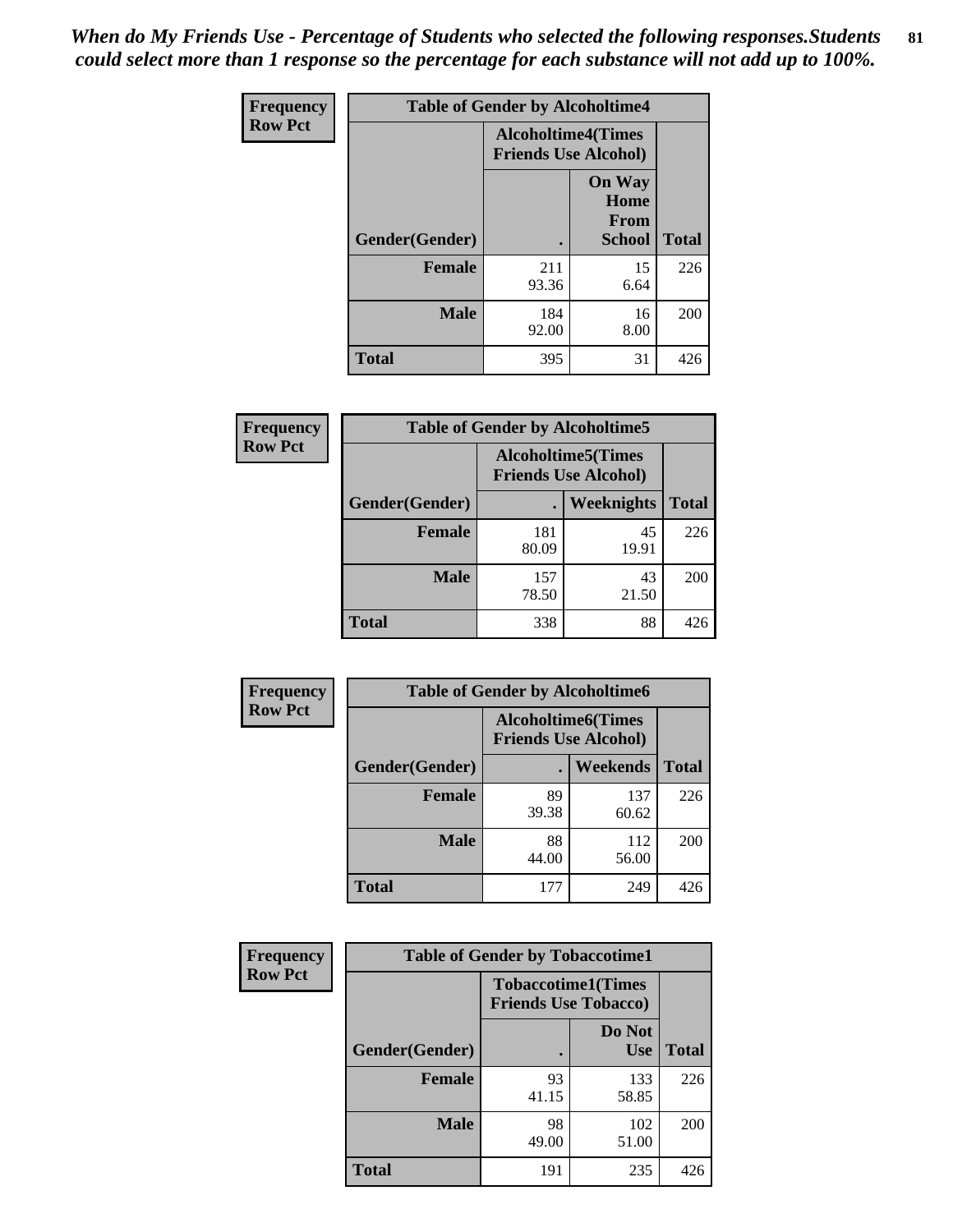*When do My Friends Use - Percentage of Students who selected the following responses.Students could select more than 1 response so the percentage for each substance will not add up to 100%.* **82**

| <b>Frequency</b> | <b>Table of Gender by Tobaccotime2</b> |                                                          |                            |              |
|------------------|----------------------------------------|----------------------------------------------------------|----------------------------|--------------|
| <b>Row Pct</b>   |                                        | <b>Tobaccotime2(Times</b><br><b>Friends Use Tobacco)</b> |                            |              |
|                  | Gender(Gender)                         | $\bullet$                                                | <b>On Way</b><br>to School | <b>Total</b> |
|                  | <b>Female</b>                          | 165<br>73.01                                             | 61<br>26.99                | 226          |
|                  | <b>Male</b>                            | 146<br>73.00                                             | 54<br>27.00                | 200          |
|                  | Total                                  | 311                                                      | 115                        | 426          |

| Frequency      | <b>Table of Gender by Tobaccotime3</b> |                                                          |                                |              |
|----------------|----------------------------------------|----------------------------------------------------------|--------------------------------|--------------|
| <b>Row Pct</b> |                                        | <b>Tobaccotime3(Times</b><br><b>Friends Use Tobacco)</b> |                                |              |
|                | Gender(Gender)                         |                                                          | <b>During</b><br><b>School</b> | <b>Total</b> |
|                | <b>Female</b>                          | 208<br>92.04                                             | 18<br>7.96                     | 226          |
|                | <b>Male</b>                            | 171<br>85.50                                             | 29<br>14.50                    | <b>200</b>   |
|                | <b>Total</b>                           | 379                                                      | 47                             | 426          |

| <b>Frequency</b> | <b>Table of Gender by Tobaccotime4</b> |                                                          |                                                |              |
|------------------|----------------------------------------|----------------------------------------------------------|------------------------------------------------|--------------|
| <b>Row Pct</b>   |                                        | <b>Tobaccotime4(Times</b><br><b>Friends Use Tobacco)</b> |                                                |              |
|                  |                                        |                                                          | <b>On Way</b><br>Home<br><b>From</b><br>School | <b>Total</b> |
|                  | Gender(Gender)                         |                                                          |                                                |              |
|                  | <b>Female</b>                          | 211<br>93.36                                             | 15<br>6.64                                     | 226          |
|                  | <b>Male</b>                            | 184<br>92.00                                             | 16<br>8.00                                     | 200          |
|                  | <b>Total</b>                           | 395                                                      | 31                                             | 426          |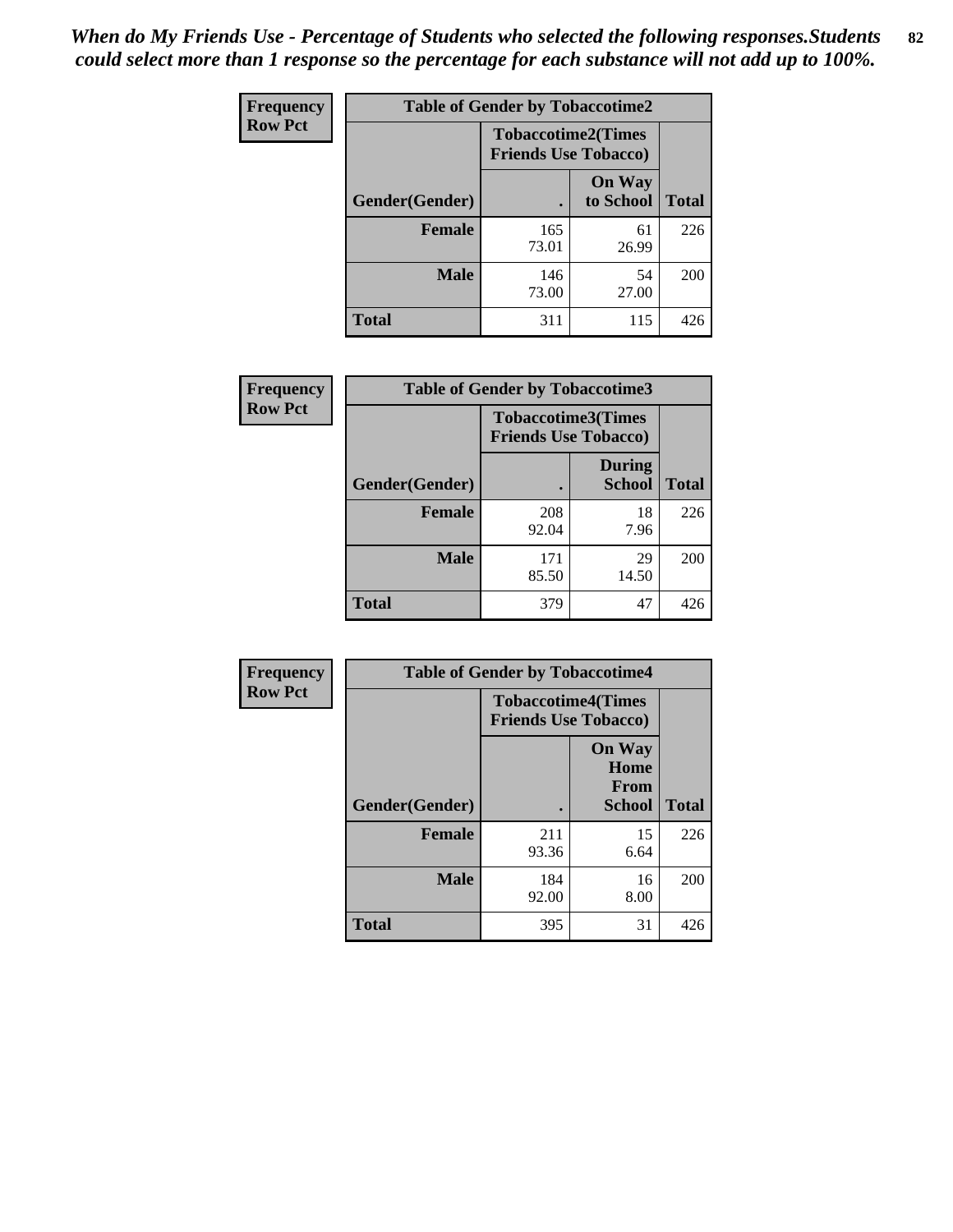| Frequency      | <b>Table of Gender by Tobaccotime5</b> |              |                                                          |              |  |
|----------------|----------------------------------------|--------------|----------------------------------------------------------|--------------|--|
| <b>Row Pct</b> |                                        |              | <b>Tobaccotime5(Times</b><br><b>Friends Use Tobacco)</b> |              |  |
|                | <b>Gender</b> (Gender)                 |              | Weeknights                                               | <b>Total</b> |  |
|                | <b>Female</b>                          | 149<br>65.93 | 77<br>34.07                                              | 226          |  |
|                | <b>Male</b>                            | 128<br>64.00 | 72<br>36.00                                              | 200          |  |
|                | <b>Total</b>                           | 277          | 149                                                      | 426          |  |

| <b>Frequency</b> |                | <b>Table of Gender by Tobaccotime6</b>                   |                 |              |
|------------------|----------------|----------------------------------------------------------|-----------------|--------------|
| <b>Row Pct</b>   |                | <b>Tobaccotime6(Times</b><br><b>Friends Use Tobacco)</b> |                 |              |
|                  | Gender(Gender) |                                                          | <b>Weekends</b> | <b>Total</b> |
|                  | Female         | 142<br>62.83                                             | 84<br>37.17     | 226          |
|                  | <b>Male</b>    | 111<br>55.50                                             | 89<br>44.50     | 200          |
|                  | <b>Total</b>   | 253                                                      | 173             | 426          |

| <b>Frequency</b> | <b>Table of Gender by Marijuanatime1</b> |                                                               |              |              |
|------------------|------------------------------------------|---------------------------------------------------------------|--------------|--------------|
| <b>Row Pct</b>   |                                          | <b>Marijuanatime1(Times</b><br><b>Friends Use Marijuana</b> ) |              |              |
|                  | Gender(Gender)                           |                                                               | Do Not Use   | <b>Total</b> |
|                  | <b>Female</b>                            | 96<br>42.48                                                   | 130<br>57.52 | 226          |
|                  | <b>Male</b>                              | 98<br>49.00                                                   | 102<br>51.00 | 200          |
|                  | <b>Total</b>                             | 194                                                           | 232          | 426          |

| <b>Frequency</b> | <b>Table of Gender by Marijuanatime2</b> |                                                               |                            |              |
|------------------|------------------------------------------|---------------------------------------------------------------|----------------------------|--------------|
| <b>Row Pct</b>   |                                          | <b>Marijuanatime2(Times</b><br><b>Friends Use Marijuana</b> ) |                            |              |
|                  | Gender(Gender)                           |                                                               | On Way to<br><b>School</b> | <b>Total</b> |
|                  | Female                                   | 189<br>83.63                                                  | 37<br>16.37                | 226          |
|                  | <b>Male</b>                              | 161<br>80.50                                                  | 39<br>19.50                | 200          |
|                  | <b>Total</b>                             | 350                                                           | 76                         | 426          |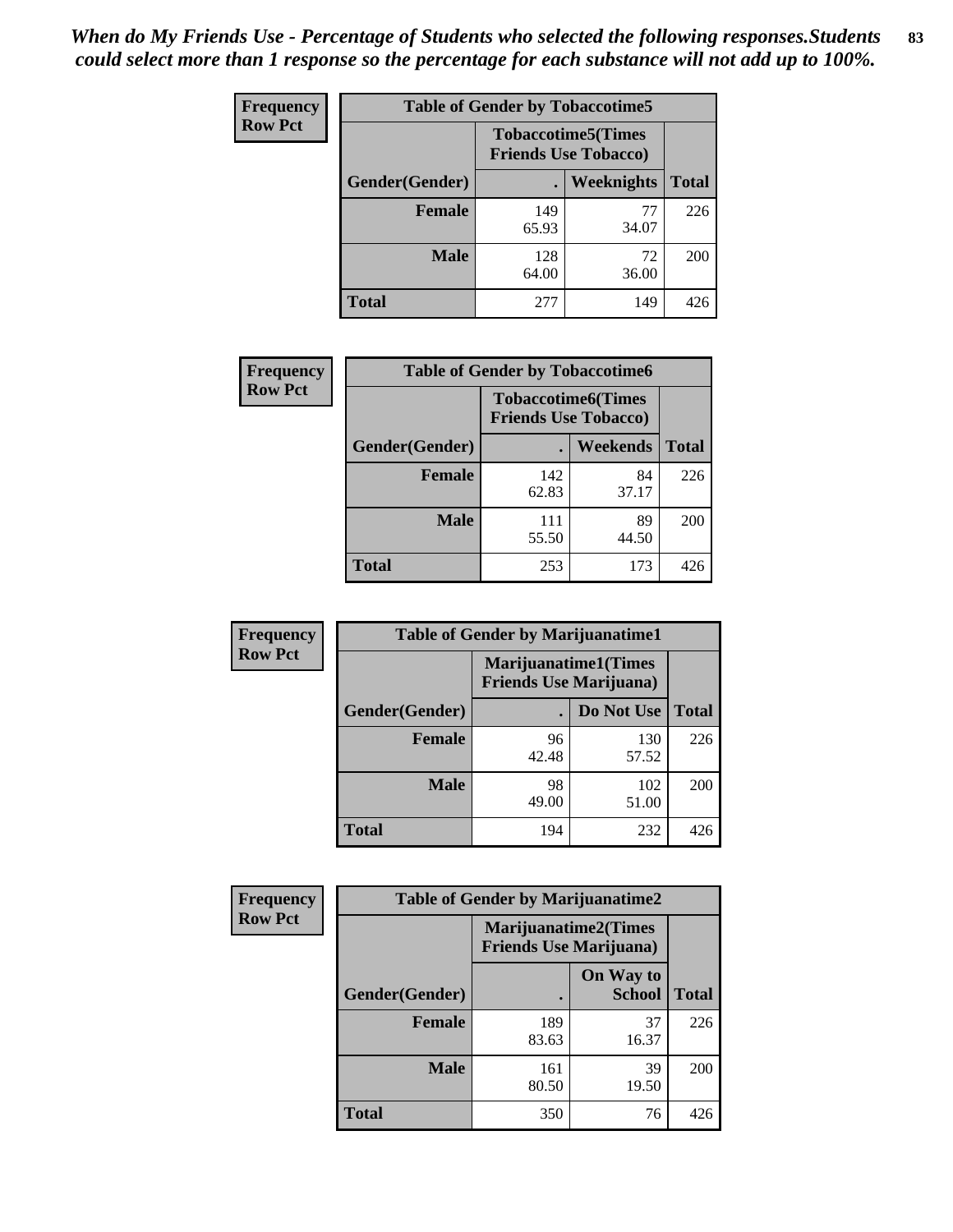*When do My Friends Use - Percentage of Students who selected the following responses.Students could select more than 1 response so the percentage for each substance will not add up to 100%.* **84**

| <b>Frequency</b> | Table of Gender by Marijuanatime3 |                                                        |                                |              |
|------------------|-----------------------------------|--------------------------------------------------------|--------------------------------|--------------|
| <b>Row Pct</b>   |                                   | Marijuanatime3(Times<br><b>Friends Use Marijuana</b> ) |                                |              |
|                  | Gender(Gender)                    |                                                        | <b>During</b><br><b>School</b> | <b>Total</b> |
|                  | <b>Female</b>                     | 207<br>91.59                                           | 19<br>8.41                     | 226          |
|                  | <b>Male</b>                       | 175<br>87.50                                           | 25<br>12.50                    | 200          |
|                  | <b>Total</b>                      | 382                                                    | 44                             | 426          |

| Frequency      | <b>Table of Gender by Marijuanatime4</b> |                                |                                                       |              |
|----------------|------------------------------------------|--------------------------------|-------------------------------------------------------|--------------|
| <b>Row Pct</b> |                                          | <b>Friends Use Marijuana</b> ) | <b>Marijuanatime4</b> (Times                          |              |
|                | <b>Gender</b> (Gender)                   |                                | <b>On Way</b><br>Home<br><b>From</b><br><b>School</b> | <b>Total</b> |
|                | <b>Female</b>                            | 182<br>80.53                   | 44<br>19.47                                           | 226          |
|                | <b>Male</b>                              | 161<br>80.50                   | 39<br>19.50                                           | 200          |
|                | <b>Total</b>                             | 343                            | 83                                                    | 426          |

| Frequency      | <b>Table of Gender by Marijuanatime5</b> |                                                                |             |              |  |
|----------------|------------------------------------------|----------------------------------------------------------------|-------------|--------------|--|
| <b>Row Pct</b> |                                          | <b>Marijuanatime5</b> (Times<br><b>Friends Use Marijuana</b> ) |             |              |  |
|                | Gender(Gender)                           |                                                                | Weeknights  | <b>Total</b> |  |
|                | <b>Female</b>                            | 155<br>68.58                                                   | 71<br>31.42 | 226          |  |
|                | <b>Male</b>                              | 135<br>67.50                                                   | 65<br>32.50 | 200          |  |
|                | <b>Total</b>                             | 290                                                            | 136         | 426          |  |

| Frequency      | <b>Table of Gender by Marijuanatime6</b> |                                                               |                 |              |
|----------------|------------------------------------------|---------------------------------------------------------------|-----------------|--------------|
| <b>Row Pct</b> |                                          | <b>Marijuanatime6(Times</b><br><b>Friends Use Marijuana</b> ) |                 |              |
|                | Gender(Gender)                           |                                                               | <b>Weekends</b> | <b>Total</b> |
|                | <b>Female</b>                            | 135<br>59.73                                                  | 91<br>40.27     | 226          |
|                | <b>Male</b>                              | 102<br>51.00                                                  | 98<br>49.00     | 200          |
|                | <b>Total</b>                             | 237                                                           | 189             | 426          |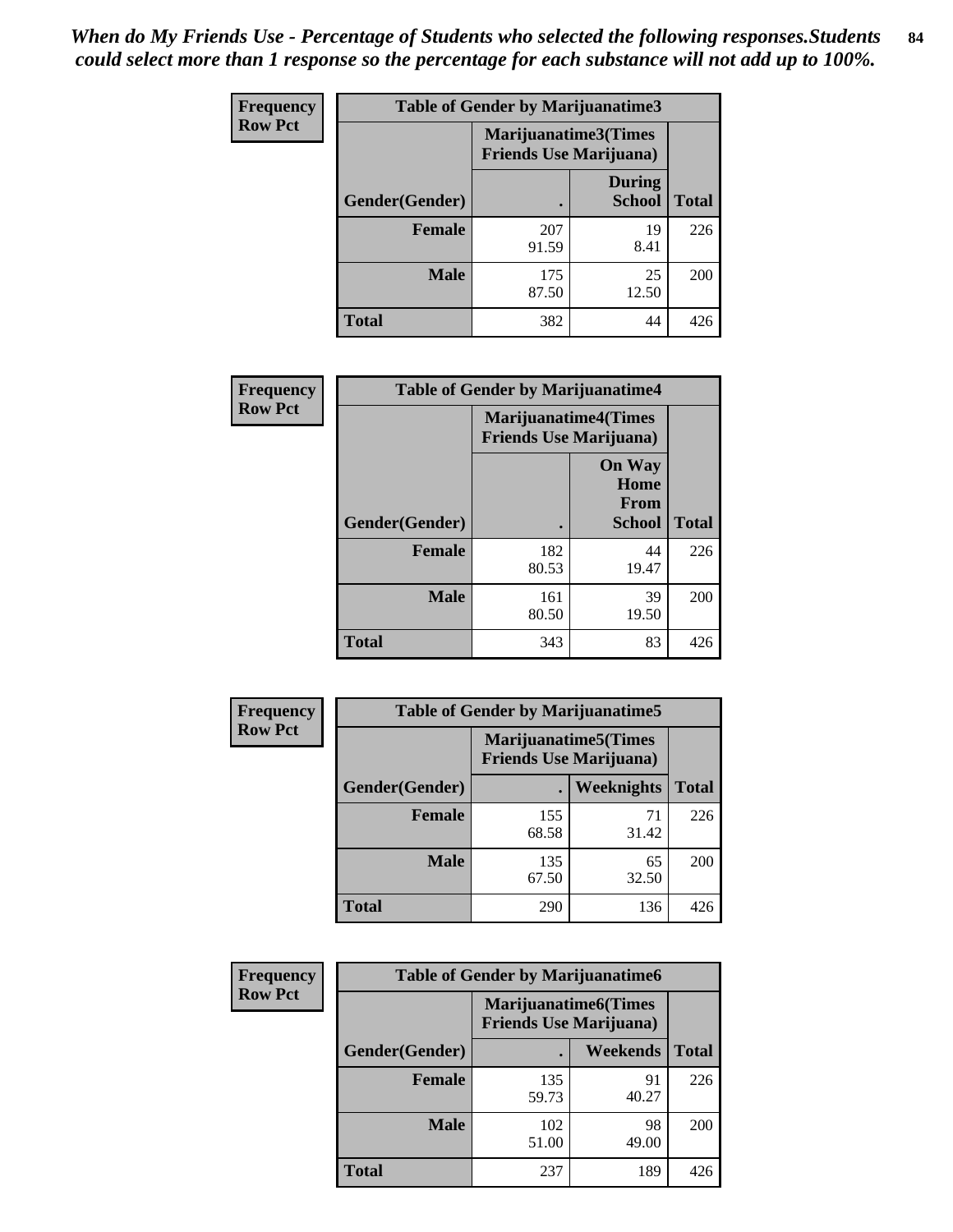| <b>Frequency</b> | <b>Table of Gender by Otherdrugtime1</b> |                                                                                    |                    |     |
|------------------|------------------------------------------|------------------------------------------------------------------------------------|--------------------|-----|
| <b>Row Pct</b>   |                                          | <b>Otherdrugtime1</b> (Times<br><b>Friends Use Other</b><br><b>Illegal Drugs</b> ) |                    |     |
|                  | Gender(Gender)                           |                                                                                    | Do Not Use   Total |     |
|                  | <b>Female</b>                            | 46<br>20.35                                                                        | 180<br>79.65       | 226 |
|                  | <b>Male</b>                              | 56<br>28.00                                                                        | 144<br>72.00       | 200 |
|                  | <b>Total</b>                             | 102                                                                                | 324                | 426 |

| Frequency      | <b>Table of Gender by Otherdrugtime2</b> |                                                                                   |                            |              |
|----------------|------------------------------------------|-----------------------------------------------------------------------------------|----------------------------|--------------|
| <b>Row Pct</b> |                                          | <b>Otherdrugtime2(Times</b><br><b>Friends Use Other</b><br><b>Illegal Drugs</b> ) |                            |              |
|                | Gender(Gender)                           |                                                                                   | On Way to<br><b>School</b> | <b>Total</b> |
|                | <b>Female</b>                            | 214<br>94.69                                                                      | 12<br>5.31                 | 226          |
|                | <b>Male</b>                              | 176<br>88.00                                                                      | 24<br>12.00                | 200          |
|                | <b>Total</b>                             | 390                                                                               | 36                         | 426          |

| Frequency      |                | <b>Table of Gender by Otherdrugtime3</b> |                                                         |              |
|----------------|----------------|------------------------------------------|---------------------------------------------------------|--------------|
| <b>Row Pct</b> |                | <b>Illegal Drugs</b> )                   | <b>Otherdrugtime3(Times</b><br><b>Friends Use Other</b> |              |
|                | Gender(Gender) |                                          | <b>During</b><br><b>School</b>                          | <b>Total</b> |
|                | <b>Female</b>  | 217<br>96.02                             | 9<br>3.98                                               | 226          |
|                | <b>Male</b>    | 186<br>93.00                             | 14<br>7.00                                              | 200          |
|                | <b>Total</b>   | 403                                      | 23                                                      | 426          |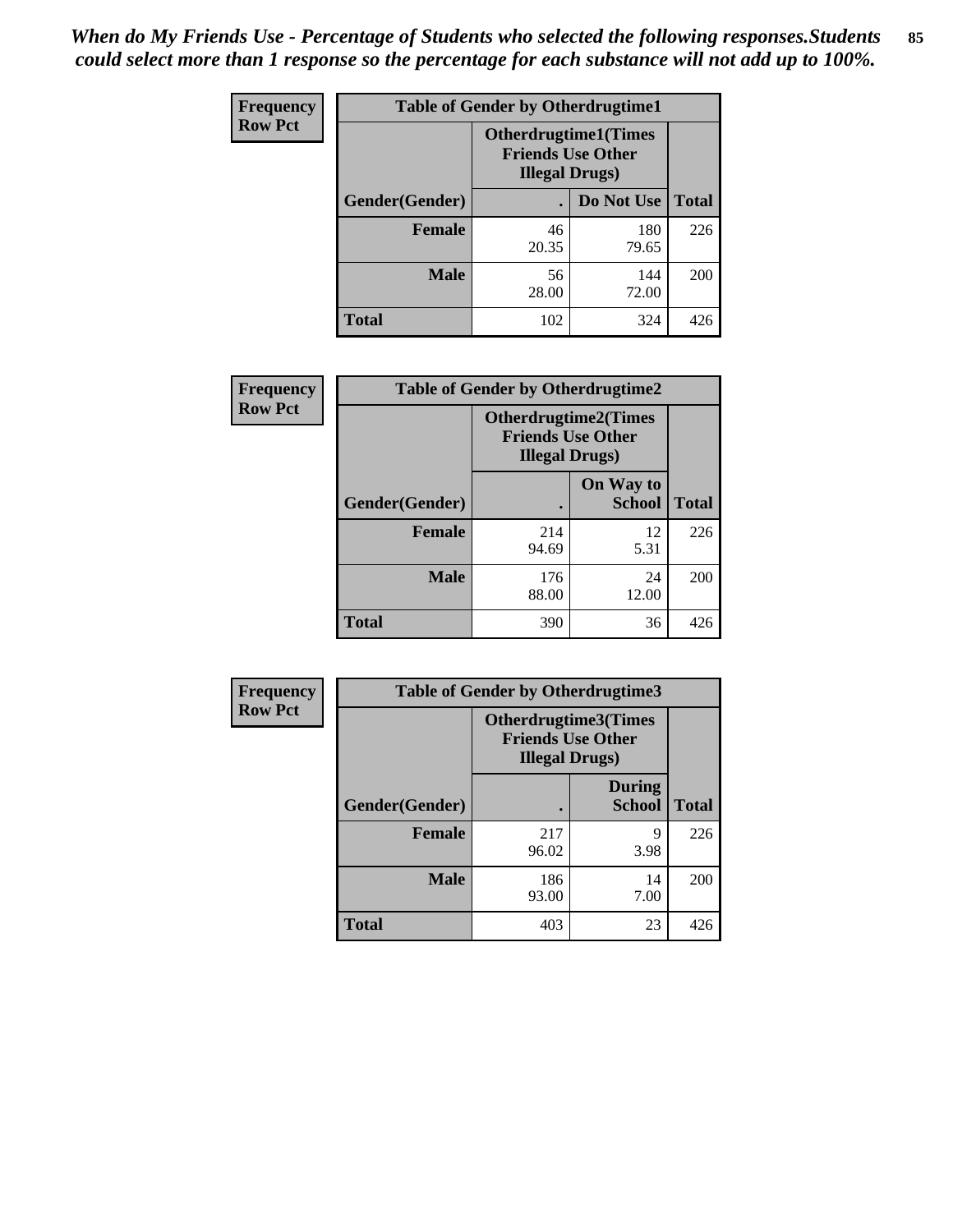*When do My Friends Use - Percentage of Students who selected the following responses.Students could select more than 1 response so the percentage for each substance will not add up to 100%.* **86**

| <b>Frequency</b> | <b>Table of Gender by Otherdrugtime4</b> |                                                    |                                                |              |
|------------------|------------------------------------------|----------------------------------------------------|------------------------------------------------|--------------|
| <b>Row Pct</b>   |                                          | <b>Friends Use Other</b><br><b>Illegal Drugs</b> ) | <b>Otherdrugtime4(Times</b>                    |              |
|                  | Gender(Gender)                           |                                                    | <b>On Way</b><br>Home<br>From<br><b>School</b> | <b>Total</b> |
|                  | Female                                   | 211<br>93.36                                       | 15<br>6.64                                     | 226          |
|                  | <b>Male</b>                              | 177<br>88.50                                       | 23<br>11.50                                    | 200          |
|                  | <b>Total</b>                             | 388                                                | 38                                             | 426          |

| Frequency      | <b>Table of Gender by Otherdrugtime5</b> |                                                                                    |                   |              |
|----------------|------------------------------------------|------------------------------------------------------------------------------------|-------------------|--------------|
| <b>Row Pct</b> |                                          | <b>Otherdrugtime5</b> (Times<br><b>Friends Use Other</b><br><b>Illegal Drugs</b> ) |                   |              |
|                | Gender(Gender)                           |                                                                                    | <b>Weeknights</b> | <b>Total</b> |
|                | <b>Female</b>                            | 193<br>85.40                                                                       | 33<br>14.60       | 226          |
|                | <b>Male</b>                              | 172<br>86.00                                                                       | 28<br>14.00       | 200          |
|                | <b>Total</b>                             | 365                                                                                | 61                | 426          |

| Frequency      | <b>Table of Gender by Otherdrugtime6</b> |                                                                                   |             |              |
|----------------|------------------------------------------|-----------------------------------------------------------------------------------|-------------|--------------|
| <b>Row Pct</b> |                                          | <b>Otherdrugtime6(Times</b><br><b>Friends Use Other</b><br><b>Illegal Drugs</b> ) |             |              |
|                | Gender(Gender)                           |                                                                                   | Weekends    | <b>Total</b> |
|                | <b>Female</b>                            | 182<br>80.53                                                                      | 44<br>19.47 | 226          |
|                | <b>Male</b>                              | 146<br>73.00                                                                      | 54<br>27.00 | 200          |
|                | <b>Total</b>                             | 328                                                                               | 98          | 426          |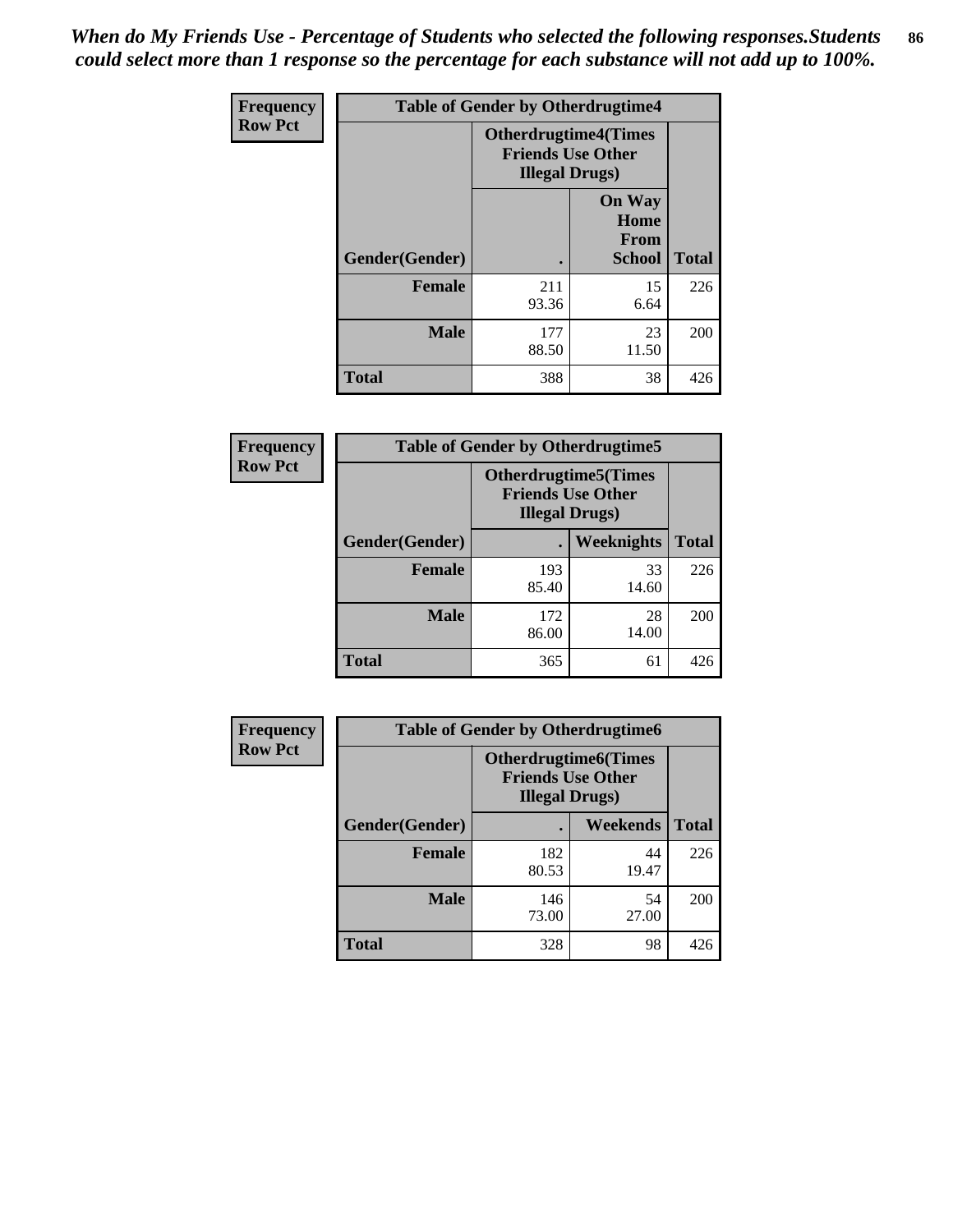# *Other Questions* **87**

| <b>Frequency</b> | <b>Table of Gender by Educationalcohol</b> |                                                                                                                               |                |              |  |
|------------------|--------------------------------------------|-------------------------------------------------------------------------------------------------------------------------------|----------------|--------------|--|
| <b>Row Pct</b>   |                                            | Educationalcohol(I<br>have been taught<br>about alcohol,<br>tobacco,<br>and other drugs<br>within the last year<br>at school) |                |              |  |
|                  | Gender(Gender)                             | <b>Yes</b>                                                                                                                    | N <sub>0</sub> | <b>Total</b> |  |
|                  | <b>Female</b>                              | 134<br>59.29                                                                                                                  | 92<br>40.71    | 226          |  |
|                  | <b>Male</b>                                | 126<br>63.00                                                                                                                  | 74<br>37.00    | 200          |  |
|                  | <b>Total</b>                               | 260                                                                                                                           | 166            | 426          |  |

| Frequency      | <b>Table of Gender by Rodedrinking</b> |                                                                                                                     |              |              |  |
|----------------|----------------------------------------|---------------------------------------------------------------------------------------------------------------------|--------------|--------------|--|
| <b>Row Pct</b> |                                        | Rodedrinking(In<br>the past 30 days I<br>have ridden in a<br>car with a driver<br>who had been<br>drinking alcohol) |              |              |  |
|                | Gender(Gender)                         | Yes                                                                                                                 | $\bf N_0$    | <b>Total</b> |  |
|                | <b>Female</b>                          | 31<br>13.72                                                                                                         | 195<br>86.28 | 226          |  |
|                | <b>Male</b>                            | 23<br>11.50                                                                                                         | 177<br>88.50 | 200          |  |
|                | <b>Total</b>                           | 54                                                                                                                  | 372          | 426          |  |

| Frequency      | <b>Table of Gender by Drugsschool</b> |                                                                                                                                     |                     |              |  |
|----------------|---------------------------------------|-------------------------------------------------------------------------------------------------------------------------------------|---------------------|--------------|--|
| <b>Row Pct</b> |                                       | <b>Drugsschool</b> (During<br>the past 12 months,<br>I have been offered,<br>sold,<br>or given illegal drugs<br>on school property) |                     |              |  |
|                | Gender(Gender)                        | Yes                                                                                                                                 | N <sub>0</sub>      | <b>Total</b> |  |
|                | <b>Female</b>                         | 26<br>11.50                                                                                                                         | <b>200</b><br>88.50 | 226          |  |
|                | <b>Male</b>                           | 55<br>27.50                                                                                                                         | 145<br>72.50        | 200          |  |
|                | <b>Total</b>                          | 81                                                                                                                                  | 345                 | 426          |  |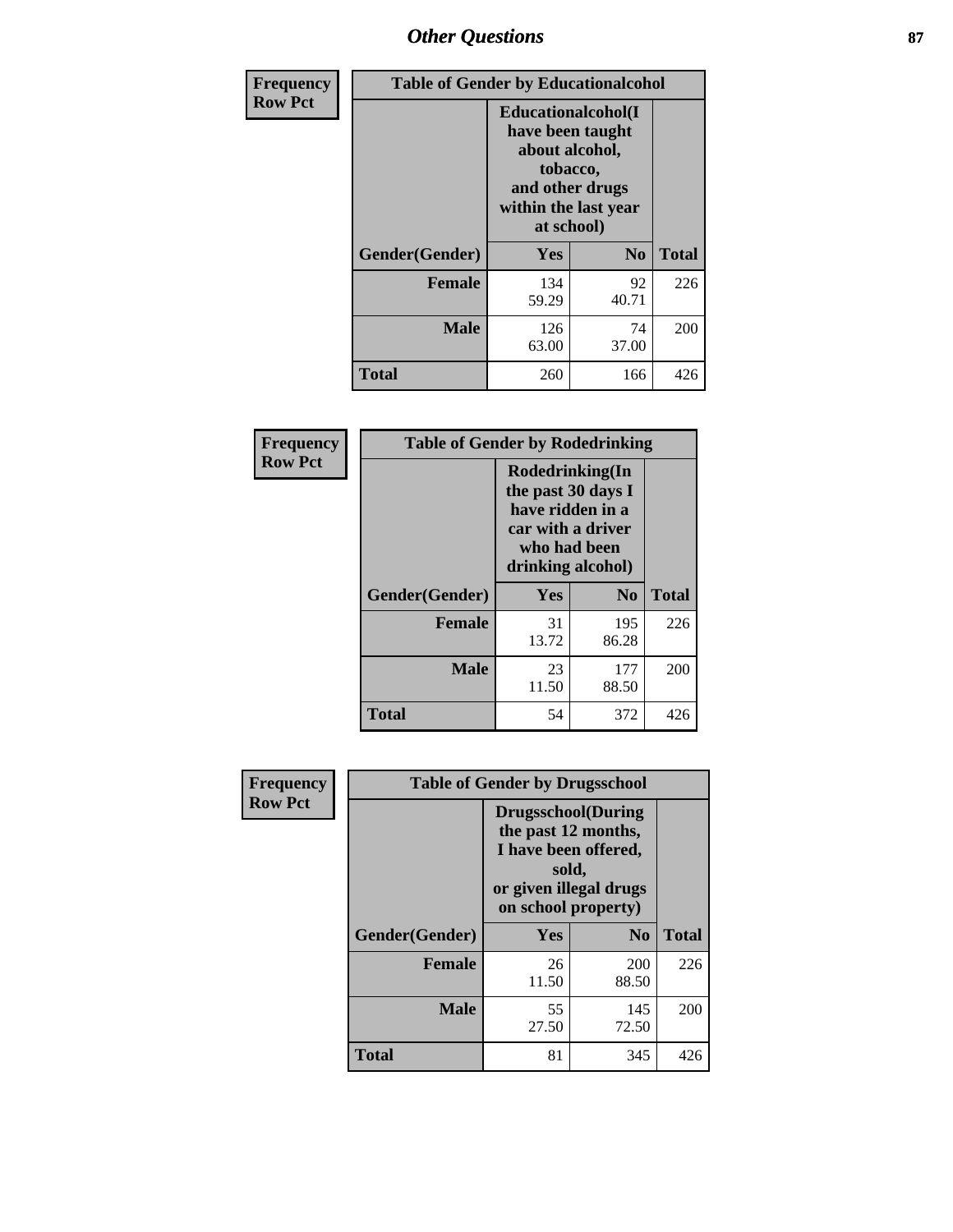## *Other Questions* **88**

**Frequency Row Pct**

| <b>Table of Gender by Bingedrinking</b> |                         |                                                                                                         |                   |                   |                        |                               |                        |              |
|-----------------------------------------|-------------------------|---------------------------------------------------------------------------------------------------------|-------------------|-------------------|------------------------|-------------------------------|------------------------|--------------|
|                                         |                         | Bingedrinking(I have drunk five or more<br>drinks of alcohol at one sitting during the<br>last 30 days) |                   |                   |                        |                               |                        |              |
| <b>Gender</b> (Gender)                  | $\bf{0}$<br><b>Days</b> | 1 or<br>days                                                                                            | 3 to<br>5<br>days | 6 to<br>9<br>days | 10<br>to<br>19<br>days | <b>20</b><br>to<br>29<br>days | All<br>30<br>days      | <b>Total</b> |
| <b>Female</b>                           | 200<br>88.50            | 10<br>4.42                                                                                              | 4<br>1.77         | 4<br>1.77         | 3<br>1.33              | 3<br>1.33                     | $\mathfrak{D}$<br>0.88 | 226          |
| <b>Male</b>                             | 164<br>82.00            | 10<br>5.00                                                                                              | 11<br>5.50        | 6<br>3.00         | 2<br>1.00              | 5<br>2.50                     | $\mathfrak{D}$<br>1.00 | 200          |
| <b>Total</b>                            | 364                     | 20                                                                                                      | 15                | 10                | 5                      | 8                             | 4                      | 426          |

| Frequency      | <b>Table of Gender by Educationaids</b> |                                                                                                 |                |              |
|----------------|-----------------------------------------|-------------------------------------------------------------------------------------------------|----------------|--------------|
| <b>Row Pct</b> |                                         | <b>Educationaids</b> (I<br>have been taught<br>about HIV/AIDS<br>at school in the<br>past year) |                |              |
|                | Gender(Gender)                          | Yes                                                                                             | N <sub>0</sub> | <b>Total</b> |
|                | <b>Female</b>                           | 138<br>61.06                                                                                    | 88<br>38.94    | 226          |
|                | <b>Male</b>                             | 124<br>62.00                                                                                    | 76<br>38.00    | 200          |
|                | <b>Total</b>                            | 262                                                                                             | 164            | 426          |

| <b>Frequency</b> | <b>Table of Gender by Suicideconsider</b> |                 |                |              |  |
|------------------|-------------------------------------------|-----------------|----------------|--------------|--|
| <b>Row Pct</b>   |                                           | Suicideconsider |                |              |  |
|                  | Gender(Gender)                            | Yes             | N <sub>0</sub> | <b>Total</b> |  |
|                  | <b>Female</b>                             | 20<br>8.85      | 206<br>91.15   | 226          |  |
|                  | <b>Male</b>                               | 27<br>13.50     | 173<br>86.50   | 200          |  |
|                  | Total                                     | 47              | 379            | 426          |  |